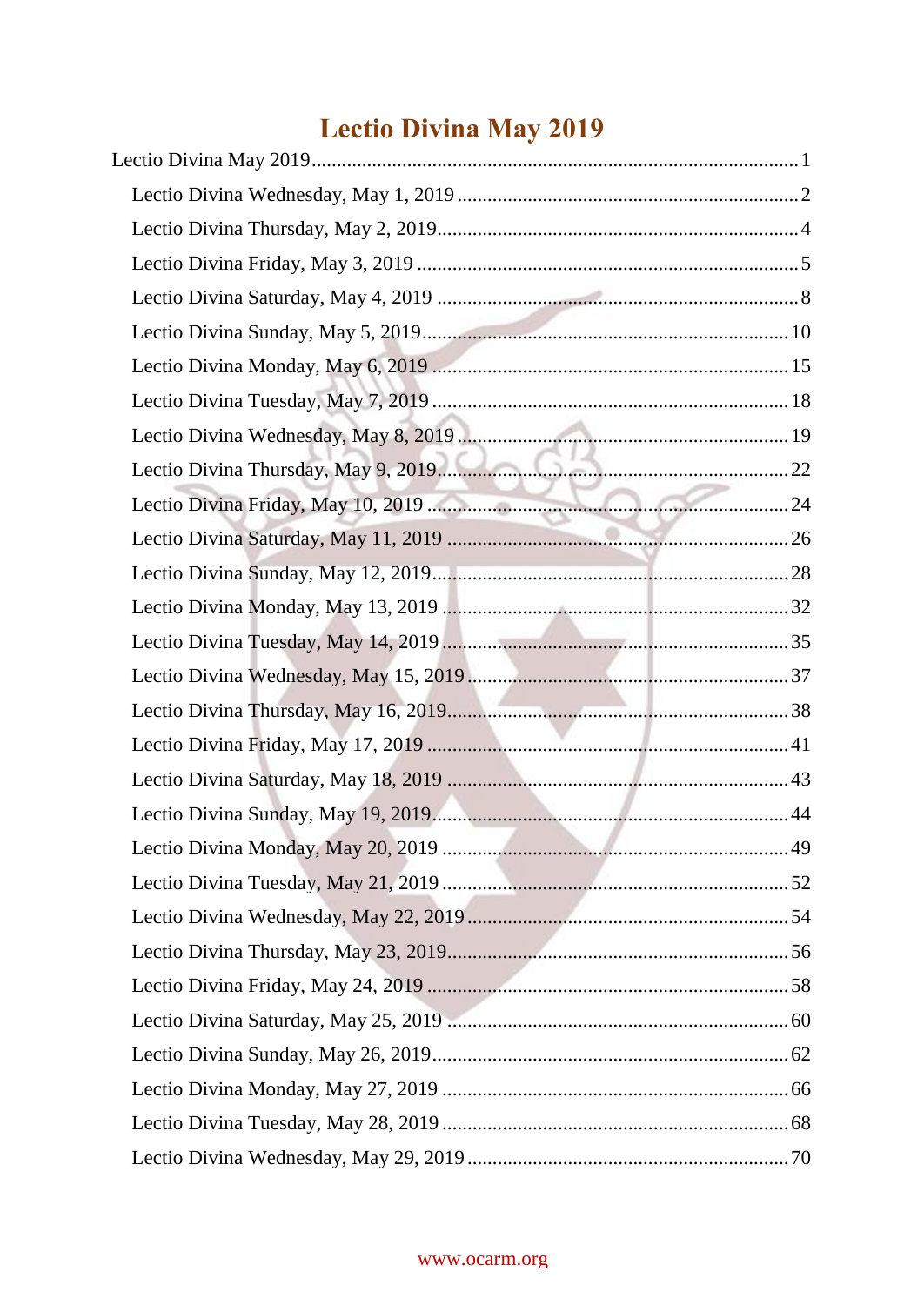# **Lectio Divina Wednesday, May 1, 2019**

## <span id="page-1-0"></span>**1) Opening prayer**

God our Father and protector, without You nothing is holy, nothing has value. Guide us to everlasting life by helping us to use wisely the blessings You have given to the world. We ask this through our Lord Jesus Christ, Your Son, who lives and reigns with You and the Holy Spirit, one God, for ever and ever. Amen.

# **2) Gospel Reading - Matthew 13:54-58**

Jesus came to his native place and taught the people in their synagogue. They were astonished and said, "Where did this man get such wisdom and mighty deeds? Is he not the carpenter's son? Is not his mother named Mary and his brothers James, Joseph, Simon, and Judas? Are not his sisters all with us? Where did this man get all this?" And they took offense at him. But Jesus said to them, "A prophet is not without honor except in his native place and in his own house." And he did not work many mighty deeds there because of their lack of faith.

## **3) Reflection**

• The Gospel today tells us of Jesus' visit to Nazareth, His native community. Passing through Nazareth was painful for Jesus. What was His community at the beginning, now is no longer so. Something has changed. Where there is no faith, Jesus can work no miracles.

• Matthew 13: 53-57<sup>a</sup>: The reaction of the people of Nazareth before Jesus. It is always good for people to go back to their land. After a long absence, Jesus also returns, as usual, on a Saturday, and He goes to the meeting of the community. Jesus was not the head of the group, but just the same, He speaks. This is a sign that people could participate and express their own opinion. People were astonished. They did not understand Jesus' attitude: "Where did the man get this wisdom and these miraculous powers?" Jesus, son of that place, whom they knew since He was a child, how is it that now He is so different? The people of Nazareth are scandalized and do not accept Him: "This is the carpenter's son, surely?" The people do not accept the mystery of God present in a common man, as they are, and as they had known Jesus. In order to speak about God He should be different. As one can see, not everything was positive. The people, who should have been the first ones to accept the Good News, are the first ones to refuse it. The conflict is not only with foreigners, but also with His relatives and with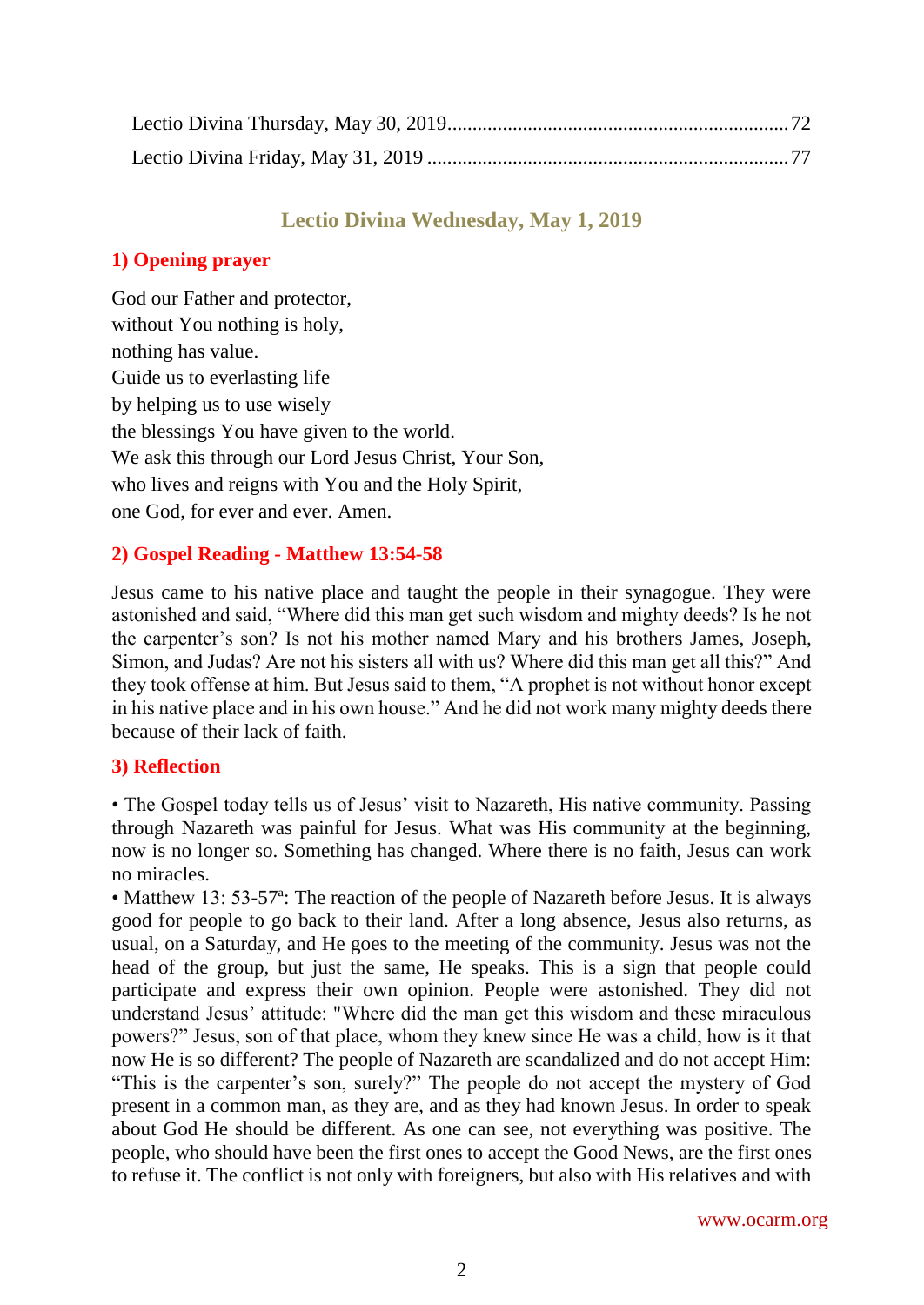the people of Nazareth. They do not accept because they cannot understand the mystery which envelops Jesus: "Is not His mother, the woman called Mary, and His brothers James and Joseph and Simon and Jude, and His sisters too, are they not all here with us? So where did the man get it all?" They are not able to believe.

• Matthew 13:57b-58: Jesus' reaction before the attitude of the people of Nazareth. Jesus knows very well that "no one is a prophet in his own country." He says, "A prophet is despised only in his own country and in his own house." In fact, where there is neither acceptance nor faith, people can do nothing. Prejudice prevents it. Jesus Himself, even wanting, can do nothing. He was astonished at their lack of faith.

• The brothers and sisters of Jesus. The expression "brothers of Jesus" causes much division between Catholics and Protestants. Based on this and other texts, the Protestants say that Jesus had many brothers and sisters and that Mary had more children! Catholics say that Mary did not have any other children. What are we to think of this? Both positions, that of Catholics as well as that of Protestants, contain arguments taken from the Bible and from the tradition of their respective Churches. We should consider that in our communities today we also call each other "brother" and "sister", yet we don't share immediate parents. In that day, children didn't move far from their parents like they might do today, so many extended family relationships existed within the same community. For this reason, it is not helpful to discuss this question with arguments which are only intellectual, because it is a question of profound convictions, which have something to do with faith and with the sentiments of each one. An argument which is merely intellectual cannot change a conviction of the heart! It only irritates and repels! Even if I do not agree with the opinion of others, I have to respect it. In the second place, instead of talking about texts, all of us, Catholics and Protestants, should unite in order to fight for the defense of life, created by God, a life disfigured by poverty, injustice, lack of faith. We should recall some other sayings of Jesus: "I have come so that they may have life and life to the full" (Jn 10:10); "That all may be one, so that the world may believe that You, Father, have sent Me" (Jn 17:21); "Do not prevent them! Anyone who is not against us is for us" (Mk 10:39,40).

#### **4) Personal questions**

• In Jesus something changed in His relationship with the community of Nazareth. Since you began to participate in community, has anything changed in your relationship with your family? Why?

• Has participation in the community helped you to accept and to trust people, especially the more simple and the poorest?

• When two join to form a new community in marriage, their relationship with their families also changes. Reconsider the previous questions in light of this as well.

# **5) Concluding Prayer**

For myself, wounded wretch that I am, by Your saving power raise me up! I will praise God's name in song, I will extol Him by thanksgiving. (Ps 69: 29-30)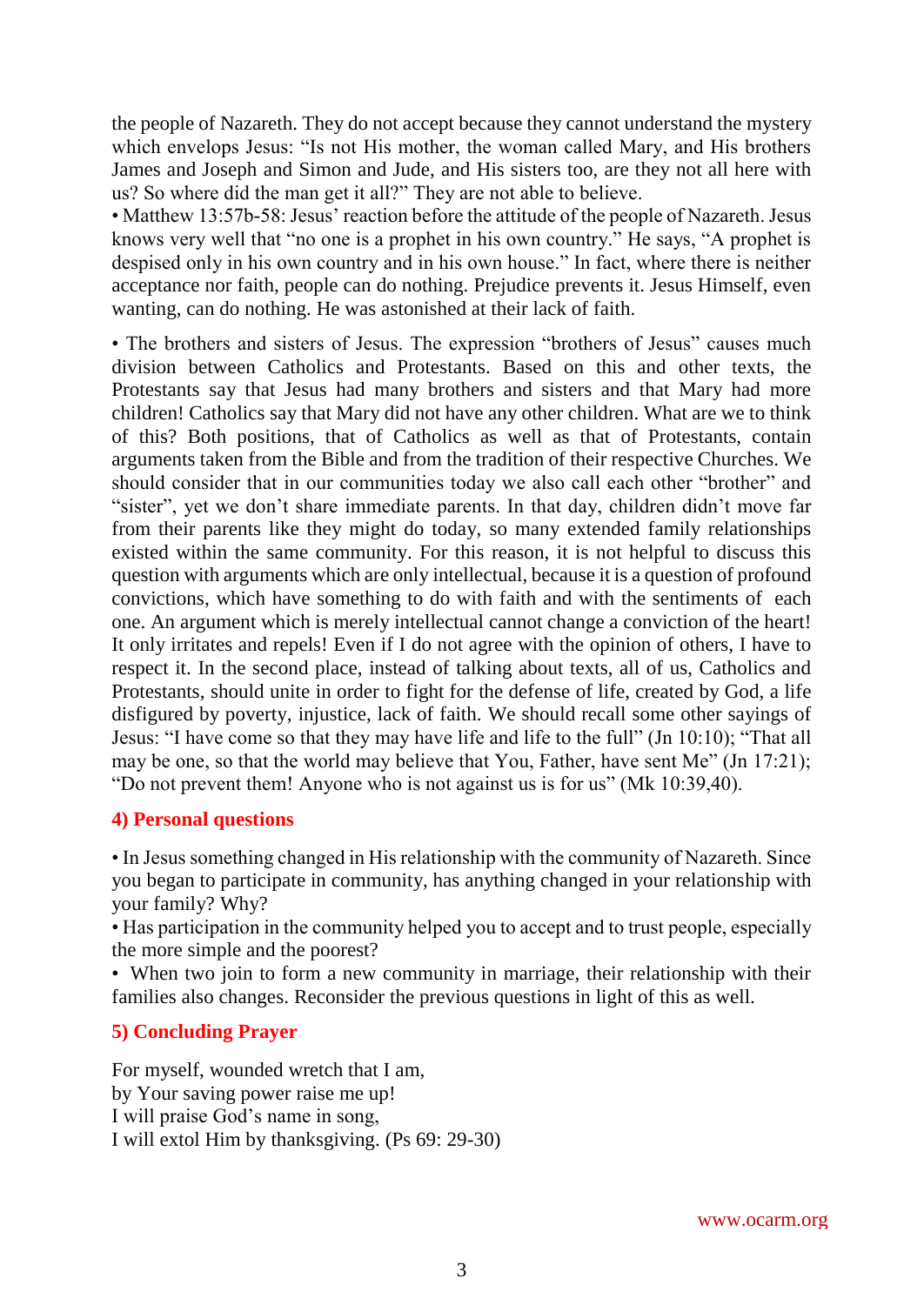# **Lectio Divina Thursday, May 2, 2019**

#### <span id="page-3-0"></span>*Season of Easter*

## **1) Opening prayer**

Lord our God, Your Son Jesus Christ came from You and bore witness to the things He had heard and seen. He could not but bear witness to You. Give us the Spirit of Your Son, we pray You, to speak Your word and to live it, that we may show Christ, Your living Word, to those who have not seen Him. We ask You this through Christ our Lord. Amen.

## **2) Gospel Reading - John 3:31-36**

The one who comes from above is above all. The one who is of the earth is earthly and speaks of earthly things. But the one who comes from heaven is above all. He testifies to what he has seen and heard, but no one accepts his testimony. Whoever does accept his testimony certifies that God is trustworthy. For the one whom God sent speaks the words of God. He does not ration his gift of the Spirit. The Father loves the Son and has given everything over to him. Whoever believes in the Son has eternal life, but whoever disobeys the Son will not see life, but the wrath of God remains upon him.

## **3) Reflection**

• During the month of January we meditated on John 3:22-30, which shows us the last witness of John the Baptist concerning Jesus. It was a response given by him to his disciples, in which he reaffirms that he, John, is not the Messiah, but rather his precursor (Jn 3:28). On that occasion, John utters that beautiful phrase which summarizes his witness: "It is necessary that He grow greater and I grow smaller!" This phrase is the guide for all those who want to follow Jesus.

• The verses of today's Gospel are again a comment of the Evangelist in order to help the communities to better understand the importance of the things that Jesus did and taught. Here, we have another indication of those three threads of which we spoke before.

• John 3:31-33: A refrain which is always repeated. Throughout the Gospel of John, there often appears conflict between Jesus and the Jews who challenge the words of Jesus. Jesus speaks of what He hears from the Father. He is total transparency. His enemies, not opening themselves to God and because they cling to their own ideas here on earth, are not capable of understanding the deep significance of the things that Jesus lives, does and says. Ultimately, this is the evil one which pushes the Jews to arrest and condemn Jesus.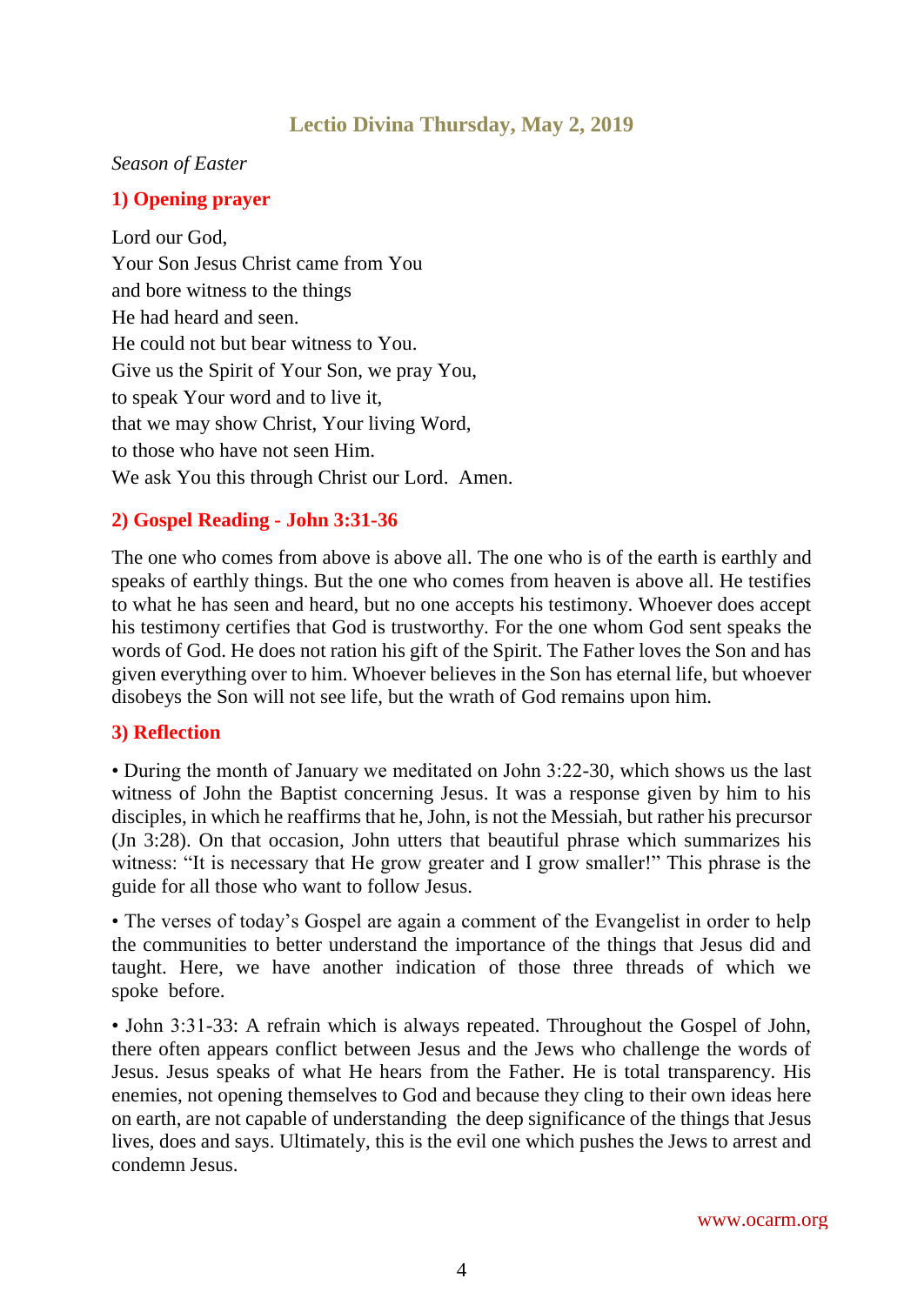• John 3:34: Jesus gives us the Spirit without reserve. John's Gospel uses many images and symbols to signify the action of the Spirit. As in Creation (Gen 1:1), in the same way the Spirit descends on Jesus "like a dove, come from Heaven" (Jn 1:32). It is the beginning of the new creation! Jesus repeats the words of God and communicates the Spirit to us without reserve (Jn 3:34). His words are Spirit and life (Jn 6:63). When Jesus is about to leave this earth, He says that He will send another Advocate, another defender, to be with us forever (Jn 14:16-17). By his Passion, Death and Resurrection, Jesus obtains for us the gift of the Spirit. Through baptism all of us have received this same Spirit of Jesus (Jn 1:33). When He appeared to the apostles, He breathed on them and said: "Receive the Holy Spirit!" (Jn 20:22). The Spirit is like the water which springs from the people who believe in Jesus (Jn 7:37-39; 4:14). The first effect of the action of the Spirit in us is reconciliation: "If you forgive anyone's sins they will be forgiven; if you retain anyone's sins, they are retained!" (Jn 20:23). The Spirit is given to us to recall and understand the full significance of the words of Jesus (Jn 14:26; 16:12-13). Animated by the Spirit of Jesus we can adore God in any place (Jn 4:23-24). Here is fulfilled the liberty of the Spirit of which Saint Paul speaks: "Where the Spirit of the Lord is, there is freedom" (2 Cor 3:17).

• John 3:35-36: The Father loves the Son. He reaffirms the identity between the Father and Jesus. The Father loves the Son and places all things in His hand. Saint Paul will say that the fullness of divinity dwells in Jesus (Col 1:19; 2:9). This is why the one who accepts Jesus and believes in Jesus has eternal life, because God is life. The one who does not accept and believe in Jesus, places himself outside.

#### **4) Personal questions**

• Jesus communicates the Spirit to us, without reserve. Have you had any experience of this Spirit in your life?

• He who believes in Jesus has eternal life. What does it mean to believe? If one proclaims someone is a king, but does not follow this king's commands, is there really belief there is a king? Using this parallel, what does it really mean to believe?

## **5) Concluding Prayer**

Proclaim with me the greatness of Yahweh; let us acclaim His name together. Taste and see that Yahweh is good. How blessed are those who take refuge in Him. (Ps 34:3, 8)

# **Lectio Divina Friday, May 3, 2019**

## <span id="page-4-0"></span>**1) Opening prayer**

Lord our God, we praise and thank You on the feast of Your apostles Philip and James. Through them many have come to know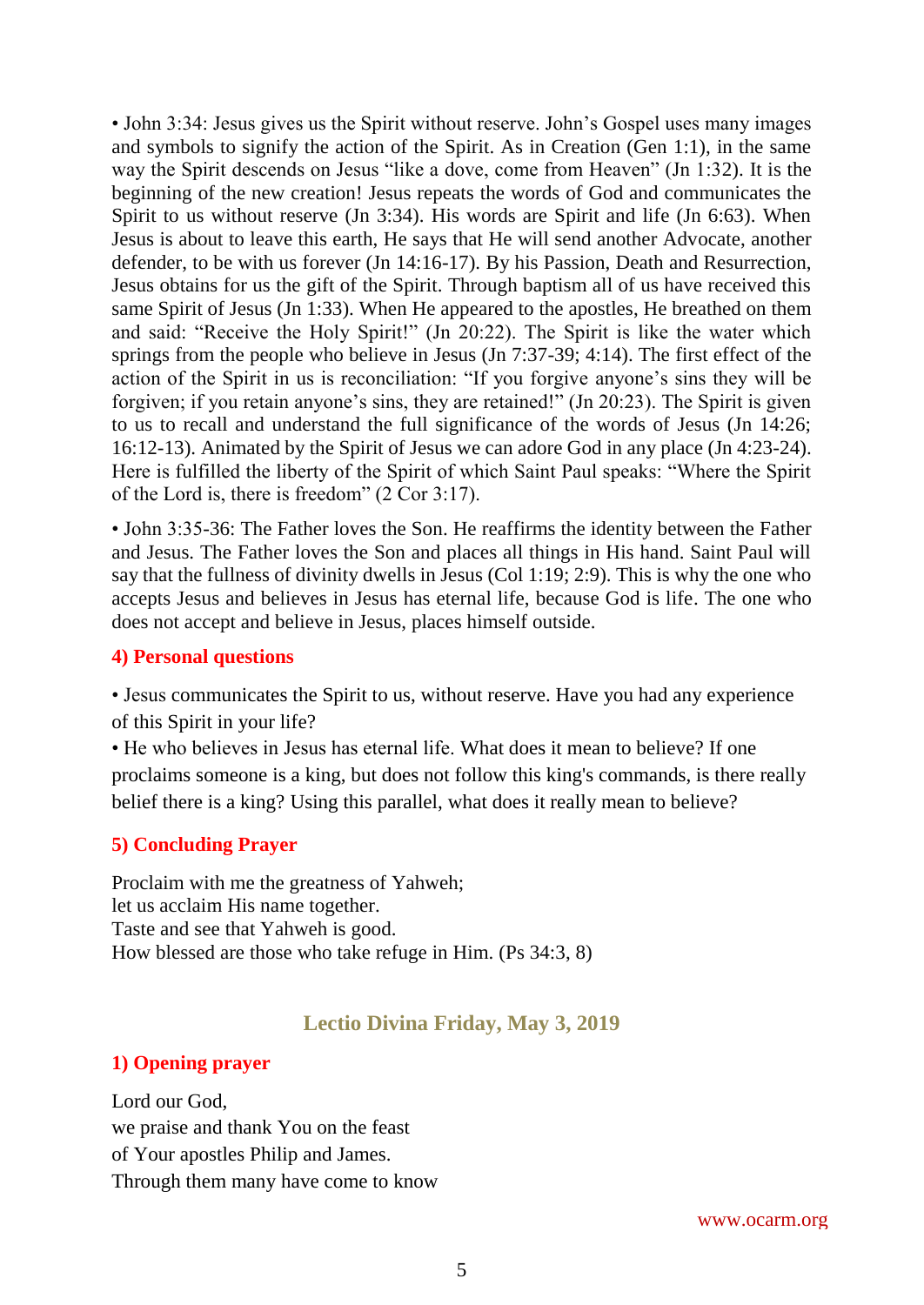that Jesus is alive and risen. May we too be good witnesses to the risen Jesus by the way we live His risen life. Even though we are flawed and weak, may people find through us the way to the Father of Jesus our Lord.

# **2) Gospel Reading - John 14:6-14**

Jesus said to Thomas, "I am the way and the truth and the life. No one comes to the Father except through me. If you know me, then you will also know my Father. From now on you do know him and have seen him." Philip said to him, "Master, show us the Father, and that will be enough for us." Jesus said to him, "Have I been with you for so long a time and you still do not know me, Philip? Whoever has seen me has seen the Father. How can you say, 'Show us the Father'? Do you not believe that I am in the Father and the Father is in me? The words that I speak to you I do not speak on my own. The Father who dwells in me is doing his works. Believe me that I am in the Father and the Father is in me, or else, believe because of the works themselves. Amen, amen, I say to you, whoever believes in me will do the works that I do, and will do greater ones than these, because I am going to the Father. And whatever you ask in my name, I will do, so that the Father may be glorified in the Son. If you ask anything of me in my name, I will do it."

## **3) Reflection**

• Today's Gospel, the Feast of the Apostles Philip and James, is the same one we meditated on during the 4<sup>th</sup> week of Easter. It narrates Philip's request to Jesus: "Show us the Father, and that is enough for us."

• John 14:6: I am the Way, the Truth, and the Life: Thomas had addressed a question to Jesus: "Lord, we do not know where You are going. How can we know the way?" (Jn 14:5). Jesus answers, "I am the Way, the Truth, and the Life. No one can come to the Father except through Me." Three important words. Without the way, we cannot walk. A "way" is not only a path, but a method of performing or doing. In this case, His way is to be our way. Without the truth one cannot make a good choice. In life, things are not always what they seem to be. We can be easily deceived, especially with fake news, flawed beliefs, and the evil that still inhabits the world. It is important to focus on the Truth and not be deceived. He is the Truth. Without life, there is only death! Jesus explains the meaning. He is the way, because no one "comes to the Father except through Me". And He is the gate through which the sheep go in and out (Jn 10:9). Jesus is the Truth because looking at Him, we are seeing the image of the Father. "If you know Me, you will know My Father also!" Jesus is Life, because walking like Jesus we will be united to the Father and will have life in us!

• John 14:7: To know Jesus is to know the Father. Thomas had asked, "Lord, we do not know where You are going. How can we know the way?" Jesus answers, "I am the Way, the Truth and the Life! No one comes to the Father except through Me." And He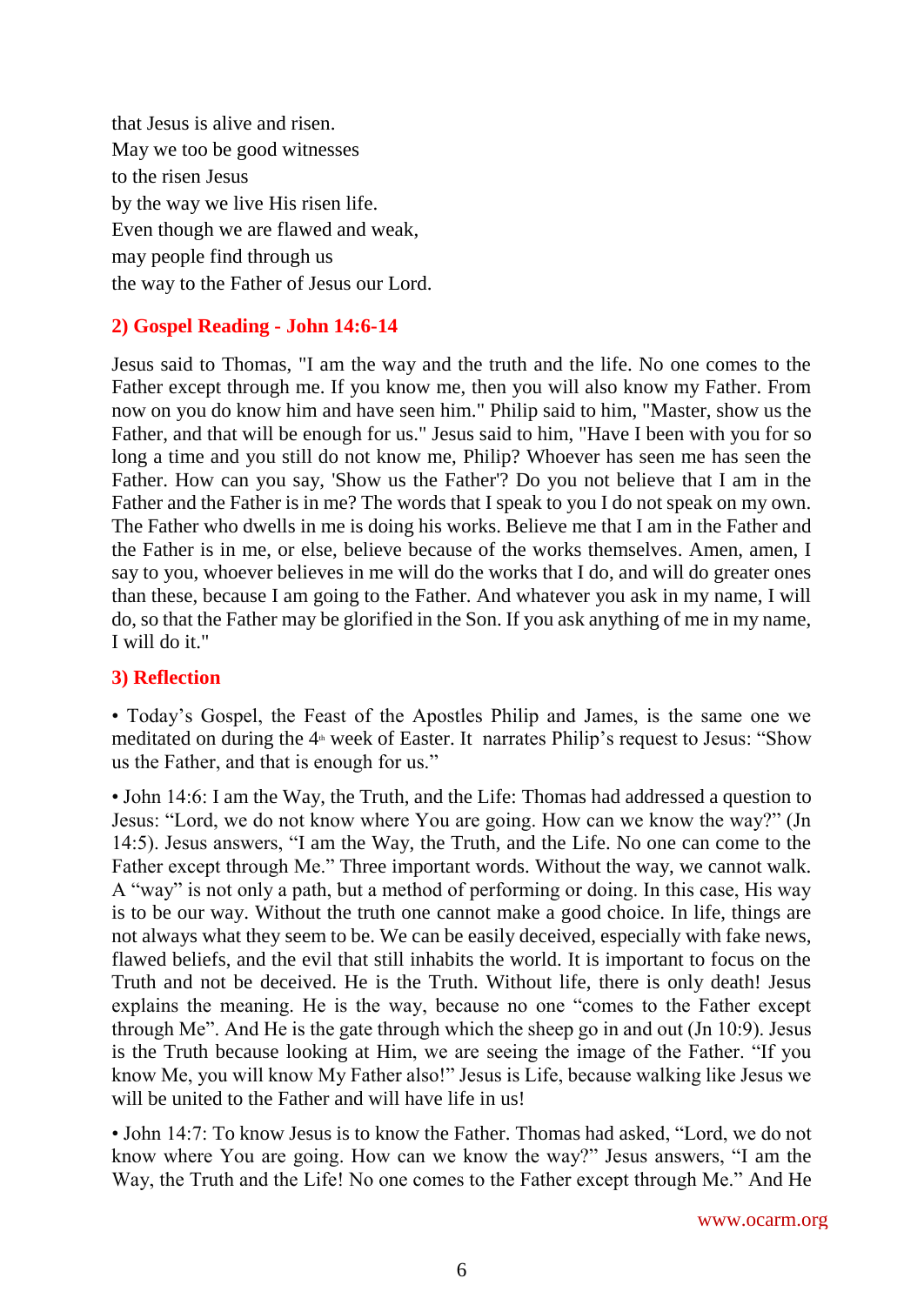adds, "If you know Me, you will know My Father also. From this moment you have known Him and have seen Him." This is the first phrase of today's Gospel. Jesus always speaks about the Father, because it was the life of the Father that appeared in everything that Jesus said and did. This continuous reference to the Father causes Philip to ask the question.

• John 14:8-11: Philip asks, "Show us the Father and then we will be satisfied!" It was the disciples' desire, the desire of many people within the communities of the Beloved Disciple, and it is the desire of many people today. What do people do to see the Father whom Jesus speaks of so much? Jesus' answer is very beautiful, and it is valid even today: "Have I been with you all this time, Philip, and you still do not know Me? Anyone who has seen Me has seen the Father!" People should not think that God is far away from us, at a distance and unknown. Anyone who wants to know who God the Father is, it suffices for him to look at Jesus. He has revealed Him in the words and gestures of His life! "The Father is in Me and I am in the Father!" Through His obedience, Jesus has fully identified Himself with the Father. At every moment, He did what the Father told Him to do (Jn 5:30; 8:28-29,38). This is why, in Jesus everything is the revelation of the Father! The signs or works are the works of the Father! As people say, "The son is the face of the father!" This is why in Jesus, and for Jesus, God is in our midst.

• John 14:12-14: The Promise of Jesus. Jesus says that His intimacy with the Father is not a privilege only for Him, but it is possible for all those who believe in Him. We also, through Jesus, are able to do beautiful things for others as Jesus did for the people of His time. He intercedes for us. Everything that people ask from Him, He asks the Father and obtains it always, if it is to serve. Jesus is our defender. He leaves but He does not leave us without defense. He promises that He will ask the Father and the Father will send another defender and consoler, the Holy Spirit. Jesus even said that it is necessary that He leave, because otherwise the Holy Spirit will not come (Jn 16:7). The Holy Spirit will fulfill the things of Jesus in us, if we act in the name of Jesus and observe the great commandment of the practice of love. In his recent encyclical Gaudete et exsultate, Pope Francis quotes Lumen Gentium: The Holy Spirit bestows holiness in abundance among God's holy and faithful people, for "it has pleased God to make men and women holy and to save them, not as individuals without any bond between them, but rather as a people who might acknowledge him in truth and serve him in holiness"

## **4) For Personal confrontation**

• Jesus is the Way, the Truth and the Life. How do I define Jesus as the Way in my life? As a model of action, or a map, or something else?

• How can Jesus, as the Truth, be used in my daily life to guide me through the deceptions in the world?

• As Life, how do I use Jesus as a model for my life and decision making?

• As we read today's Gospel, we are almost moved to say "Philip! Haven't you been listening?". Are there times when I don't hear what Jesus is really telling me in my own life as well? What are some of them?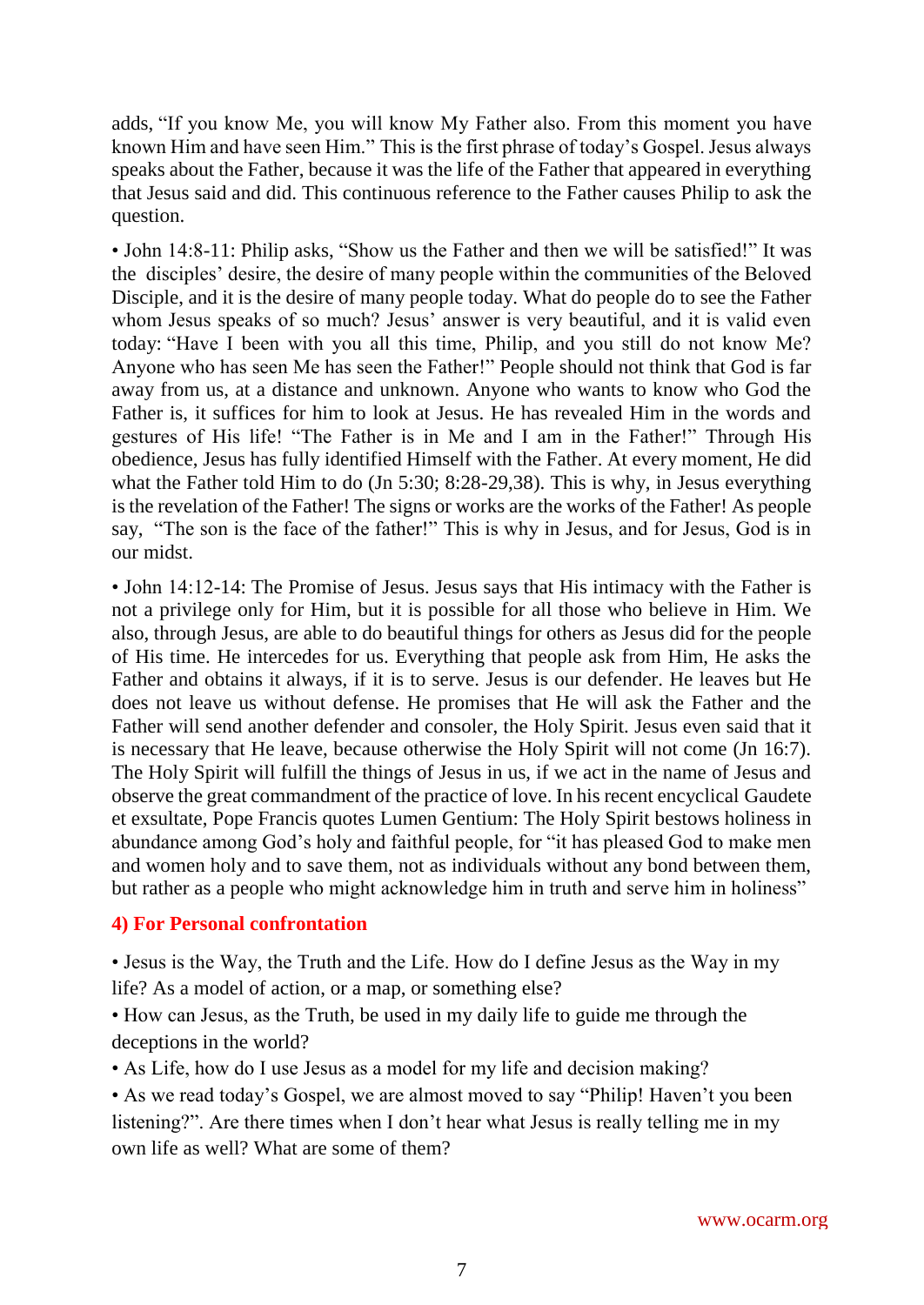## **5) Concluding Prayer**

The heavens declare the glory of God, the vault of Heaven proclaims His handiwork, day to day pours forth speech, night to night hands on the knowledge. (Ps 19:1-2)

# **Lectio Divina Saturday, May 4, 2019**

#### <span id="page-7-0"></span>*Easter Time*

#### **1) Opening prayer**

Lord God, also in our day we need men and women filled with the Spirit of love and service who are attentive to the needs of people. Let them listen even to the unspoken cries of people too timid to voice their poverty and distress and help without condescension their brothers and sisters of Christ, for He is our Lord for ever. Amen.

## **2) Gospel Reading - John 6:16-21**

When it was evening, the disciples of Jesus went down to the sea, embarked in a boat, and went across the sea to Capernaum. It had already grown dark, and Jesus had not yet come to them. The sea was stirred up because a strong wind was blowing. When they had rowed about three or four miles, they saw Jesus walking on the sea and coming near the boat, and they began to be afraid. But he said to them, "It is I. Do not be afraid." They wanted to take him into the boat, but the boat immediately arrived at the shore to which they were heading.

#### **3) Reflection**

• Today's Gospel narrates the episode of the boat on the agitated sea. Jesus is on the mountain, the disciples in the sea, and the people on the land. By his way of describing the facts, John tries to help the communities discover the mystery which envelops the person of Jesus. He does it by recalling texts from the Old Testament which refer to the Exodus.

• At the time when John wrote, the small boat of the communities had to face a contrary wind both on the part of the converted Jews who wanted to reduce the mystery of Jesus to prophecies and figures of the Old Testament, and on the part of some converted Gentiles who thought that it was possible to have an alliance between Jesus and the Empire.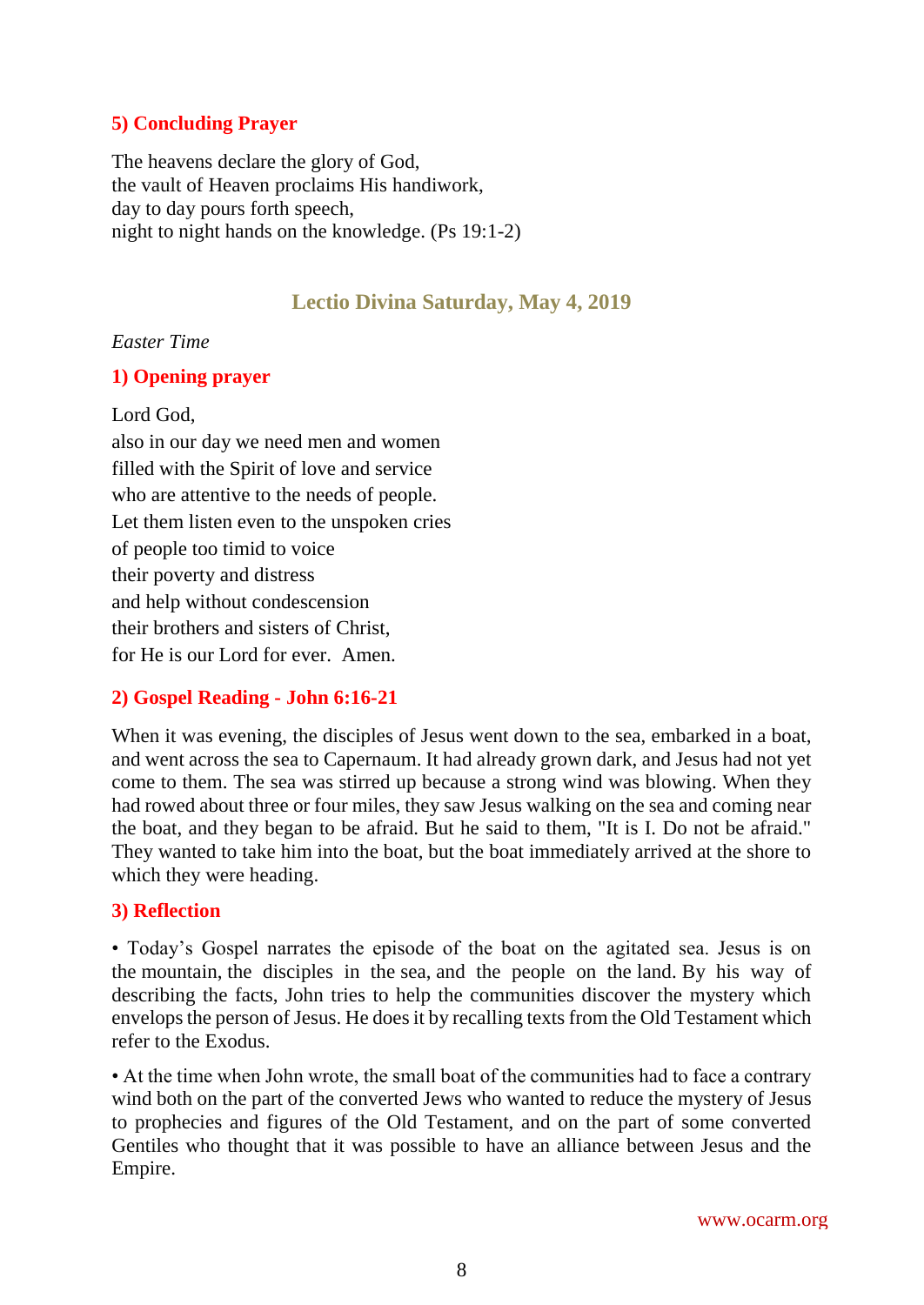• John 6:15: Jesus on the mountain. Having seen the multiplication of the loaves, the people conclude that Jesus is the awaited Messiah, because according to the hope of the people of the time, the Messiah would have repeated the gesture of Moses: feeding the people in the desert. For this reason, according to the official ideology, the crowds thought that Jesus was the Messiah, and, because of this, they wanted to make Him king (cf. Jn 6:14-15). This request of the people was a temptation for Jesus as well as for the disciples. In Mark's Gospel, Jesus obliges the disciples to get into the boat and go on ahead to the other side of the lake (Mk 6:45). He wanted to prevent them from getting contaminated with this ideology. This is a sign that the "yeast of Herod and of the Pharisees" was very strong (Mk 8:15). Jesus faces the temptation with prayer on the mountain.

• John 6:16-18: The situation of the disciples. It was already night. The disciples went down near the sea; they got into the boat and headed toward Capernaum, on the other side of the sea. John says that it was already dark and that Jesus had not arrived as yet. On the one hand he recalls the Exodus: to cross the sea in the midst of difficulties. On the other, he recalls the situation of the communities in the Roman Empire: with the disciples, they were living in the dark, with a contrary wind, and the sea was agitated, and Jesus seemed to be absent!

• John 6:19-20. Change of the situation. Jesus approaches them walking on the water of the sea of life. The disciples are afraid. As happens in the story of Emmaus, they did not recognize Him (Lk 24:28). Jesus gets close to them and says, "It is I! Do not be afraid!" For those who know the story of the Old Testament, here again John recalls some very important facts: (a) He recalls the crowd, protected by God, crossing the Red Sea without fear. (b) He recalls that God, when calling Moses, declares His name, saying, "I am!" (Ex 3:15). (c) He recalls also the Book of Isaiah which presents the return from exile as a new Exodus, in which God repeats many times, "I am!" (cf. Is 42:8; 43:5, 11-13; 44:6, 25; 45:5-7).

• For the People of the Bible, the sea was the symbol of the abyss, of chaos, of evil (Rev 13:1). In Exodus the people go across toward liberty, facing and conquering the sea. God divides the sea with His breath and the crowds cross the sea, which is dry land. (Ex 14:22). In other passages the Bible shows God who conquers the sea (Gen 1:6-10; Ps 104:6-9; Prov 8:27). The sea was an immense part of nature, more powerful than man, and at any time or turbulence could swallow up those on it. To conquer the sea means to have control over even the most powerful nature on earth. In this passage Jesus reveals His divinity by dominating and conquering the sea, preventing the boat and His disciples from being carried away by the waves. This way of evoking or recalling the Old Testament, of using the Bible, helped the communities to recognize the presence of God in Jesus and in the facts of life. "Do not be afraid"!

• John 6:22. They reached the desired port. They want to take Jesus into the boat, but it was not necessary, because the boat touched the shore where they were headed. They reached the desired port. The psalm says, "He reduced the storm to calm, and all the waters subsided. He brought them overjoyed at the stillness, to the port where they were bound." (Ps 107:29-30).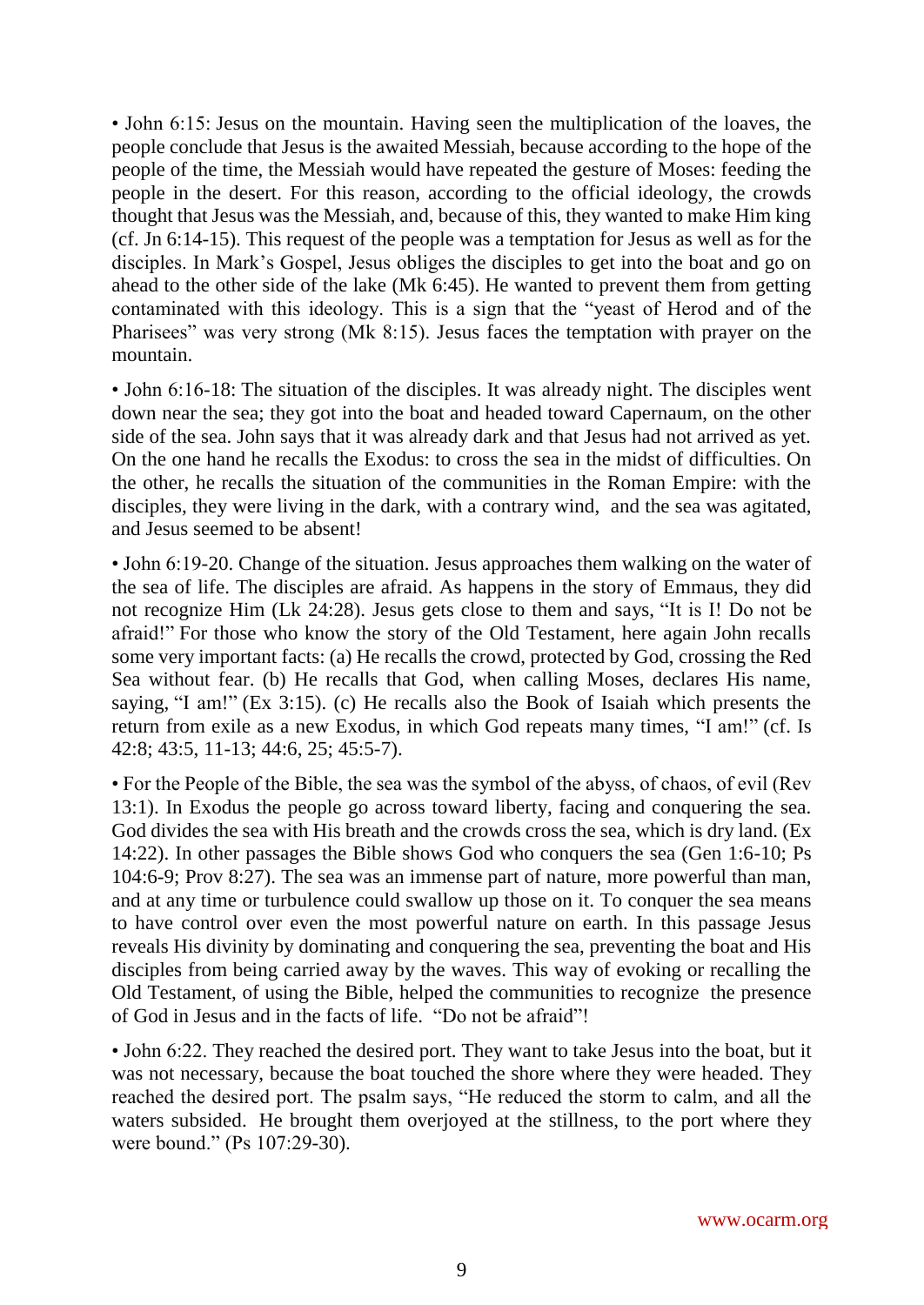#### **4) Personal questions**

• On the mountain: Why does Jesus seek to be alone to pray after the multiplication of the loaves? What is the result of His prayer?

• How is life like the sea? Does it scare us?

• Is it possible today to walk on the water of the sea of life? How?

## **5) Concluding Prayer**

Shout for joy, you upright; praise befits the honest. Give thanks to Yahweh on the lyre, play for Him on the ten-stringed lyre. (Ps 33:1-2)

## **Lectio Divina Sunday, May 5, 2019**

<span id="page-9-0"></span>*Love reveals the presence of the Lord An invitation to the Eucharist of the Risen One John 21: 1-19*

#### **1. Opening prayer**

Father, send Your Holy Spirit that the fruitless night of our life may be transformed into the radiant dawn that enables us to know Your Son Jesus present among us. Let Your Spirit breathe on the waters of our sea, as He did at the moment of creation, to open our hearts to the invitation of the Lord's love and that we may share in the banquet of His Body and His Word. May Your Spirit burn within us, Father, that we may become witnesses of Jesus, like Peter and John and the other disciples, and that we too may go out every day to become fishermen and women for Your kingdom. Amen.

## **2. The word of the Lord for today**

#### **a) A reading of the passage:**

At that time, Jesus revealed himself again to his disciples at the Sea of Tiberias. He revealed himself in this way. Together were Simon Peter, Thomas called Didymus, Nathanael from Cana in Galilee, Zebedee's sons, and two others of his disciples. Simon Peter said to them, "I am going fishing." They said to him, "We also will come with you." So they went out and got into the boat, but that night they caught nothing. When it was already dawn, Jesus was standing on the shore; but the disciples did not realize that it was Jesus. Jesus said to them, "Children, have you caught anything to eat?" They answered him, "No." So he said to them, "Cast the net over the right side of the boat and you will find something." So they cast it, and were not able to pull it in because of the number of fish. So the disciple whom Jesus loved said to Peter, "It is the Lord." When Simon Peter heard that it was the Lord, he tucked in his garment, for he was lightly clad, and jumped into the sea. The other disciples came in the boat, for they were not far from shore, only about a hundred yards, dragging the net with the fish. When they climbed out on shore, they saw a charcoal fire with fish on it and bread. Jesus said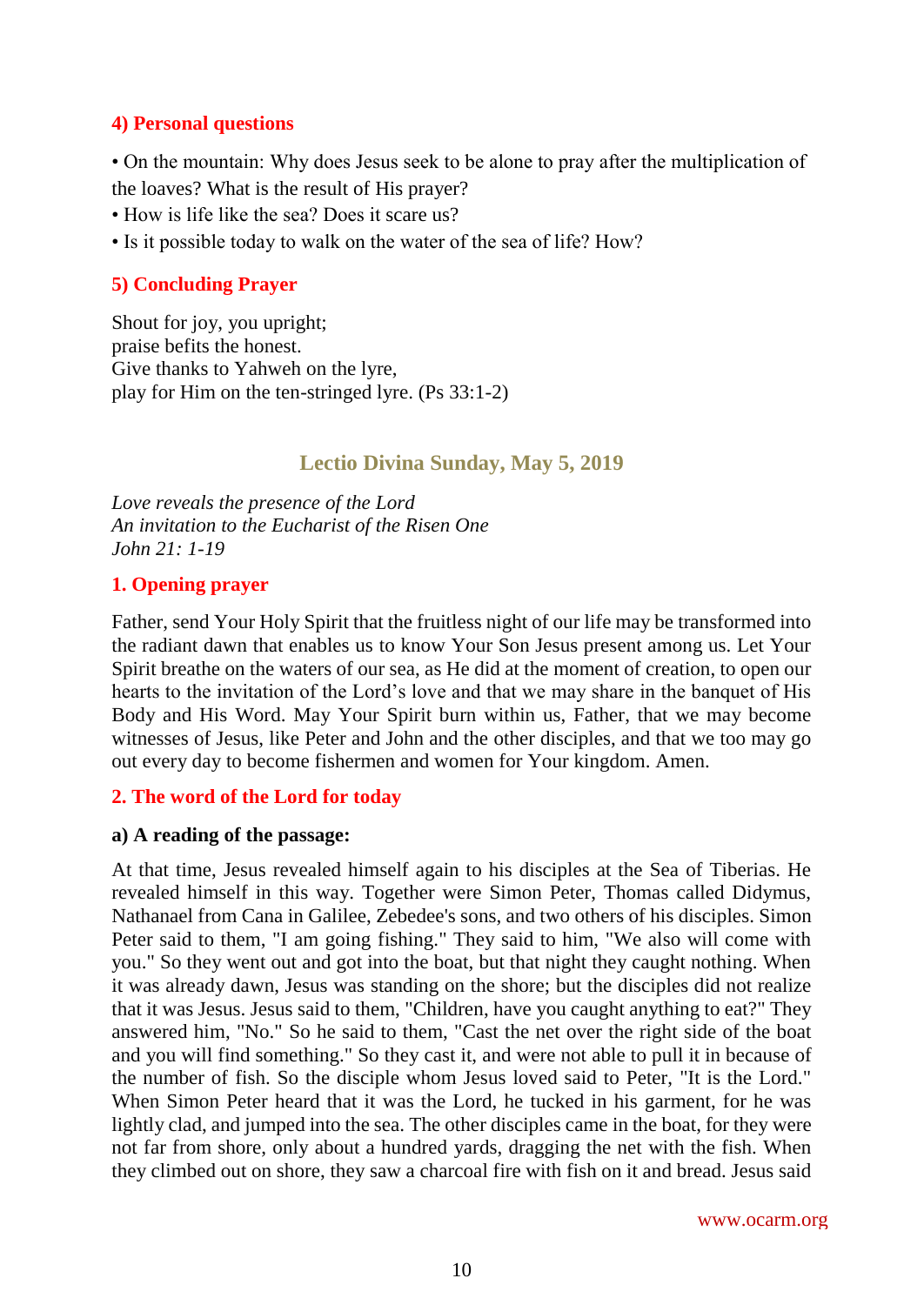to them, "Bring some of the fish you just caught." So Simon Peter went over and dragged the net ashore full of one hundred fifty-three large fish. Even though there were so many, the net was not torn. Jesus said to them, "Come, have breakfast." And none of the disciples dared to ask him, "Who are you?" because they realized it was the Lord. Jesus came over and took the bread and gave it to them, and in like manner the fish. This was now the third time Jesus was revealed to his disciples after being raised from the dead. When they had finished breakfast, Jesus said to Simon Peter, "Simon, son of John, do you love me more than these?" Simon Peter answered him, "Yes, Lord, you know that I love you." Jesus said to him, "Feed my lambs." He then said to Simon Peter a second time, "Simon, son of John, do you love me?" Simon Peter answered him, "Yes, Lord, you know that I love you." Jesus said to him, "Tend my sheep." Jesus said to him the third time, "Simon, son of John, do you love me?" Peter was distressed that Jesus had said to him a third time, "Do you love me?" and he said to him, "Lord, you know everything; you know that I love you." Jesus said to him, "Feed my sheep. Amen, amen, I say to you, when you were younger, you used to dress yourself and go where you wanted; but when you grow old, you will stretch out your hands, and someone else will dress you and lead you where you do not want to go." He said this signifying by what kind of death he would glorify God. And when he had said this, he said to him, "Follow me."

#### **b) The context of the passage:**

After this first contact with the passage, I now feel the need to understand its context. I pick up the bible and do not allow superficial first impressions to influence me. I try to search and listen. I open chapter 21 of John's Gospel, which is practically at the end of the Gospel. The end of anything usually summarizes all that went before it, everything that was built up bit by bit. This catch on the lake of Tiberias reminds me strongly and clearly of the beginning of the Gospel where Jesus calls the first disciples, the same ones who are now present with Him: Peter, James, John and Nathanael. The meal with Jesus, bread and fish, reminds me of chapter 6 where the great multiplication of the loaves took place, the revelation of the Bread of Life. The intimate and personal conversation between Jesus and Peter, His triple question: "Do you love Me?" reminds me again of the Easter vigil when Peter had denied the Lord three times.

Then, if I turn back the pages of the Gospel, I find the wonderful passage concerning the resurrection: the haste by night of Mary Magdalene and the other women to the sepulcher, the discovery of the empty tomb, Peter and John's race, their looking into the sepulcher, their contemplation, their faith; I still find the eleven behind locked doors in the cenacle and then the risen Jesus comes in, the gift of the Spirit, the absence and unbelief of Thomas, a belief regained with the second coming in of Jesus; I hear that wonderful proclamation of the beatitude, which is for all of us today, called to believe without having seen.

Then I also go to the waters of that sea, on a night with no catch, and empty handed. It is here and now that I am visited, embraced by the manifestation, the revelation of the Lord Jesus. I am here, then, to recognize Him, to throw myself into the sea and go towards Him to share in the banquet, to let Him dig deep into my heart with His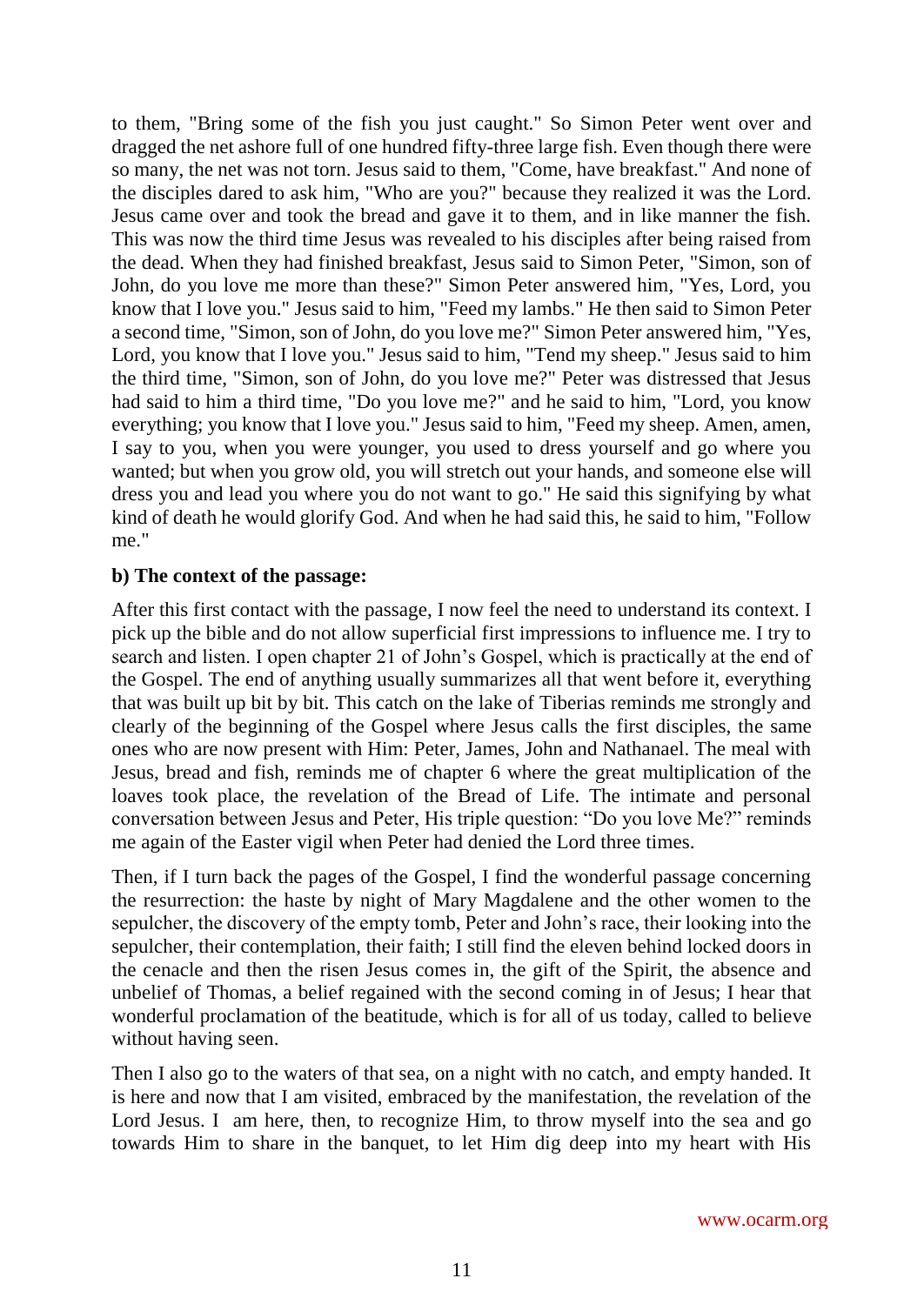questions, His words, so that once more He may repeat to me, "Follow Me!" and I, at last, may say to Him "Here I am!", fuller, truer and stronger and for ever.

#### **c) A subdivision of the text:**

**v.1**: With the verb '**revealed**', John immediately draws our attention to a great event about to take place. The power of Jesus' resurrection has not yet ceased to invade the lives of the disciples and thus of the Church. It is just a matter of being prepared to accept the light, the salvation offered by Christ. As He reveals Himself in this text now, so also will He go on revealing Himself in the lives of believers, as well as in our lives.

**vv. 2-3**: Peter and the other six disciples go out from the locked cenacle and go to the sea to fish, but after a whole night of labor, they catch nothing. It is the dark, the solitude, the inability of human endeavors.

**vv. 4-8**: Finally the dawn comes, light returns and Jesus appears standing on the shore of the sea. But the disciples do not recognize Him yet; they need to embark on a very deep interior journey. The initiative comes from the Lord who, by His words, helps them to see their need, their situation: they have nothing to eat. Then He invites them to cast the net again. Obedience to His Word works the miracle and the catch is abundant. John, the disciple of love, recognizes the Lord and shouts his faith to the other disciples. Peter believes and immediately throws himself into the sea to go as quickly as possible to the Lord and Master. The others, however, follow dragging the boat and the net.

**vv. 9-14**: The scene now changes on land, where Jesus had been waiting for the disciples. Here a banquet takes place: Jesus' bread is joined to the disciples' fish, His life and His gift become one with their life and gift. It is the power of the Word made flesh, made existence.

**vv. 15-18**: Now Jesus addresses Peter directly heart to heart; it is a very powerful moment of love from which I cannot separate myself, because those same words of the Lord are written and repeated also for me today. It is a mutual declaration of love repeated three times, capable of overcoming all infidelities and weaknesses. From now on a new life begins for Peter, and for me if I so desire.

**v. 19**: This last verse of the text is rather unusual because it is a comment of the Evangelist followed immediately by Jesus' very powerful and definitive word to Peter, "Follow Me!", to which there is no other reply than life itself.

## **3. A moment of prayerful silence**

Here I pause a while and gather in my heart the words I have read and heard. I try to do what Mary did, who listened to the words of the Lord and examined them, weighed them and allowed them to speak for themselves without interpreting, changing, diminishing or adding anything to them. In silence I pause on this text and go over it in my heart.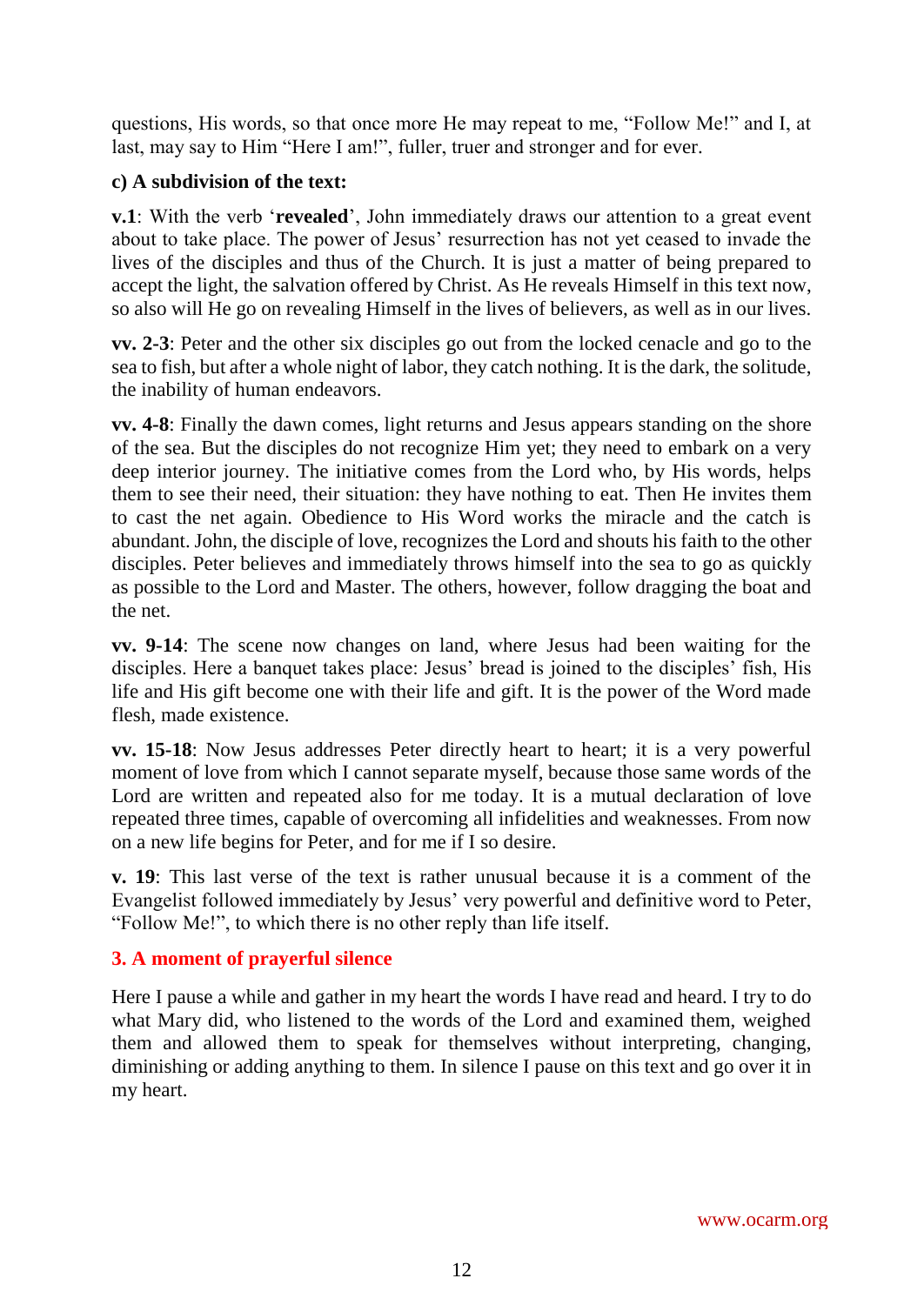## **4. Some questions**

**a)** "*They went out and got into the boat*" (v.3). Am I also ready to embark on this journey of conversion? Will I let myself be reawakened by Jesus' invitation? Or do I prefer to go on hiding behind my closed doors in fear like the disciples in the cenacle? Do I want to go out, to go out after Jesus, to allow Him to lead me? There is a boat ready for me, there is a vocation of love given to me by the Lord; when will I make up my mind to respond truly?

**b)** "…*But caught nothing that night*" (ibid). Do I have the courage to hear the Lord say to me that there is emptiness in me, that it is night, that I am empty handed? Do I have the courage to admit that I need Him, His presence? Do I want to open my heart to Him, my innermost self, that which I constantly try to deny, to hide? He knows everything, He knows my innermost self; He sees that I have nothing to eat, but it is I who have to realize this about myself, that I must eventually come to Him empty handed, even weeping, with a heart full of sadness and anguish. If I do not take this step, the true light, the dawn of my day will never shine.

**c)** "*Throw the net out to starboard*" (v.6). The Lord speaks clearly to me too in moments when, thanks to a person or a prayer gathering or a Word spoken, I understand clearly what I have to do. The command is very clear; I only need to listen and obey. "Throw out to starboard" [to the right], the Lord says to me. Do I at last have the courage to trust Him, or do I wish to go on my own way, in my own way? Do I wish to cast my net for Him?

**d)** "*Simon Peter … jumped into the water*" (v.7). I am not sure that there is a more beautiful verse than this. Peter jumped in, like the widow at the temple who cast all she had, like the man possessed who was healed (Mk 5:6), like Jairus, like the woman with the hemorrhage, like the leper, all of whom threw themselves at Jesus' feet, surrendering their lives to Him. Or like Jesus Himself who threw Himself on the ground and prayed to His Father (Mk 14:35). Now is my time. Do I also want to throw myself into the sea of mercy, of the Father's love, do I wish to surrender to Him my whole life, my whole being, my sufferings, my hopes, my wishes, my sins, my desire to start again? His arms are ready to welcome me, or rather, I am certain that it will be He who will throw His arms around my neck, as it is written … "While he was still a long way off, his father saw him and was moved with pity. He ran to the boy, clasped him in his arms and kissed him.".

**e)** "*Bring some of the fish you have just caught*" (v.10). The Lord asks me to join my food with His, my life with His. While the Evangelist is speaking of fish, it is as if he were speaking of people, those whom the Lord Himself wishes to save through my efforts at fishing. That is why He sends me. At His table, at His feast, He expects me and expects all those brothers and sisters whom in His love He has placed in my life. I cannot go to Jesus alone. This Word, then, asks whether I am prepared to go to the Lord, to sit at His table, to celebrate Eucharist with Him and whether I am ready to spend my life and my energies to bring with me many of my brothers and sisters to Him. I must look within my heart sincerely and see my resistance, my closure to Him and to others.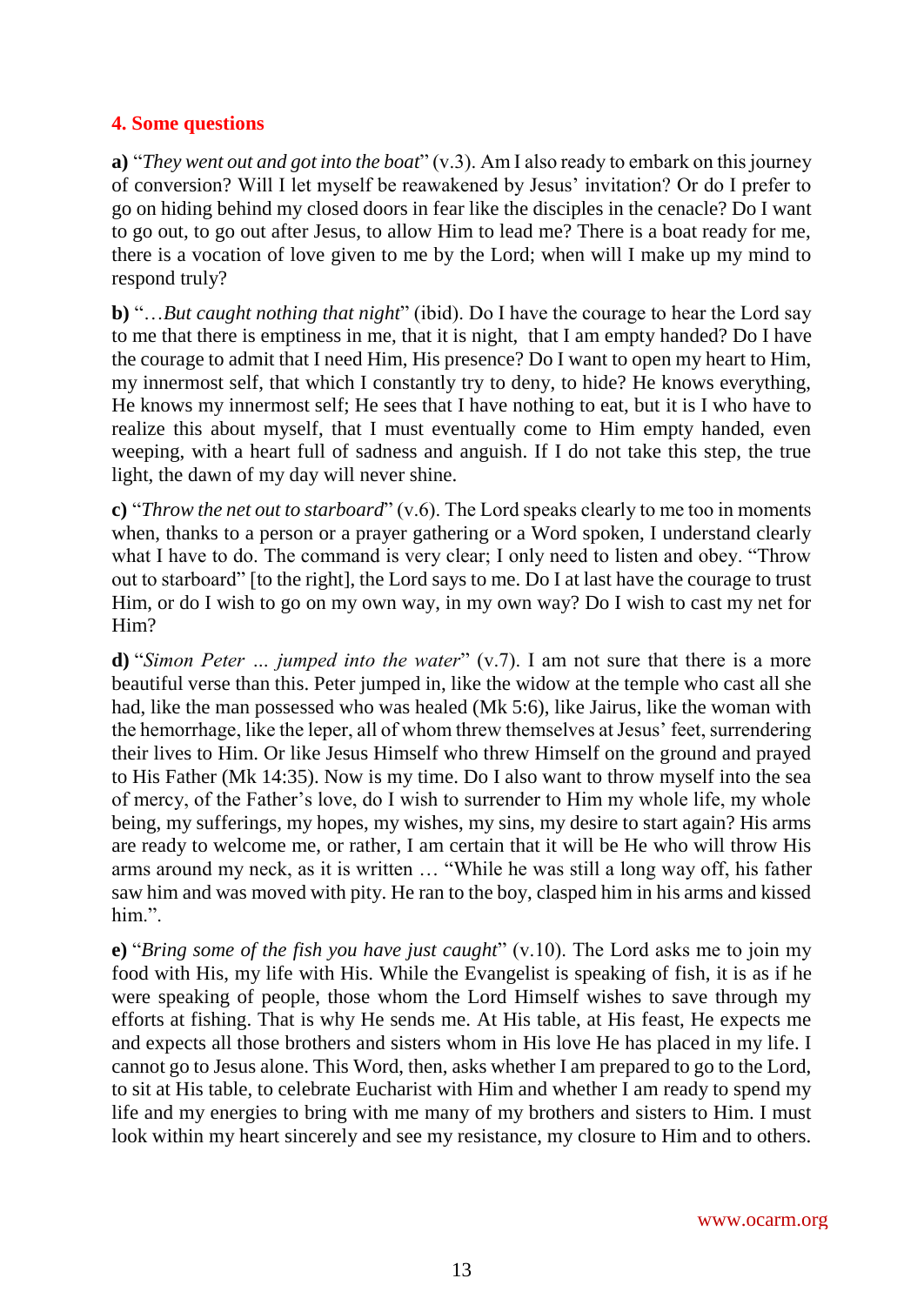**f)** "*Do you love Me?*" (v.15). How can I answer this question? How can I proclaim my love for God when all my infidelities and my denials come to the surface? What happened to Peter is also part of my story. But I do not want this fear to prevent me and make me retreat; no! I want to go to Jesus, I want to stay with Him, I want to approach Him and say that I love Him. I borrow Peter's words and make them mine, I write them on my heart, I repeat them, I give them breath and life in my life and then I gather courage and say to Jesus, "Lord, You know everything; You know I love You". Just as I am, I love Him. Thank You, Lord, that You ask me to love and that You expect me, You want me; thank You because You rejoice in my poor love.

**g)** "*Feed my sheep… Follow me*" (vv.15,19). That is how the text ends. It is an openended ending and still goes on speaking to me. This is the Word that the Lord entrusts to me so that I may put it into practice in my life from this day forward. I want to accept the mission that the Lord entrusts to me; I want to answer His call and to follow Him wherever He may lead me, every day and in every small matter.

#### **5. A key to the reading**

**Peter** is the first to take the initiative and proclaim to his brothers his decision to go fishing. Peter goes out to the sea, that is, the world, he goes to his brothers and sisters because he knows that he is a fisher of people (Lk 5:10); just like Jesus, who went out of the Father to come and pitch His tent in our midst. Peter is also the first to react to the words of John who recognizes Jesus on the shore. He ties his garment and throws himself into the sea. These seem to me to be strong allusions to baptism. It is as if Peter wishes to bury completely his past in those waters, just like a catechumen who enters the baptismal font. Peter commits himself to these purifying waters, he allows himself to be healed: he throws himself into the waters, taking with him his self conceits, his faults, the weight of his denial, his tears, so as to rise again a new man to meet his Lord. Before he throws himself into the water, Peter ties his garment, just like Jesus did, before him, when He tied a garment to wash the feet of His disciples at the last supper. It is the garment of a servant, of one who gives him/herself to his/her brothers and sisters, and it is this garment that covers his nakedness. It is the garment of the Lord Himself, who wraps him in His love and His forgiveness. Thanks to this love, Peter will be able to come up again from the sea and start all over again. It is also said of Jesus that He came up out of the water after His baptism; Master and disciple share the same verb, the same experience. Peter is now a new man! That is why he will be able to affirm three times that he loves the Lord. Even though his triple denial remains an open wound, it is not his last word. It is here that Peter experiences the forgiveness of the Lord and realizes the weakness that reveals itself to him as the place of a greater love. Peter receives love, a love that goes well beyond his treachery, his fall, a surfeit of love that enables him to serve his brothers and sisters, to lead them to the green pastures of the Lord Jesus. Not only this, but in this service of love, Peter will become the good shepherd, like Jesus Himself. Indeed, he too will give his life for his sheep, he will stretch his arms in crucifixion, as we know from history. He was crucified head down, he will be turned upside down, but in the mystery of love he will thus be truly straightened up and fulfill that baptism that began at the moment he threw himself into the sea with a garment tied around him. Peter then becomes the lamb who follows his Shepherd to martyrdom.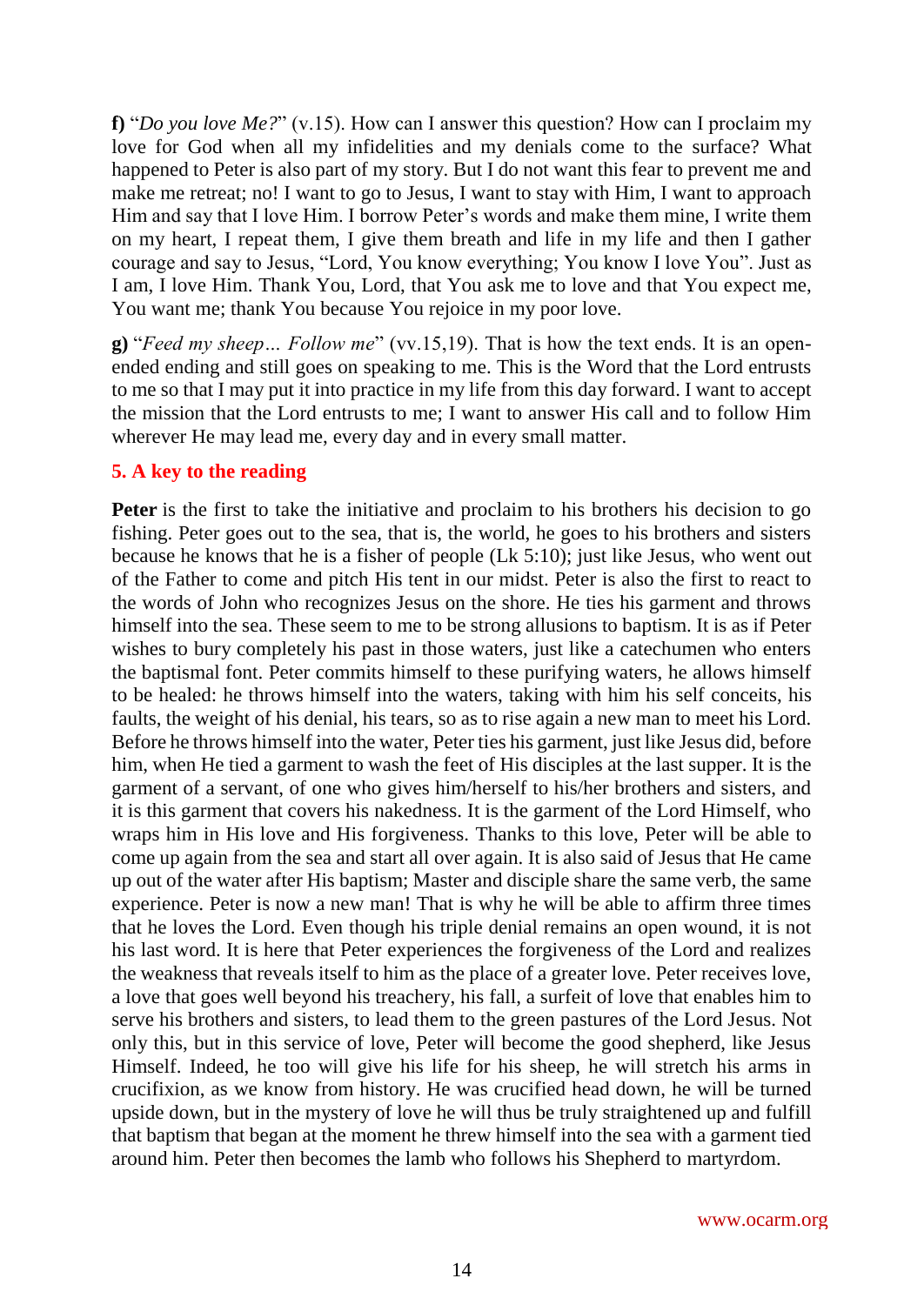## **6. A time of prayer**

#### **Psalm 22**

My soul thirsts for You, Lord. Yahweh is my shepherd, I lack nothing.

In grassy meadows He lets me lie. By tranquil streams He leads me to restore my spirit. He guides me in paths of saving justice as befits His name. Even were I to walk in a ravine as dark as death I should fear no danger, for You are at my side. Your staff and Your crook are there to soothe me.

You prepare a table for me under the eyes of my enemies; You anoint my head with oil; my cup brims over. Kindness and faithful love pursue me every day of my life. I make my home in the house of Yahweh for all time to come.

#### **7. Final Prayer**

Lord Jesus, we thank You for the word that has enabled us to understand better the will of the Father. May Your Spirit enlighten our actions and grant us the strength to practice what Your Word has revealed to us. May we, like Mary, Your mother, not only listen to but also practice the Word. You who live and reign with the Father in the unity of the Holy Spirit forever and ever. Amen.

# **Lectio Divina Monday, May 6, 2019**

#### <span id="page-14-0"></span>*Easter Time*

#### **1) Opening prayer**

Our living God, we hunger for lasting life and happiness and the fulfillment of all our hopes. Satisfy all our hungers through your Son Jesus Christ, who is our bread of life. And when he has filled us with himself, may he lead and strengthen us to bring to a waiting world the food of reconciliation and joy, which you alone can give to the full. We ask this thorough Christ our Lord.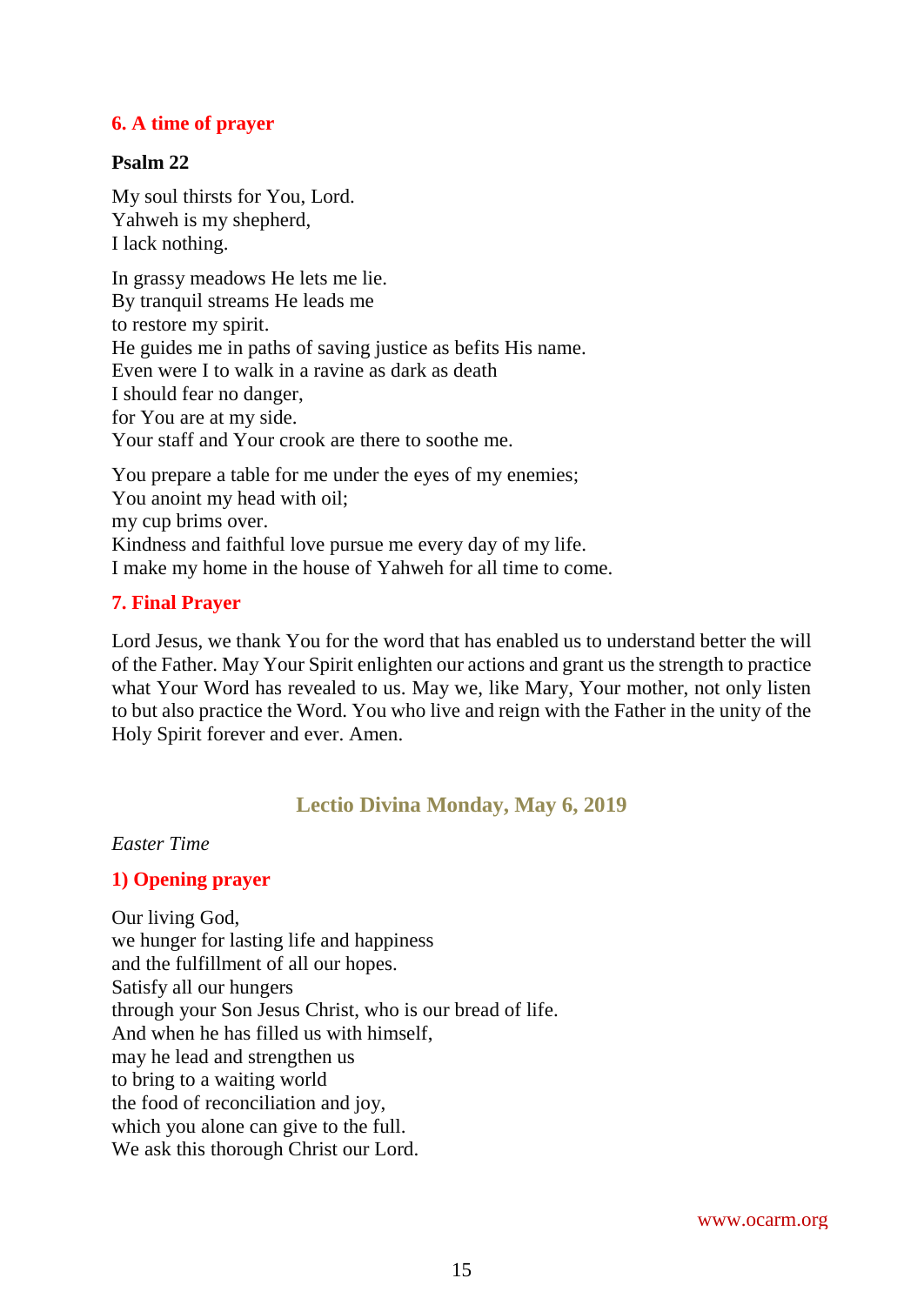## **2) Gospel Reading - John 6:22-29**

The next day, the crowd that remained across the sea saw that there had been only one boat there, and that Jesus had not gone along with his disciples in the boat, but only his disciples had left. Other boats came from Tiberias near the place where they had eaten the bread when the Lord gave thanks. When the crowd saw that neither Jesus nor his disciples were there, they themselves got into boats and came to Capernaum looking for Jesus. And when they found him across the sea they said to him, "Rabbi, when did you get here?" Jesus answered them and said, "Amen, amen, I say to you, you are looking for me not because you saw signs but because you ate the loaves and were filled. Do not work for food that perishes but for the food that endures for eternal life, which the Son of Man will give you. For on him the Father, God, has set his seal." So they said to him, "What can we do to accomplish the works of God?" Jesus answered and said to them, "This is the work of God, that you believe in the one he sent."

#### **3) Reflection**

• In today's Gospel we begin the discourse on the Bread of Life (Jn 6:22-71), which is extended during the next six days, until the end of the week. After the multiplication of the loaves, the people follow Jesus. They had seen the miracle; they had eaten and were satiated and wanted more! They were not concerned about looking for the sign or the call of God that was contained in all of this. When the people found Jesus in the synagogue at Capernaum, He had a long conversation with them, called the Discourse of the Bread of Life. It is not really a discourse, but it is a series of seven brief dialogues which explain the meaning of the multiplication of the bread, symbol of the new Exodus and of the Eucharistic Supper.

• It is good to keep in mind the division of the chapter in order to understand better its significance:

6:1-15: the great multiplication of the loaves

6:16-21: the crossing of the lake, and Jesus who walks on the water

6:22-71: the dialogue of Jesus with the people, with the Jews and with the disciples

1st dialogue: 6:22-27 with the people: the people seek Jesus and find Him in Capernaum

2nd dialogue: 6:28-34 with the people: faith as the work of God and the manna of the desert

3rd dialogue: 6:35-40 with the people: the true bread is to do God's will.

4th dialogue: 6:41-51 with the Jews: the complaining of the Jews

5th dialogue: 6:52-58 with the Jews: Jesus and the Jews.

6th dialogue: 6:59-66 with the disciples: reaction of the disciples

7th dialogue: 6:67-71 with the disciples: confession of Peter

• The conversation of Jesus with the people, with the Jews, and with the disciples is a beautiful dialogue, but a demanding one. Jesus tries to open the eyes of the people in a way that they will learn to read the events and discover in them the turning point that life should take. It is not enough to follow behind miraculous signs which multiply the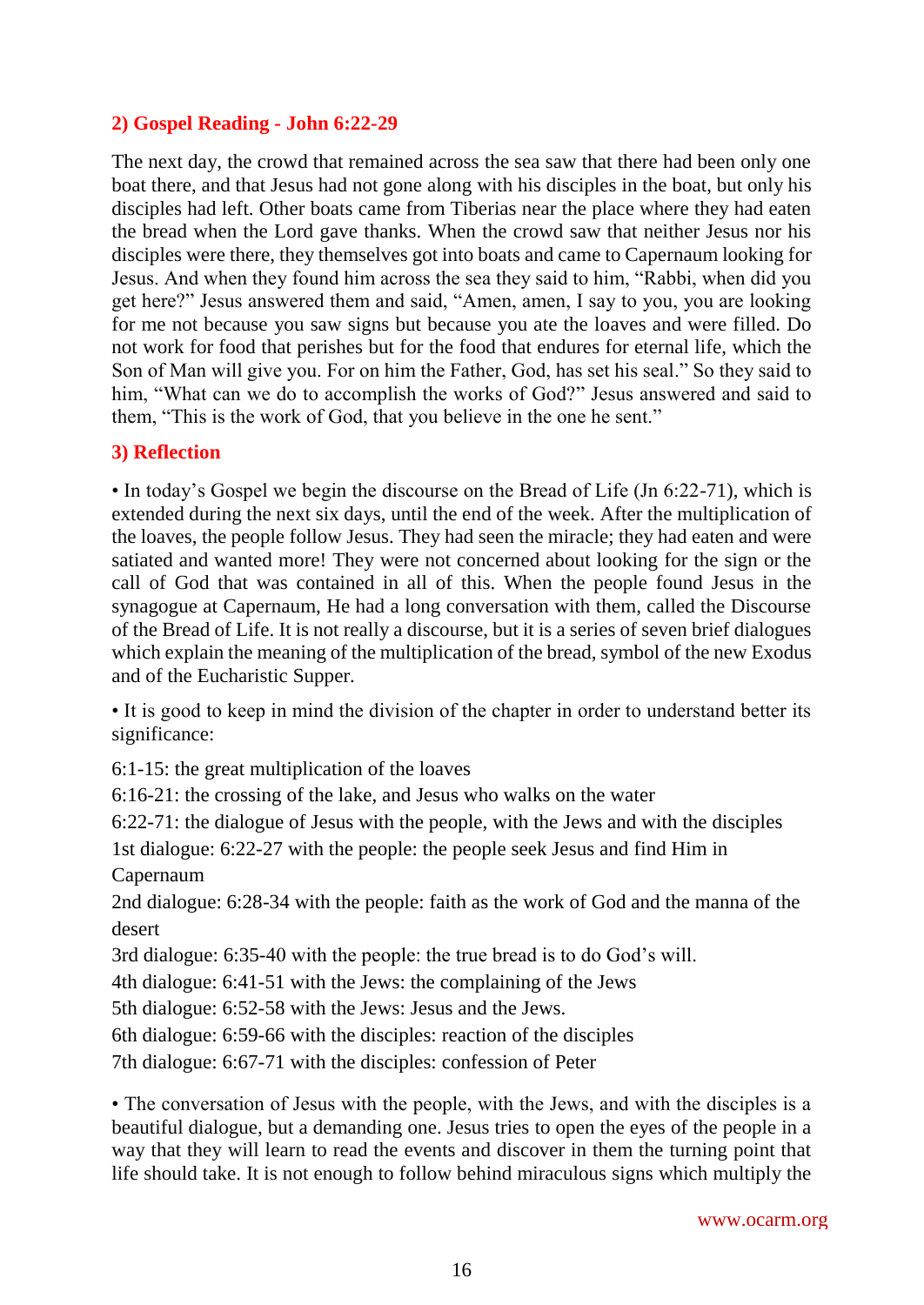bread for the body. Man does not live by bread alone. The struggle for life without mysticism does not reach the roots. The people, while speaking with Jesus, always remain more annoyed or upset by his words. But Jesus does not give in, neither does He change the exigencies. The discourse seems to be a funnel. In the measure in which the conversation advances, fewer people remain with Jesus. At the end only the twelve remain there, but Jesus cannot trust them either! Today the same thing happens. When the Gospel begins to demand commitment, many people withdraw and go away.

• John 6:22-27: People look for Jesus because they want more bread. The people follow Jesus. They see that He did not go into the boat with the disciples and, because of this, they do not understand what He had done to reach Capernaum. They did not even understand the miracle of the multiplication of the loaves. People see what has happened, but they cannot understand all this as a sign of something more profound. They stop only on the surface; in being satisfied with the food. They look for bread and life, but only for the body. According to the people, Jesus does what Moses had done in the past: to feed all the people in the desert. According to Jesus, they wanted the past to be repeated. But Jesus asks the people to take a step more and advance. Besides working for the bread that perishes, they should work for the imperishable food. This new food will be given by the Son of Man, indicated by God Himself. He brings life which lasts forever. He opens for us a new horizon on the sense of life and on God.

• John 6:28-29: Which is God's work? The people ask: what should we do to carry out this work of God? Jesus answers that the great work of God asks us to "believe in the one sent by God". That is, to believe in Jesus!

## **4) Personal questions**

• The people were hungry, they eat the bread, and they look for more bread. They seek the miracle and do not seek the sign of God which was hidden in that. What do I seek more in my life: a miracle or a sign or the meaning?

• Keep silence within you for a moment and ask yourself: "To believe in Jesus: What does this mean for me specifically in my daily life?"

• What do I really work for in my life? Food that perishes or food that endures? Am I not committed and do a little of both, "just in case"?

# **5) Concluding Prayer**

Lord, I tell You my ways and You answer me; teach me Your wishes. Show me the way of Your precepts, that I may reflect on Your wonders. (Ps 119:26-27)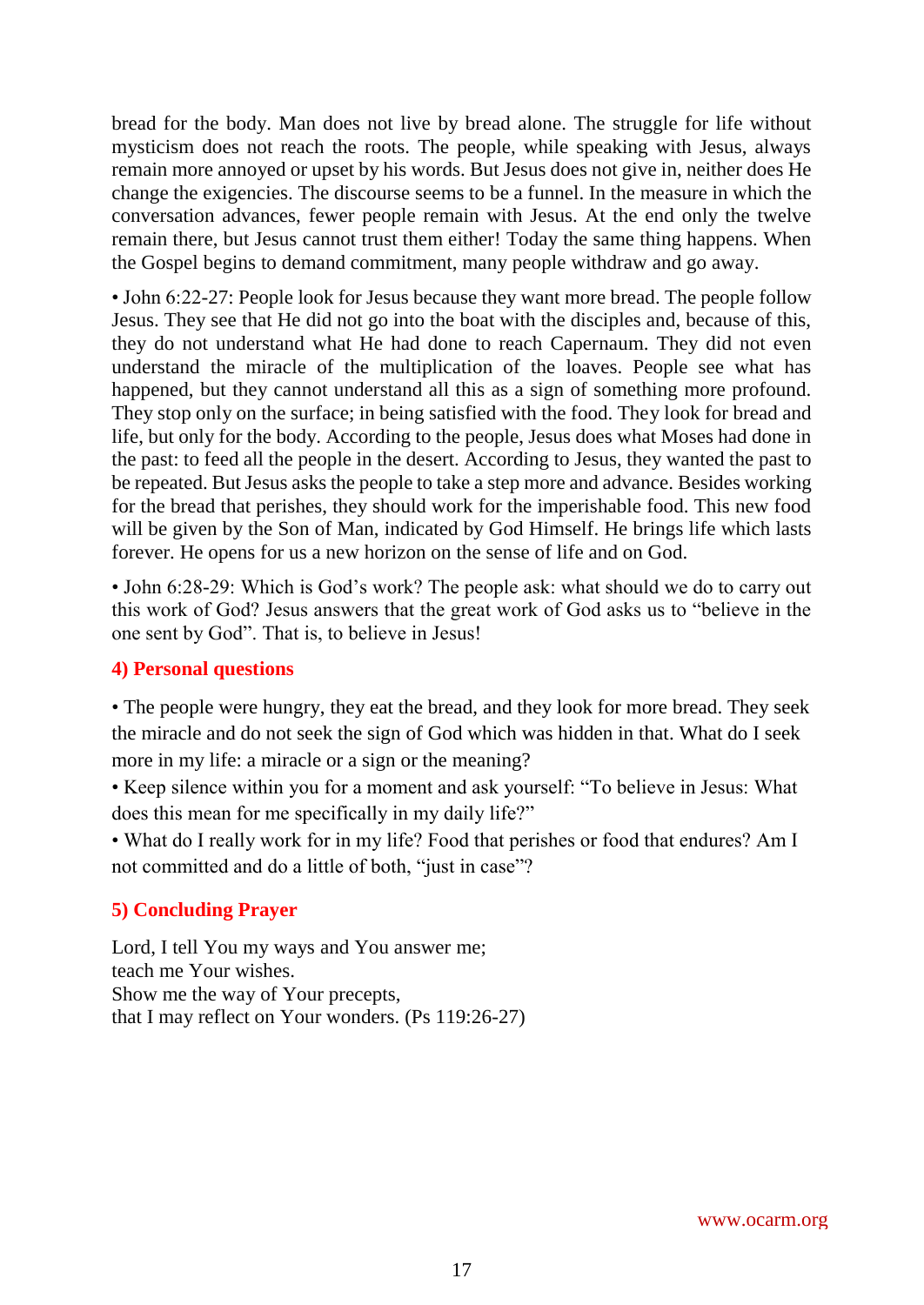## **Lectio Divina Tuesday, May 7, 2019**

#### <span id="page-17-0"></span>*Easter Time*

#### **1) Opening prayer**

Lord our God, generous Father, You have given us Your Son Jesus that we may relive with Him and like Him His passion and His resurrection. Through Jesus, give us the courage to place ourselves into Your hands in the trials of life and in death, that one day we may see Your glory and at Your right hand Your Son Jesus Christ, who lives with You for ever.

#### **2) Gospel Reading - John 6:30-35**

The crowd said to Jesus: "What sign can you do, that we may see and believe in you? What can you do? Our ancestors ate manna in the desert, as it is written: He gave them bread from heaven to eat." So Jesus said to them, "Amen, amen, I say to you, it was not Moses who gave the bread from heaven; my Father gives you the true bread from heaven. For the bread of God is that which comes down from heaven and gives life to the world." So they said to Jesus, "Sir, give us this bread always." Jesus said to them, "I am the bread of life; whoever comes to me will never hunger, and whoever believes in me will never thirst."

#### **3) Reflection**

• The discourse of the Bread of Life is not a text to be discussed and dissected, but rather it should be meditated on and pondered. This is why, even if it is not fully understood, we should not be concerned. This text of the Bread of Life demands a whole life to meditate on it and deepen it. People have to read it, meditate it, pray it, think about it, read it again, repeat it and ponder it, as one does with a good sweet in the mouth. We turn it and turn it in the mouth until it is finished. The one who reads the fourth Gospel superficially may have the impression that John always repeats the same thing. Reading it more attentively, one becomes aware that it is not a question of repetition. The author of the fourth Gospel has his own way of repeating the same theme, but always at a higher and more profound level. It seems to be like a winding staircase. By turning, one reaches the same place, but always at a higher level or a more profound one.

• John 6:30-33: What sign will you yourself do, the sign which will make us believe in you? People had asked: What should we do to carry out the work of God? Jesus responds: "The work of God is to believe in the one who was sent", that is to believe in Jesus. This is why people formulate a new question: "Which sign do you do so that we can see and can believe? Which work do you do?" This means that they did not understand the multiplication of the loaves as a sign from God to legitimize Jesus before the people, as the one sent by God! They continue to argue: In the past our fathers ate the manna which Moses gave them! They called it "bread from Heaven" (Ws 16:20),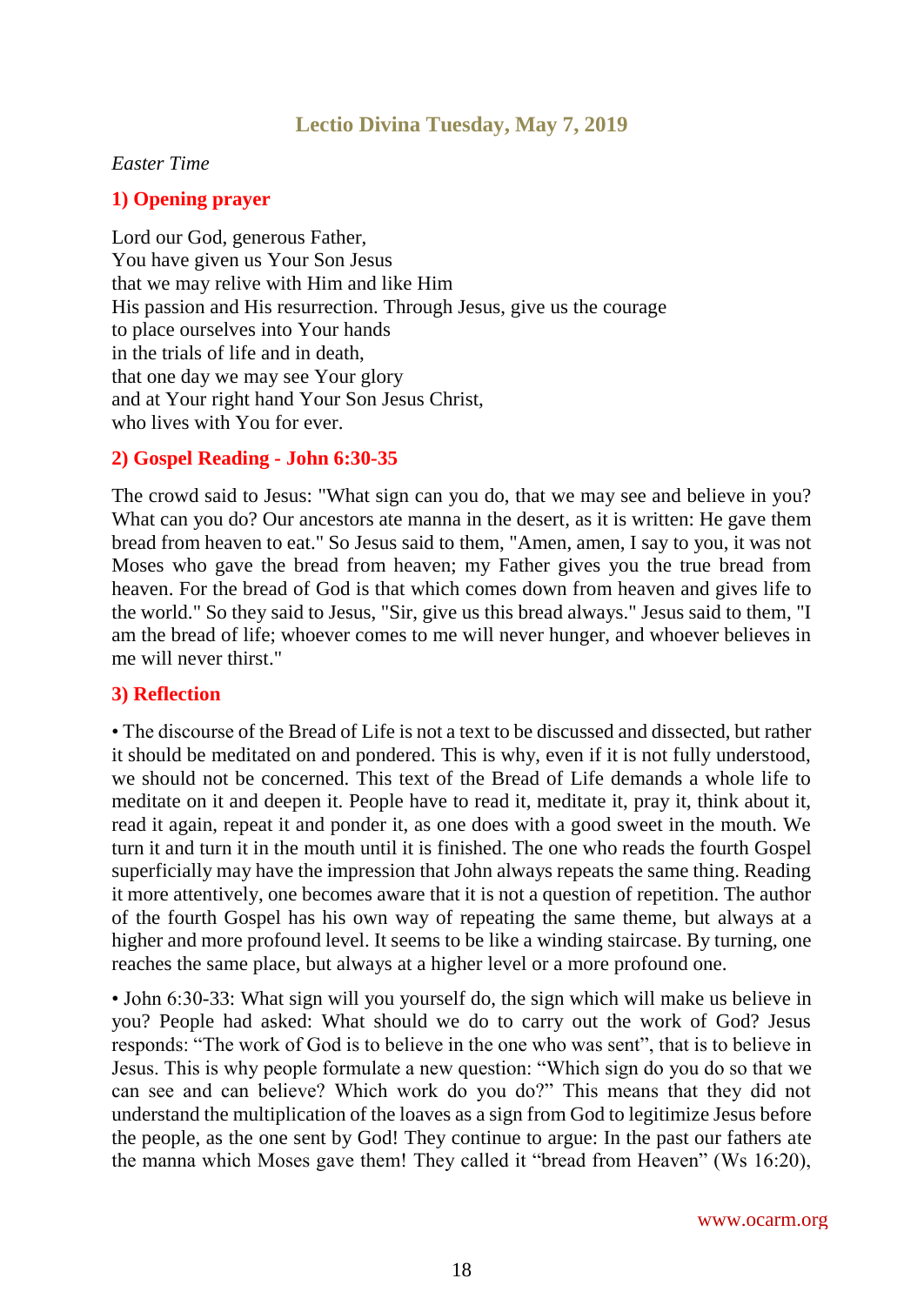that is, "bread of God". Moses continues to be the great leader in whom to believe. If Jesus wants the people to believe in Him, He should work a greater sign than Moses. "What work do you do?"

• Jesus responds that the bread given by Moses was not the true bread from heaven. Coming from on high, yes, but it was not the bread of God, because it did not guarantee life to anyone. All of them died in the desert (Jn 6:49). The true bread of heaven, the bread of God, is the one which conquers death and gives life! It is the one which descends from Heaven and gives life to the world. It is Jesus Himself! Jesus tries to help the people to liberate themselves from the way of thinking of the past. For Him, fidelity to the past does not mean to close up oneself in the ancient things and not accept renewal. Fidelity to the past means to accept the newness which comes as the fruit of the seed which was planted in the past.

• John 6:34-35: Lord, gives us always of that bread! Jesus answers clearly: "I am the bread of life!" To eat the bread of heaven is the same as to believe in Jesus and accept to follow the road that He teaches us, that is: "My food is to do the will of the one who has sent me and to complete his work!" (Jn 4:34). This is the true food which nourishes the person, which transforms life and gives new life. This last verse of today's Gospel (Jn 6:35) will be taken back as the first verse of tomorrow's Gospel (Jn 6:35-40)

#### **4) Personal questions**

• Hungry for bread, hungry for God. Which of these two predominates in me?

• Jesus says: "I am the bread of life". He takes away hunger and thirst. Which of these experiences do I have in my life?

## **5) Concluding Prayer**

Lord turn Your ear to me, make haste. Be for me a rock-fastness, a fortified citadel to save me. You are my rock, my rampart; true to Your name, lead me and guide me! (Ps 31:1-2)

# **Lectio Divina Wednesday, May 8, 2019**

#### <span id="page-18-0"></span>*Easter Time*

## **1) Opening prayer**

God, our Father, You are our faithful God, even in days of trial for the Church and for each of us personally; You stay by our side, even if we are not aware of Your presence. Give us an unlimited trust in You and make us ever more aware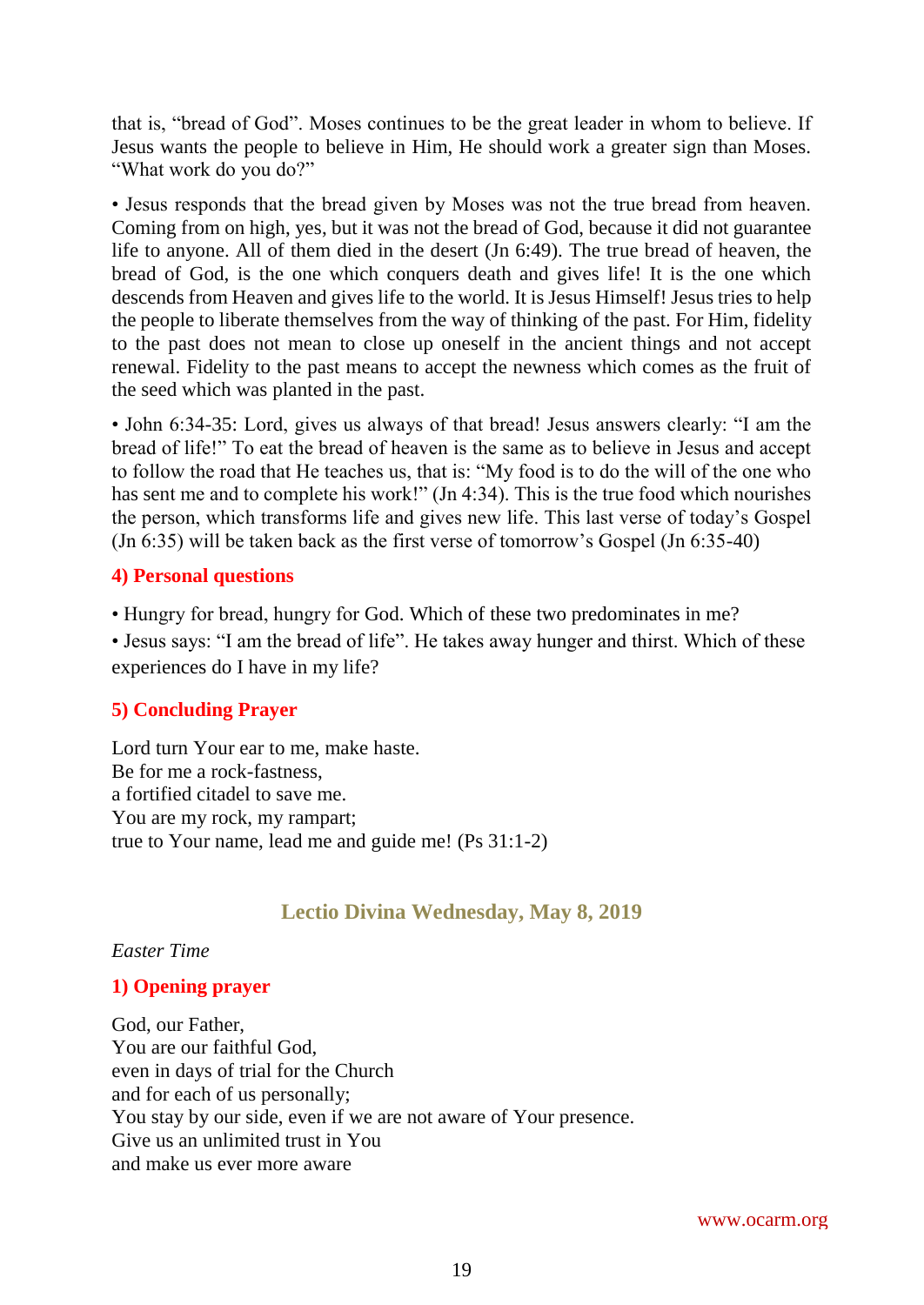that Your Son Jesus is the meaning of our lives and that He nourishes us with Himself, today and every day, for ever.

## **2) Gospel Reading - John 6:35-40**

Jesus said to the crowds, "I am the bread of life; whoever comes to me will never hunger, and whoever believes in me will never thirst. But I told you that although you have seen me, you do not believe. Everything that the Father gives me will come to me, and I will not reject anyone who comes to me, because I came down from heaven not to do my own will but the will of the one who sent me. And this is the will of the one who sent me, that I should not lose anything of what he gave me, but that I should raise it on the last day. For this is the will of my Father, that everyone who sees the Son and believes in him may have eternal life, and I shall raise him on the last day."

## **3) Reflection**

• John 6:35-36: I am the bread of life. The people, enthusiastic with the perspective of having bread from heaven of which Jesus speaks and which gives life forever (Jn 6:33), ask: "Lord, give us always that bread!" (Jn 6:34). They thought that Jesus was speaking about some particular kind of bread. This is why, the people, interested in getting this bread, ask: "Give us always of this bread!" This petition of the people reminds us of the conversation of Jesus with the Samaritan woman. Jesus had said that she could have had within her a spring of living water, welling up to eternal life, and she, in an interested way, asks: "Lord, give me of that water!" (Jn 4:15). The Samaritan woman is not aware that Jesus is not speaking about material water. Just as the people were not aware that Jesus was not speaking of material bread. Because of this, Jesus responds very clearly: "I am the bread of life! No one who comes to Me will ever hunger; no one who believes in Me will ever thirst". To eat the bread of heaven is the same as believing in Jesus. And to believe that He has come from heaven as a revelation of the Father. It is to accept the way which He has taught. But the people, in spite of having seen Jesus, do not believe in Him. Jesus is aware of the lack of faith and says: "You have seen Me and you do not believe".

• John 6:37-40: To do the will of Him who sent me. After the conversation with the Samaritan woman, Jesus had said to his disciples: "My food is to do the will of Him who sent Me!" (Jn 4:34). Here, in the conversation with the people on the bread from heaven, Jesus touches on the same theme: "I have come from heaven not to do My own will, but to do the will of Him who sent Me. And this is the will of Him who sent Me that I should lose nothing of all that He has given to me; but that I should raise it up on the last day". This is the food which people should look for: to do the will of the Heavenly Father. And this is the bread which nourishes the person in life and gives him/her life. Eternal life begins here, a life which is stronger than death! If we were really ready to do the will of the Father, we would have no difficulty to recognize the Father present in Jesus.

• John 6:41-43: The Jews complained. Tomorrow's Gospel begins with verse 44 (John 6:44-51) and skips verses 41 to 43. Verse 41 begins with the conversation with the Jews who criticize Jesus. Here we will give a brief explanation of the meaning of the word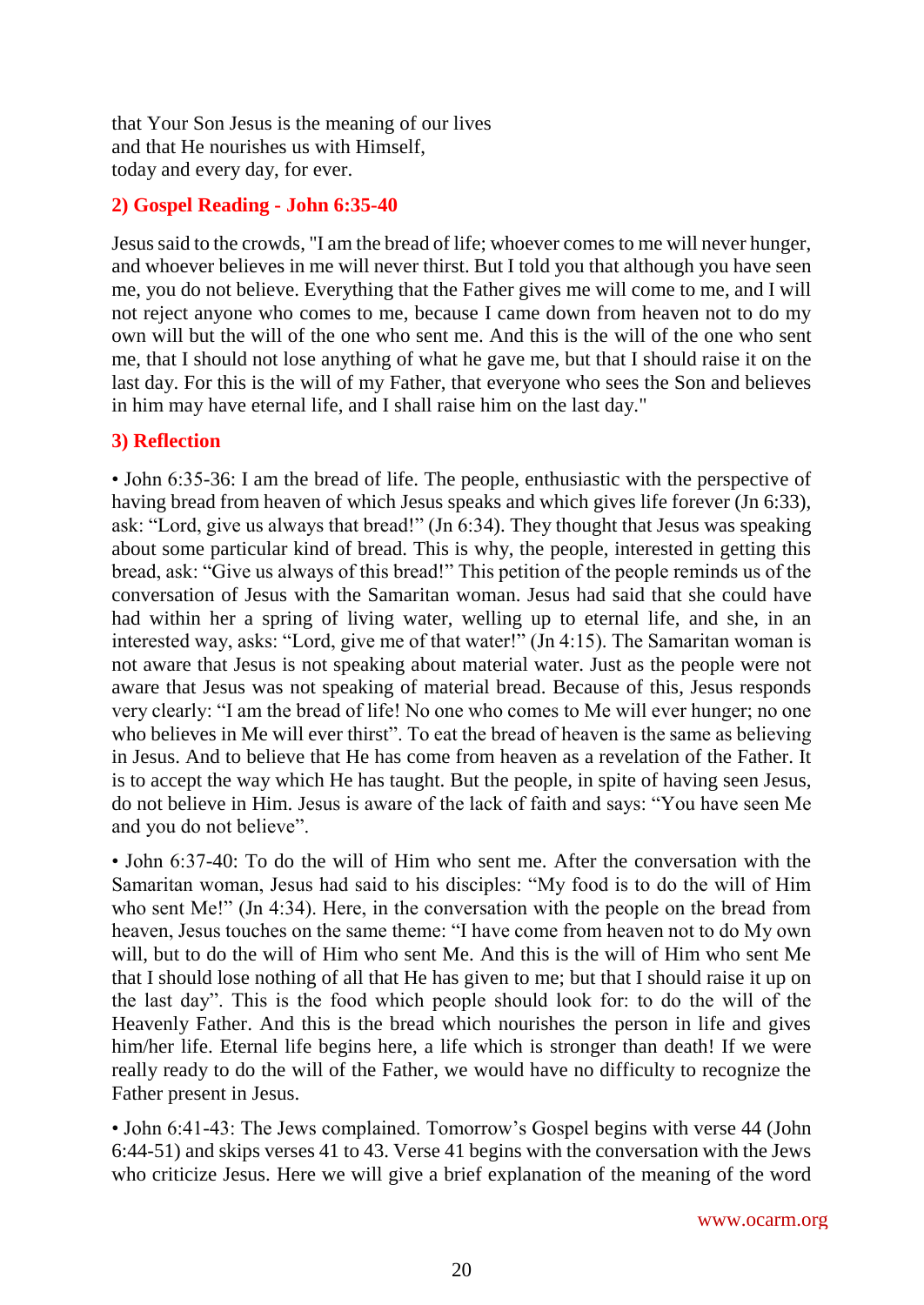Jews in the Gospel of John in order to avoid a superficial reading of it, avoiding the sentiment of anti-Semitism. First of all, it is well to remember that Jesus was a Jew and continues to be a Jew (Jn 4:9). His disciples were Jews. The first Christian communities were all Jewish who accepted Jesus as the Messiah. It was only later, little by little, that in the communities of the beloved disciple, Greeks and Christians began to be accepted on the same level as the Jews. They were more open communities. But this openness was not accepted by all. Some Christians who came from the group of the Pharisees wanted to keep the "separation" between Jews and Pagans (Acts 15:5). The situation was critical after the destruction of Jerusalem in the year 70. The Pharisees became the dominating religious current in Judaism and began to define the religious directives or norms for the whole People of God: to suppress worship in the Greek language; to adopt solely the biblical text in Hebrew; to define or determine the list of sacred books, and eliminate the books which existed only in the Greek translation of the bible: Tobias, Judith, Esther, Baruch, Wisdom, Ecclesiasticus and the two Books of the Maccabees: to segregate or separate the foreigners; not eat any food suspected to be impure or which had been offered to the idols. All these norms assumed by the Pharisees had repercussions on the communities of the Jews which accepted Jesus as Messiah. These communities had already journeyed very much. The openness for the Pagans was now irreversible. The Greek bible had already been used for a long time. Thus, slowly, a reciprocal separation grew between Christianity and Judaism. In the years 85-90 the Jewish authorities began to discriminate against those who continued to accept Jesus of Nazareth as the Messiah (Mt 5:11-12; 24:9-13). Those who continued to remain in the faith in Jesus were expelled from the Synagogue (Jn 9:34). Many Christian communities feared this expulsion (Jn 9:22) because it meant to lose the support of a strong and traditional institution such as the Synagogue. Those who were expelled lost the legal privileges that the Jews had conquered and gained throughout the centuries in the Empire. The expelled persons lost even the possibility of being buried decently. It was an enormous risk. This situation of conflict at the end of the first century had reflections of the conflict of Jesus with the Pharisees. When the Gospel of John speaks of the Jews he is not speaking of the Jewish people as such, but he is thinking much more of those Pharisee authorities which were expelling the Christians from the Synagogues in the years 85-90, the time when the Gospel was written. We cannot allow this affirmation about the Jews to make anti-Semitism grow among Christians.

#### **4) Personal questions**

• What do I know about Judaism – the religion of Jesus, it's history and it's beliefs?

• What do I know, or what can I learn, about the various groups within Judaism at the time of Jesus, such as the Pharisees, Sadduccees, Essenes, and so on? With that deeper understanding, can I use it to better understand the life of Jesus?

• To eat the bread of heaven means to believe in Jesus. How does all this help me to live the Eucharist better?

## **5) Concluding Prayer**

Acclaim God, all the earth, sing psalms to the glory of His name,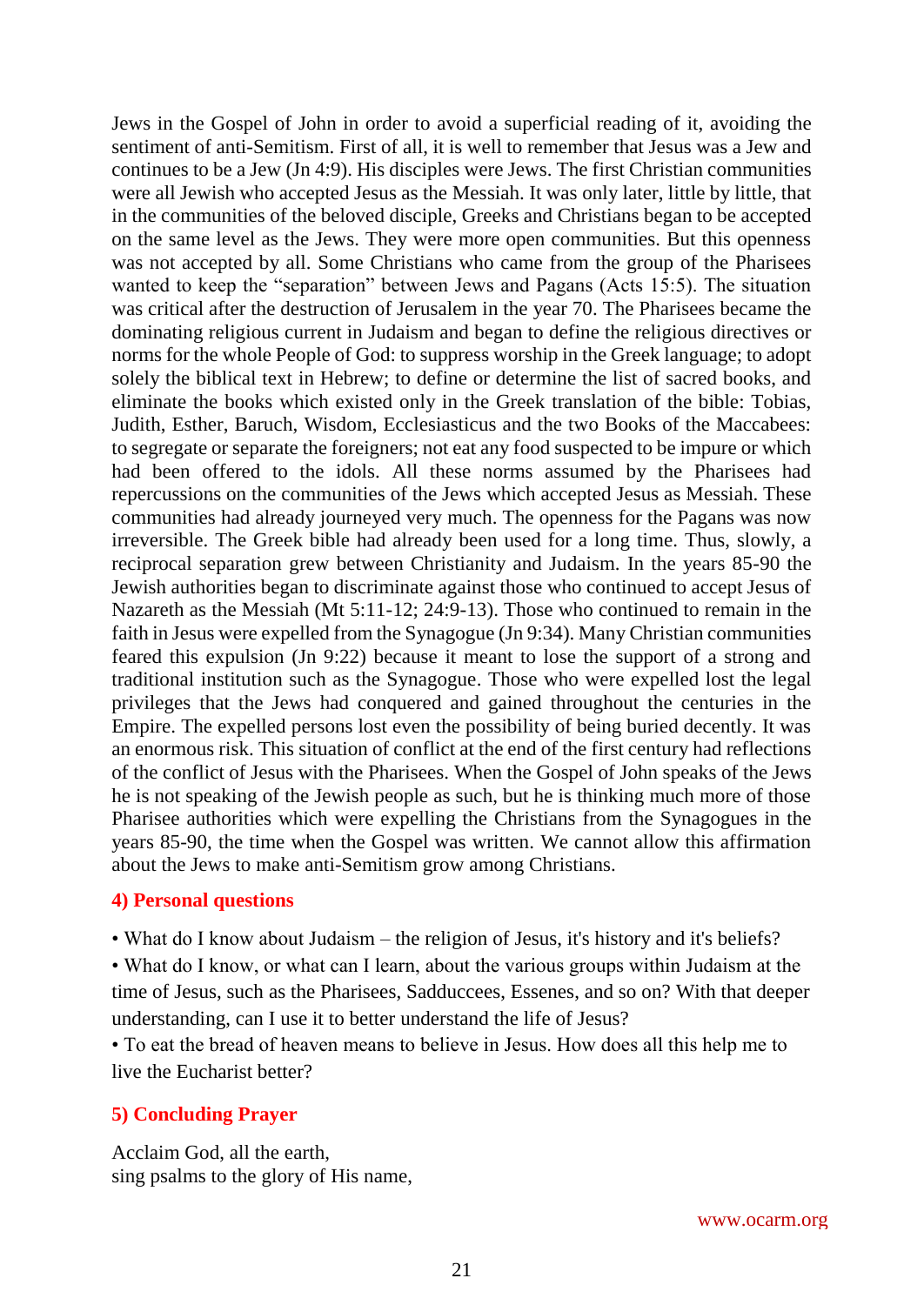glorify Him with your praises, say to God, "How awesome You are!" (Ps 66:1-3)

#### **Lectio Divina Thursday, May 9, 2019**

<span id="page-21-0"></span>*Easter Time*

#### **1) Opening prayer**

Father,

You draw all people to You who believe in Your Son Jesus Christ. Faith, Lord, faith it is that we need. Give it to us, we pray You, a living faith that we can encounter today Jesus Christ, Your Son, in Your word that You speak to us in the bread that You offer us, and in the food that we can give and can be to one another, in Jesus Christ, Your Son and our Lord, who lives with You and the Holy Spirit now and for ever.

## **2) Gospel Reading - John 6:44-51**

Jesus said to the crowds: "No one can come to me unless the Father who sent me draw him, and I will raise him on the last day. It is written in the prophets: They shall all be taught by God. Everyone who listens to my Father and learns from him comes to me. Not that anyone has seen the Father except the one who is from God; he has seen the Father. Amen, amen, I say to you, whoever believes has eternal life. I am the bread of life. Your ancestors ate the manna in the desert, but they died; this is the bread that comes down from heaven so that one may eat it and not die. I am the living bread that came down from heaven; whoever eats this bread will live forever; and the bread that I will give is my Flesh for the life of the world."

#### **3) Reflection**

• Up until now the dialogue had been between Jesus and the people. From now on, the Jewish leaders begin to enter into conversation and the discussion becomes more tense.

• John 6:44-46: Anyone who opens himself to God accepts Jesus and His proposal. The conversation becomes more demanding. Now, it is the Jews, the leaders of the people who complain: "Surely, this is Jesus, son of Joseph, whose father and mother we know. How can He say: I have come down from heaven?" (Jn 6:42). They thought they knew the things of God. But, in reality, they did not know them. If we were truly open and faithful to God, we would feel within us the impulse of God which attracts us toward Jesus and we would recognize that Jesus comes from God, because it is written in the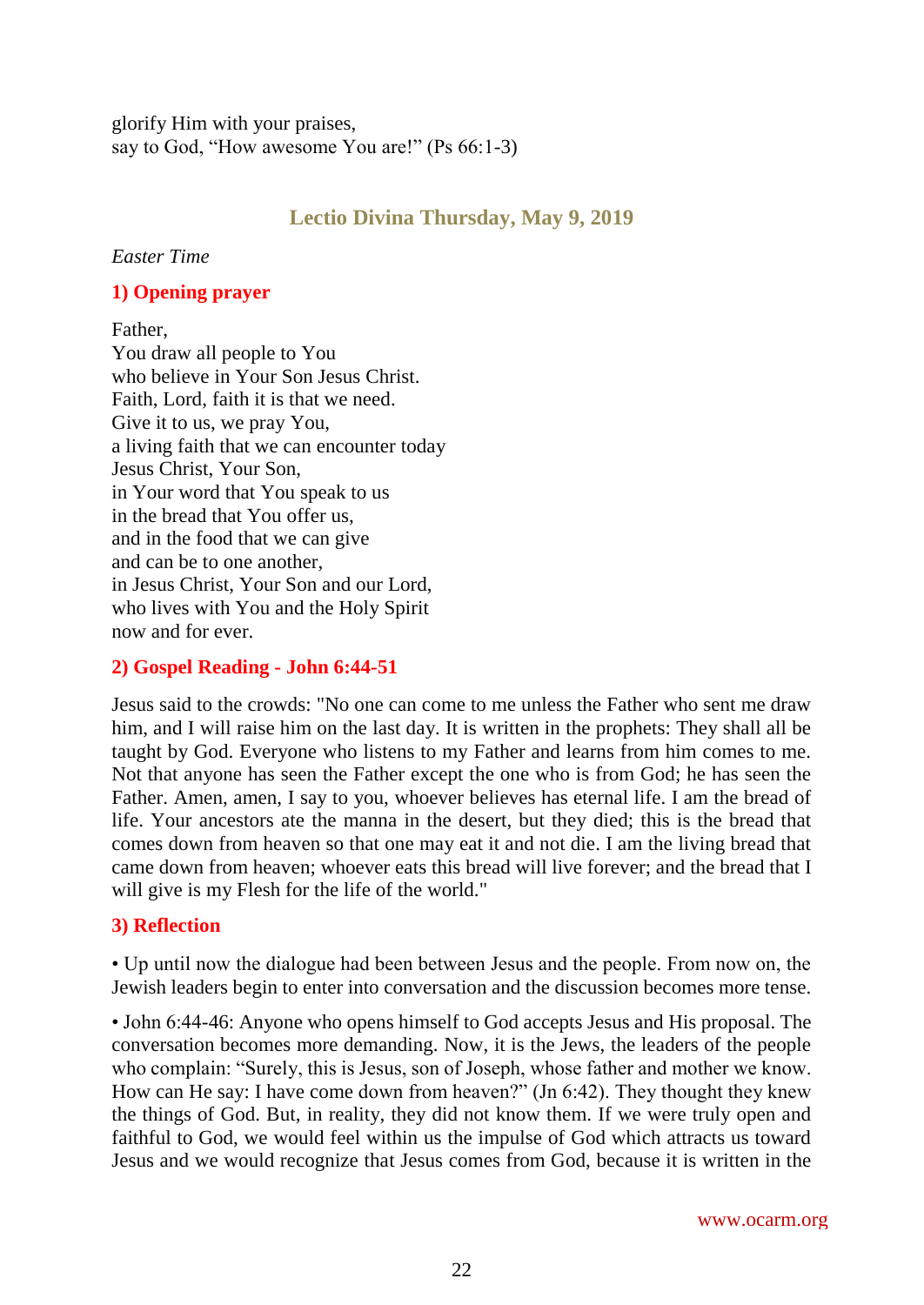Prophets: "They will all be taught by God; everyone who has listened to the Father and has learned from Him, comes to me."

• John 6:47-50: Your fathers ate manna in the desert and they are dead. In the celebration of the Passover, the Jews recalled the bread of the desert. Jesus helps them to take a step ahead. Anyone who celebrates the Passover, recalling only the bread that the fathers ate in the past, will die as all of them did! The true sense of the Passover is not to recall the manna which falls from heaven, but to accept Jesus, the new Bread of Life and to follow the way which He has indicated. It is no longer a question of eating the meat of the paschal lamb, but rather of eating the flesh of Jesus, so that the one who eats it will not die, but will have eternal life!

• John 6:51: Anyone who eats of this bread will live for ever. And Jesus ends saying: "I am the living bread which has come down from heaven. If anyone eats of this bread he will live for ever and the bread that I shall give is My flesh for the life of the world." Instead of the manna and the paschal lamb of the first exodus, we are invited to eat the new manna and the new paschal lamb that was sacrificed on the cross for the life of all.

• The new Exodus. The multiplication of the loaves takes place close to the Passover (Jn 6:4). The feast of the Passover was the prodigious remembrance of the Exodus, the liberation of the people from the clutches of Pharaoh. The whole episode which is narrated in chapter 6 of the Gospel of John has a parallel in the episodes related to the feast of the Passover, whether as liberation from Egypt or with the journey of the people in the desert in search of the promised land. The discourse of the Bread of Life, in the Synagogue of Capernaum, is related to chapter 16 of the Book of Exodus which speaks about the Manna. It is worth while to read all of chapter 16 of Exodus. In perceiving the difficulties of the people in the desert we can better understand the teaching of Jesus here in chapter 6 of the Gospel of John. For example, when Jesus speaks of a "food which does not perish, which endures for eternal life" (Jn 6:27) He is recalling the manna which produced worms and became rotten (Ex 16:20). As when the Jews "complained" (Jn 6:41), they do the same thing as the Israelites in the desert, when they doubted of the presence of God in their midst during their journey across the desert (Ex 16:2; 17:3; Nb 11:1). The lack of food made the people doubt about God and they began to complain against Moses and against God. Here too, the Jews doubt God's presence in Jesus of Nazareth and begin to complain (Jn 6:41-42).

## **4) Personal questions**

• Does the Eucharist help me to live in a permanent state of Exodus? Am I succeeding? • Anyone who is open to truth finds the response in Jesus. Today, many people withdraw and do not find any response. Whose fault is it? Is it of the persons who know how to listen? Or is it the fault of us, Christians, who do not know how to present the Gospel as a message of life?

• How is one "drawn by the Father"? In what way is this part of evangelization?

• The Pharisees were acting out the norms of their times, as well as being keepers of tradition. Not all were eye-witnesses of Jesus' miracles. What was their culpability? What is the balance between discerning God in our presence and avoiding being swayed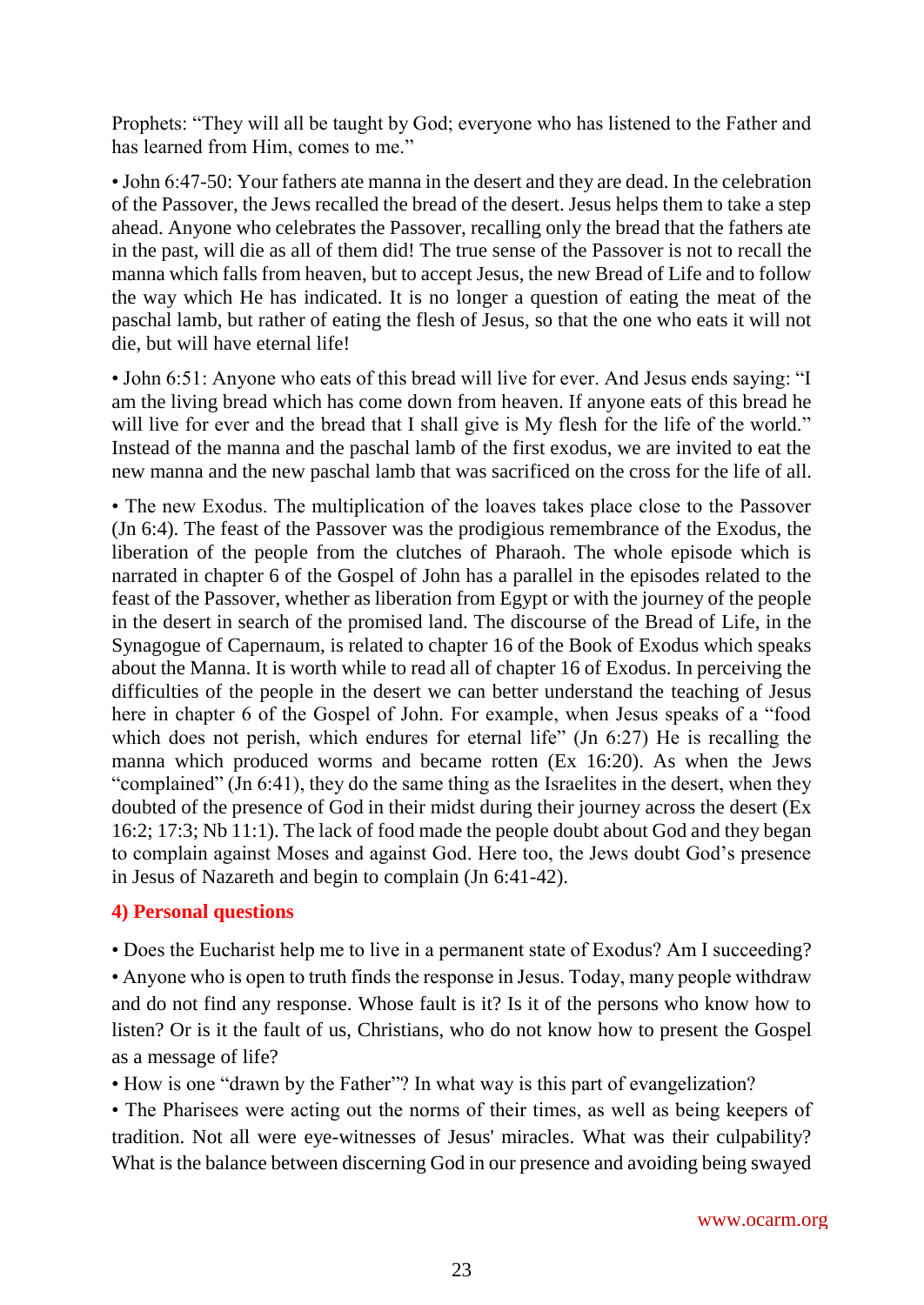by every new belief to come along? This is even more important in the age of "Internet information".

## **5) Concluding Prayer**

Come and listen, all who fear God, while I tell what He has done for me. To Him I cried aloud, high praise was on my tongue. (Ps 66:16-17)

# **Lectio Divina Friday, May 10, 2019**

#### <span id="page-23-0"></span>*Easter Time*

## **1) Opening prayer**

Our living and loving God, how could we know the depth of Your love if Your Son had not become flesh of our flesh and blood of our blood? How could we ever have the courage to live for one another and if necessary to die if He had not given up His body and shed His blood for us? Thank you for letting Him stay in the eucharist with us and making Himself our daily bread. Let this bread be the food that empowers us to live and die as He did, for one another and for You, our living God, for ever and ever.

## **2) Gospel Reading - John 6:52-59**

The Jews quarreled among themselves, saying, "How can this man give us his Flesh to eat?" Jesus said to them, "Amen, amen, I say to you, unless you eat the Flesh of the Son of Man and drink his Blood, you do not have life within you. Whoever eats my Flesh and drinks my Blood has eternal life, and I will raise him on the last day. For my Flesh is true food, and my Blood is true drink. Whoever eats my Flesh and drinks my Blood remains in me and I in him. Just as the living Father sent me and I have life because of the Father, so also the one who feeds on me will have life because of me. This is the bread that came down from heaven. Unlike your ancestors who ate and still died, whoever eats this bread will live forever." These things he said while teaching in the synagogue in Capernaum.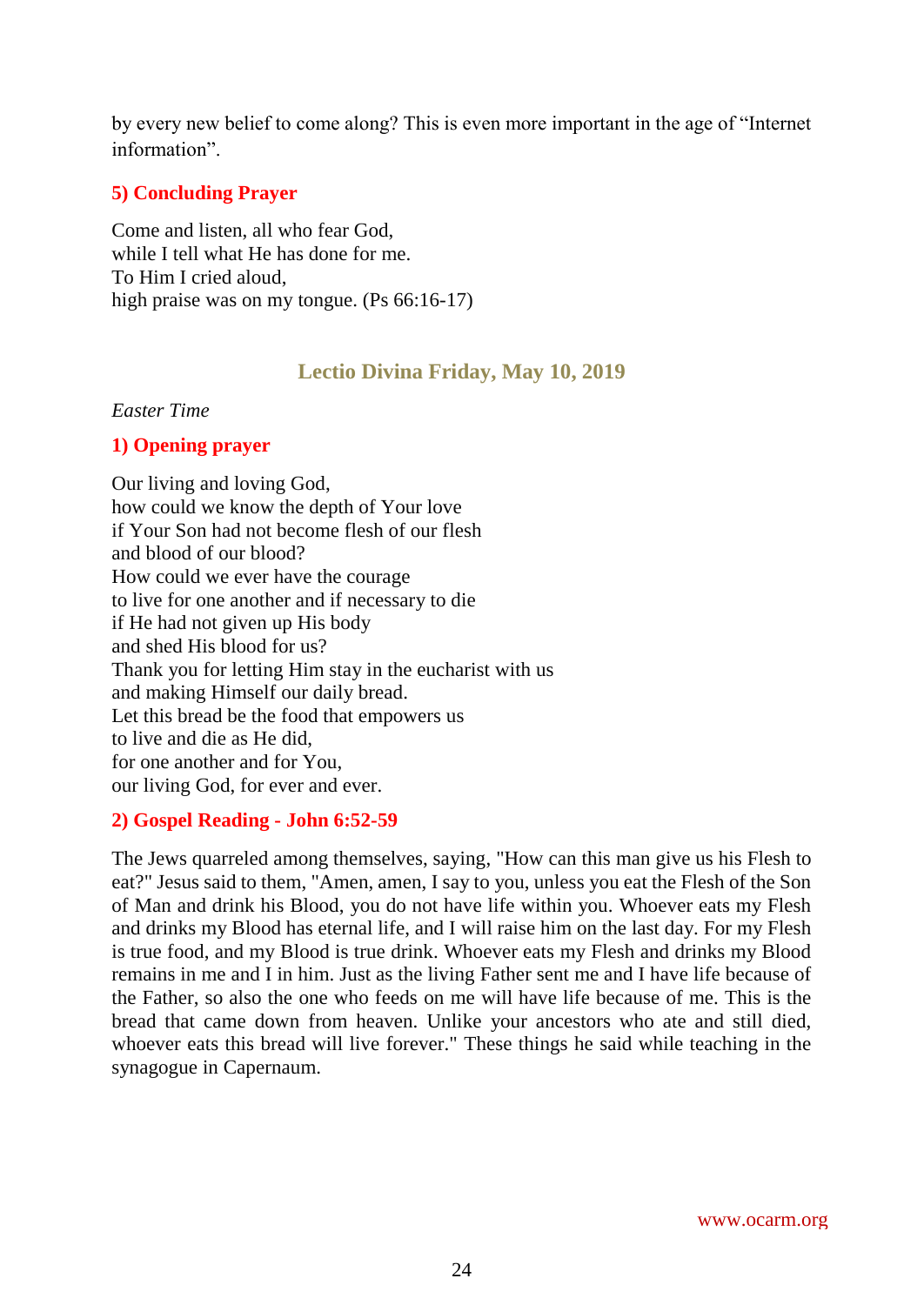## **3) Reflection**

• We are almost at the end of the discourse of the Bread of Life. Here begins the part of the greatest polemic. The Jews close themselves to, and begin to discuss, the affirmations of Jesus.

• John 6:52-55: Flesh and Blood: the expression of life and of the total gift. The Jews react: "How can this man give us His flesh to eat?" The feast of the Passover was close at hand. After a few days everybody would have eaten the meat of the paschal lamb in the celebration of the night of the Passover. They did not understand the words of Jesus, because they took them literally. But Jesus does not diminish the exigencies, He does not withdraw or take away anything of what He has said and He insists: "In all truth I tell you, if you do not eat the flesh of the Son of man and drink his blood, you have no life in you. Anyone who does eat My flesh and drink My blood has eternal life, and I shall raise that person up on the last day. For My flesh is real food and My blood is real drink. Whoever eats My flesh and drinks My blood lives in Me and I live in that person". What gives life is not to celebrate the manna of the past, but rather to eat this new bread which is Jesus, His flesh and His blood. Participating in the Eucharistic Supper, we assimilate His life, His surrender, His gift of self. "If you do not eat the flesh of the Son of Man and you do not drink His Blood you will not have life in you". They should accept Jesus as the Crucified Messiah, whose blood will be poured out.

• John 6:56-58: Whoever eats My flesh, will live in Me. The last phrases of the discourse of the Bread of Life are of the greatest depth and try to summarize everything which has been said. They recall the mystical dimension which surrounds the participation in the Eucharist. They express what Paul says in the letter to the Galatians: "It is no longer I, but Christ living in me (Ga 2:20). And what the Apocalypse of John says: "If one of you hears me calling and opens the door, I will come in to share a meal at that person's side" (Rev 3:20). And John himself in the Gospel: "Anyone who loves Me will keep my word, and My Father will love him and We shall come to him and make a home in him" (Jn 14:23). And it ends with the promise of life which marks the difference with the ancient Exodus: "This is the bread which has come down from heaven. It is not like the bread our ancestors ate, they are dead, but anyone who eats this bread will live for ever."

• John 6:59: The discourse in the Synagogue ends. The conversation between Jesus and the people and the Jews in the Synagogue of Capernaum ends here. As it has been said before, the discourse of the Bread of Life offers us an image of how the catechesis of that time was, at the end of the first century, in the Christian communities of Asia Minor. The questions of the people and of the Jews show the difficulties of the members of the communities. The answer of Jesus represents the clarification to help them to overcome the difficulties, to deepen their faith, and to live more intensely the Eucharist which was celebrated above all in the night between Saturday and Sunday, the day of the Lord.

## **4) Personal questions**

• Beginning with the discourse on the Bread of Life, the celebration of the Eucharist receives a very strong light and an enormous deepening. Does this clarify the role of the Eucharist in my life?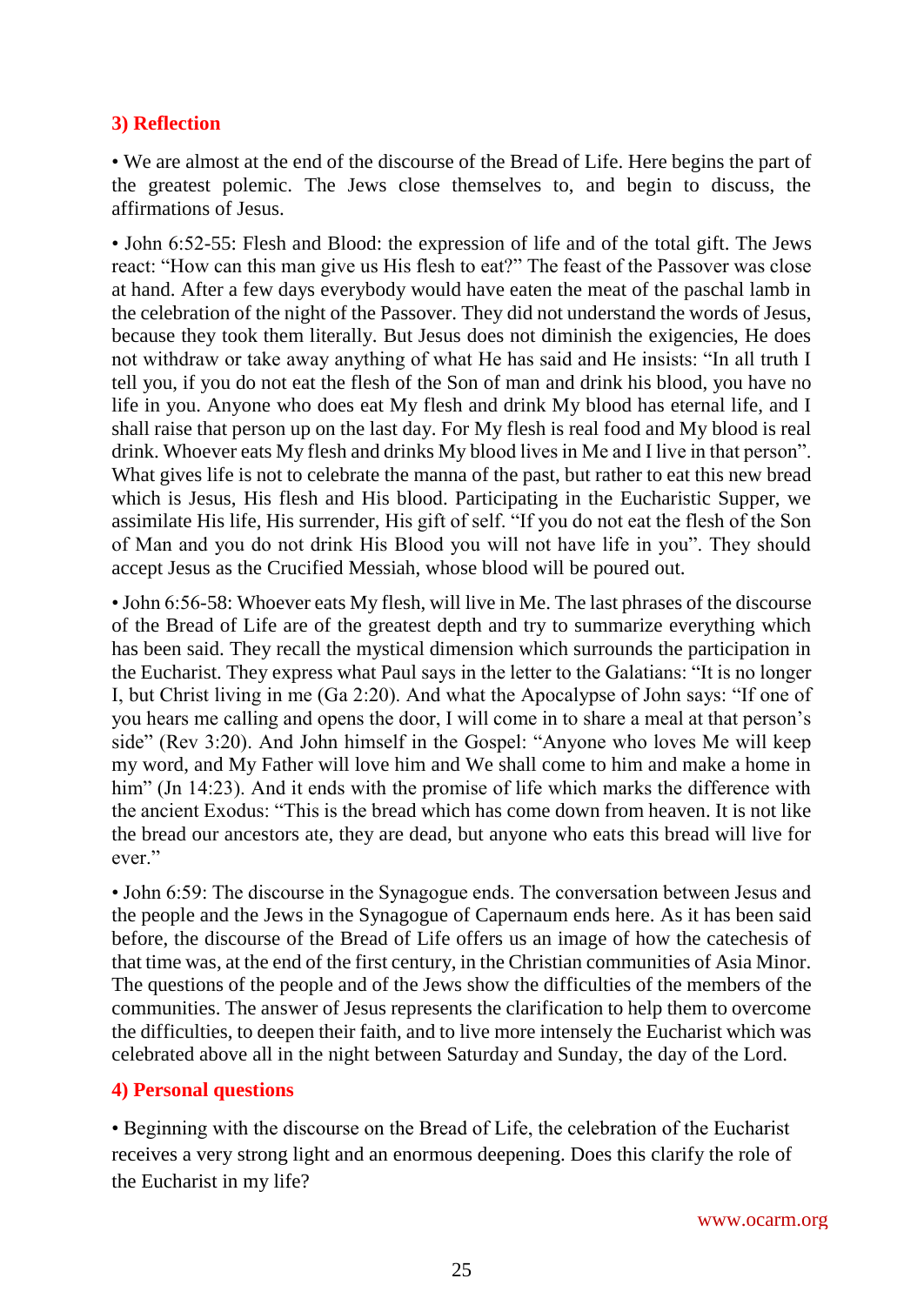• To eat the flesh and blood of Jesus is the commandment that he leaves. How do I live the Eucharist in my life? Even if I cannot go to Mass every day or every Sunday, my life should be Eucharistic. How do I try to attain this objective? • Eucharistic Adoration is available in many parishes and highly recommended by Popes St John Paul II, Benedict, and Francis, among others. "In many places, adoration of the Blessed Sacrament is also an important daily practice and becomes an inexhaustible source of holiness" (Encyclical Letter: Ecclesia De Eucharistia). Do I take the time to sit and just "be" with Him when I can?

#### **5) Concluding Prayer**

Praise Yahweh, all nations, extol Him, all peoples, for His faithful love is strong and His constancy never-ending. (Ps 117:1-2)

#### **Lectio Divina Saturday, May 11, 2019**

#### <span id="page-25-0"></span>*Easter Time*

#### **1) Opening prayer**

Faithful God of the covenant, in the daily choices we have to make give us the courage to opt always for Your Son and His ways and to remain close to Him. Bless the difficult road we have sometimes to take without seeing where it will lead us. Keep us from making half-hearted decisions when our faith is rather weak and make us accept all the consequences of our choice. Keep us always faithful through Jesus Christ our Lord.

#### **2) Gospel Reading - John 6:60-69**

Many of the disciples of Jesus who were listening said, "This saying is hard; who can accept it?" Since Jesus knew that his disciples were murmuring about this, he said to them, "Does this shock you? What if you were to see the Son of Man ascending to where he was before? It is the Spirit that gives life, while the flesh is of no avail. The words I have spoken to you are Spirit and life. But there are some of you who do not believe." Jesus knew from the beginning the ones who would not believe and the one who would betray him. And he said, "For this reason I have told you that no one can come to me unless it is granted him by my Father." As a result of this, many of his disciples returned to their former way of life and no longer walked with him. Jesus then said to the Twelve, "Do you also want to leave?" Simon Peter answered him, "Master, to whom shall we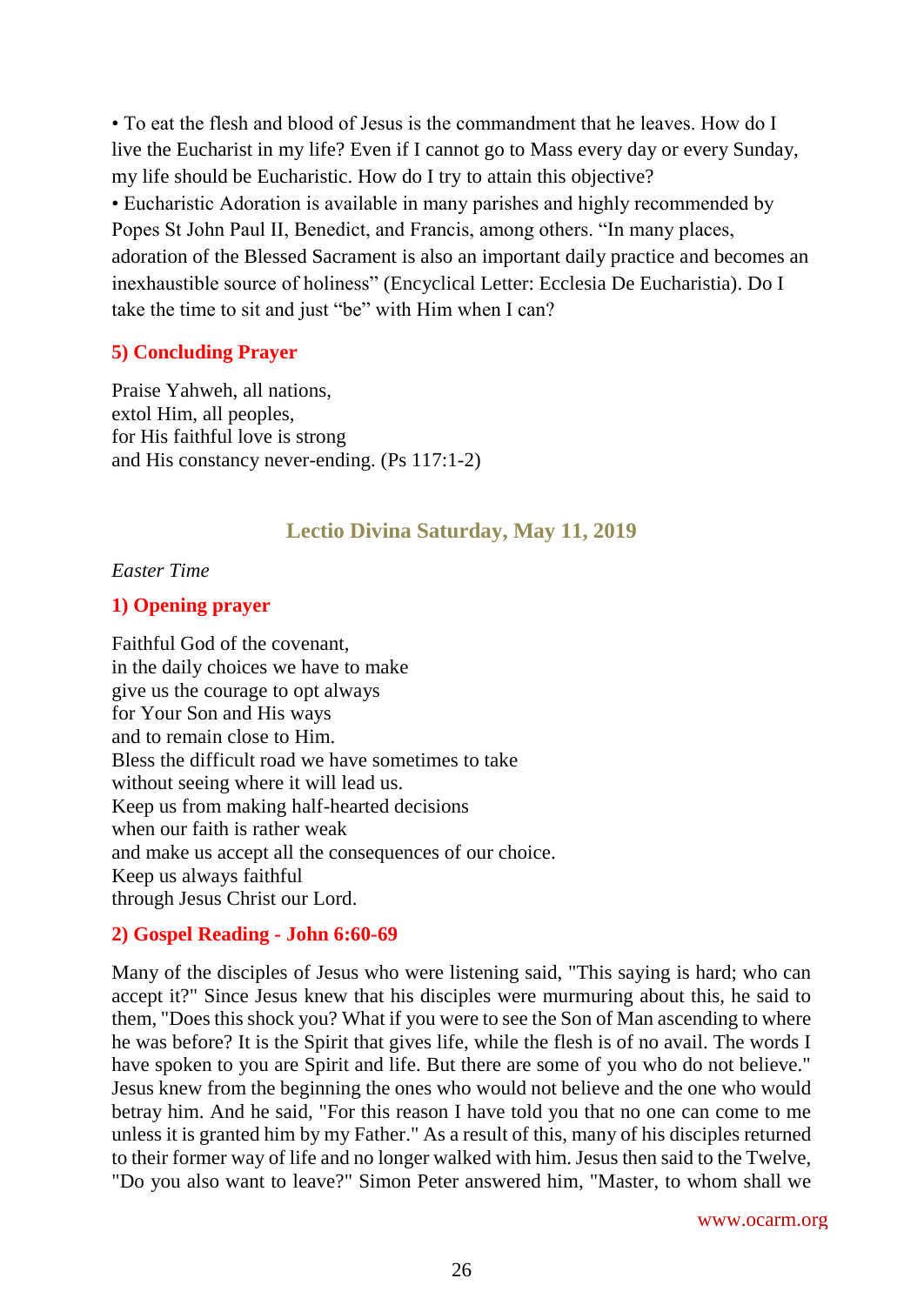go? You have the words of eternal life. We have come to believe and are convinced that you are the Holy One of God."

## **3) Reflection**

• Today's Gospel presents the last part of the discourse of the Bread of Life. It is a question of the discussion of the disciples among themselves and with Jesus (Jn 6:60- 66) and of the conversation of Jesus with Simon Peter (Jn 6:67-69). The objective is to show the exigencies of faith and the need for a serious commitment with Jesus and with His proposal. Up until this moment everything took place in the Synagogue of Capernaum. The place of this last part is not indicated.

• John 6:60-63: Without the light of the Spirit these words cannot be understood. Many disciples thought that Jesus Himself was going too far! The celebration of the Passover was coming to an end and He was placing Himself in the most central part of the Passover. For this reason many people separated from the community and no longer went with Jesus. Jesus reacts and says: "It is the Spirit that gives life; the flesh has nothing to offer". It is here that He describes the impossibility of faith without divine action. It is only with the light of the Holy Spirit that it is possible to get the full sense of everything that Jesus says (Jn 14:25-26; 16:12-13). Paul, in the Letter to the Corinthians will say: "Written letters kill, but the Spirit gives life!" (2 Co 3:6).

• John 6:64-66: Some of you do not believe. In His discourse, Jesus had presented Himself as the food which satisfies hunger and thirst of all those who seek God. In the first Exodus, they have the test at Meriba. Before hunger and thirst in the desert, many doubted of the presence of God in their midst: "The Lord is in our midst, yes or no?" (Ex 17:7) and they complained against Moses (cf. Ex 17:2-3; 16:7-8). They wanted to get away from him and return to Egypt. The disciples fall into this same temptation, they doubt of the presence of Jesus in the breaking of the bread. Confronted with the words of Jesus to "eat My flesh and drink My blood", many complained like the crowds in the desert (Jn 6:60) and make the decision to break away from Jesus and with the community: "they went away and accompanied Him no more" (Jn 6:66). The term "flesh and blood" is also a common Old Testament reference to life and the living.

• John 6:67-71: Confession of Peter. At the end only the twelve remain with Him. In the face of the crisis produced by His words and His gestures, Jesus turns toward His more intimate friends, represented there by the twelve and says: "Do you want to go away also?" For Jesus it is not a question of having many people following Him. Neither does He change the discourse when the message does not please. He speaks in order to reveal the Father and not to please anyone. He prefers to remain alone, and not be accompanied by people who are not committed to the Father's plan. Peter's response is beautiful: "Lord, to whom shall we go? You have the message of eternal life, and we believe; we have come to know that You are the Holy One of God!" Even without understanding everything, Peter accepts Jesus as Messiah and believes in Him. In the name of the group He professes his faith in the broken bread and in His word. Jesus is the word and the bread which satisfies the new people of God (Dt 8:3). In spite of all his limitations, Peter is not like Nicodemus who wanted to see all things clearly according to his own ideas. But among the twelve there was someone who did not accept the proposal of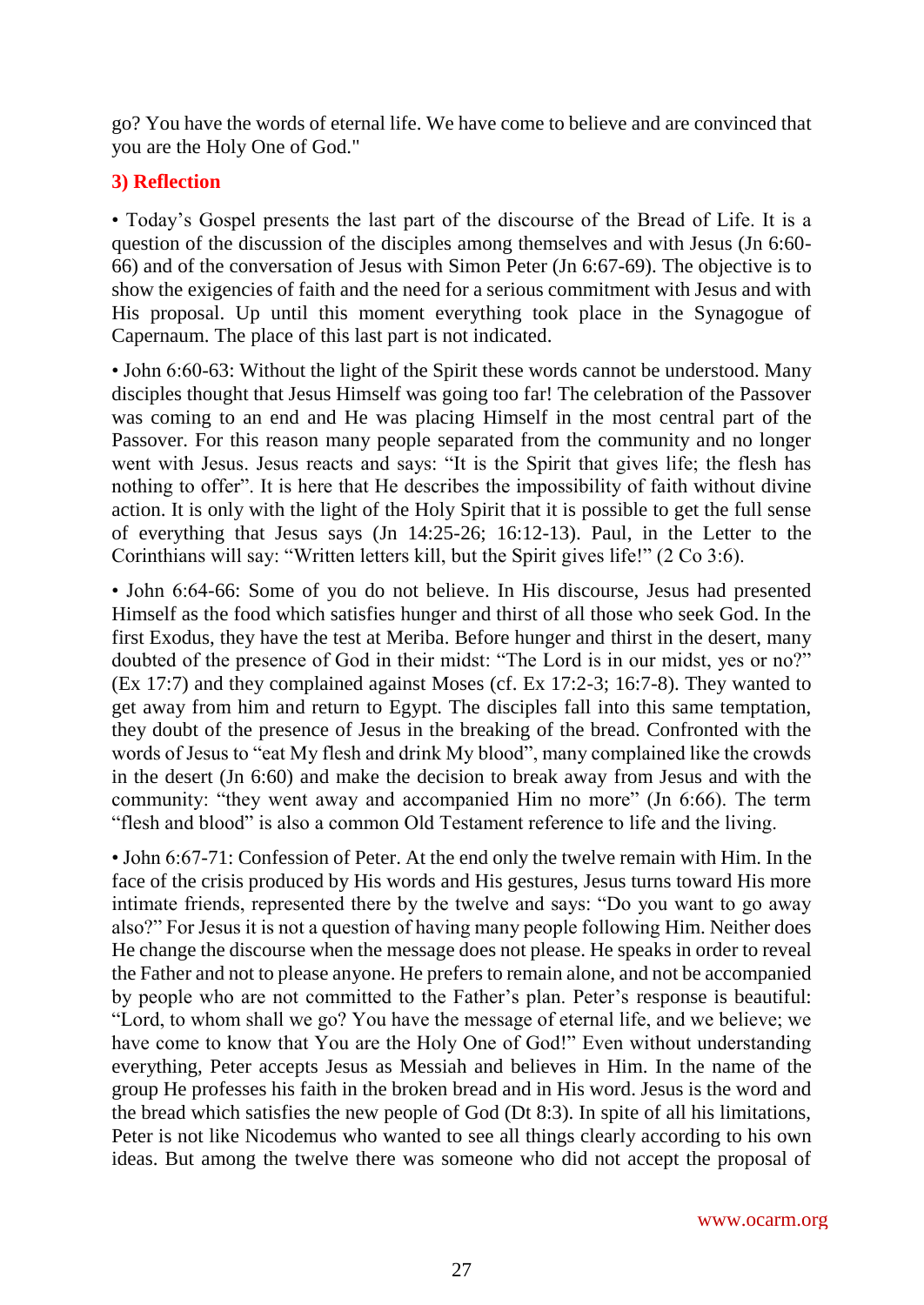Jesus. In this more intimate circle there was an enemy (the Devil) (Jn 6:70-71) "he who shares My table takes advantage of Me" (Si 41:10; Jn 13:18).

## **4) Personal questions**

• If I place myself in Peter's place before Jesus, what response do I give Jesus who asks me: "Do you want to go away also?"

• Today many persons no longer follow Jesus. Whose fault is it?

• Falling away can be like the crowd here. Little by little until there is nothing left. How do we see when we are falling away little by little and what can be done to prevent or reverse it?

• Which situation is worse: One who followed and then fell away, or one who never followed in the first place?

# **5) Concluding Prayer**

Lord, I am Your servant, I am Your servant and my mother was Your servant; You have undone my fetters. I shall offer You a sacrifice of thanksgiving and call on the name of Yahweh. (Ps 116:16-17)

# **Lectio Divina Sunday, May 12, 2019**

<span id="page-27-0"></span>*Jesus the Good Shepherd: His sheep know Him John 10:27-30*

# **1. LECTIO**

## **a) Opening prayer:**

Come, Holy Spirit, to our hearts and kindle in them the fire of Your love, give us the grace to read and re-read this page of the Gospel, to actively, lovingly and operatively remember it in our life. We wish to get close to the mystery of the person of Jesus contained in this image of the shepherd.

For this, we humbly ask You to open the eyes of our mind and heart in order to be able to know the power of Your Resurrection. Enlighten our mind, oh Spirit of light, so that we may understand the words of Jesus, the Good Shepherd; warm our heart so as to be aware that these words are not far from us, that they are the key of our present experience. Come, oh Holy Spirit, because without You the Gospel will be dead words; with You the Gospel is the spirit of life. Give us, oh Father, the Holy Spirit; we ask this together with Mary, the mother of Jesus and our mother and with Elias, Your prophet in the name of Your son Jesus Christ our Lord. Amen!

## **b) Reading of the text:**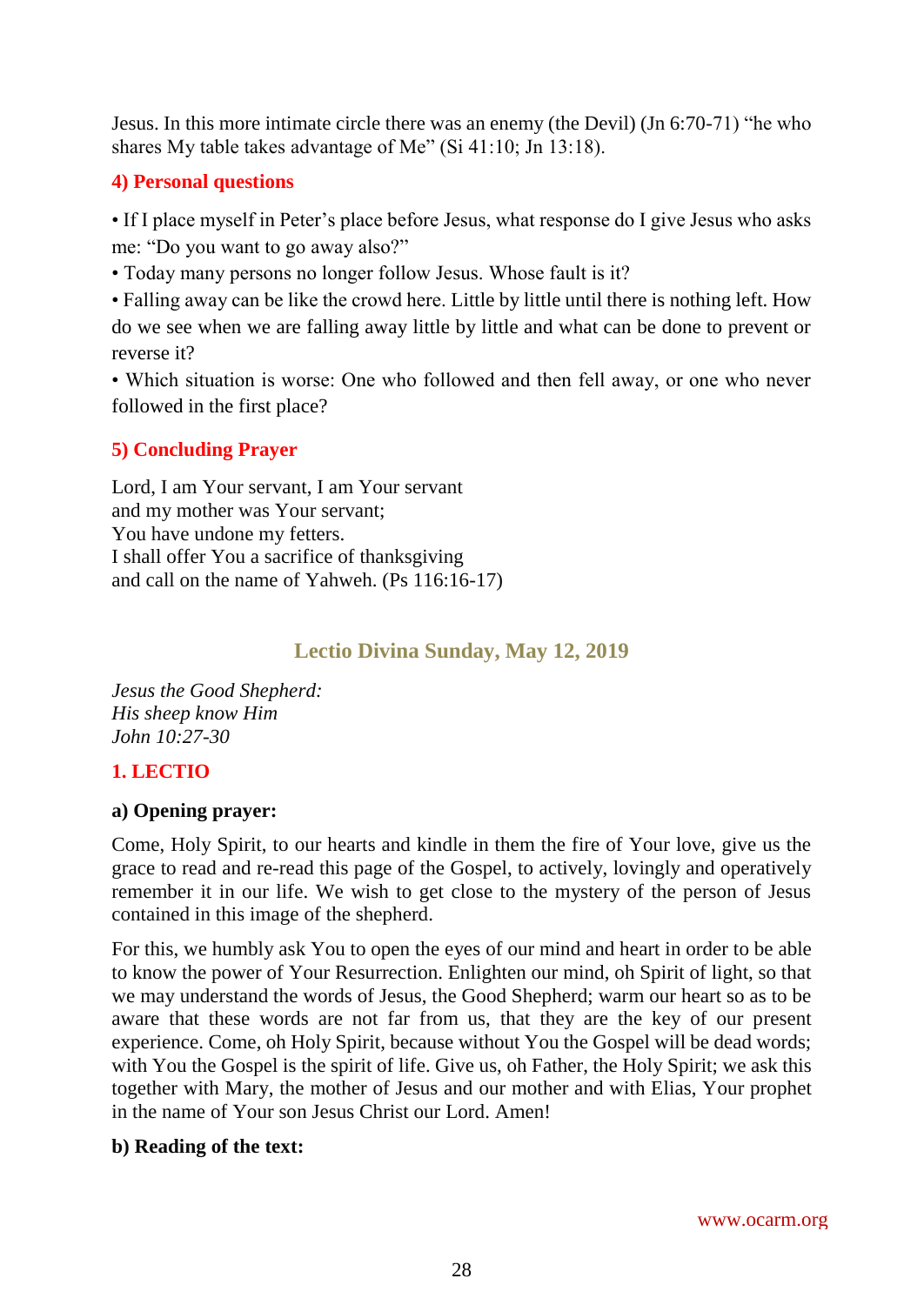Jesus said: "My sheep hear my voice; I know them, and they follow me. I give them eternal life, and they shall never perish. No one can take them out of my hand. My Father, who has given them to me, is greater than all, and no one can take them out of the Father's hand. The Father and I are one."

#### **c) Moments of prayerful silence:**

Silence protects the fire of the word which has entered into us through the listening of the Word. It helps to preserve the interior fire of God. Stop for a few moments in the silence, listening to be able to participate in the creative and re-creative power of the divine Word.

## **2. MEDITATIO**

## **a) Key to the reading:**

The passage of the Liturgy of this Sunday is taken from chapter 10 of St. John, a discourse of Jesus during the Jewish Feast of the dedication of the Temple of Jerusalem which was celebrated at the end of December (during which the re-consecration of the Temple, which had been violated by the Syrian-Hellenists, was commemorated, the work of Judas Maccabee in 164 B.C.). The word of Jesus concerning the relation between the shepherd (Christ) and the sheep (the Church) belongs to a true and proper debate between Jesus and the Jews. They ask Jesus a clear question and demand a response, just as concrete and public: "If You are the Christ, tell us the plain truth" (10:24). John, at other times in the Gospel, presents the Jews who intend to get a clear affirmation from Jesus concerning His identity (2:18; 5:16; 8:25). In the Synoptics, a similar question is presented during the process before the Chief Priests (Mt 26:63; Mk 14:61; Lk 22:67). Jesus' answer is presented in two stages (vv. 25-31 and 32-39). Let us consider briefly the context of the first stage where our liturgical text is inserted. The Jews have not understood the parable of the shepherd (Jn 10:1-21) and now they ask Jesus for a clearer revelation of His identity. In itself, the reason for their unbelief is not from a lack of clarity, but in their refusal to belong to His flock, to His sheep. An analogous expression of Jesus may throw light on this as we read in Mk 4:11: "To you I have made known the mystery of the Kingdom of God, but the others who are on the outside, hear all things by means of parables". The words of Jesus are light only for those who live within the community, for those who decide to remain outside these words are an enigma which disconcerts. To the unbelief of the Jews, Jesus opposes the behavior of those who belong to Him and whom the Father has given to Him.

Jesus' language is not immediately evident for us. Comparing the believers to a flock leaves us perplexed. We are mostly strangers to the life of farmers and shepherds and it is not easy to understand what the flock would represent for a people who are shepherds. The people to whom Jesus addresses the parable, on the other hand, were precisely shepherds. It is evident that the parable is understood from the point of view of the man who shares almost everything with his flock. He knows his sheep: he sees the quality of each one and every defect; the sheep also experience his guidance: they respond to his voice and to his indications.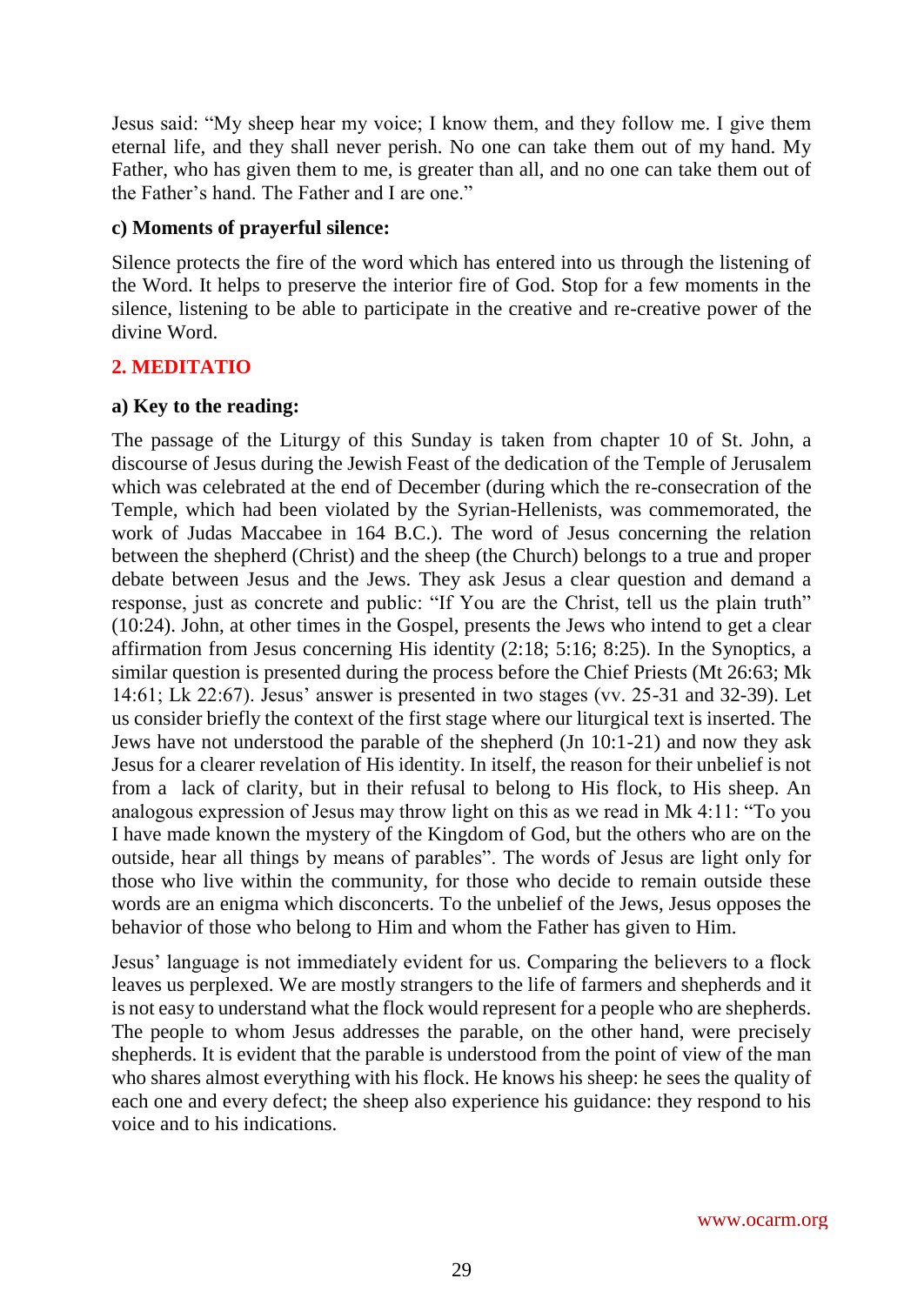**i)** The sheep of Jesus listen to His voice: it is a question not only of an external listening (3:5; 5:37) but also of an attentive listening (5:28; 10:3) up to an obedient listening (10:16, 27; 18:37; 5:25). In the discourse of the shepherd this listening expresses the trust and the union that the sheep have with the shepherd (10:4). The adjectives "my, mine" does not only indicate the simple possession of the sheep, but makes evident that the sheep belong to Him, and they belong in so far as He is the owner (10:12).

**ii)** Here, then, an intimate communication is established between Jesus and the sheep: "and I know them" (10:27). It is not a question of intellectual knowledge. In the biblical sense "to know someone" means, above all, to have a personal relationship with a person, to live in some way in communion with that person. A knowledge which does not exclude the human features of sympathy, love, communion of nature.

**iii)** In virtue of this knowledge of love the Shepherd invites His own to follow Him. Listening to the Shepherd involves also a discernment, because among the many different possible voices, the sheep choose that which corresponds to a concrete person (Jesus). Following this discernment, the response is active, personal and becomes obedience. This results from the listening. Therefore, between the listening and following the Shepherd is the knowledge of Jesus.

The knowledge which the sheep have of Jesus opens up an itinerary which leads to love: "I give them eternal life". For the Evangelist, life is the gift of communion with God. While in the Synoptics "life" or "eternal life" is related to the future, in John's Gospel it indicates an actual possession. This aspect is frequently repeated in John's narration: "He who believes in the Son possesses eternal life" (3:36); "I am telling you the truth: whoever hears My words and believes in Him who sent Me has eternal life" (5:24; 6:47).

The relation of love of Jesus becomes concrete also by the experience of protection which man experiences: it is said that the sheep "will never be lost". Perhaps this is a reference to eternal damnation, to which is added that "no one will snatch them". These expressions suggest the role of the hand of God and of Christ who prevent the hearts of persons to be snatched by other negative forces. In the bible, the hand, in some contexts, is a metaphor which indicates the force of God who protects (Deut 33:3: Ps 31:6). In others, the verb "to snatch" (*harpázö)* suggests the idea that the community of disciples will not be exempt from the attacks of evil and of temptations. But the expression "no one will snatch them" indicates that the presence of Christ assures the community of the certainty of an unflinching stability which allows them to overcome every temptation of fear.

## **b) Some questions:**

To orientate our meditative reflection and thoughts:

**i)** The first attitude which the Word of Jesus makes evident is that one has "to listen". This verb in Biblical language is rich and relevant: it implies joyous adherence to the content of what is listened to, obedience to the person who speaks, the choice of life of the one who addresses us. Are you a person immersed in listening to God? Are there spaces and moments in your daily life which you dedicate, in a particular way, to listening to the Word of God?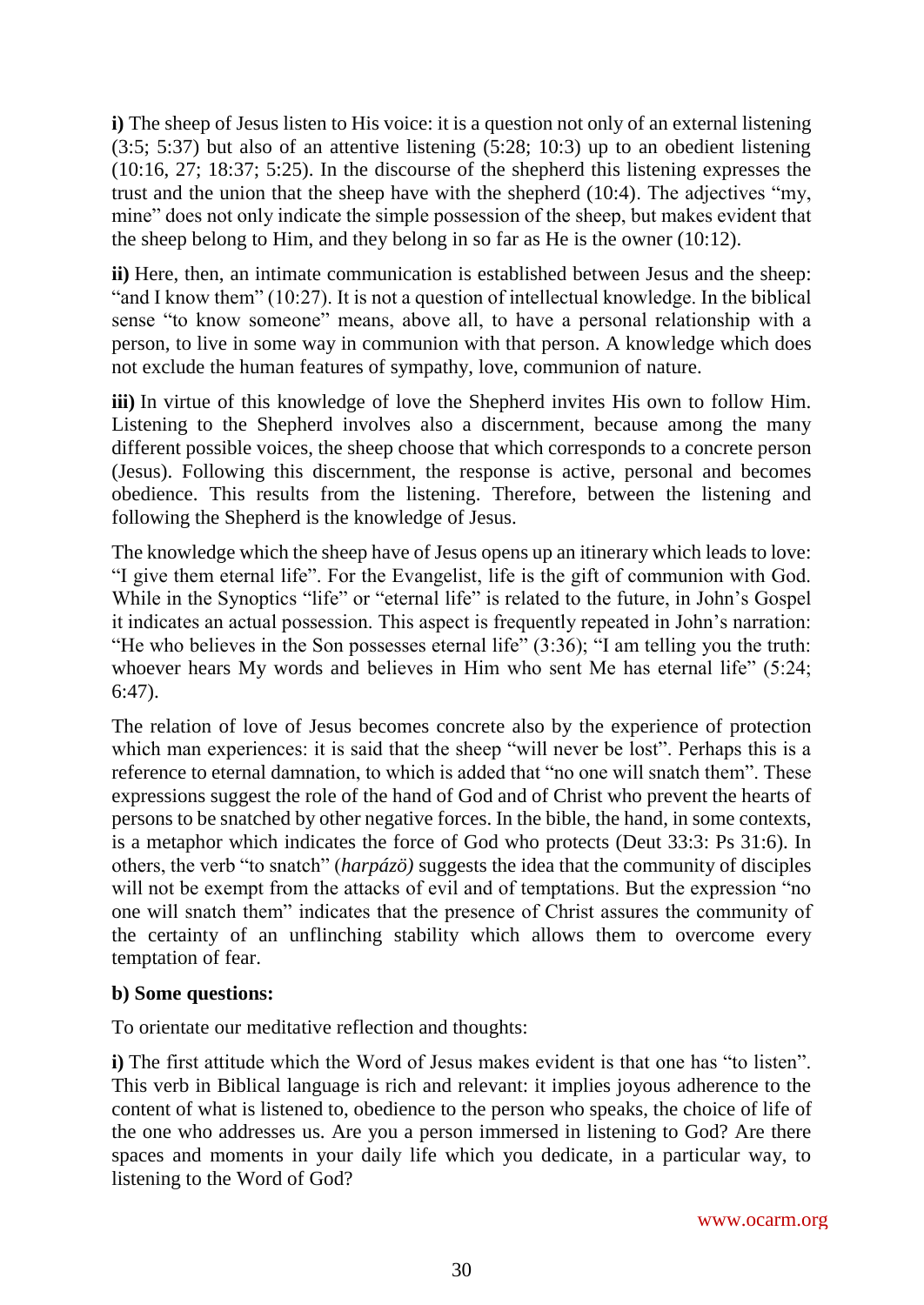**ii)** The dialogue or intimate and profound communication between Christ and you has been defined by the Gospel in today's liturgy by a great biblical verb, "to know". This involves the whole being of a person: the mind, the heart, the will. Is your consciousness of Christ firm at a theoretical-abstract level or do you allow yourself to be transformed and guided by His voice on the journey of your life?

**iii)** The one who has listened and known God "follows" Christ as the only guide of his/her life. Is your following daily, is it continuous, even when on the horizon one foresees the threat or nightmare of other voices or ideologies which try to snatch us from communion with God?

**iv)** In the meditation of today's Gospel two other verbs emerged: we will never be "lost, damned" and nobody will be able to "snatch" us from the presence of Christ who protects our life. This is the foundation and motivation of our daily assurance. This idea is expressed in such a luminous way by Paul: "For I am certain that nothing can separate us from the love of God: neither death nor life, neither angels nor other heavenly rulers or powers, neither the present nor the future, neither the world above nor the world below – there is nothing in all creation that will ever be able to separate us from the love of God which is ours through Christ Jesus, our Lord" (Rm 8:38-39). When, between the believer and the person of Jesus is established, a relation made by calls and listening, then life proceeds assured of attaining spiritual maturity and success. The true foundation of this assurance lies in discovering, every day, the divine identity of this Shepherd who is the assurance of our life. Do you experience this security and this serenity when you feel threatened by evil?

**v)** The words of Jesus "I give them eternal life" assure you that the end of your journey as believer, is not dark and uncertain. For you, does eternal life refer to the number of years that you can live or instead does it recall your communion of life with God Himself? Is the experience of the company of God in your life a reason for joy?

# **3. ORATIO**

## **a) Psalm 100, 2; 3; 5**

Serve the Lord with gladness! Come into His presence with singing! Know that the Lord is God! It is He that made us, and we are His; we are His people, and the sheep of His pasture. For the Lord is good; His steadfast love endures for ever, and His faithfulness to all generations.

## **b) Final Prayer:**

Lord, we ask You to manifest Yourself to each one of us as the Good Shepherd, who by the force of the Paschal Mystery reconstitutes, animates Your own, with Your delicate presence, with all the force of Your Spirit. We ask You to open our eyes, so as to be able to know how You guide us, support our will to follow You any place where You want to lead us. Grant us the grace of not being snatched from Your hands and of not being in the power of evil which threatens us, from the divisions which hide or lurk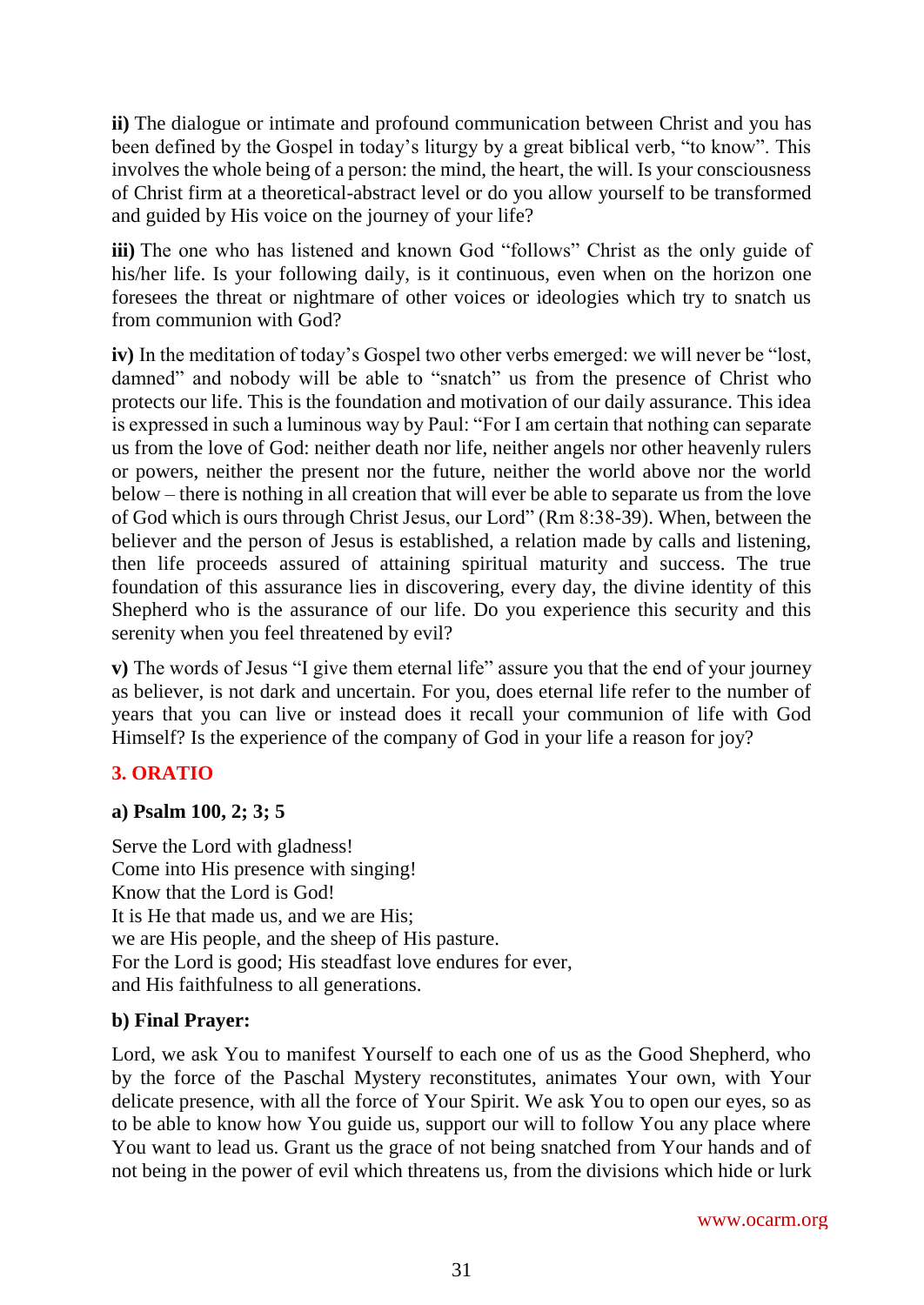within our heart. You, oh Christ, be the Shepherd, our guide, our example, our comfort, our brother. Amen!

#### **4. CONTEMPLATIO**

Contemplate the Word of the Good Shepherd in your life. The preceding stages of the Lectio Divina, important in themselves, become practical, if connected to lived experience. The path of the "Lectio" cannot be considered ended if it does not succeed in making of the Word a school of life for you. Such a goal is attained when you experience the fruits of the Spirit. These are: interior peace which flourishes in joy and in the relish for the Word; the capacity to discern between what is essential and work of God and what is futile and work of the evil; the courage of choice and of concrete action, according to the values of the Biblical page that you have read and meditated on.

## **Lectio Divina Monday, May 13, 2019**

#### <span id="page-31-0"></span>*Easter Time*

#### **1) Opening prayer**

Lord God, our Father, the Spirit of Jesus calls us, as He called your Son, to abandon our old selves and our old world to be free for new life and growth.Forgive us our fear and hesitations, lead us out of our worn-out phrases and habits, and our self-made certainties, steep us in the gospel of Your Son, that His good news may become credible in our times and our world. We ask you this through Christ our Lord.

#### **2) Gospel Reading - John 10:1-10**

Jesus said: "Amen, amen, I say to you, whoever does not enter a sheepfold through the gate but climbs over elsewhere is a thief and a robber. But whoever enters through the gate is the shepherd of the sheep. The gatekeeper opens it for him, and the sheep hear his voice, as he calls his own sheep by name and leads them out. When he has driven out all his own, he walks ahead of them, and the sheep follow him, because they recognize his voice. But they will not follow a stranger; they will run away from him, because they do not recognize the voice of strangers." Although Jesus used this figure of speech, they did not realize what he was trying to tell them. So Jesus said again, "Amen, amen, I say to you, I am the gate for the sheep. All who came before me are thieves and robbers, but the sheep did not listen to them. I am the gate. Whoever enters through me will be saved, and will come in and go out and find pasture. A thief comes only to steal and slaughter and destroy; I came so that they might have life and have it more abundantly."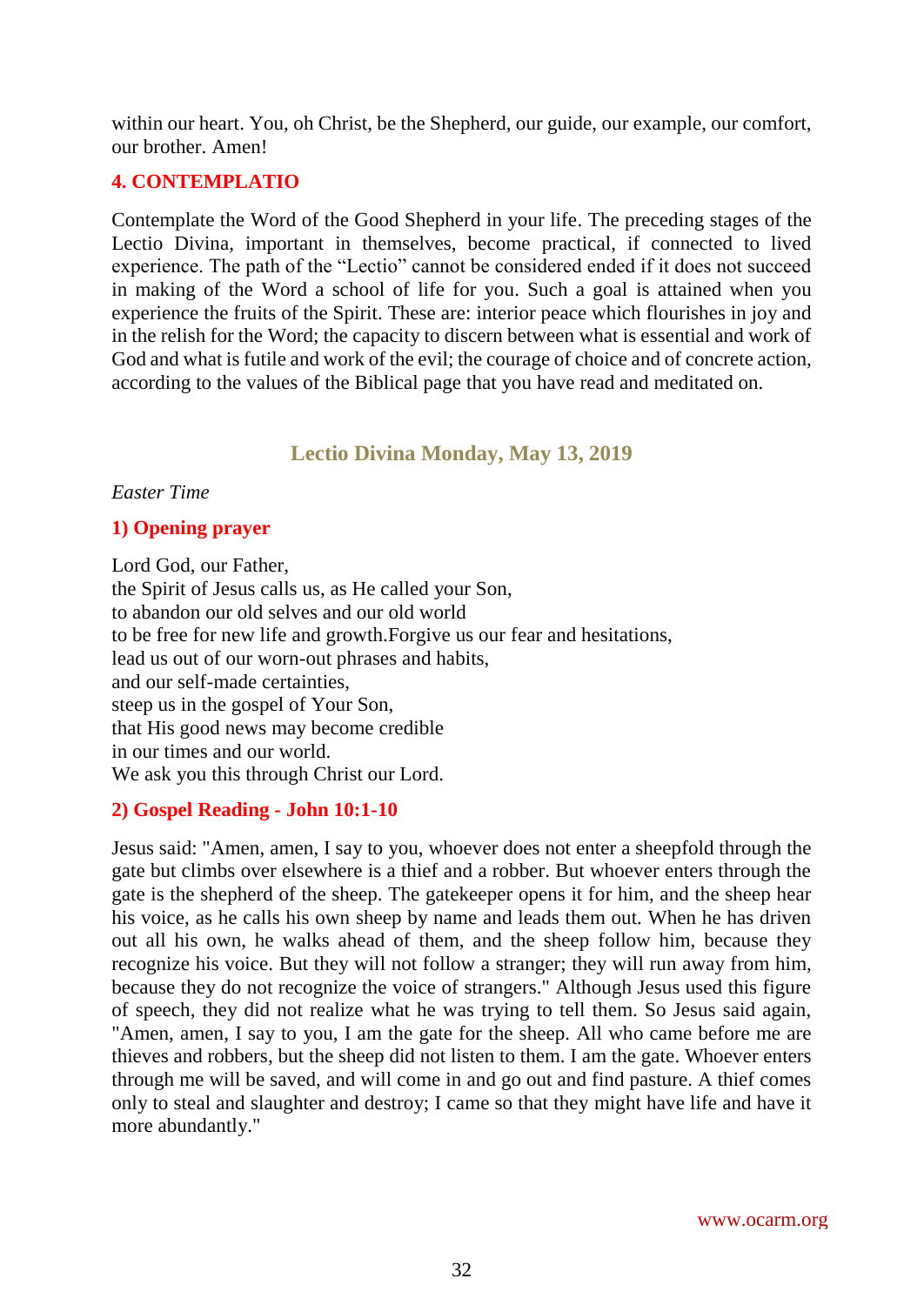## **3) Reflection**

• In Jesus we have the model of the true shepherd. In Him is fulfilled the expectation of the Good Shepherd promised by God: the "Great Shepherd", greater than Moses (Hb 13:20).

• John 10:1-6: The gate of the sheepfold. In Jn 10:1-10 it is said that Jesus is the "gate" to get to the sheep and to be led to the pastures (10:7.9-10). The image of the gate has several connotations. A gate protects what is inside, the sheep, from the evils outside. The gate is what keeps the sheep in community together inside. The gate is also the way into this community of sheep (the Church).

The theme of the sheep had already been introduced in John 2:15 and in a particular way in 5:2 where it is told that there was a pool with five porticos along which were laid the sick to be healed. In this last context, the sheep indicate the people who were oppressed by their leaders. In Jn 10:1, Jesus links the theme of the sheep to the atrium or inner courtyard of the Temple, the Jewish institution administered by men of power who trampled on the rights, justice and exploited the people. Such individuals were called by Jesus "thieves and bandits".

Jesus begins His long presentation before the Pharisees, who were closed up in their unbelief and insufficiency (9:40-41), with a general affirmation: the proper way to enter into contact with the sheep is by entering through the gate of the enclosure in which they are kept. Anyone who enters in a different way is not motivated by love for the sheep, but is there to exploit them for his own interest. This is the sin of those who direct the people: to take hold of everything that belongs to all for themselves. Jesus uses the term "thief". This was precisely the accusation that Jesus addressed to the chief priests of the people during His first visit to the Temple (2:13ss).

Another term that Jesus uses to indicate those who take away from the people what belongs to them is: "bandit". Such a term indicates those who use violence. Therefore, the chief priests of the Temple oblige the people to submit themselves to the violence of their system (7:13; 9:22). The effect of this is that it produces a state of death (5:3.21.25).

The shepherd enters through the gate to take care of the sheep, not to oppress them or maltreat them. In fact, the sheep recognize his authority (voice) and follow him. The voice of Jesus contains a message of liberation for them that is typical of the Messiah. Besides, His voice is not addressed to an anonymous group of people, but rather calls each one personally. For Jesus, no anonymous crowd of people exists. Each person has a face, a name, and dignity. The Temple (the enclosure of the sheep) has become a place of darkness, characterized only by economic interests; money has replaced the exclusive attention to God: the Temple has become a business or trading house (Jn 2:16).

Jesus leads the people to take them out of darkness. He does not do this in a fictitious way, but in a real way, because this is the work which the Father has entrusted to Him. The fundamental strokes of this mission are: to enter and to call. Those who respond to that call, the call to liberty, become a new community: "Those who are His own".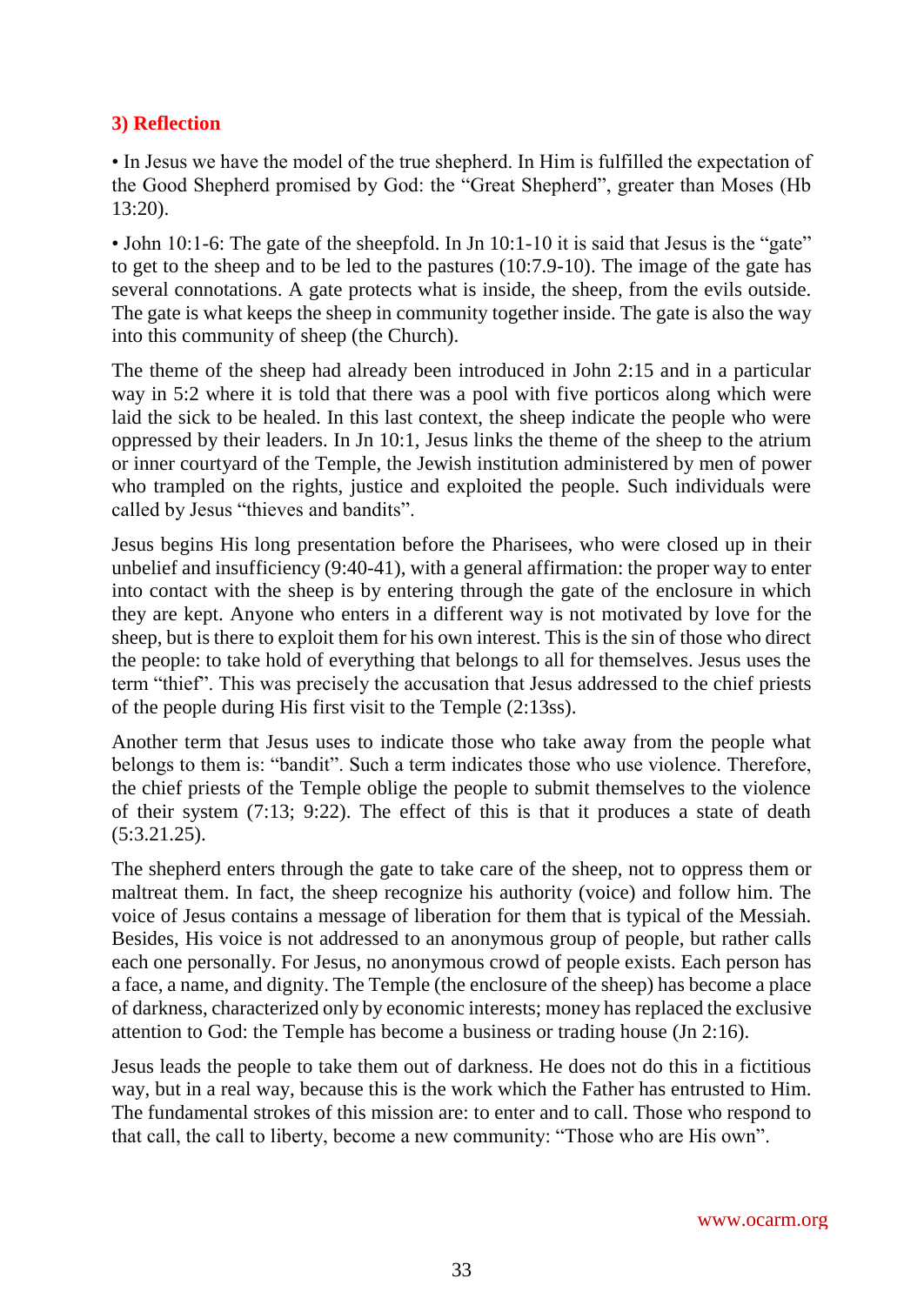• John 10:7-10: Jesus is the new door. Jesus again uses the symbolism of the gate in vv. 7-8: applying it to Himself. He is the new door not only in regard to the old enclosure of Israel represented by the chief priests of the people, but also in regard to those who follow Him. He reminds the first ones of His legitimacy - the only place of access for the sheep because He is the Messiah ready to give His life for the sheep. It is not by domination that one can approach the sheep to have a relationship with them, but rather by the attitude of one who gives his life for them. His words are an invitation to change mentality, the way of thinking, and way of relating.

The entrance through Jesus signifies the good of man as a priority. Anyone who attempts to do the contrary is an oppressor. The reader finds that the words of Jesus addressed to His contemporaries, and in a particular way to the chief priests of the people who have used domination and violence to exploit the people, truly hard and strong.

He is the new gate in regard to every person. But for men and women of today, what does it mean to enter through the door which is Jesus? It implies to "get close to Him", "to trust Him" (Jn 6:35), to follow Him, and to allow ourselves to be guided by His message (8:31. 51). It means to participating in the dedication of Jesus so that the true happiness of man may be accomplished.

## **4) Personal questions**

• Jesus is the Good Shepherd because He always knows you, but do you recognize him? He is a Shepherd who comes to your life as a door to go out and to enter: do you allow Him to lead you when you relate with others?

• In the world today, are there bad shepherds who exploit those looking to surrender themselves to Jesus as sheep of the fold? Can we discern this by looking at the lives of these so-called shepherds and whether they are profiting from the trust given them?

• Who would you say are proper shepherds today? Do you see the distinction in their lives and their total giving to their sheep (communities) as a way of discernment?

• In your community and in your family are you also a door? Are you a door that is open to guiding others in, are you a door that seeks to protect what is inside, or are you a door which keeps others out and closed off?

## **5) Concluding Prayer**

Lord, send out Your light and Your truth; they shall be my guide, to lead me to Your holy mountain to the place where You dwell. (Ps 43:3)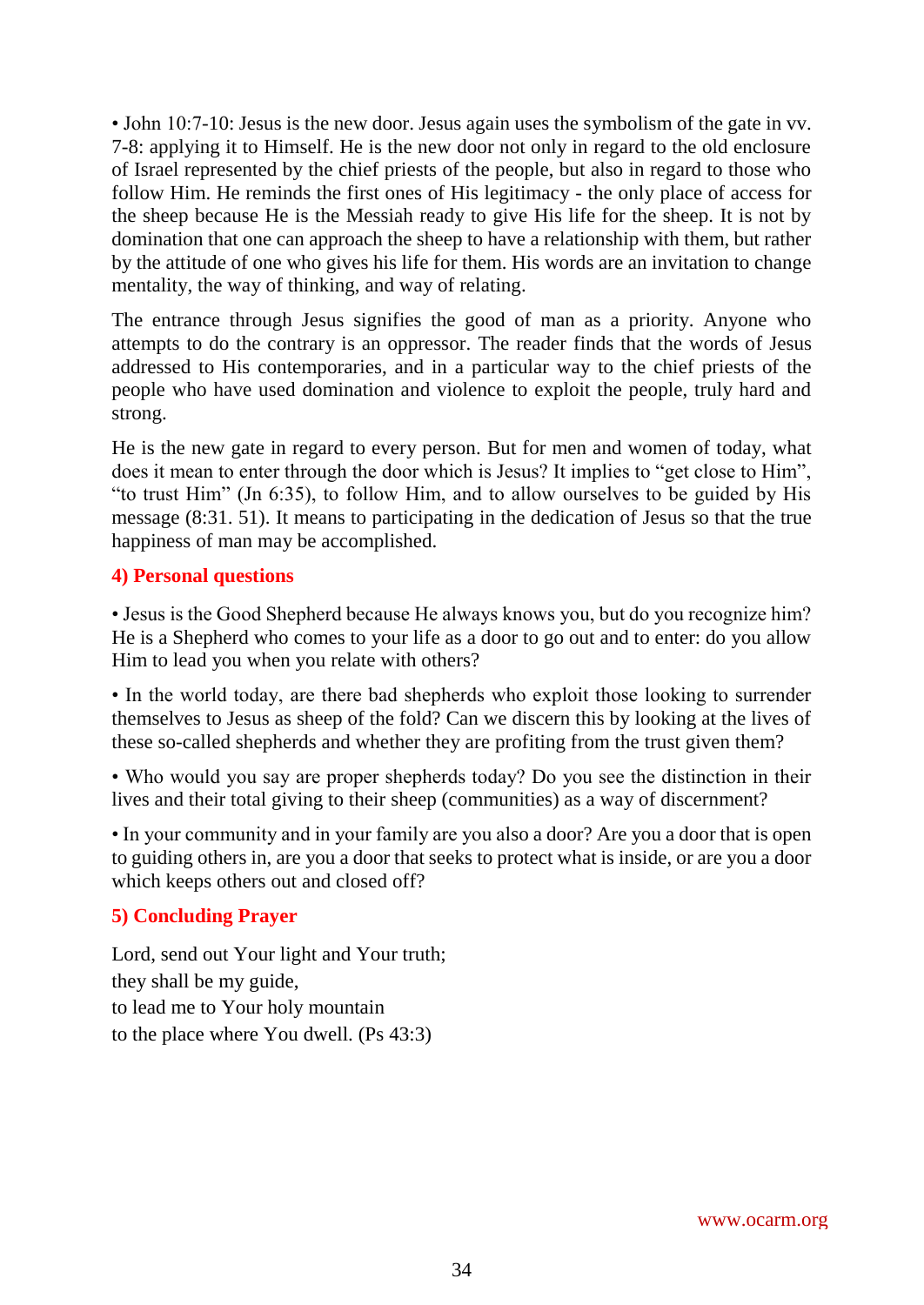# **Lectio Divina Tuesday, May 14, 2019**

#### <span id="page-34-0"></span>**1) Opening prayer**

Lord God, Your apostle Matthias was a witness to the life and death of Jesus Christ and to His glorious resurrection. May your people also today bear witness to the life of Your Son by living His life as best as they can, and radiating the joy of people who are rising with Him to a new and deeper life. We ask this through Christ our Lord.

#### **2) Gospel Reading - John 15:9-17**

Jesus said to his disciples: "As the Father loves me, so I also love you. Remain in my love. If you keep my commandments, you will remain in my love, just as I have kept my Father's commandments and remain in his love. "I have told you this so that my joy might be in you and your joy might be complete. This is my commandment: love one another as I love you. No one has greater love than this, to lay down one's life for one's friends. You are my friends if you do what I command you. I no longer call you slaves, because a slave does not know what his master is doing. I have called you friends, because I have told you everything I have heard from my Father. It was not you who chose me, but I who chose you and appointed you to go and bear fruit that will remain, so that whatever you ask the Father in my name he may give you. This I command you: love one another."

#### **3) Reflection**

#### **• Today is the Feast of the Apostle Matthias.**

• John 15:9-11: Remain in My love, the source of perfect joy. Jesus remains in the love of the Father observing the commandments that He received from Him. We remain in the love of Jesus observing the commandments that He has left for us. And we should observe them in the same measure in which He observed the commandments of the Father: "If you keep My commandments you will remain in My love, just as I have kept My Father's commandments and remain in His love. In this union of love of the Father and of Jesus is found the source of true joy: "I have told you this so that My own joy may be in you and your joy be complete."

• John 15:12-13: To love one another as He has loved us. The commandment of Jesus is only one: to love one another as He has loved us! (Jn 15:12) Jesus surpasses the Old Testament. The ancient criterion was the following: "You shall love your neighbor **as yourself" (**Lev 18:19). The new criterion is this: "Love one another **as I have loved you."** It is the phrase that we sing even today and which says, "There is no greater love than to give one's life for one's brother!"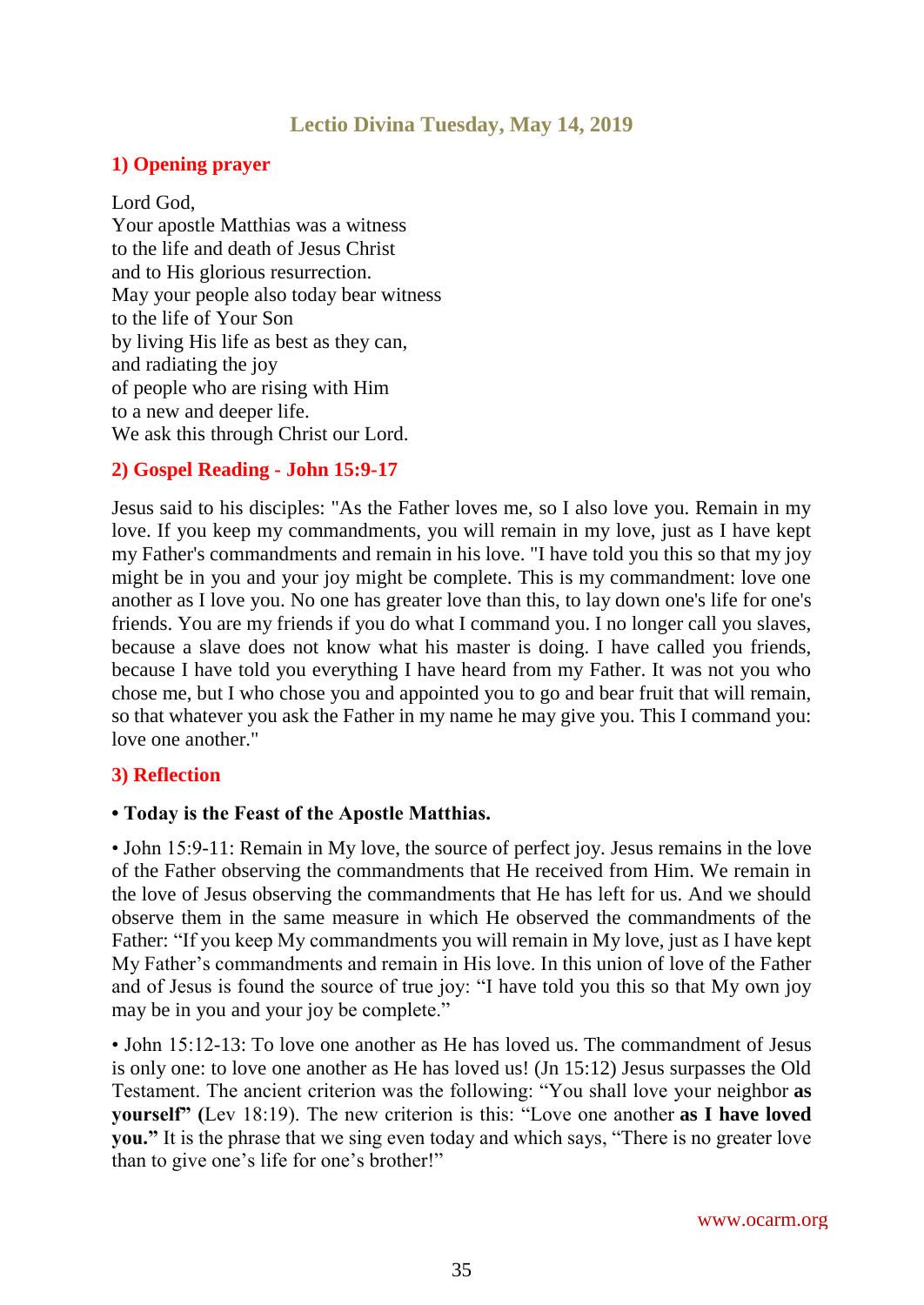• John 15:14-15: Friends and not servants. "You are My friends if you do what I command you," that is, the practice of love to the point of total gift of oneself! Immediately Jesus presents a very high ideal for the life of His disciples. He says, "I shall no longer call you servants, because a servant does not know his master's business. I call you friends because I have made known to you everything I have learned from My Father!" Jesus no longer had any secrets for His disciples. He tells us everything that He has heard from the Father! Behold the wonderful ideal of life in community: to reach a total transparency, to the point of not having any secrets among us and to have full trust in one another, to be able to speak about the experience of God that we have and of life, and thus, be able to enrich one another. The first Christians succeeded in reaching this ideal after many years: "they had one only heart and one only soul" (Acts 4:32; 1:14; 2:42-46).

This statement of Jesus is also a reminder of what it means to believe in Him and be saved (Jn 3:16). To believe is not an idle thought or a wish. It is an action – many actions. "You are My friends if you **do** what I command you" means action. Some communities think that one is saved by just a thought on their part, and not doing what Jesus commanded. Love not only describes a relationship, it is also an action verb!

• John 15:16-17: Jesus has chosen us. We have not chosen Jesus. He met us, called us, and entrusted a mission to us to go and bear fruit - a fruit which lasts. We need Him, but He also chooses to need us and our work in order to be able to continue to do today for the people as He did for the people of Galilee. The final recommendation: "This is My commandment: to love one another!"

# **4) For Personal Consideration**

• To love our neighbor as Jesus has loved us. This is the ideal of every Christian. What are my concrete and real actions that show this?

• Do I make distinctions and only love some, and others not so much?

• All that I have heard from the Father I make known to you. This is the ideal of community: to attain total transparency. How do I live this in my community, including family?

• Using concrete examples, what does Jesus command me to do? How much do I really do?

• Is Jesus' commandment only for certain people or certain parts of the day or week, or is it for all day, every day?

# **5) Concluding Prayer**

Praise, servants of Yahweh, praise the name of Yahweh. Blessed be the name of Yahweh, henceforth and for ever. (Ps 113:1-2)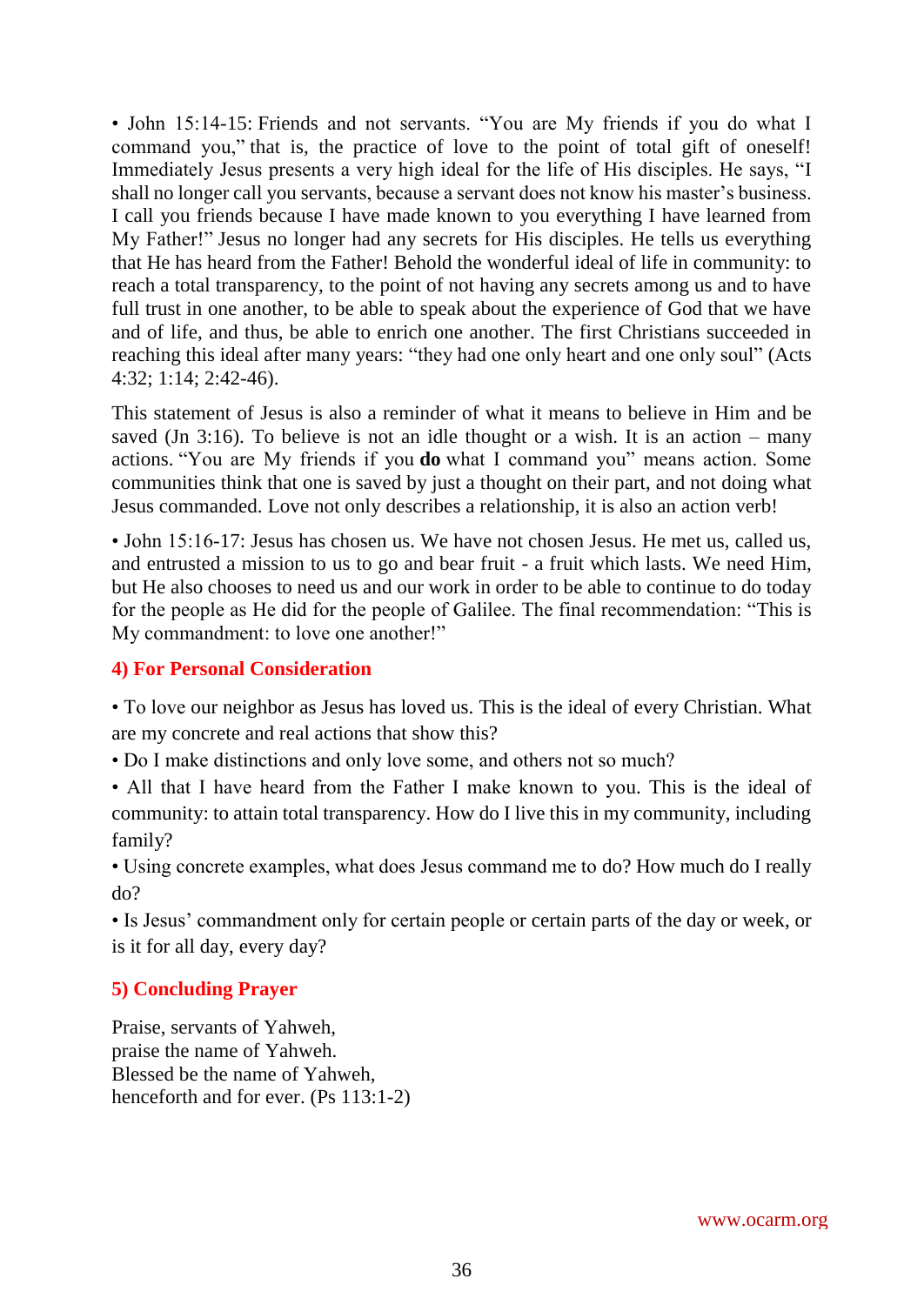## **Lectio Divina Wednesday, May 15, 2019**

## *Easter Time* **1) Opening prayer**

Lord our God, through Your Son Jesus Christ You assure us that He came not to condemn us but to bring us life, a life worth living, a life that is rich and refreshing us and our world with love and a spirit of service. Let Jesus stay with us as the light in which we see all that is good and worth living for and let us share in His life that has no end. We ask this through Christ our Lord.

#### **2) Gospel Reading - John 12:44-50**

Jesus cried out and said, "Whoever believes in me believes not only in me but also in the one who sent me, and whoever sees me sees the one who sent me. I came into the world as light, so that everyone who believes in me might not remain in darkness. And if anyone hears my words and does not observe them, I do not condemn him, for I did not come to condemn the world but to save the world. Whoever rejects me and does not accept my words has something to judge him: the word that I spoke, it will condemn him on the last day, because I did not speak on my own, but the Father who sent me commanded me what to say and speak. And I know that his commandment is eternal life. So what I say, I say as the Father told me."

#### **3) Reflection**

• Today's Gospel presents to us the last part of the Book of Signs (from 1 to 12), in which the Evangelist draws up a balance. Many believed in Jesus and had the courage to manifest their faith publicly, but they were afraid to be expelled from the Synagogue and many did not believe: "Though they had been present when He gave so many signs, they did not believe in Him; this was to fulfill the words of the prophet Isaiah: "Lord, who has given credence to what they have heard from us? And who has seen in it a revelation of the Lord's arm?" (Jn 12:37-38). After this confirmation, John looks back on some of the central themes of his Gospel:

• John 12:44-45: To believe in Jesus is to believe in Him who sent Him. This sentence is a summary of the Gospel of John. It is the theme that appears and reappears in many ways. Jesus is so united to the Father that He does not speak in His own name, but always in the name of the Father. He who sees Jesus, sees the Father. If you want to know God, look at Jesus. God is Jesus!

• John 12:46: Jesus is the light who comes into the world. Here John comes back to what he had already said in the prologue: "The Word was the real light that gives light to everyone (Jn 1:9). "The light shines in darkness, and darkness could not overpower it" (Jn 1:5). Here he repeats: "I have come into the world as light, to prevent anyone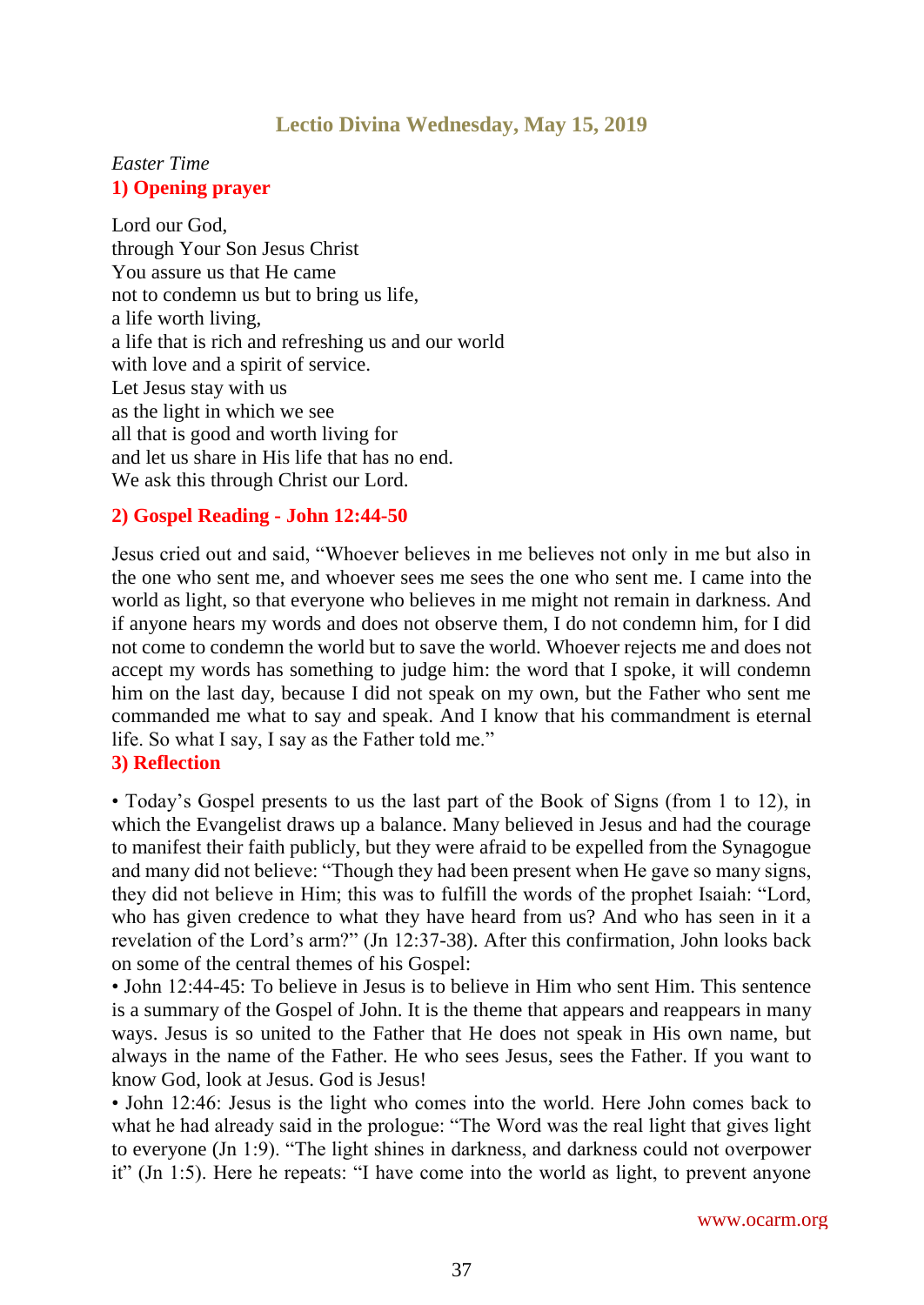who believes in Me from staying in the dark any more". Jesus is a living response to the great questions which move and inspire the search of the human being. It is a light which enlightens the horizon. It makes one discover the luminous side of the darkness of faith.

• John 12:47-48: I have not come to condemn the world. Getting to the end of a stage, a question arises: "How will judgment be? In these two verses the Evangelist clarifies the theme of judgment. The judgment is not done according to threats, with maledictions. Jesus says, "If anyone hears My words and does not keep them faithfully, it is not I who shall judge such a person, since I have come not to judge the world, but to save the world. Anyone who rejects Me and refuses My words has his judge already: the word itself that I have spoken will be his judge on the last day. The judgment consists in the way in which the person defines himself through his choices and actions in relation to Him.

• John 12:49-50: The Father commanded Me what to say. The last words of the Book of Signs are a summery of everything that Jesus says and does up until now. He reaffirms what He affirmed from the beginning: "For I have not spoken of My own accord, but the Father who sent Me commanded Me what to say and what to speak, and I know that His commands mean eternal life. And, therefore, what the Father has told Me is what I speak." Jesus is the faithful reflection of the Father. For this reason, He does not offer proofs or arguments to those who provoke Him to legitimize His credentials. It is the Father who legitimizes Him through the works that He does, and in referring to works, He does not refer to great miracles, but to all that He says and does, even the most minute thing. Jesus Himself is the sign of the Father. He is the walking miracle, the total transparency. He does not belong to Himself, but is entirely the property of the Father. The credentials of an ambassador do not come from Him, but from the One He represents. They come from the Father.

## **4) Personal questions**

• John draws up an account of the revealing activity of God. If I made an account of my life, what would reveal the activity of God in me? • Is there something in me which condemns me?

## **5) Concluding Prayer**

Let the nations rejoice and sing for joy, for You judge the world with justice, You judge the peoples with fairness, You guide the nations on earth. Let the nations praise You, God, let all the nations praise You. (Ps 67:4-5)

## **Lectio Divina Thursday, May 16, 2019**

# *Easter Time*

#### **1) Opening prayer**

All-powerful God, Your Son Jesus reminds us today that we are no greater than Your and our servant,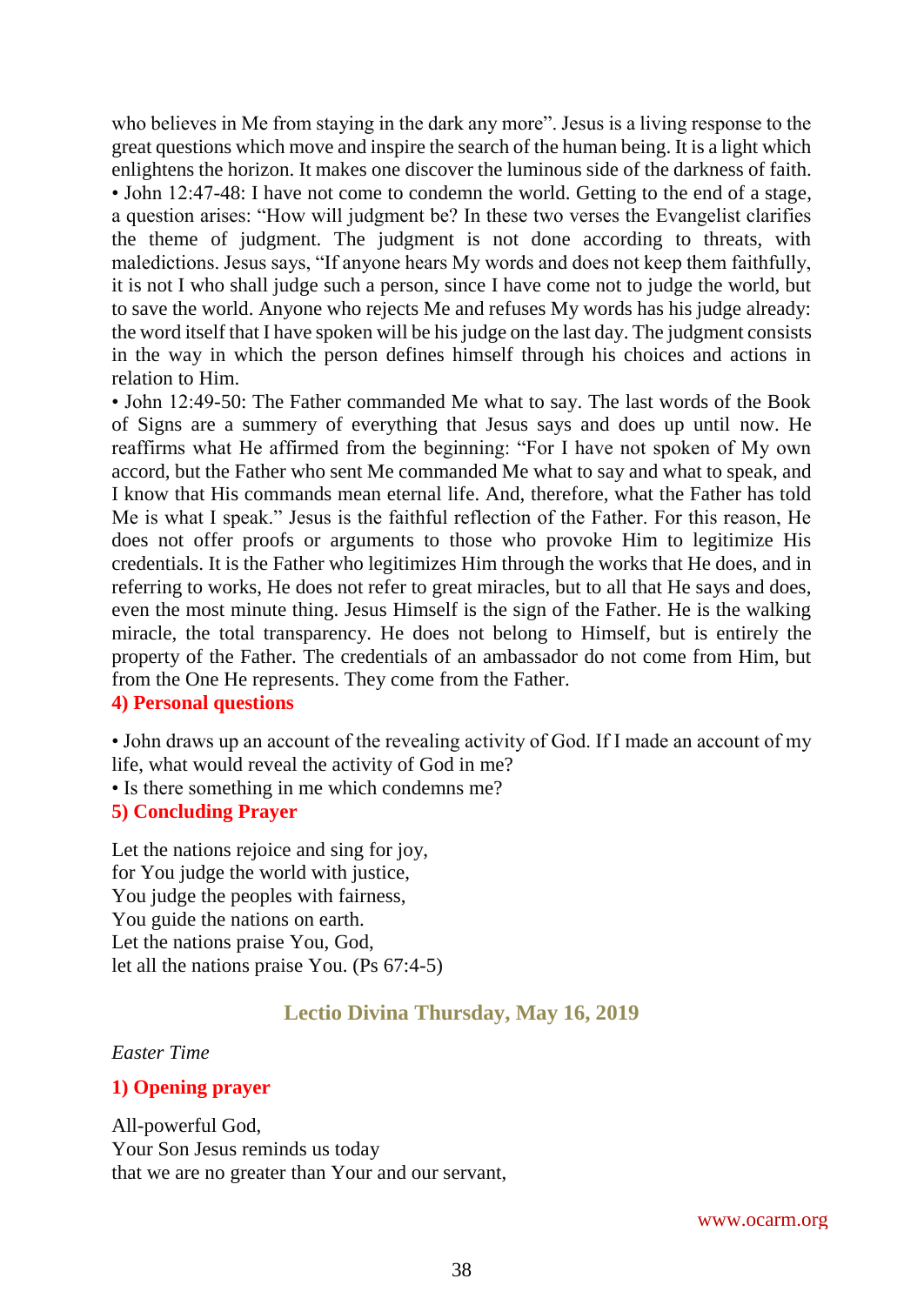Jesus, our Lord and master. Give us the love and endurance to serve You and people without waiting for awards or gratitude and to accept the difficulties and contradictions which are part of the Christian life and which are normal for followers of Him who bore the cross for us, Jesus Christ our Lord.

## **2) Gospel Reading - John 13:16-20**

When Jesus had washed the disciples' feet, he said to them: "Amen, amen, I say to you, no slave is greater than his master nor any messenger greater than the one who sent him. If you understand this, blessed are you if you do it. I am not speaking of all of you. I know those whom I have chosen. But so that the Scripture might be fulfilled, The one who ate my food has raised his heel against me. From now on I am telling you before it happens, so that when it happens you may believe that I AM. Amen, amen, I say to you, whoever receives the one I send receives me, and whoever receives me receives the one who sent me."

#### **3) Reflection**

• Beginning today, every day for several weeks, except on feast days, the Gospel of each day is taken from the long conversation of Jesus with the disciples during the Last Supper (Jn 13 to 17). In these five chapters which describe the farewell of Jesus, the presence of those three threads which we had spoken before is seen. Those threads knit and compose the Gospel of John: the word of Jesus, the word of the community and the word of the Evangelist who writes the last redaction of the Fourth Gospel. In these chapters, the three threads are intertwined in such a way that the whole is presented as a unique fabric or cloth with a rare beauty and inspiration, where it is difficult to distinguish what is from one and what is from the other, but where everything is the Word of God for us.

• These five chapters present the conversation which Jesus had with His friends on the evening when He was arrested and put to death. It was a friendly conversation, which remained in the memory of the beloved disciple. Jesus seems to want to prolong this last encounter, this moment of great intimacy. The same thing happens today. There is conversation and more conversation. There is the superficial conversation which uses many words and reveals the emptiness of the person, and there is the conversation which goes to the depth of the heart and remains in the memory. All of us, once in a while, have these moments of friendly living together, which expand the heart and constitute strength in moments of difficulty. They help us to trust and to overcome fear.

• The five verses of today's Gospel draw two conclusions from the washing of the feet (Jn 13:1-15). They speak (a) of service as the principal characteristic of the followers of Jesus, and (b) the identity of Jesus as the revelation of the Father.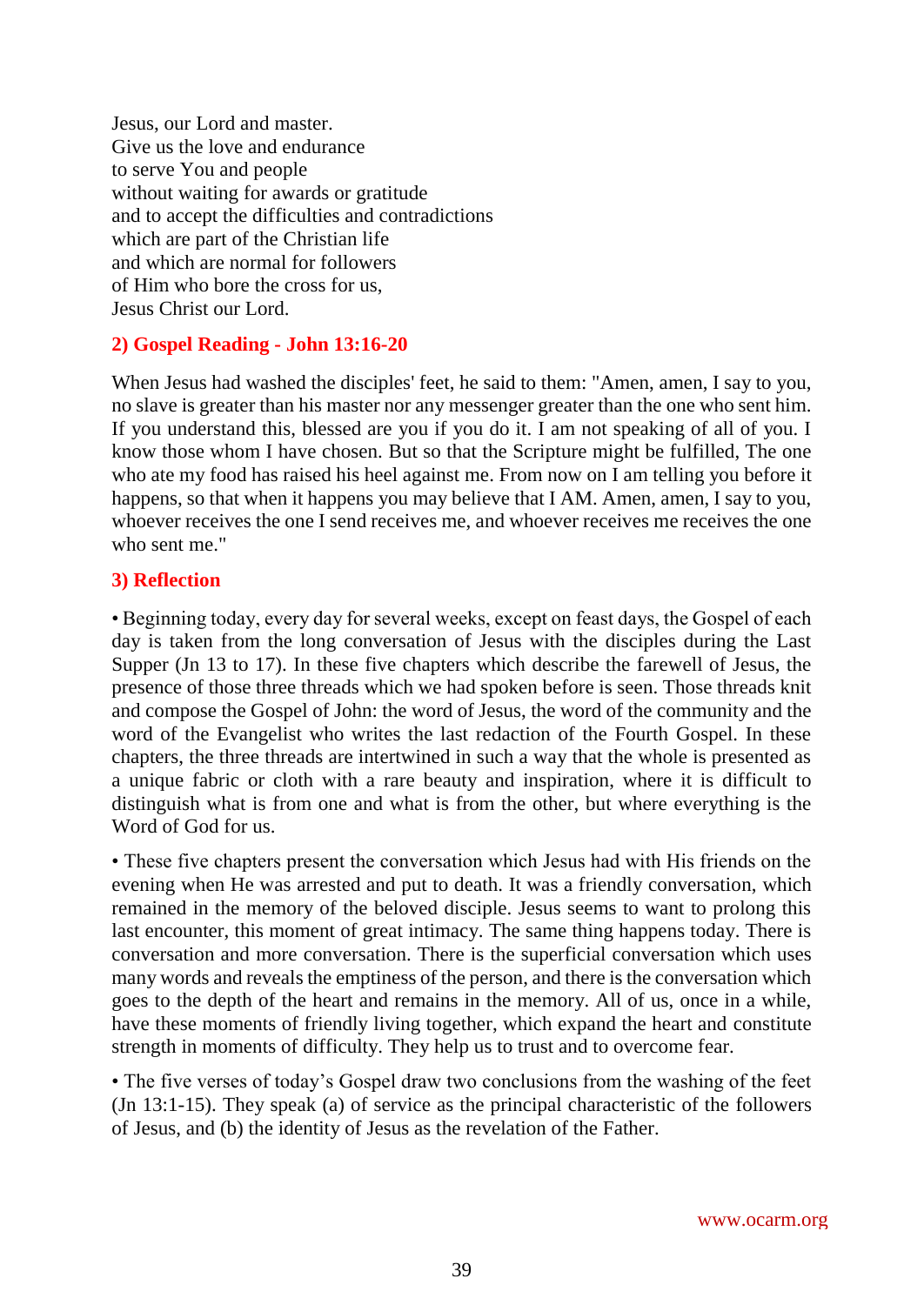• John 13:16-17: The servant is not greater than his master. Jesus has just finished washing the feet of the disciples. Peter becomes afraid and does not want Jesus to wash his feet. "If I do not wash you, you can have no share with Me" (Jn 13:8). It is enough to wash the feet; there is no need to wash the rest (Jn 13:10). The symbolic value of the gesture of the washing of the feet consists in accepting Jesus as Messiah Servant, who gives Himself for others, and to reject a Messiah as glorious king. This gift of self, servant of all, is the key to understanding the gesture of the washing of the feet. To understand this is the root of the happiness of a person: "Knowing these things, you will be blessed if you put them into practice". But there were some people, even among the disciples, who did not accept Jesus in this role. They did not want to be the servants of others. They likely wanted a glorious Messiah, king and judge, according to the official ideology. Jesus says: "I am not speaking about all of you. I know the ones I have chosen. but what Scripture says must be fulfilled: He who shares My table takes advantage of Me!" John refers to Judas, whose betrayal will be announced immediately afterward (Jn 13:21-30).

• John 13:18-20: I tell you this now, before it happens, so that you may believe that I AM HE. It was on the occasion of the liberation from Egypt at the foot of Mount Sinai that God revealed His name to Moses: "I am with you!" (Ex 3:12), "I am who I am" (Ex 3:14). "I Am" or "I AM" has sent me to you!" (Ex 3:14). The name Yahweh (Ex 3:15) expresses the absolute certainty of the liberating presence of God at the side of His people. In many ways and on may occasions this same expression I Amis used by Jesus (Jn 8:24; 8:28; 8:58; Jn 6:20; 18:5.8; Mk 14:62; Lk 22:70). Jesus is the presence of the liberating face of God in our midst.

## **4) Personal questions**

• The servant is not greater than his master, nor any messenger greater than the one who sent him. This is an ultimate statement of humility. As a messenger of the Gospel in the world, do I take credit for my abilities and gifts which come from God and claim them as my own, rather than crediting them to God?

• Jesus knew how to live together with people who did not accept Him. Do I?

• How can I make of my life a permanent service to others?

## **5) Concluding Prayer**

I shall sing the faithful love of Yahweh for ever, from age to age my lips shall declare Your constancy, for You have said: love is built to last forever, You have fixed Your constancy firm in the heavens. (Sal 89:1-2)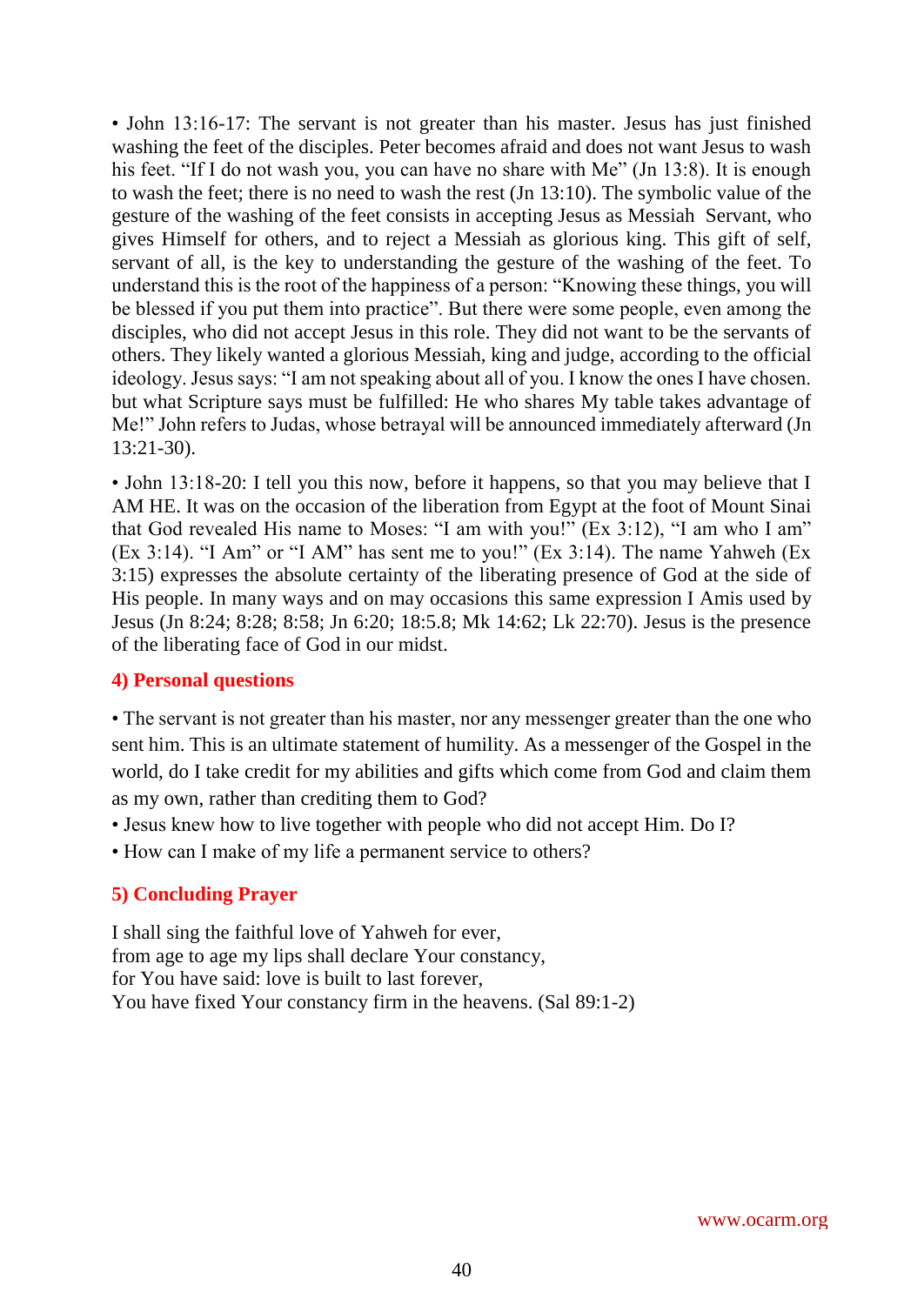## **Lectio Divina Friday, May 17, 2019**

*Easter Time*

## **1) Opening prayer**

Lord our God, your Son Jesus Christ is to us the way that leads to You and to one another, the truth that is good news of love and hope, the life which He sacrificed to give it. Help us to show the way to Him and to go His way to one another, to speak the truth that is encouraging and credible, to give life by sharing happiness, through Jesus Christ our Lord.

#### **2) Gospel Reading - John 14:1-6**

Jesus said to his disciples: "Do not let your hearts be troubled. You have faith in God; have faith also in me. In my Father's house there are many dwelling places. If there were not, would I have told you that I am going to prepare a place for you? And if I go and prepare a place for you, I will come back again and take you to myself, so that where I am you also may be. Where I am going you know the way." Thomas said to him, "Master, we do not know where you are going; how can we know the way?" Jesus said to him, "I am the way and the truth and the life. No one comes to the Father except through me."

#### **3) Reflection**

• These five chapters (Jn 13-17) are a beautiful example of how the communities of the Beloved Disciple at the end of the first century in Asia Minor, which today is Turkey, carried on the catechesis. For example, in chapter 14, the questions of the three disciples, Thomas (Jn 14:5), Philip (Jn 14:8) and Judas Thaddeus (Jn 14:22) were also the questions and problems within the communities. The answers of Jesus to the three of them are like a mirror in which the communities found a response to their doubts and difficulties. To better understand the environment in which the catechesis was carried out, it is possible to do the following. During and after the reading of the text, it is good to close the eyes and pretend that we are in the room in the midst of the disciples, participating in the encounter with Jesus. While we listen, it is necessary to pay attention to the way which Jesus prepares His friends to separate themselves and reveals to them His friendship, communicating to them security and support.

• John 14:1-2: Do not let your hearts be troubled. The text begins with an exhortation: "Do not let your hearts be troubled!" And immediately He adds: "In my Father's house there are many places to live in!" The insistence on continuing to use encouraging words to overcome troubles and differences is a sign that there were many disagreements among the communities. One would say to the other: "Our way of living the faith is better than yours. We are saved! You live in error: If you want to go to heaven, you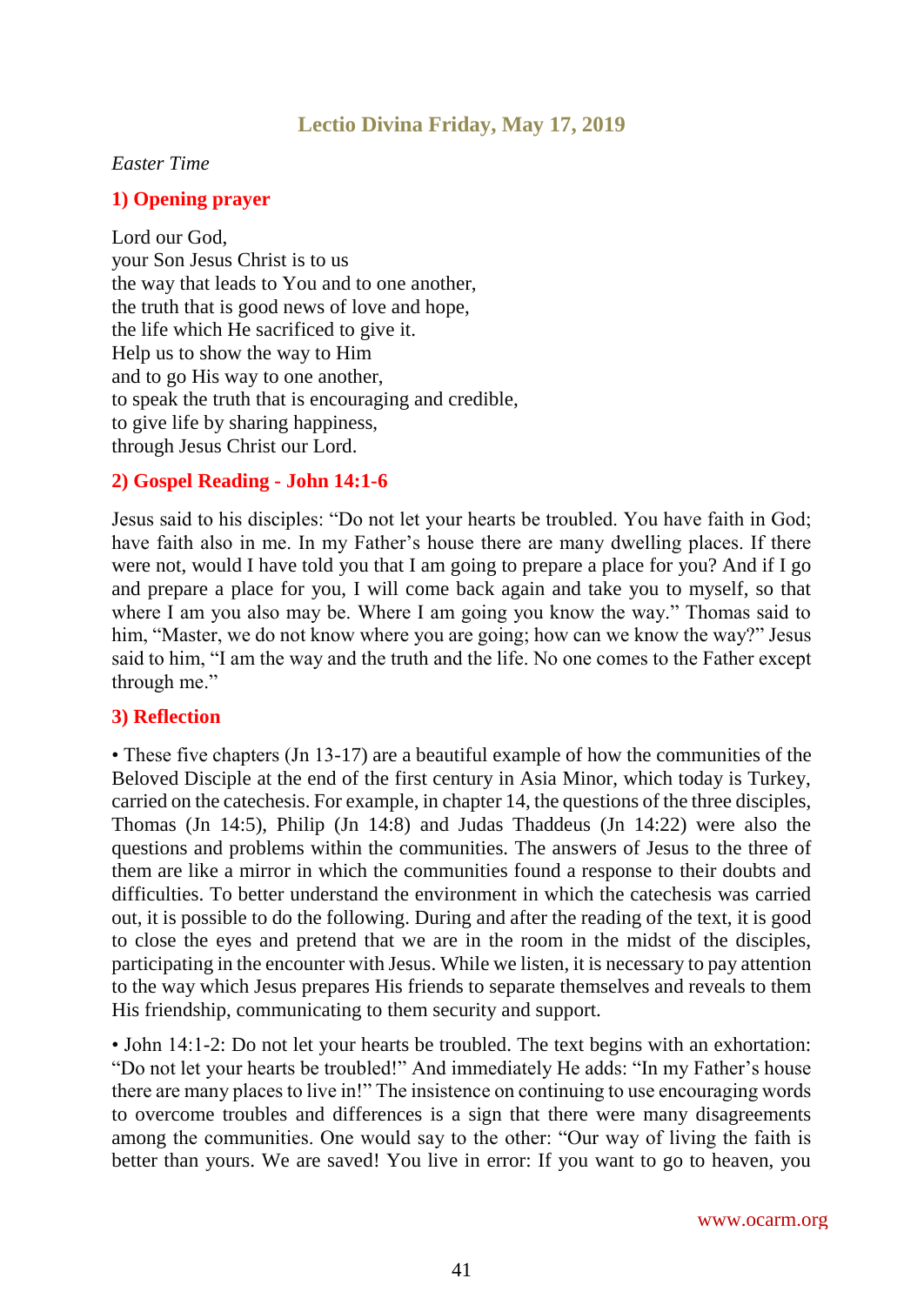have to convert yourselves and live like we do!" Jesus says: "In My Father's house there are many places!" It is not necessary that everybody thinks the same way. The important thing is that all accept Jesus, the revelation of the Father, and that out of love for Him, they have attitudes of understanding, service and love. Love and service are the basis which unite the bricks and help the diverse communities to become a Church of brothers and sisters.

• John 14:3-4: The farewell of Jesus. Jesus says that He is going to prepare a place and that afterwards He will return to take us with Him to the Father's house. He wants us to be with Him forever. The return which Jesus speaks about is the coming of the Spirit that He sends and who acts in us, in such a way that we can live as He lived (Jn 14:16- 17.26; 16:13-14). John's community feared a delay in His future return and his Gospel is filled with reminders of the Spirit. Jesus ends by saying: "You know the way to the place where I am going!" Anyone who knows Jesus knows the way, because the way is the life that He lived and which led Him through death together to the Father.

• John 14:5-6: Thomas asks which is the way. Thomas says: "Lord, we do not know where you are going, so how can we know the way?" Jesus answers: "I am the Way, I am Truth and Life! No one can come to the Father except through Me". Three important words. Without the way we cannot go. Without the truth one cannot make a good choice. Without life, there is only death! Jesus explains the sense. He is the Way, because "No one can come to the Father except through Me". And He is the gate through which the sheep enter and go out (Jn 10:9). Jesus is the truth, because looking at Him, we see the image of the Father. "Anyone who knows Me knows the Father!" Jesus is the life, because walking like Jesus, we will be united to the Father and we will have life in us!

## **4) Personal questions**

• In the context and with knowledge of the last few days' Gospels, how do we go to the Father through Jesus? What is involved?

• Jesus says: "In My Father's house there are many places". How would you interpret this today? How would you interpret this relative to ecumenism? Or within Church doctrine?

# **5) Concluding Prayer**

Sing a new song to Yahweh, for He has performed wonders, His saving power is in His right hand and His holy arm. (Ps 98:1)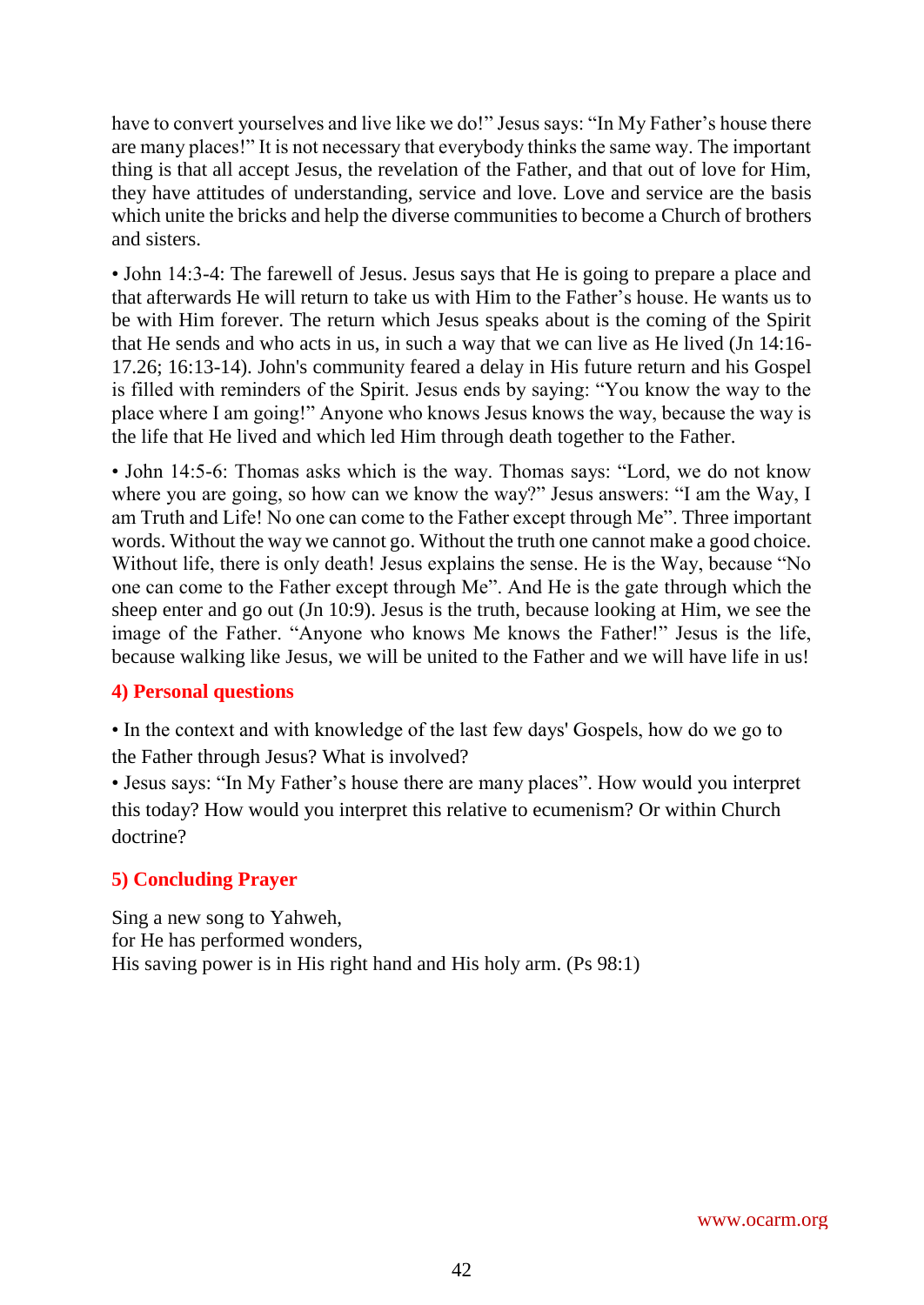## **Lectio Divina Saturday, May 18, 2019**

#### *Easter Time*

#### **1) Opening prayer**

Lord our God, you are distant and unknown, and yet so near that You know and love and save us through Your Son Jesus Christ. May He be present in us and in our actions that we may do the same works of justice, truth and loving service and thus become the sign to the world that Your Son is alive and that You are a saving God now and for ever.

#### **2) Gospel Reading - John 14:7-14**

Jesus said to his disciples: "If you know me, then you will also know my Father. From now on you do know him and have seen him." Philip said to Jesus, "Master, show us the Father, and that will be enough for us." Jesus said to him, "Have I been with you for so long a time and you still do not know me, Philip? Whoever has seen me has seen the Father. How can you say, 'Show us the Father'? Do you not believe that I am in the Father and the Father is in me? The words that I speak to you I do not speak on my own. The Father who dwells in me is doing his works. Believe me that I am in the Father and the Father is in me, or else, believe because of the works themselves. Amen, amen, I say to you, whoever believes in me will do the works that I do, and will do greater ones than these, because I am going to the Father. And whatever you ask in my name, I will do, so that the Father may be glorified in the Son. If you ask anything of me in my name, I will do it."

#### **3) Reflection**

• John 14:7: To know Jesus is to know the Father. The text of today's Gospel is the continuation from yesterday. Thomas had asked: "Lord we do not know where You are going, how can we know the way?" Jesus answers: "I am the Way, I am Truth and Life! No one can come to the Father except through Me." And He adds: "If you know Me, you will know the Father too. From this moment you know Him and have seen Him". This is the first phrase of today's Gospel. Jesus always speaks of the Father, because it was the life of the Father which appeared in all that He said and did. This constant reference to the Father provokes Philip's question.

• John 14:8-11: Philip asks: "Lord, show us the Father and then we will be satisfied!" This was the desire of the disciples, the desire of many in the communities of the beloved disciple and it is the desire of many people today: What do people do to see the Father whom Jesus speaks so much? The response of Jesus is very beautiful and is valid even now: "Have I been with you all this time, Philip, and you still do not know Me!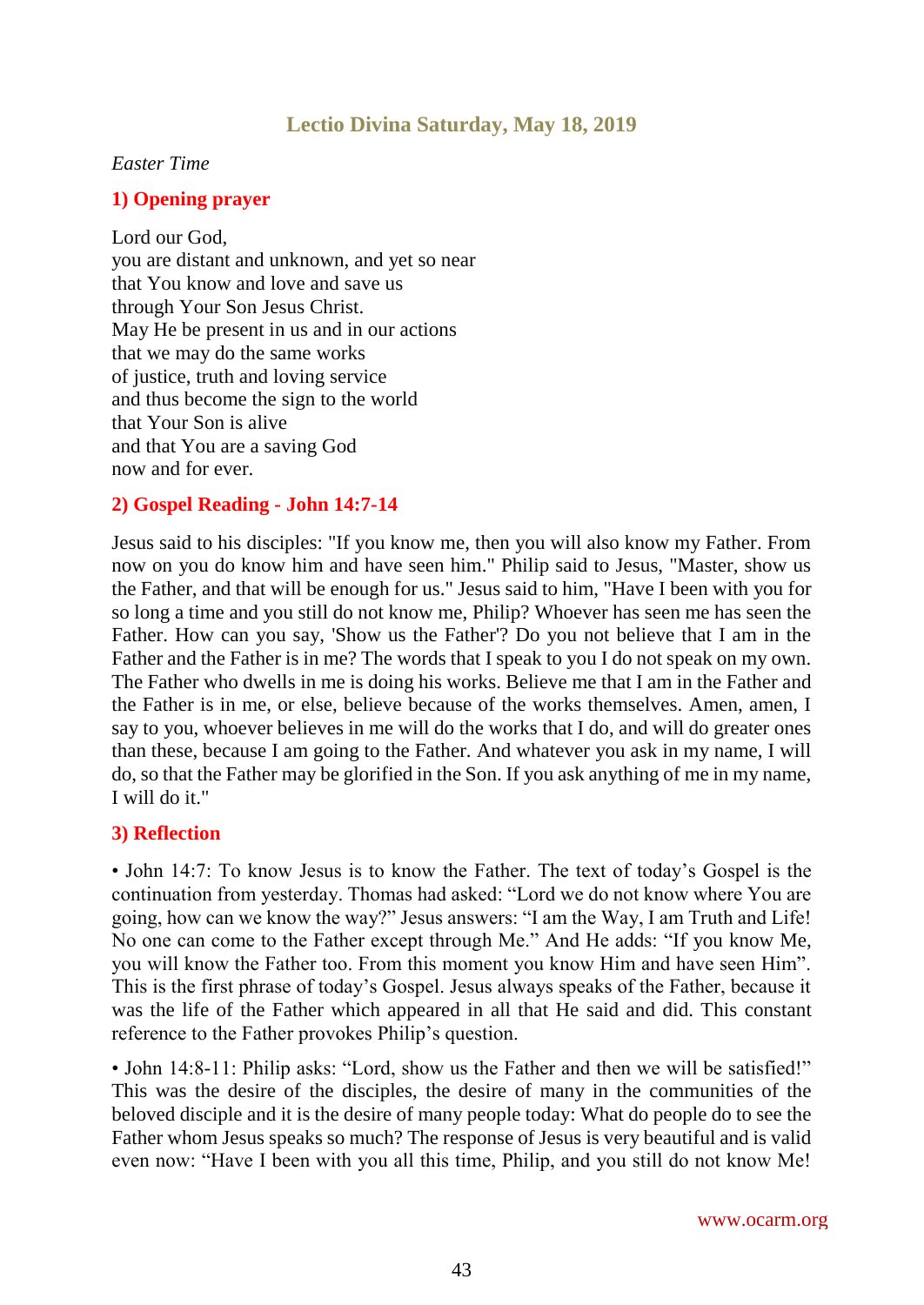Anyone who has seen Me has seen the Father!" People should not think that God is far away from us, distant and unknown. Anyone who wants to know who God the Father is, it suffices that he look at Jesus. He has revealed Him in His words and the actions of His life! "I am in the Father and the Father is in Me!" Through His obedience, Jesus identified Himself totally with the Father. At every moment He did what the Father asked Him to do (Jn 5:30; 8:28-29.38). This is why, in Jesus, everything is a revelation of the Father! And the signs and works are the works of the Father! As people say: "The son is the face of the father!" This is why in Jesus, and for Jesus, God is in our midst.

• John 14:12-14: The Promise of Jesus. Jesus makes a promise to say that His intimacy with the Father is not His privilege only, but that it is possible for all those who believe in Him. We also, through Jesus, can succeed in doing beautiful things for others as Jesus did for the people of His time. He intercedes for us. Everything that people ask Him for; He asks the Father and always obtains it, as long as it is to render service. Jesus is our advocate. He defends us. He leaves but He does not leave us defenseless. He promises that He will ask the Father and the Father will send another advocate or consoler, the Holy Spirit. Jesus even says that it is necessary for Him to leave, because otherwise the Holy Spirit will not be able to come (Jn 16:7). And the Holy Spirit will fulfill the things of Jesus in us, if we act in the name of Jesus and we observe the great commandment of the practice of love.

#### **4) Personal questions**

• To know Jesus is to know the Father. In the Bible the word "to know a person" is not only an intellectual understanding, but it also presupposes a profound experience of the presence of the person in one's life. Do I know Jesus?

- Do I know the Father?
- Do my works reveal the Father and the Son to others at all times?

## **5) Concluding Prayer**

The whole wide world has seen the saving power of our God. Acclaim Yahweh, all the earth, burst into shouts of joy! (Ps 98:3-4)

# **Lectio Divina Sunday, May 19, 2019**

*The new commandment: to love our neighbor as Jesus loved us John 13:31-35*

## **1. LECTIO**

#### **a) Opening prayer:**

Lord Jesus, help us understand the mystery of the Church as community of love. When You gave us the new commandment of love as the charter of the Church, You told us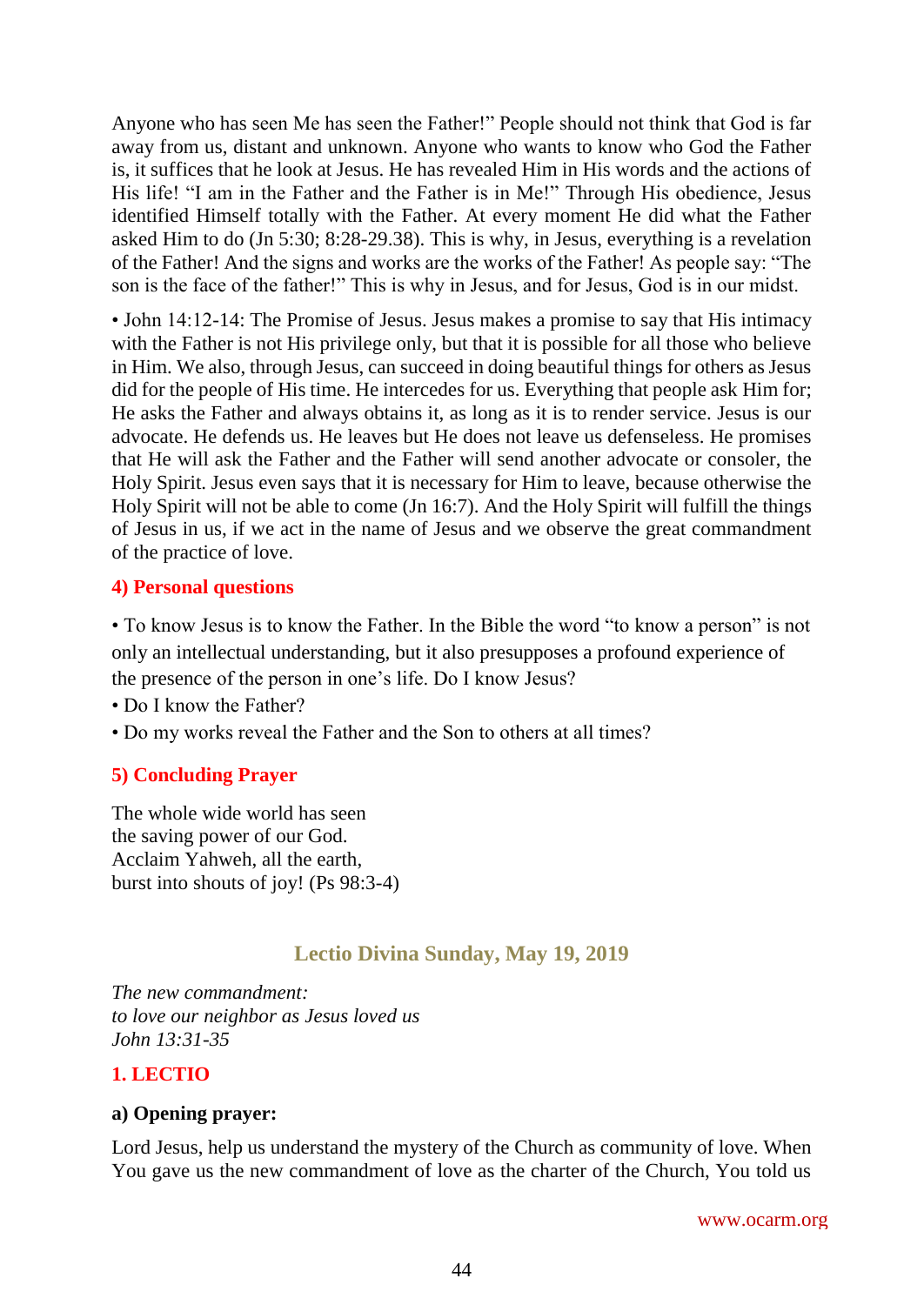that it is the highest value. When You were about to leave Your disciples, You wished to give them a memorial of the new commandment, the new statute of the Christian community. You did not give them a pious exhortation, but rather a new commandment of love. In this "relative absence", we are asked to recognize You present in our brothers and sisters. In this Easter season, Lord Jesus, You remind us that the time of the Church is the time of charity, the time of encounter with You through our brothers and sisters. We know that at the end of our lives we shall be judged on love. Help us to encounter You in each brother and sister, seizing every little occasion of every day.

## **b) Reading:**

When Judas had left them, Jesus said, "Now is the Son of Man glorified, and God is glorified in him. If God is glorified in him, God will also glorify him in himself, and God will glorify him at once. My children, I will be with you only a little while longer. I give you a new commandment: love one another. As I have loved you, so you also should love one another. This is how all will know that you are my disciples, if you have love for one another."

#### **c) A moment of prayerful silence:**

The passage of the Gospel we are about to reflect on recalls Jesus' farewell words to His disciples. Such a passage should be considered a kind of sacrament of an encounter with the person of Jesus.

#### **2. MEDITATIO**

#### **a) Preamble to Jesus' discourse:**

Our passage is the conclusion to chapter 13 where two themes crisscross and are taken up again and developed in chapter 14: the place where the Lord is going; and the theme of the commandment of love. Some observations on the context within which Jesus' words on the new commandment occur may be helpful for a fruitful reflection on their content.

First, v.31 says, "when he had gone", who is gone? To understand this we need to go to v.30 where we read that "as soon as Judas had taken the piece of bread he went out. It was night". Thus the one who went out was Judas. Then, the expression, "it was night", is characteristic of all the "farewell discourses", which take place at night. Jesus' words in Jn 13:31-35 are preceded by this immersion into the darkness of the night. What is the symbolic meaning of this? In John, night represents the peak of nuptial intimacy (for instance the wedding night), but also one of extreme anguish. Other meanings of the dark night are that it represents the moment of danger par excellence, it is the moment when the enemy weaves plans of vengeance against us. It expresses the moment of desperation, confusion, moral and intellectual disorder. The darkness of night is like a dead end.

In John 6, when the night storm takes place, the darkness of the night expresses an experience of desperation and solitude as they struggle against the dark forces that stir the sea. Again, the time marker "while it was still dark" in John 20:1 points to the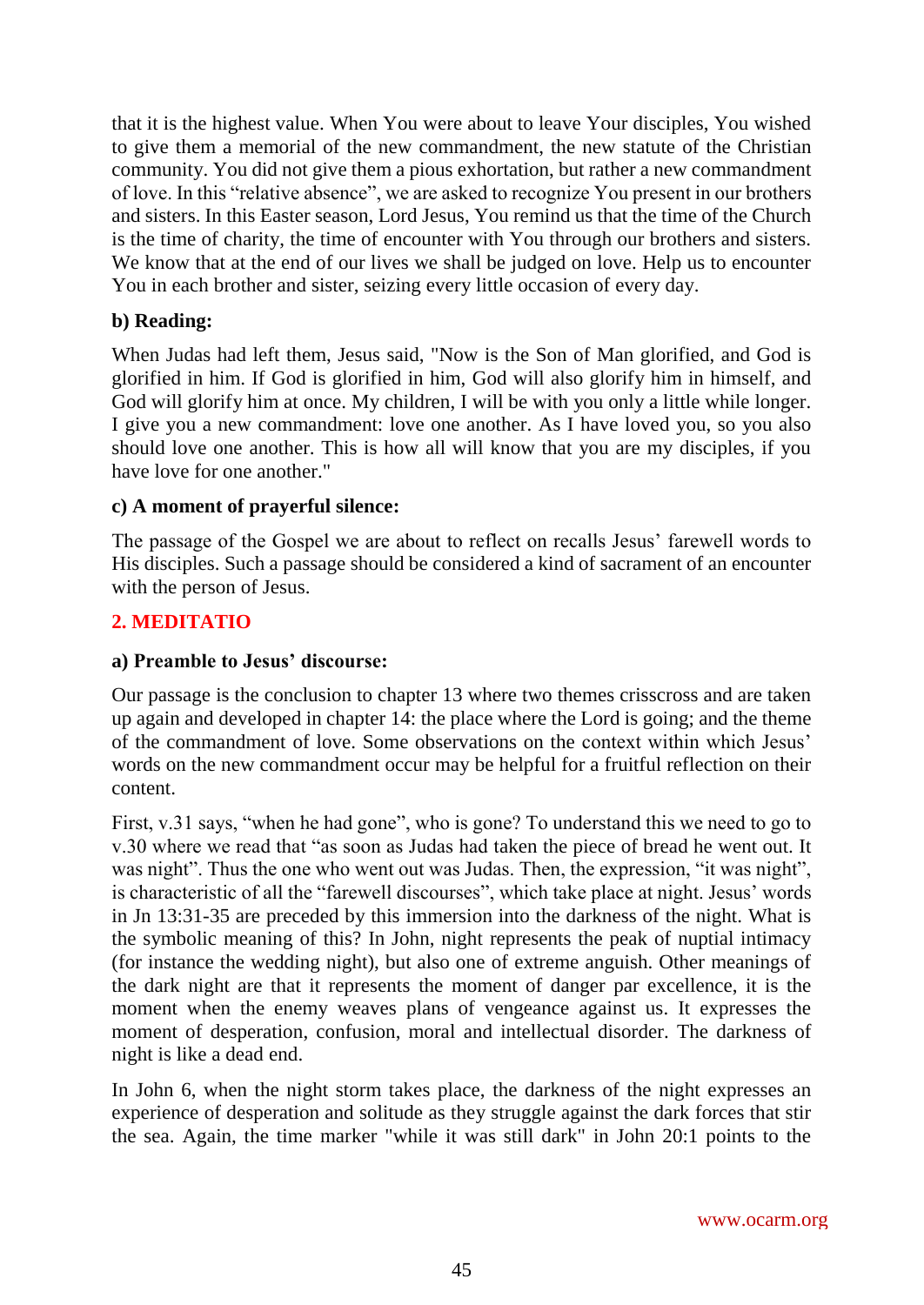darkness which is the absence of Jesus. Indeed, in John's Gospel, the light of Christ cannot be found in the sepulcher, that is why darkness reigns (20:1).

Therefore, "farewell discourses" are rightly placed within this time framework. It is almost as if the background color of these discourses is separation, death or the departure of Jesus and this creates a sense of emptiness or bitter solitude. In the Church of today and for today's humanity, this could mean that when we desert Jesus in our lives we then experience anguish and suffering.

When reporting Jesus' words in 3:31-34 concerning His departure and imminent death, John recalls his own past life with Jesus, woven with memories that opened his eyes to the mysterious richness of the Master. Such memories of the past are part of our own faith journey.

It is characteristic of "farewell discourses" that whatever is transmitted in them, especially at the tragic and solemn moment of death becomes an inalienable patrimony, a covenant to be kept faithfully. Jesus' "farewell discourses" too synthesize whatever He had taught and done so as to draw His disciples to follow in the direction He pointed out to them.

# **b) A deepening:**

As we read the passage of this Sunday of Easter, we focus, first of all, on the first word used by Jesus in His farewell discourse: "Now". "Now has the Son of man been glorified". Which "now" is this? It is the moment of the cross that coincides with His glorification. This final part of John's Gospel is a manifestation or revelation. Thus, Jesus' cross is the "now" of the greatest epiphany or manifestation of truth. In this glorification, there is no question of any meaning that has anything to do with "honor" or "triumphalism", etc.

On the one hand there is Judas who goes into the night, Jesus prepares for His glory: When he had gone, Jesus said: "Now has the Son of Man been glorified, and in Him God has been glorified. If God has been glorified in Him, God will in turn glorify Him in Himself, and will glorify Him very soon" (v.31-32). Judas' betrayal brings to maturity in Jesus the conviction that His death is "glory". The hour of death on the cross is included in God's plan; it is the "hour" when the glory of the Father will shine on the world through the glory of the "Son of Man". In Jesus, who gives His life to the Father at the "hour" of the cross, God is glorified by revealing His divine essence and welcoming humankind into communion with Him.

Jesus' (the Son's) glory consists of his extreme love for all men and women, even to giving Himself for those who betray Him. The Son's love is such that He takes on Himself all those destructive and dramatic situations that burden the life and history of humankind. Judas' betrayal symbolizes, not so much the action of an individual, as that of the whole of evil humanity, unfaithful to the will of God.

However, Judas' betrayal remains an event full of mystery. An exegete writes, "In betraying Jesus, it is revelation that is to blame; it is even at the service of revelation" (Simoens, *According to John,* 561). In a way, Judas' betrayal gives us the chance of knowing Jesus better; his betrayal has allowed us to see how far Jesus loves His own.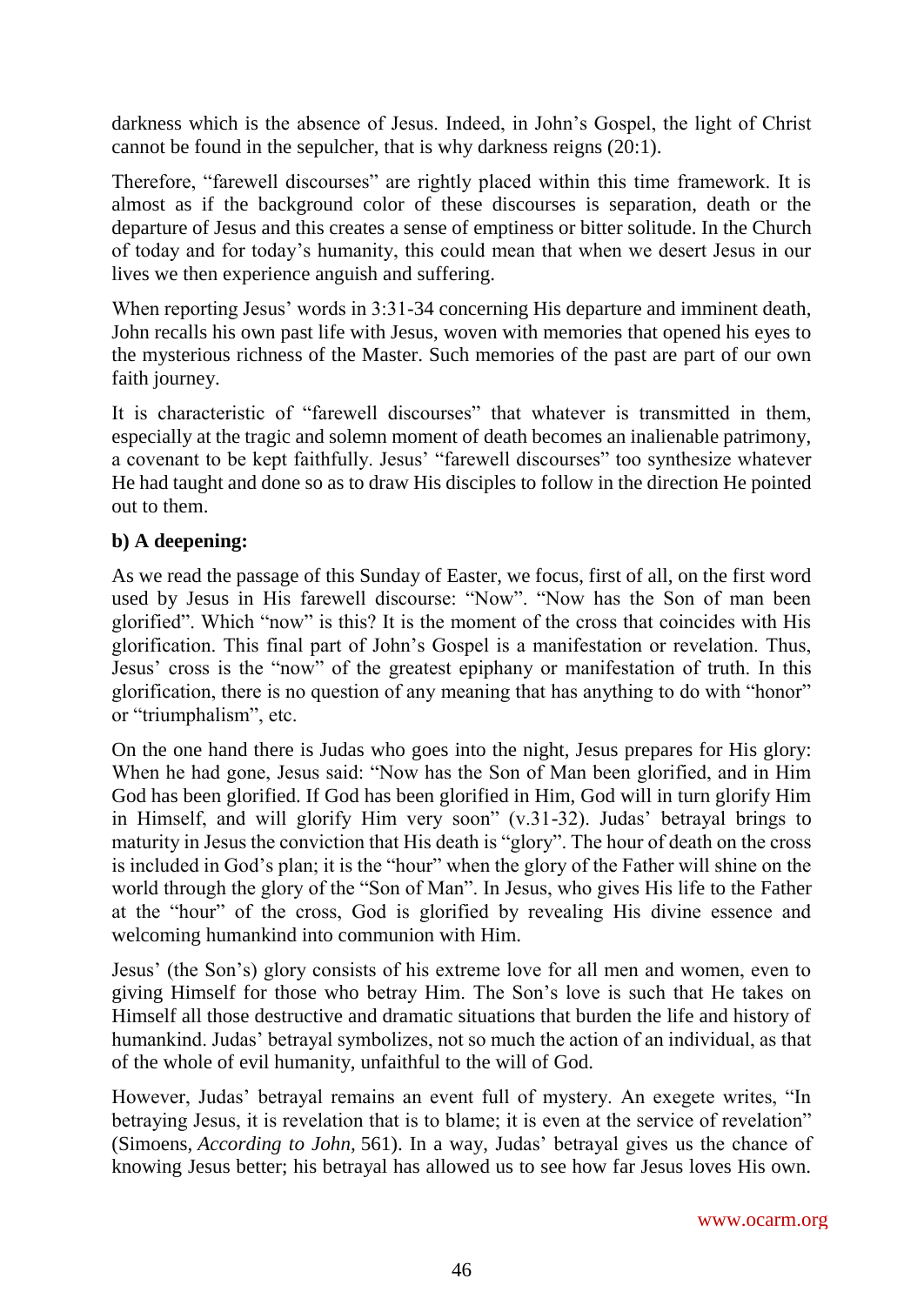Don Primo Mazzolari writes, "The apostles became Jesus' friends, whether good friends or not, generous or not, faithful or not, they still remain his friends. We cannot betray Jesus' friendship: Christ never betrays us, his friends, even when we do not deserve it, even when we rebel against him, even when we deny him. In his sight and in his heart we are always his "friends". Judas is the Lord's friend even at the moment when he carries out the betrayal of his Master with a kiss" *(Discourses* 147).

## **c) The new commandment:**

Let us focus our attention on the new commandment.

In v.33 we note a change in Jesus' farewell discourse. He no longer uses the third person. The Master now addresses "you". This "you" is in the plural and he uses a Greek word that is full of tenderness "children" (teknía). In using this word and by His tone of voice and openness of heart, Jesus concretely conveys to His disciples the immensity of the tenderness He holds for them.

What is also interesting is another point that we find in v.34: "that you love one another as I have loved you". The Greek word Kathòs "as" is not meant for comparison: love one another as I have loved you. Its meaning may be consecutive rather than causal: "Because I have loved you, so also love one another."

There are those who, like Fr. Lagrange, see in this commandment an eschatological meaning: during His relative absence and while waiting for His second coming, Jesus wants us to love and serve Him in the person of His brothers and sisters. The new commandment is the only commandment. If there is no love, there is nothing. Magrassi writes, "Away with labels and classifications: every brother is the sacrament of Christ. Let us examine our daily life: can we live with our brother from morning till night and not accept and love him? The great work in this case is ecstasy in its etymological sense, that is, to go out of myself so as to be neighbor to the one who needs me, beginning with those nearest to me and with the most humble matters of every day life" (Living the church, 113).

## **d) For our reflection:**

- Is our love for our brothers and sisters directly proportional to our love for Christ?

- Do I see the Lord present in the person of my brother and sister?

- Do I use the daily little occasions to do good to others?

- Let us examine our daily life: can I live with my brothers and sisters from morning till night and yet not accept and love them?

- Does love give meaning to the whole of my life?

- What can I do to show my gratitude to the Lord who became servant for me and consecrated His whole life for my good? Jesus replies, "Serve Me in brothers and sisters: this is the most authentic way of showing your practical love for Me."

# **3. ORATIO**

# **a) Psalm 23:1-6:**

*This psalm presents an image of the church journeying accompanied by the goodness and faithfulness of God, until it finally reaches the house of the Father. In this journey*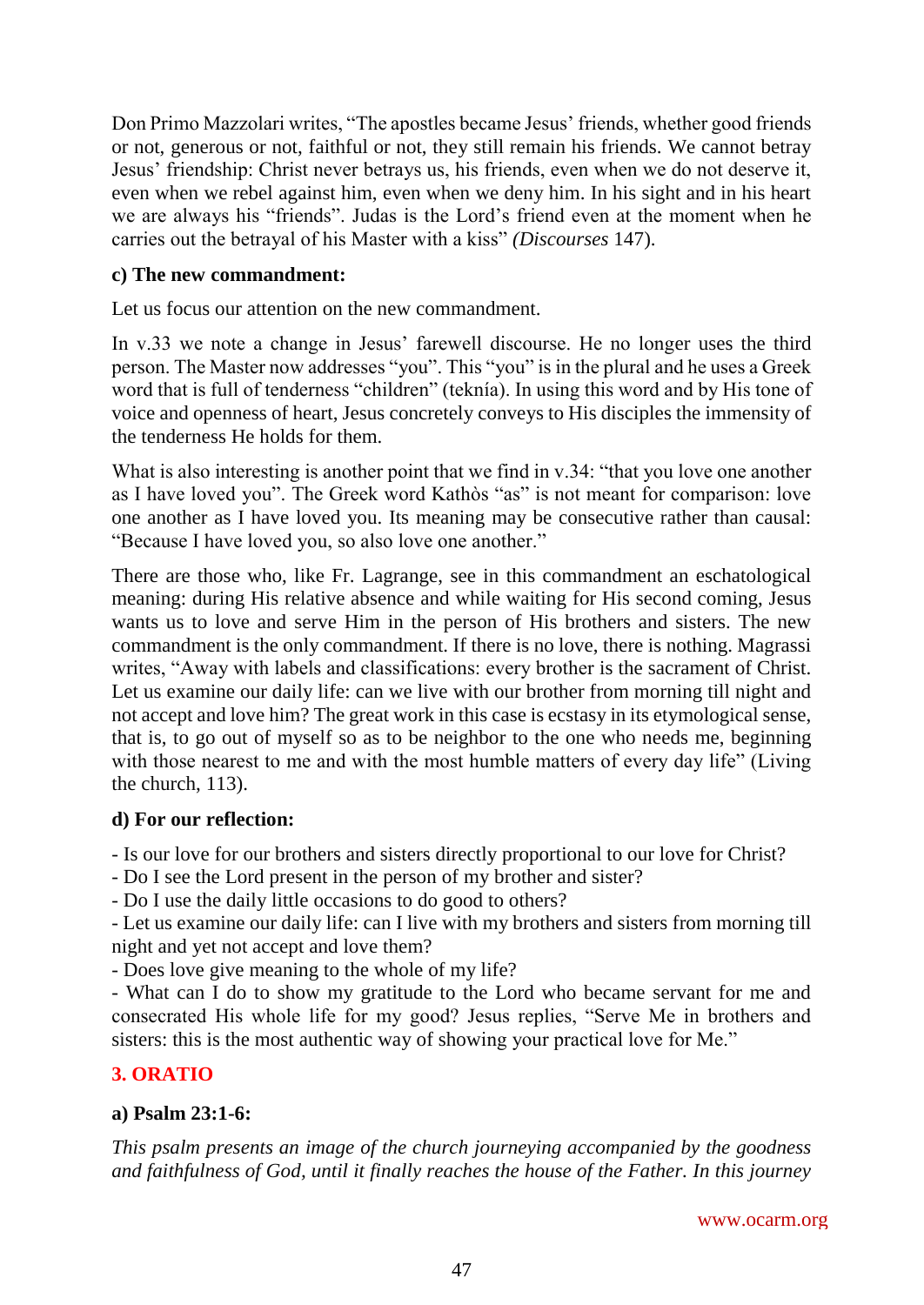*she is guided by love that gives it direction: your goodness and your faithfulness pursue me.*

Yahweh is my shepherd, I lack nothing. In grassy meadows He lets me lie. By tranquil streams He leads me to restore my spirit. He guides me in paths of saving justice as befits His name. Even were I to walk in a ravine as dark as death I should fear no danger, for You are at my side. Your staff and Your crook are there to soothe me. You prepare a table for me under the eyes of my enemies; You anoint my head with oil; my cup brims over. Kindness and faithful love pursue me every day of my life. I make my home in the house of Yahweh for all time to come.

#### **b) Praying with the Fathers of the Church:**

I love You for Yourself, I love You for Your gifts, I love You for love of You And I love You in such a way, That if ever Augustine were God And God Augustine, I would want to come back and be who I am, Augustine, That I may make of You who You are, Because only You are worthy of being who You are. Lord, You see, My tongue raves, I cannot express myself, But my heart does not rave. You know what I experience And what I cannot express. I love You, my God, And my heart is too limited for so much love, And my strength fails before so much love, And my being is too small for so much love. I come out of my smallness And immerse my whole being in You, I transform and lose myself. Source of my being, Source of my every good: My love and my God. (St. Augustine: *Confessions)*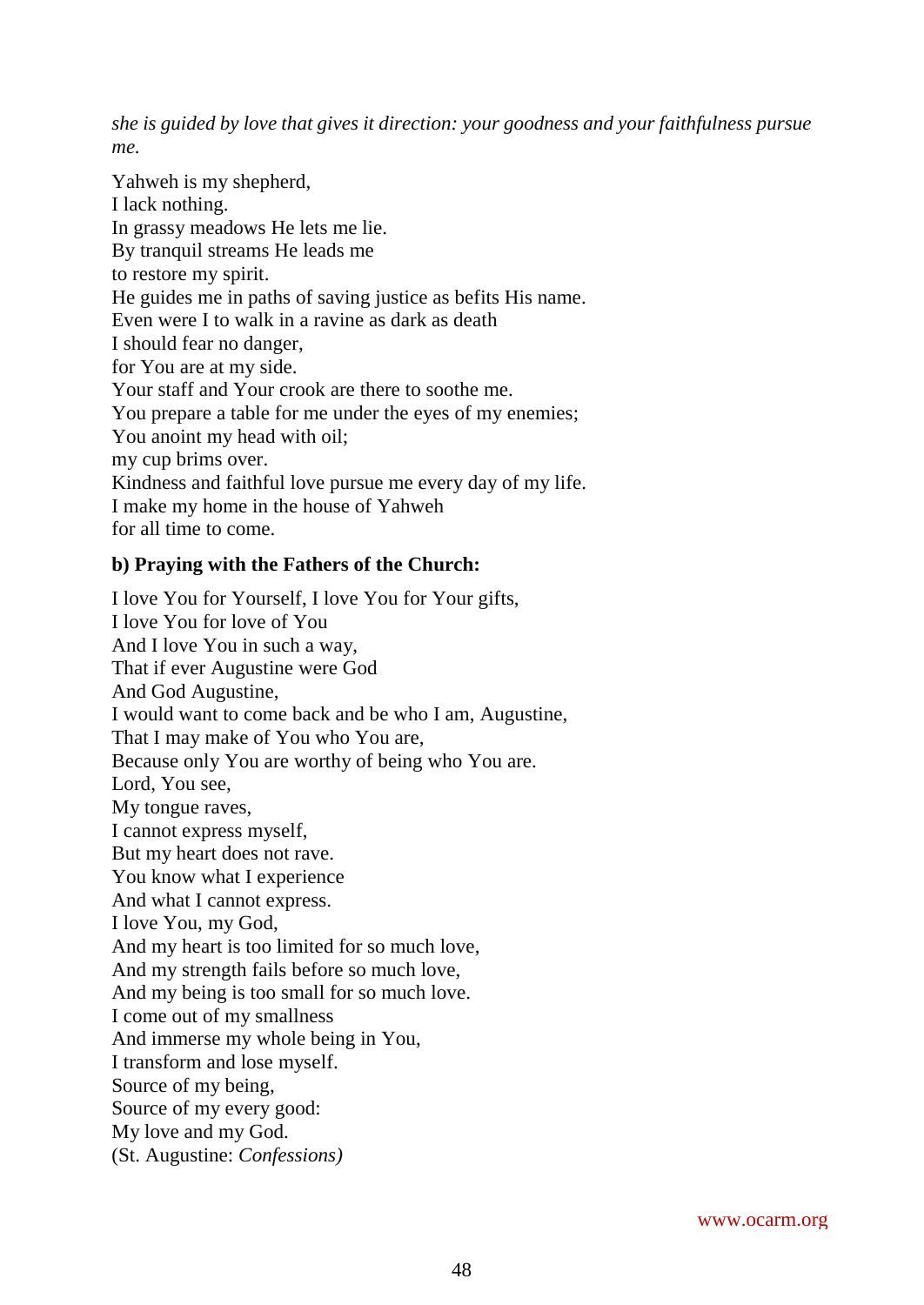#### **c) Closing prayer:**

Blessed Teresa Scrilli, seized by an ardent desire to respond to the love of Jesus, expressed herself thus:

I love You, O my God, In Your gifts; I love You in my nothingness, And even in this I understand, Your infinite wisdom; I love You in the many varied or extraordinary events, By which You accompanied my life… I love You in everything, Whether painful or peaceful; Because I do not seek, Nor have I ever sought, Your consolations; Only You, the God of consolations. That is why I never gloried Nor delighted in That which You made me experience entirely gratuitously in Your Divine love, Nor did I distress and upset myself, When left arid and small. (Autobiography, 62)

## **Lectio Divina Monday, May 20, 2019**

### *Easter Time*

#### **1) Opening prayer**

Lord God, loving Father, we look for Your presence in the temple of nature and in churches built by our hands, and You are there with Your people. But above all, You have made Your temple right in our hearts. God, give us eyes of faith and love to recognize that You live in us with Your Son and the Holy Spirit if we keep the word of Jesus Christ, Your Son and our Lord for ever.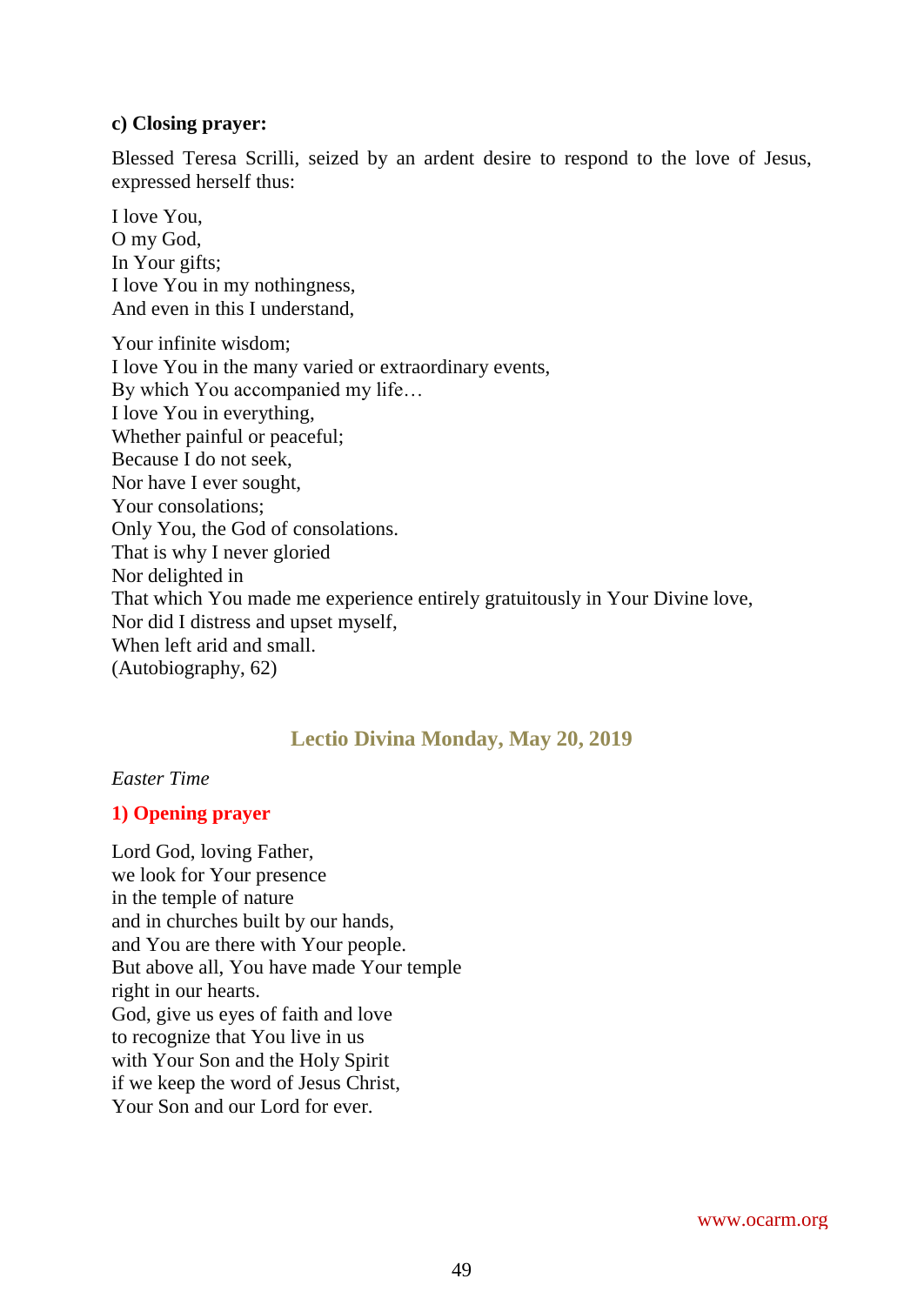## **2) Gospel Reading - John 14:21-26**

Jesus said to his disciples: "Whoever has my commandments and observes them is the one who loves me. Whoever loves me will be loved by my Father, and I will love him and reveal myself to him." Judas, not the Iscariot, said to him, "Master, then what happened that you will reveal yourself to us and not to the world?" Jesus answered and said to him, "Whoever loves me will keep my word, and my Father will love him, and we will come to him and make our dwelling with him. Whoever does not love me does not keep my words; yet the word you hear is not mine but that of the Father who sent me. "I have told you this while I am with you. The Advocate, the Holy Spirit whom the Father will send in my name -- he will teach you everything and remind you of all that I told you."

#### **3) Reflection**

• Chapter 14 of the Gospel of John is a beautiful example of how the catechesis was done in the communities of Asia Minor at the end of the first century. Through the questions of the disciples and the responses of Jesus, the Christians formed their conscience and found an orientation to address their problems. In chapter 14, we find the question of Thomas and the answer of Jesus (Jn 14:5-7), the question of Philip and the response of Jesus (Jn 14:8-21), and the question of Judas and the answer of Jesus (Jn 12:22-26). The last phrase of the answer of Jesus to Philip (Jn 14:21) forms the first verse of today's Gospel.

• John 14:21: I shall love Him and reveal myself to Him. This verse presents the summary of the response of Jesus to Philip. Philip had said: "Show us the Father and then we shall be satisfied!" (Jn 14:8). Moses had asked God: "Show me your glory!" (Ex 33:18). God answered: "My face you cannot see, for no human being can see Me and survive" (Ex 33:20). The Father cannot be shown. God lives in inaccessible light (1 Tim 6:16). "Nobody has ever seen God" (I Jn 4:12). But the presence of the Father can be experienced through the experience of love. The First Letter of Saint John says: "He who does not love does not know God because God is love". Jesus tells Philip: "Whoever loves Me will be loved by My Father, and I shall love him and reveal Myself to him". By observing the commandment of Jesus, which is the commandment to love our neighbor (Jn 15:17), the person shows his love for Jesus. And whoever loves Jesus, will be loved by the Father and can be certain that the Father will manifest Himself to him. In the response to Judas, Jesus will say how this manifestation of the Father will take place in our life.

• John 14:22: The question of Judas is the question of all. The question of Judas: "Lord, what has happened that You intend to show Yourself to us and not to the world?" This question mirrors a problem which is real even today. Sometimes, among us, Christians, there arises the idea of being better than the others and of being loved by God more than others. Do we attribute to God distinction among people?

• John 14:23-24: The answer of Jesus. The answer of Jesus is simple and profound. He repeats what He had just said to Philip. The problem is not if we, Christians, are loved more by God than others, or that the others are despised by God. This is not the criteria for any preference by the Father. The criteria of the Father is always the same: love. "If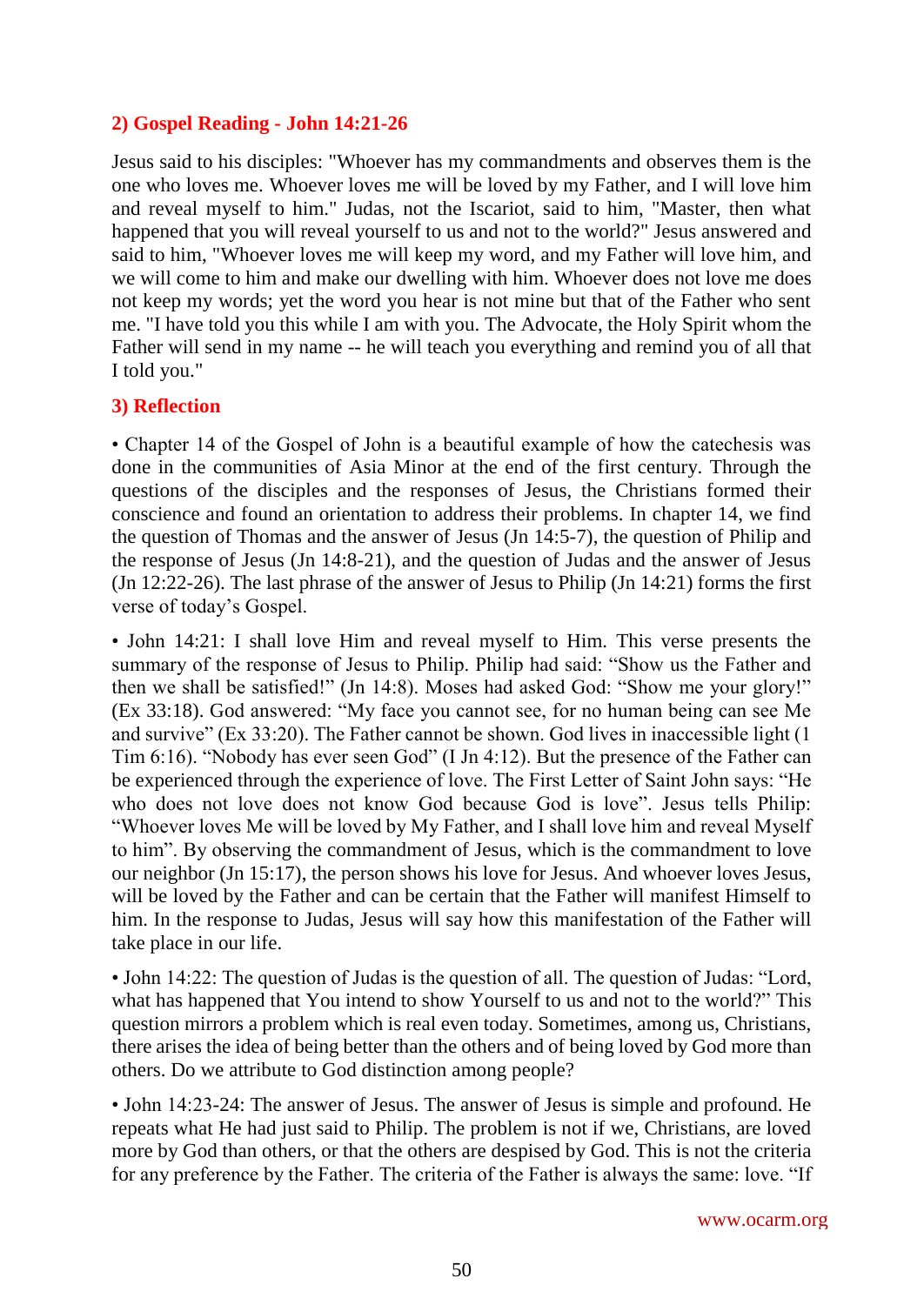anyone loves Me, he will observe My word, and My Father will love him and We shall come to him and make a home in him. Anyone who does not love Me does not keep My words". Independently of whether the person is Christian or not, the Father manifests Himself to all those who observe the commandment of Jesus which is love for neighbor (Jn 15:17). In what does the manifestation of the Father consist? The response to this question is engraved in the heart of humanity, in the universal human experience. Observe the life of the people who practice love and make their life a gift for others. Examine their experience, independently of religion, social class, race or color. The practice of love gives us a profound peace and it is a great joy that they succeed to live and bear together pain and suffering. This experience is the reflection of the manifestation of the Father in the life of the person. It is the realization of the promise: "I and the Father will come to him and make our home in him.

• John 14:25-26: The promise of the Holy Spirit. Jesus ends his response to Judas saying: I have said these things to you while still with you. Jesus communicates everything which He has heard from the Father (Jn 15:15). His words are a source of life and they should be meditated on, deepened, and updated constantly in the light of the always new reality which surrounds us. For this constant meditation on His words, Jesus promises us the help of the Holy Spirit: "The Consoler, the Holy Spirit that the Father will send in My name will teach you everything and remind you of all I have said to you.

## **4) Personal questions**

• Jesus says: We will come to him and make our home in him. How do I experience this promise?

• We have the promise of the gift of the Spirit to help us understand the word of Jesus. Do I invoke the light of the Spirit when I prepare myself to read and meditate on Scripture?

• Do I keep His word in a way that allows the Father and the Son to dwell in me continuously, or is it only on good days or certain times?

## **5) Concluding Prayer**

Day after day I shall bless You, I shall praise Your name for ever and ever. Great is Yahweh and worthy of all praise, His greatness beyond all reckoning. (Ps 145:2-3)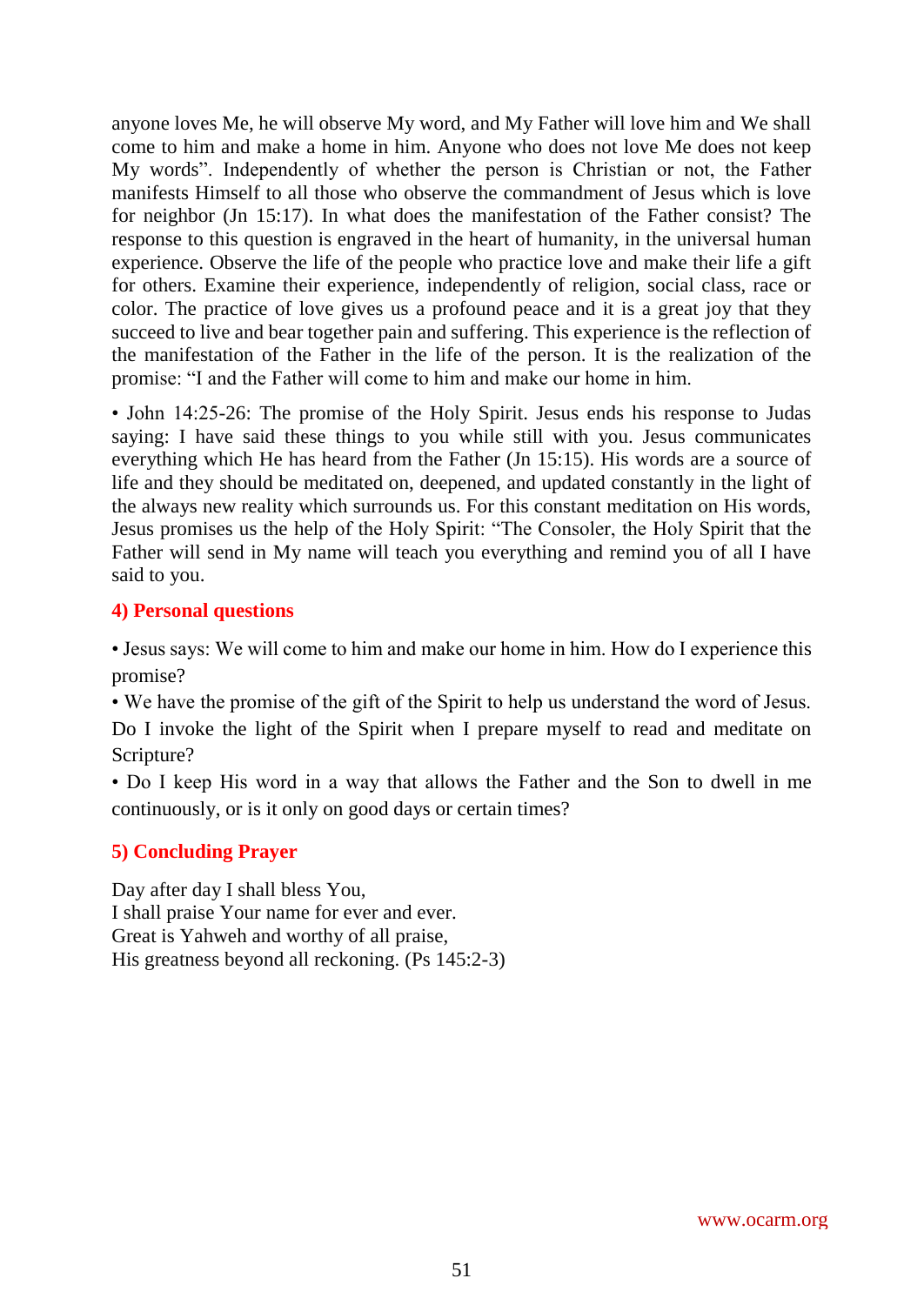## **Lectio Divina Tuesday, May 21, 2019**

#### *Easter Season*

#### **1) Opening prayer**

Lord our God, almighty Father, You have absolute power over the world, and yet You respect the freedom of people, even of those who persecute Your faithful. Make us realize that our faith does not protect us against the evil which people bring upon one another, but that You want us to build according to Your plan a kingdom of justice, love and peace. Help our faith to stand the test when our meager efforts fail. We ask You this through Christ our Lord.

## **2) Gospel Reading - John 14:27-31a**

Jesus said to his disciples: "Peace I leave with you; my peace I give to you. Not as the world gives do I give it to you. Do not let your hearts be troubled or afraid. You heard me tell you, 'I am going away and I will come back to you.' If you loved me, you would rejoice that I am going to the Father; for the Father is greater than I. And now I have told you this before it happens, so that when it happens you may believe. I will no longer speak much with you, for the ruler of the world is coming. He has no power over me, but the world must know that I love the Father and that I do just as the Father has commanded me."

#### **3) Reflection**

• Here begins the farewell of Jesus, in John 14:27. At the end of chapter 14 He ends the conversation, saying, "Come now, let us go!" (Jn 14:31). But instead of leaving the room, Jesus continues to speak for three more chapters: 15, 16, and 17. At the beginning of chapter 18, we see the following phrase: "After He had said all this, Jesus left with His disciples and crossed the Kidron valley where there was a garden which He entered with His disciples." (Jn 18:1). In Jn 18:1, there is the continuation of Jn 14:31. The Gospel of John is like a beautiful building constructed slowly, rock on top of rock, brick upon brick. Here and there, there are signs of rearrangement or adaptation. In some way, all the texts, all the bricks, form part of a building and are the Word of God for us.

• John 14:27: The gift of Peace. Jesus communicates His peace to the disciples. The same peace will be given after the Resurrection (Jn 20:29). This peace is an expression of the manifestation of the Father, as Jesus had said before (Jn 14:21). The peace of Jesus is the source of joy that He communicates to us (Jn 15:11; 16:20,22,24; 17:13). It is a peace which is different from the peace which the world gives us. It is different from Pax Romana. At the end of the first century the Pax Romana was maintained by force and violent repression against the rebellious movements. Pax Romana, as a policy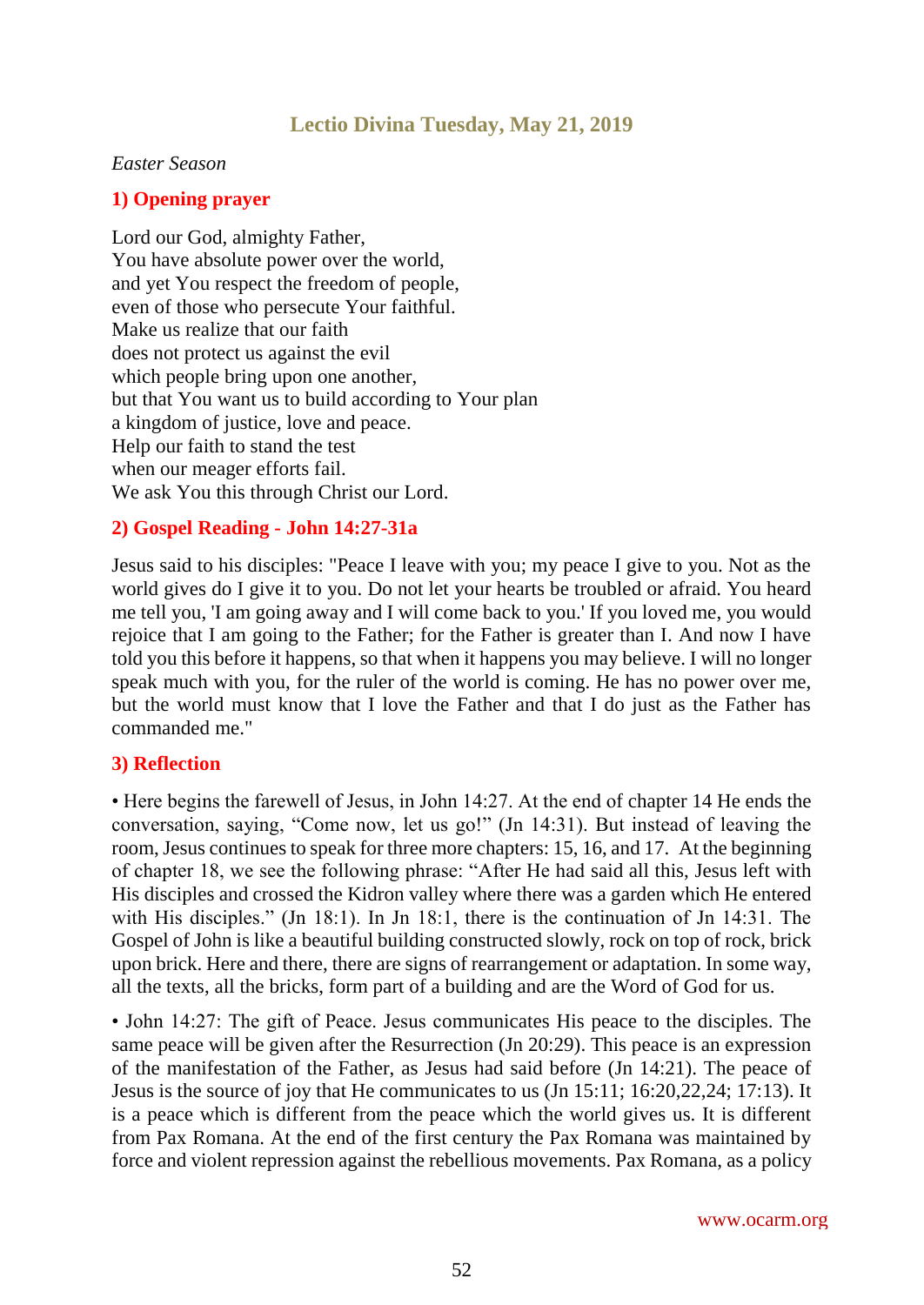of the Roman government, guaranteed institutionalized inequality between the Roman citizens and the slaves. This is not the peace of the Kingdom of God. The peace which Jesus communicates is what in the Old Testament is called "shalom." It is the complete organization of all life around the values of justice, fraternity and equality.

• John 14:28-29: The reason why Jesus returns to the Father. Jesus returns to the Father in order to be able to return immediately. He will say to Mary Magdalene, "Do not cling to me, because I have not yet ascended to the Father" (Jn 20:17). Going up to the Father, He will return through the Holy Spirit which He will send (cf. Jn 20; 22). Without the return to the Father, He will not be able to stay with us through the Spirit.

• John 14:30-31a: That the world may know that I love the Father. Jesus had ended the last conversation with the disciples. The prince of this world wanted to impose himself on the destiny of Jesus. Jesus will die. In reality, the prince of this world, the Tempter, the Devil, has no power over Jesus. The world will know that Jesus loves the Father. This is the great witness of Jesus which impels the world to believe in Him. In proclaiming the Good News, it is not a question of spreading doctrine or imposing Canon Law, or of uniting all in one organization. It is above all a question of living and radiating what the human being desires and has deeper in his heart through intimacy with God: love. Without this, the doctrine, the Law, the celebration, will only be a wig on a bald head.

• John 14:31b: Come now, let us go. These are the last words of Jesus and the expression of His decision to be obedient to the Father, revealing His love. In the Eucharist, at the moment of the consecration, in some countries, it is said, "On the day before His passion, voluntarily accepted." In another place Jesus says, "This is why the Father loves Me: because I lay down My life in order to take it up again. No one takes it from Me, but I lay it down of My own free will. I have power to lay it down so I have power to take it up again, and this is the command that I have received from My Father." (Jn 10:17-18)

## **4) Personal questions**

• Jesus says, "I give you My peace." How do I contribute to the building of peace in my family and in my community?

• Looking into the mirror of the obedience of Jesus toward the Father, how could I improve my obedience to the Father?

• Jesus told His disciples beforehand so that they would believe. Do I need to "see" beforehand in order to believe, or do I see everything with faith and trust?

• We also have choices to lay down our "life" for others every day – in charity and denial of self in order to serve others in our daily "life". Do I volunteer my "life" every day, all day, or only sometimes or only when asked?

# **5) Concluding Prayer**

All Your creatures shall thank You, Yahweh, and Your faithful shall bless You.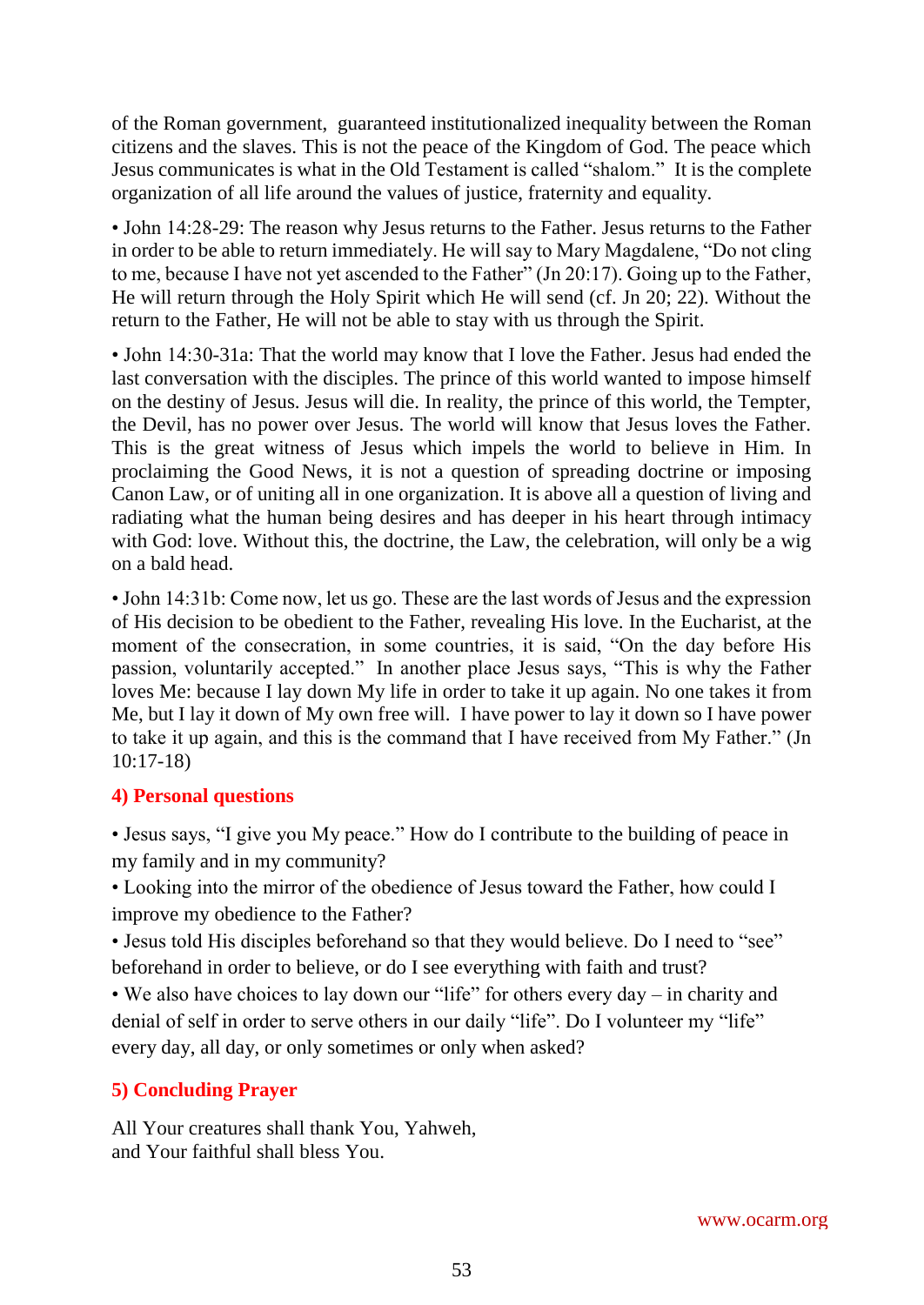They shall speak of the glory of Your kingship and tell of Your might. (Ps 145:10-11)

## **Lectio Divina Wednesday, May 22, 2019**

*Easter Season*

## **1) Opening prayer**

Lord our God, loving Father, You have given us Your Son Jesus Christ as the true vine of life and our source of strength. Help us to live His life as living branches attached to the vine and to bear plentiful fruit of justice, goodness and love. Let our union with Him become visible in our openness to one another and in our unity as brothers and sisters, that He may be visibly present among us now and for ever.

## **2) Gospel Reading - John 15:1-8**

Jesus said to his disciples: "I am the true vine, and my Father is the vine grower. He takes away every branch in me that does not bear fruit, and everyone that does he prunes so that it bears more fruit. You are already pruned because of the word that I spoke to you. Remain in me, as I remain in you. Just as a branch cannot bear fruit on its own unless it remains on the vine, so neither can you unless you remain in me. I am the vine, you are the branches. Whoever remains in me and I in him will bear much fruit, because without me you can do nothing. Anyone who does not remain in me will be thrown out like a branch and wither; people will gather them and throw them into a fire and they will be burned. If you remain in me and my words remain in you, ask for whatever you want and it will be done for you. By this is my Father glorified, that you bear much fruit and become my disciples."

## **3) Reflection**

• Chapters 15 to 17 of the Gospel of John present us with the diverse teachings of Jesus which the Evangelist has put together and placed in the friendly and fraternal context of the last encounter of Jesus with His disciples:

Jn 15:1-17: Reflections around the parable of the vine.

Jn 15:18 to 16:4a: Advice on how to behave if we are persecuted.

Jn 16:4b-15: Promise of the coming of the Holy Spirit.

Jn 16:16-33: Reflections on the farewell and the return of Jesus.

Jn 17:1-26: The Testament of Jesus in the form of a prayer.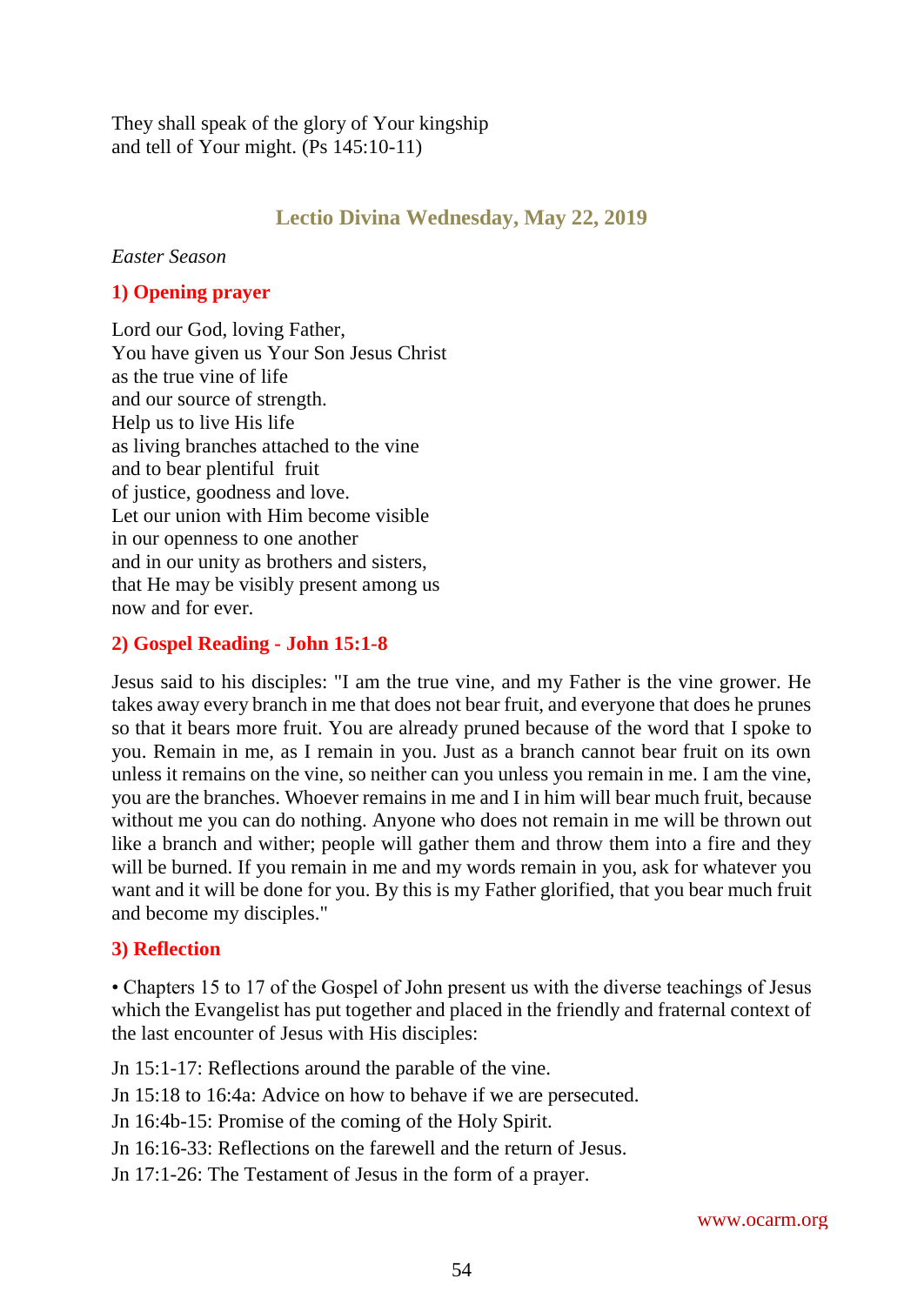• The Gospels of today and tomorrow present part of the reflection of Jesus around the parable of the vine. To understand the significance of this parable, it is important to carefully study the words used by Jesus. It is also important to closely observe a vine, or any other plant, to see how it grows: how the trunk and branches become united, and how the fruit springs from each.

• John 15:1-2: Jesus presents the analogy of the vine. In the Old Testament the image of the vine indicated the people of Israel (Is 5:1-2). The people were like a vine that God planted with great tenderness on the hills of Palestine (Ps 80:9-12). But the vine does not correspond to what God expected. Instead of producing good grapes, it produces sour fruit which is good for nothing (Is 5:3-4). Jesus is the new vine, the true vine. In one phrase alone He gives us the comparison. He says, "I am the true vine and My Father is the vine dresser. Every branch in Me that bears no fruit He cuts away, and every branch that does bear fruit He prunes to make it bear even more." Pruning is painful but it is necessary. It purifies the vine, and thus it grows and bears more fruit.

• John 15:3-6: Jesus explains and applies the parable. The disciples are already purified. They have already been pruned by the word that they heard from Jesus. God does the pruning in us through His word which comes to us from the Bible, from trials in our life (Rom 5:4; Heb 12:6), and from many other means. Jesus extends the parable and says, "I am the vine, you are the branches!" It is not a question of two different things: on one side the vine and on the other the branches. No! The vine does not exist without the branches. We are part of Jesus. Jesus is the whole. In order to produce fruit, the branch has to be united to the vine. It is only in this way that it can receive the sap. "Without Me you can do nothing!" The branch that does not bear fruit will be cut down. It dries up and it is ready to be burnt. It is good for nothing, not even for wood!

• John 15:7-8: Remain in my love. Our model is that which Jesus Himself lives in His relationship with the Father. He says, "As the Father has loved Me, I have loved you. Remain in My love!" He insists on saying that we must remain in Him and that His words should remain in us. And He even says, "If you remain in Me and My words remain in you, you may ask for whatever you want and you will get it!", because what the Father wants most is that we become disciples of Jesus and that we bear much fruit. And what is it that we should want? If we are to be like Jesus, it is the same as what the Father wants, and that He grants.

## **4) Personal questions**

• What have been the various pruning, or difficult, moments in my life which have helped me to grow? What have been the pruning or difficult moments that we have had in our community which have helped us to grow?

• What keeps life unified and alive, capable of bearing fruit, is the sap which goes through it. What is the sap which goes through our community which keeps it alive, capable of bearing fruit?

• Are those things that I ask of the Father consistent with His will and desire, or my own?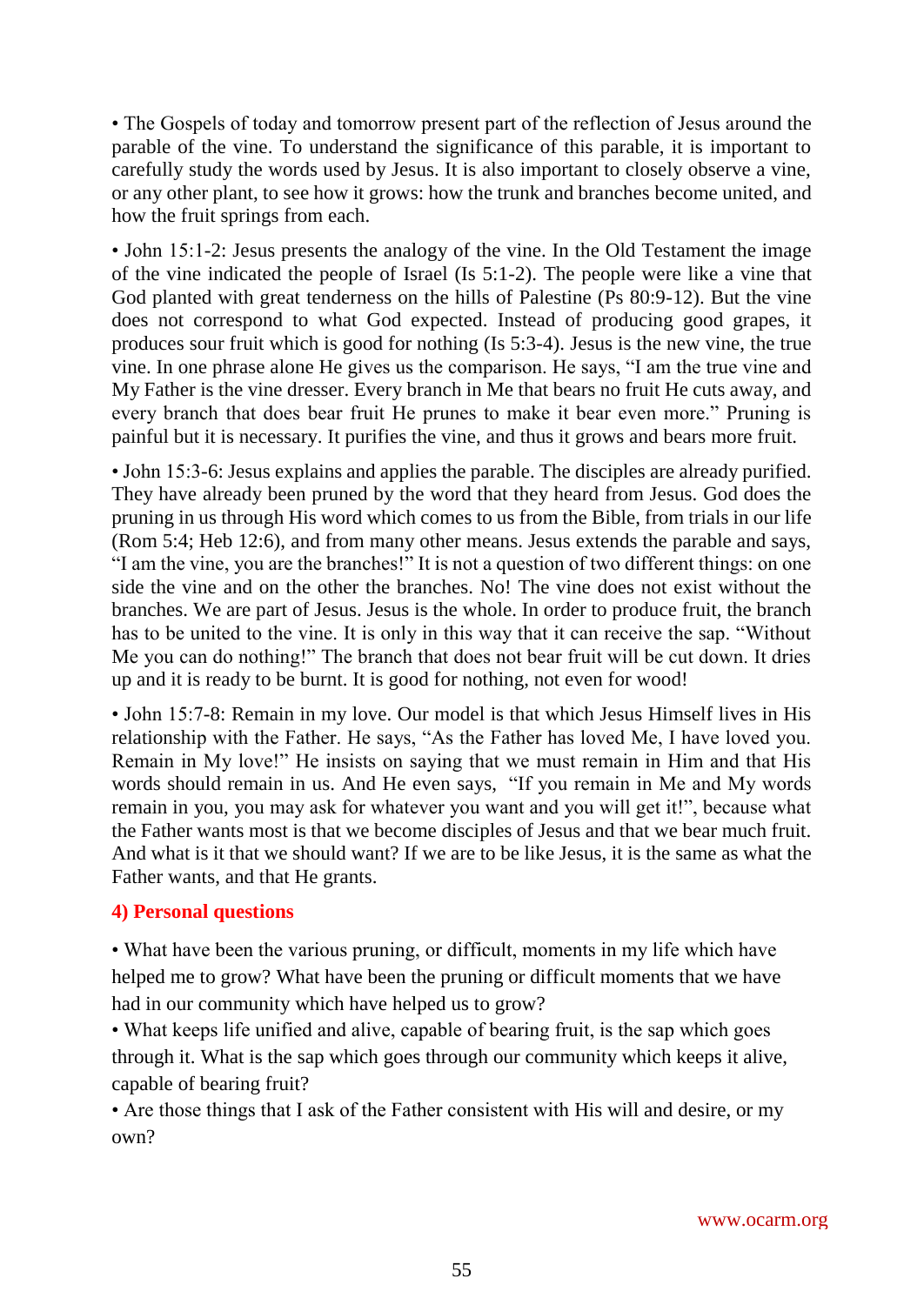## **5) Concluding Prayer**

Sing a new song to Yahweh! Sing to Yahweh, all the earth! Sing to Yahweh, bless His name! Proclaim His salvation day after day. (Ps 96:1-2)

# **Lectio Divina Thursday, May 23, 2019**

*Easter Time*

#### **1) Opening prayer**

Lord our God, You want Your Church to be open to all persons and all nations, for Your Son was available to all and Your love all people. God, give us open minds and open hearts. Save us from our narrow prejudices and stop us from trying to create people in our own image and likeness. We ask You this through Christ our Lord.

## **2) Gospel Reading - John 15:9-11**

Jesus said to his disciples: "As the Father loves me, so I also love you. Remain in my love. If you keep my commandments, you will remain in my love, just as I have kept my Father's commandments and remain in his love. "I have told you this so that my joy might be in you and your joy might be complete."

#### **3) Reflection**

• The reflection around the parable of the vine includes verses 1 to 17. Today we will mediate on verses 9 to 11; the day after tomorrow, the Gospel skips verses 12 to 17 and begins with verse 18, which speaks about another theme. This is why, today, we include in a brief comment, verses 12 to 17, because in them blossoms the flower and the parable of the vine shows all its beauty.

• Today's Gospel is formed of only three verses which continue from yesterday's Gospel and give more light to be able to apply the comparison of the vine to the life of the community. The community is like a vine. It goes through difficult moments. It is the time of the pruning, a necessary moment in order to be able to bear more fruit.

• John 15:9-11: Remain in My love, source of perfect joy. Jesus remains in the love of the Father, by observing the commandments which He receives from Him. We remain in the love of Jesus by observing the commandments which He has left for us. And we should observe them in the same way in which He observed the commandments of the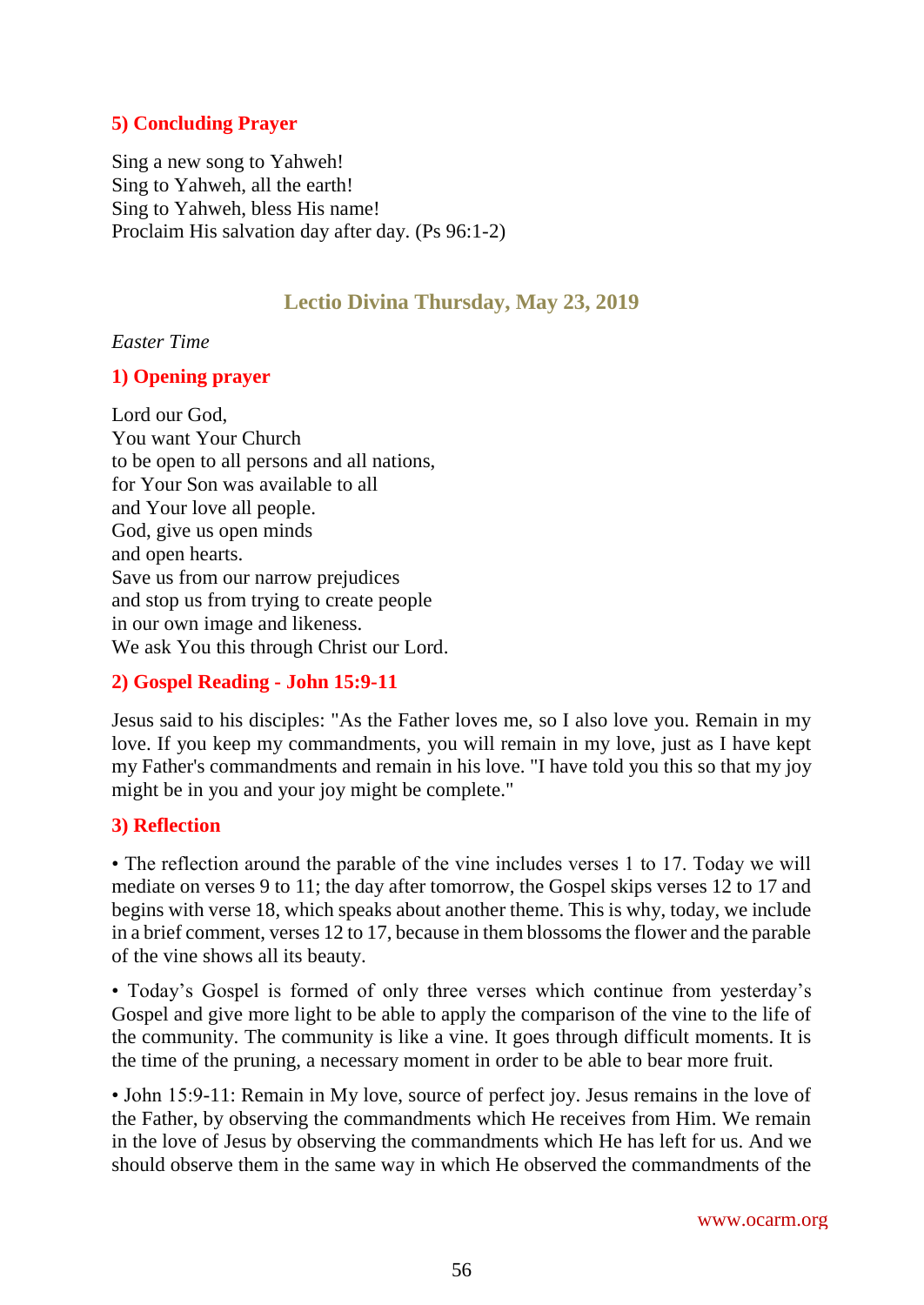Father: "If you keep My commandments you will remain in My love, just as I have kept My Father's commandments and remain in His love". It is in this union of the love of the Father and of Jesus that the source of true joy is found: "I have told you this so that My joy may be in you and your joy be complete."

• John 15:12-13: Love one another as I have loved you. The commandment of Jesus is only one: "To love one another, as He has loved us!" (Jn 15:12). Jesus goes beyond the Old Testament. The ancient criterion was: "You will love your neighbor as yourself" (Lev 19:18). The new criterion is, "That you love one another, as I have loved you." Here He utters the sentence which we sing even until now: "Nobody has greater love than this: to give one's life for one's friends!"

• John 15:14-15: Friends and not servants. "You are My friends if you do what I command you", that is, the practice of love up to the total gift of self! Immediately after, Jesus adds a very high ideal for the life of the disciples. He says, "I shall no longer call you servants, because a servant does not know his master's business. I call you friends, because I have made known to you everything I have learned from My Father!" Jesus had no more secrets for His disciples. He has told us everything He heard from the Father! This is the splendid ideal of life in community: to attain a total transparency, to the point of not having any secrets among ourselves and of being able to have total trust in one another, to be able to share the experience of God and of life that we have, and in this way enrich one another reciprocally. The first Christians succeeded in attaining this ideal during several years. They were "one only heart and one soul" (Acts 4:32; 1:14: 2:42, 46).

• John 15:16-17: Jesus has chosen us. We have not chosen Jesus. He has chosen us. He has called us and has entrusted us the mission to go and bear fruit, fruit which will last. We need Him, but He also needs us and our work in order to be able to continue to do today what He did for the people of Galilee. The last recommendation: "My command to you is to love one another!"

• The symbol of the vine in the Bible. The people of the bible cultivated the vine and produced good wine. The harvest of the grapes was a feast with songs and dances, and this gave origin to the song of the vine, used by the prophet Isaiah. He compares the people of Israel to the vine (Isa 5:1-7; 27:2-5; Ps 80:9, 19). Before him, the prophet Hosea had already compared Israel to an exuberant vine, the more fruit that it produced, the more it multiplied its idolatries (Hos 10:1). This theme was used by Jeremiah, who compares Israel to a bastard vine (Jer 2:21), from which the branches were uprooted (Jer 5:10; 6:9). Jeremiah uses these symbols because he himself had a vine which had been trampled on and devastated by the invaders (Jer 12:10). During the slavery of Babylonia, Ezekiel used the symbol of the vine to denounce the infidelity of the people of Israel. He told three parables on the vine: 1) the vine which is burnt and is good for nothing (Ezek 15:1-8); 2) the false vine planted and protected by two waters, symbols of the kings of Babylonia and of Egypt, enemies of Israel. (Ezek 17:1-10); and 3) the vine destroyed by the oriental wind, image of the slavery of Babylonia (Ezek 19:10-14). The comparison of the vine was used by Jesus in several parables: the laborers of the vineyard (Mt 21:1-16); the two sons who have to work in the vineyard (Mt 21:32-33); the parable of the wicked tenants, who did not pay the landowner, beat the servants, and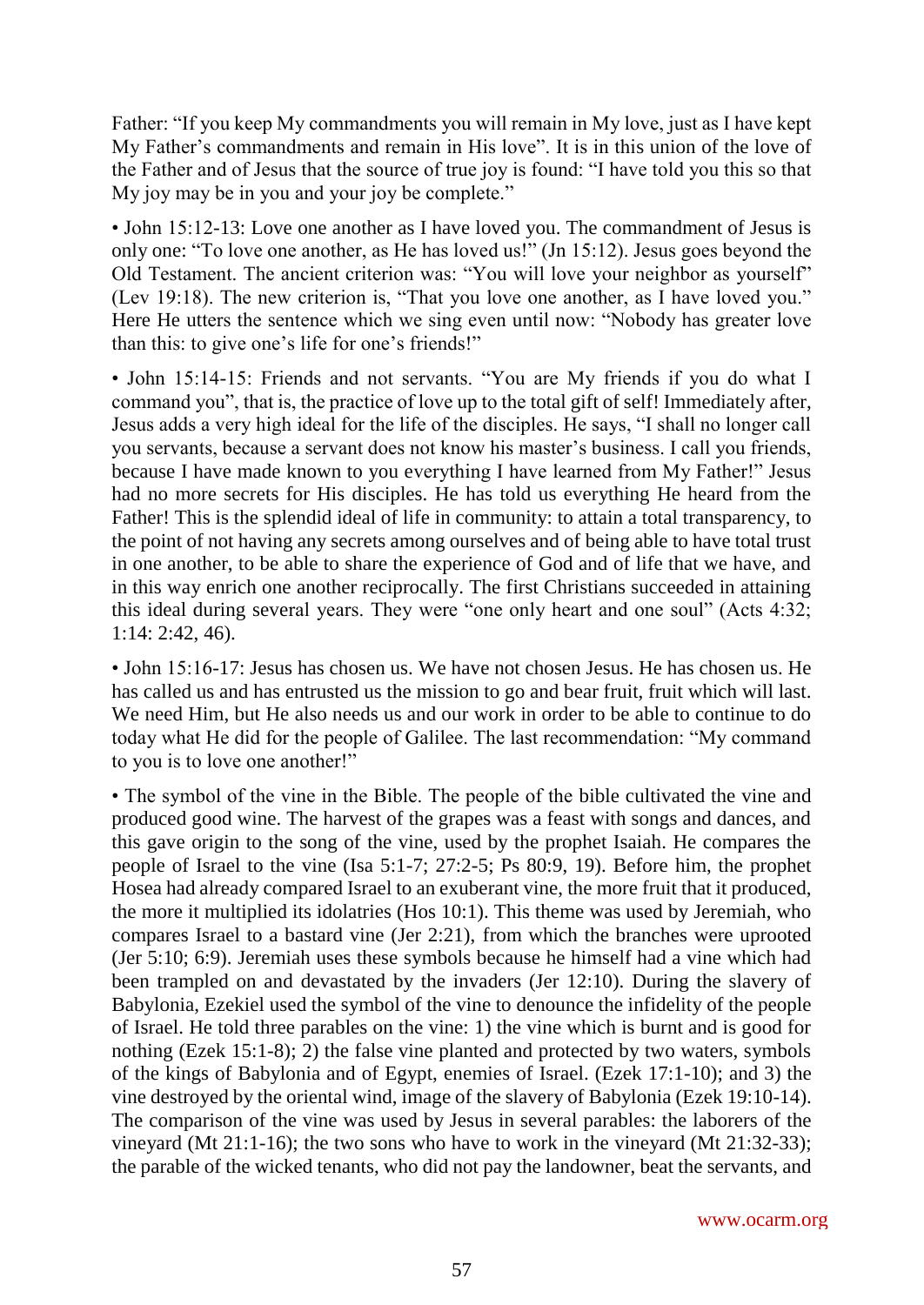killed the son of the landowner (Mt 21:33-45); the barren fig tree planted in the vineyard (Lk 13:6-9); and the vine and its branches (Jn 15: 1-17).

## **4) Personal questions**

• We are friends and not servants. How do I consider this in my relationship with other people?

• Consider what "friend" really means to you: If you came out of the kitchen with the last bowl of soup there, and your friend was sitting there, would you tell him/her there was no more, or would you offer to share it, or would you give it all to him/her? If you gave it all, would you sit there and look hungry or sad, or would you go back to the kitchen to make it look like you had some too so your friend would have no bad feelings about eating? Ask, what have I done in my past? This scene summarizes our options as Christians to our friends.

• It is easy to see and think about necessities such as food in this context, especially as they are used so frequently in biblical references, but it is not limited to this. Consider if I am talking in a group and another joins who perhaps is not as confident in the language I am using. Do I slow down, or use easier words, so that the friend who has just joined the conversation may understand more? Do I help him/her, or do I just continue, not considering such things? Do I make an effort to understand his/her needs in this at all? Or do I just go on, either ignorant of my friend's needs or handicaps, or being critical of them? Do I say "come with me and I will help you" and take personal interest in your friend, or do I just give him/her the name of a tutor and I am done with it?

• Who is my friend? Is there a boundary? Do I treat those in my community as different friends than those on the street? Can a stranger be a friend? If, in the soup question, it wasn't a friend at the table, but instead a knock at the door and a beggar was there, how would I answer differently?

• To love as Jesus has loved us. How does this ideal of love grow in me?

# **5) Concluding Prayer**

Proclaim His salvation day after day, declare His glory among the nations, His marvels to every people! (Ps 96:2-3)

# **Lectio Divina Friday, May 24, 2019**

# **1) Opening prayer**

Lord our God, loving Father, You have given us your Son Jesus Christ as the true vine of life and our source of strength.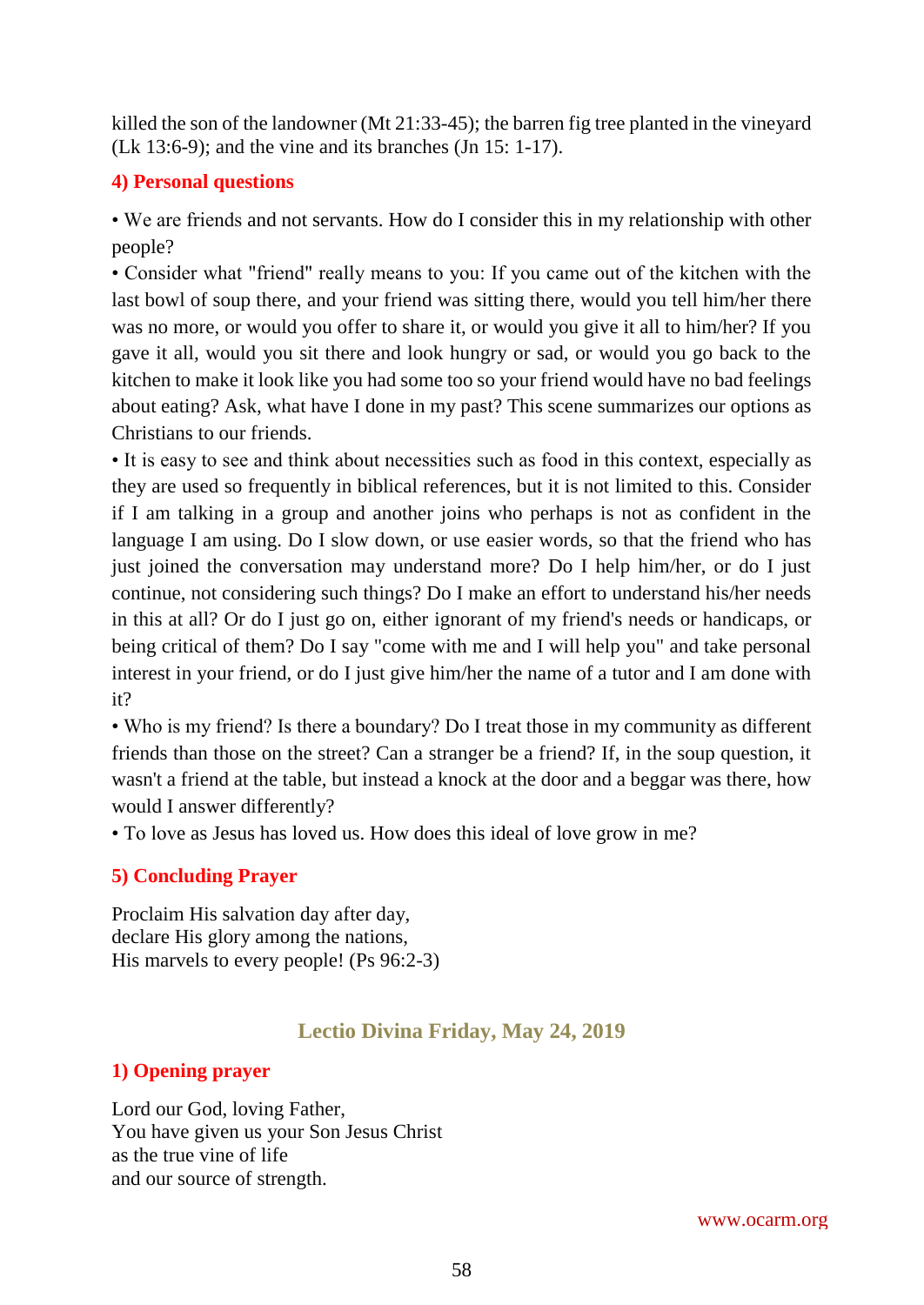Help us to live His life as living branches attached to the vine, and to bear plentiful fruit of justice, goodness and love. Let our union with Him become visible in our openness to one another and in our unity as brothers and sisters, that He may be visibly present among us now and for ever.

# **2) Gospel Reading - John 15:12-17**

Jesus said to his disciples: "This is my commandment: love one another as I love you. No one has greater love than this, to lay down one's life for one's friends. You are my friends if you do what I command you. I no longer call you slaves, because a slave does not know what his master is doing. I have called you friends, because I have told you everything I have heard from my Father. It was not you who chose me, but I who chose you and appointed you to go and bear fruit that will remain, so that whatever you ask the Father in my name he may give you. This I command you: love one another."

## **3) Reflection**

• Today Gospel of John 15:12-17: Jesus defines His relationship with the disciples and gives His final commandment to them. Let us take some of the points considered that day.

• John 15:12-13: To love one another as He has loved us. The commandment of Jesus is only one: "to love one another as I have loved you!" (Jn 15:12) Jesus exceeds the Old Testament. The ancient criteria was the following: "You shall love your neighbor as yourself" (Lv 18:19). The new criteria is this: "Love one another as I have loved you." It is the sentence that we sing even today and which says, "There is no greater love than to give one's life for one's brother!"

• John 15:14-15: Friends and not servants. You are My friends if you do what I command you," that is, the practice of love to the point of total gift of oneself! Immediately Jesus presents a very high ideal for the life of His disciples. He says, "I shall no longer call you servants, because a servant does not know his master's business. I call you friends because I have made known to you everything I have learned from My Father!" Jesus no longer held any secrets from His disciples. He tells us everything that He has heard from the Father! Behold the wonderful ideal of life in community: to reach a state of total transparency to the point of not having any secrets among us and to have full trust in one another. Being able to enrich one another by speaking about the experience of God that we have. The first Christians succeeded in reaching this ideal after many years: "They had one only heart and one only soul" (Acts 4:32; 1:14; 2:42- 46).

• John 15:16-17: Jesus has chosen us. We have not chosen Jesus. He met us, called us and entrusted a mission to us to go and bear fruit, and a fruit which lasts. We need Him, but He also wants to need us and our work in order to be able to continue to do today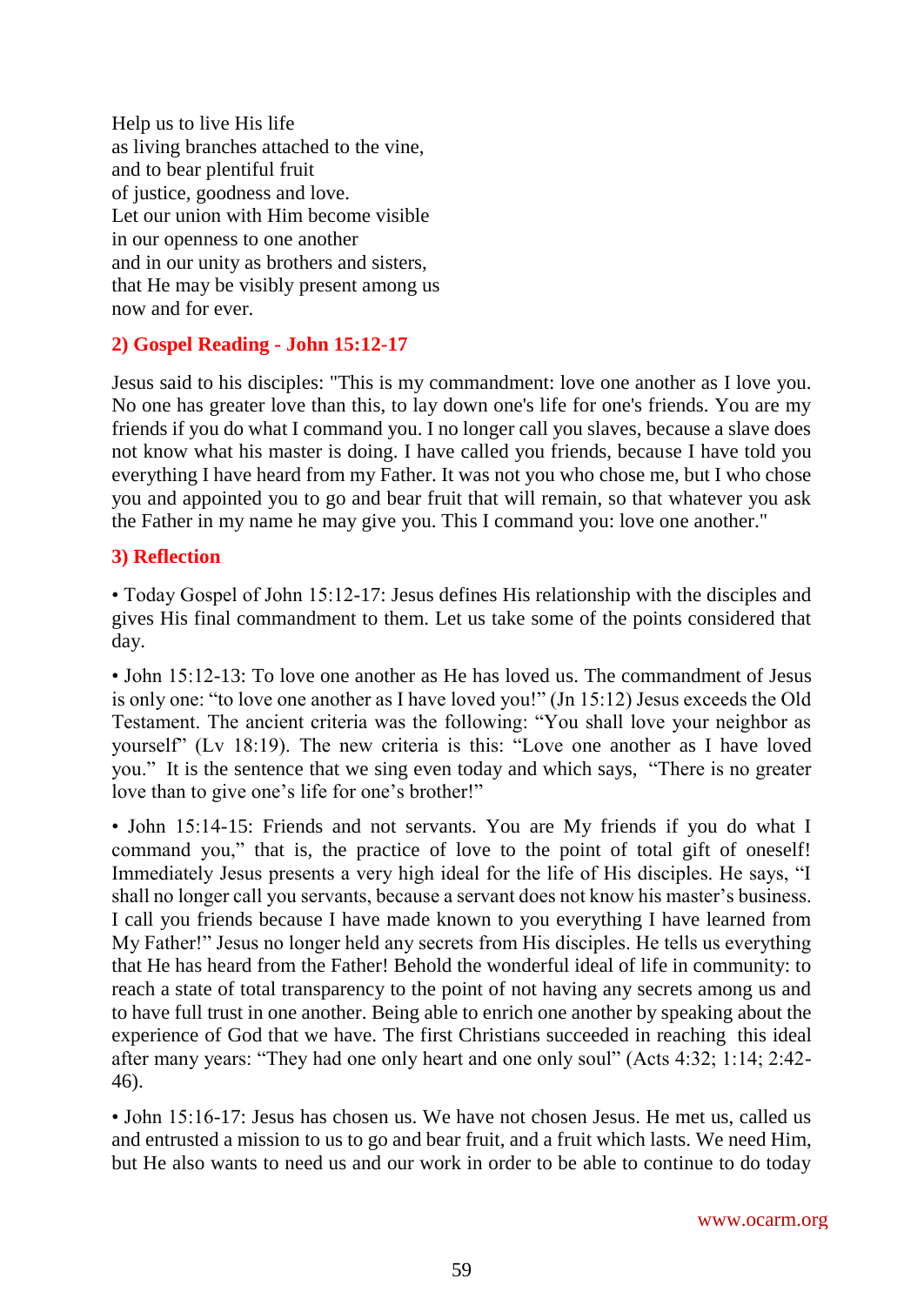for the people what He did for the people of Galilee. This is My commandment: love one another!"

## **4) For Personal Consideration**

• To love our neighbor as Jesus has loved us. This is the ideal of every Christian. He showed this not only by dying for us, but by devoting His life to helping us to know and find God the Father. Do I love as Jesus loved and devote my life in the same way?

• All that I have heard from the Father I make it known to you. This is the ideal of the community: total transparency. How do I live this in my community, which can be family, parish, neighborhood or religious order?

• Jesus called them "friends" and told them to love one another. Do I make distinctions, rather than considering all equally, among those in my community whom I should call "friends"? How do I respond or accept it when I am treated differently than another "friend" in my community?

# **5) Concluding Prayer**

My heart is ready, God, my heart is ready; I will sing, and make music for You. Awake, my glory, awake, lyre and harp, that I may awake the dawn. (Ps 57:7-8)

# **Lectio Divina Saturday, May 25, 2019**

## **1) Opening prayer**

Lord our God; it is good to live in the friendship of Your Son Jesus Christ. Make us realize that also in this love we are committed to Him and share with Him for better or for worse, in misunderstanding and contradiction as well as in joy and intimacy. Help us to rejoice even when treated with indifference or ridicule on account of Him, for it means that He is still with us who is our Lord forever.

## **2) Gospel Reading - John 15:18-21**

Jesus said to his disciples: "If the world hates you, realize that it hated me first. If you belonged to the world, the world would love its own; but because you do not belong to the world, and I have chosen you out of the world, the world hates you. Remember the word I spoke to you, 'No slave is greater than his master.' If they persecuted me, they will also persecute you. If they kept my word, they will also keep yours. And they will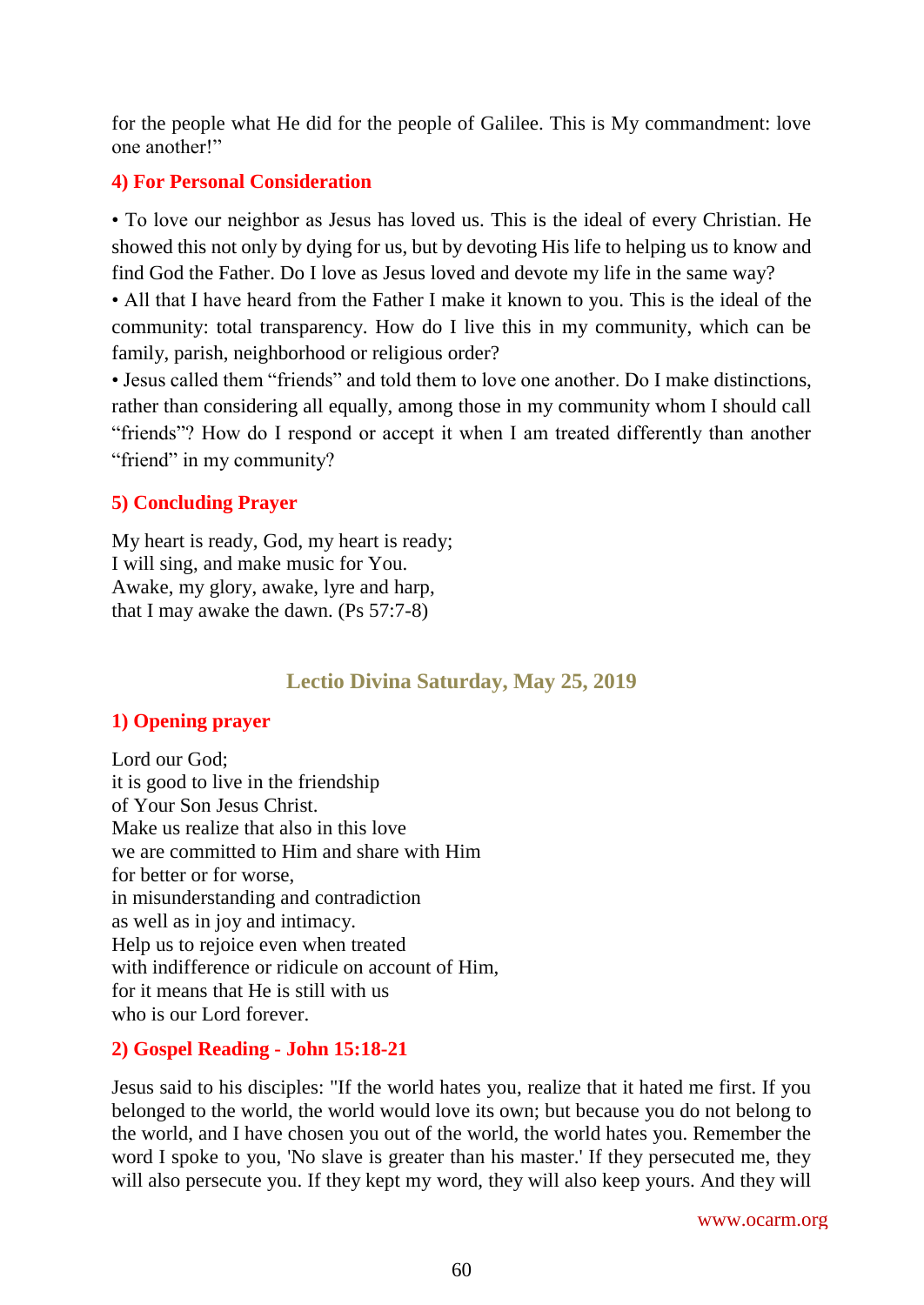do all these things to you on account of my name, because they do not know the one who sent me."

## **3) Reflection**

• John 15:18-19: The hatred of the world. "If the world hates you, you must realize that it hated Me before it hated you." The Christian who follows Jesus is called to live in a way that is contrary to society. In a world organized according to the egoistic interests of people and groups, Christians seek to live and radiate the love which will be crucified. This was the destiny of Jesus. This is why, when a Christian is praised by the power of this world and is exalted as a model for all by mass media, it is good to not trust that too much. "If you belonged to the world, the world would love you as its own; but because you do not belong to the world, because My choice of you has drawn you out of the world, that is why the world hates you." It was Jesus' choice which separated us. If we base ourselves on this vocation of Jesus, we will have the strength to suffer persecution and to have joy in spite of the difficulties.

• John 15:20: The servant is not greater than his master. "A servant is not greater than his master. If they persecuted me, they will persecute you; if they kept My word they will keep yours as well." Jesus had already insisted on this same point in the washing of the feet (Jn 13:16) and in the discourse on the mission (Mt 10:24-25). It is this identification with Jesus throughout the centuries that has given so much strength to people to continue the journey, and has been a source of mystical experience for many saints and martyrs.

• John 15:21: Persecution on account of Jesus. "But it will be on My account that they will do all this to you, because they do not know the One who sent Me." The repeated insistence of the Gospel in recalling those words of Jesus which can help the communities understand the reason for persecutions is evidence that our brothers and sisters of the first communities did not have an easy life. From the persecution of Nero after Christ, up to the end of the first century, they lived knowing that they could be persecuted, accused, imprisoned and killed at any moment. The force which sustained them was a certainty that God was with them.

## **4) Personal questions**

• Does the world love me? Do others love me as one who goes along with the values, expectations, and priorities of the world, or as one who sets a higher example according to Jesus?

• How do I respond to persecution from others? Is it a way to offer leadership in love to others, or do I shrink from it and conform to expectations?

• At times when others persecute me, is it because I am truly showing love and the will of the Father to others, or am I behaving even worse than society expects?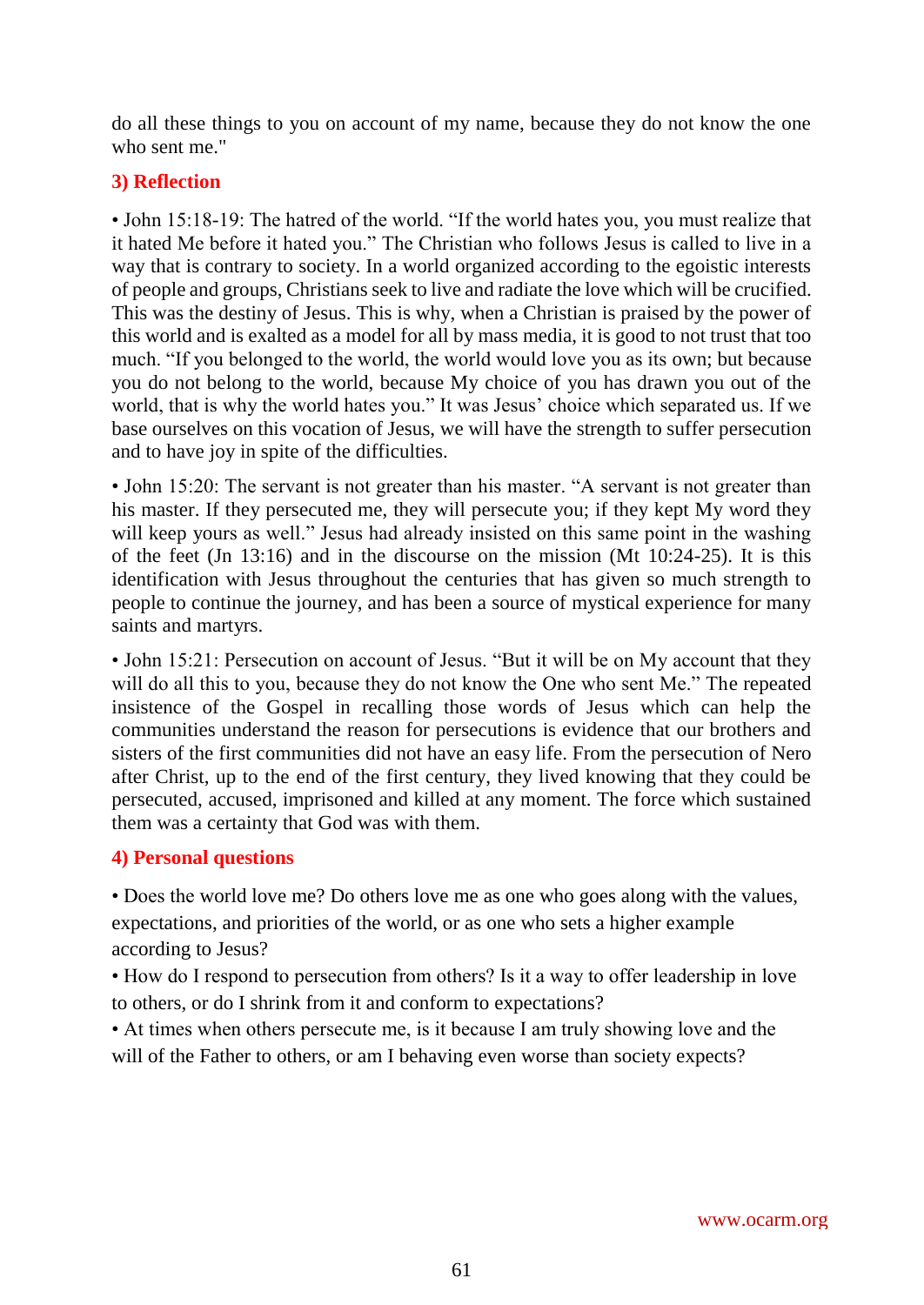# **5) Concluding Prayer**

For Yahweh is good, His faithful love is everlasting, His constancy from age to age. (Ps 100:5)

## **Lectio Divina Sunday, May 26, 2019**

*The Holy Spirit will help us understand Jesus' words John 14:23-29*

#### **1. Opening prayer**

Shaddai, God of the mountain, You who make of our fragile life the rock of Your dwelling place, lead our mind to strike the rock of the desert, so that water may gush to quench our thirst. May the poverty of our feelings cover us as with a mantle in the darkness of the night and may it open our heart to hear the echo of silence until the dawn, wrapping us with the light of the new morning, may bring us, with the spent embers of the fire of the shepherds of the Absolute who have kept vigil for us close to the divine Master, the flavor of the holy memory.

## **2. LECTIO**

#### **a) The text:**

Jesus said to his disciples: "Whoever loves me will keep my word, and my Father will love him, and we will come to him and make our dwelling with him. Whoever does not love me does not keep my words; yet the word you hear is not mine but that of the Father who sent me. "I have told you this while I am with you. The Advocate, the Holy Spirit, whom the Father will send in my name, will teach you everything and remind you of all that I told you. Peace I leave with you; my peace I give to you. Not as the world gives do I give it to you. Do not let your hearts be troubled or afraid. You heard me tell you, 'I am going away and I will come back to you.' If you loved me, you would rejoice that I am going to the Father; for the Father is greater than I. And now I have told you this before it happens, so that when it happens you may believe."

#### **b) A moment of silence:**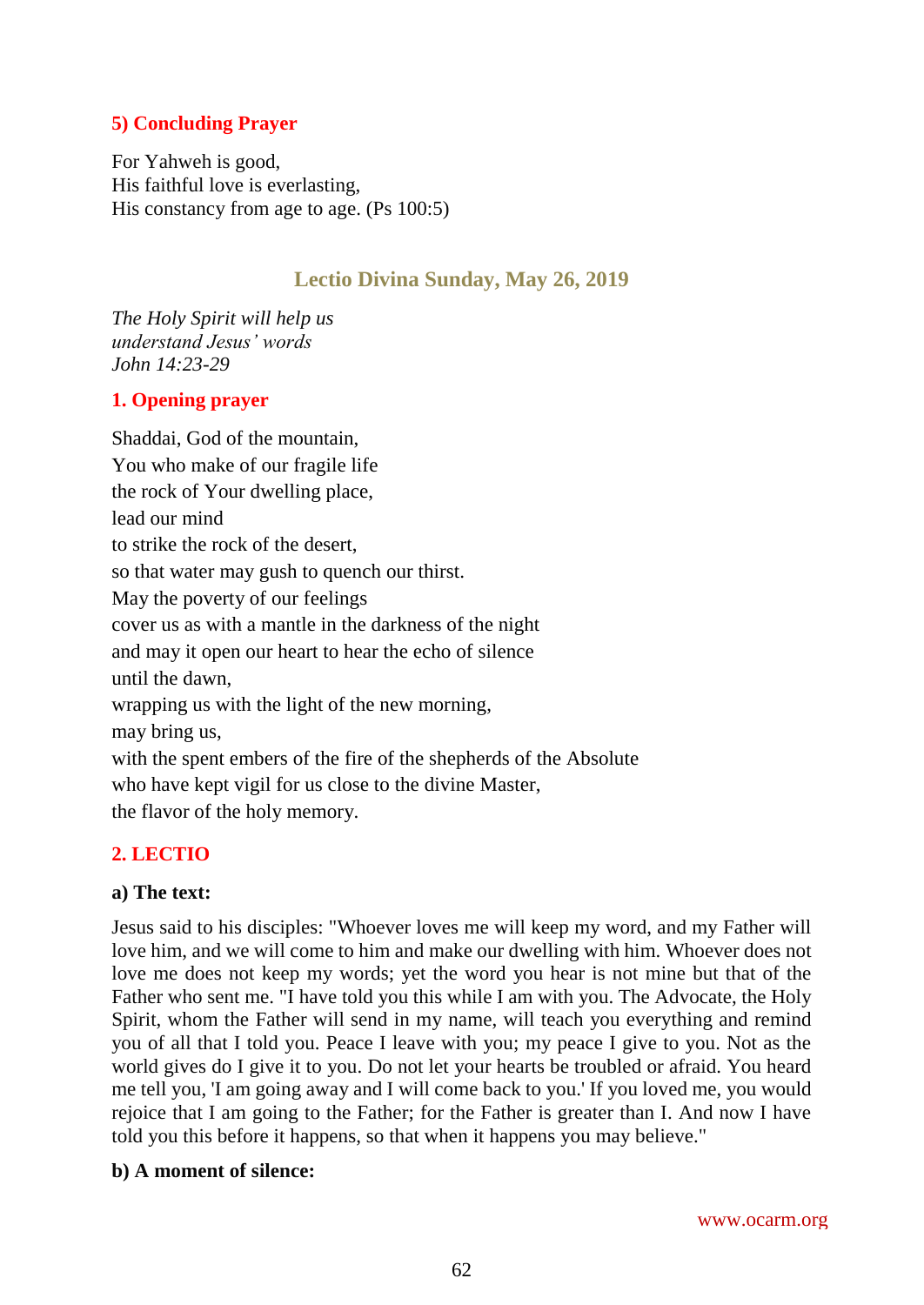Let us allow the voice of the Word to resonate within us.

## **3. MEDITATIO**

#### **a) Some questions:**

- "And we will come to Him and make our home with Him": looking in our interior camp, will we find there the tent of the *shekinah* (presence) of God?

- "He who does not love Me does not keep My words: Are the words of Christ empty words for us because of our lack of love? Or could we say that we observe them as a guide on our journey?

- "The Holy Spirit will bring to your remembrance all that I have said to you" Jesus returns to the Father, but everything which He has said and done remains with us. When will we be able to remember the marvels which divine grace has accomplished in us? Do we receive or accept the voice of the Spirit who suggests in our interior the meaning of all that has taken place, all that has happened?

- "My peace I give to you" The peace of Christ is His resurrection: When will we be able in our life to abandon the anxiety and the mania of doing, which draws us away from the sources of being? God of peace, when will we live solely from you, peace of our waiting?

- "I have told you before it takes place, so that when it does take place, you may believe": Before it takes place... Jesus likes to explain to us beforehand what is going to happen, so that the events do not take us by surprise, unprepared. But, are we ready to read the signs of our events with the words heard from Him?

## **b) Key for the reading:**

To make our home, Heaven does not have a better place than a human heart which is in love. Because a dilated heart extends the boundaries and all barriers of time and space disappear. To live in love is equal to live in Heaven, to live in Him who is love, and eternal love.

**v. 23.** *Jesus answered him: If a man loves Me, he will keep My word, and My Father will love him, and We will come to him and make our home with him.* In the origin of every spiritual experience there is always a movement forward. Take a small step, then everything moves harmoniously. The step to be taken is only one: If a man loves Me. Is it really possible to love God? How is it seen that His face is no longer among the people? To love: What does it really mean? In general, to love for us means to wish well to one another, to be together, to make choices to construct a future, to give oneself... to love Jesus is not the same thing. To love Him means to do as He did, not to draw back in the face of pain, of death; to consciously walk into pain and suffering if need be for the sake of another; and love as He did takes us very far... and it is in this love that the word becomes daily bread to eat and life becomes Heaven because of the Father's presence.

**vv. 24-25.** *He who does not love Me does not keep My words; and the word which you hear is not Mine but the Father's who sent Me.* If there is no love, the consequences are disastrous. The words of Jesus can be observed only if there is love in the heart; otherwise they remain absurd proposals. Those words are not the words of a man. They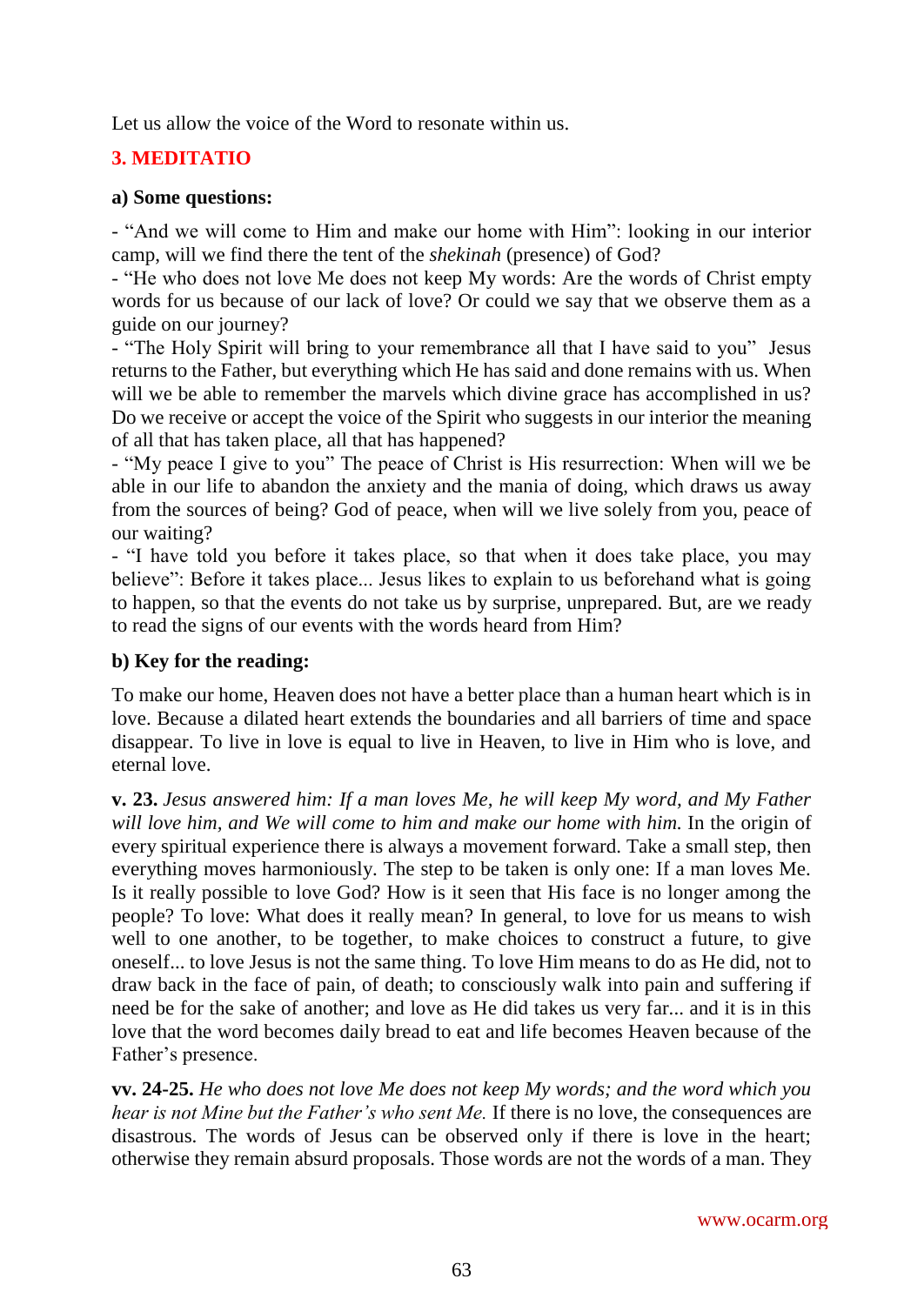come from the Father's heart who proposes to each one of us to be like Him. In life it is not so much a question of doing things, even if they are very good. It is necessary to be human, to be sons and daughters, to be images similar to the One who never ceases to give Himself completely.

**vv. 25-26.** *These things I have spoken to you, while I am still with you. But the Counselor, the Holy Spirit, whom the Father will send in My name, He will teach you all things, and will bring to your remembrance all that I have said to you.* To remember is an action of the Spirit; when in our days the past is seen as something lost forever and the future is there as something threatening to take away our joy today, only the divine Breath in you can lead you to remember it. To remember what has been said, every word coming from God's mouth for you, and forgotten because time has gone by.

**v. 27.** *Peace I leave with you; my peace I give to you; not as the world gives do I give to you. Let not your hearts be troubled, neither let them be afraid.* The peace of Christ for us is not absence of conflicts, serenity of life, health... but the plenitude of every good, absence of anxiety in the face of what is going to happen. The Lord does not assure us well-being, but the fullness of son-ship in a loving adherence to His plans which are good for us. We will possess peace, when we will have learned to trust in that which the Father chooses for us.

**v. 28.** *You heard Me say to you, 'I go away, and I will come to you'. If you loved Me, you would have rejoiced, because I go to the Father; for the Father is greater than I.* We come back to the question of love. If you loved Me, you would have rejoiced. But what is the meaning of this statement pronounced by the Master? We could complete the phrase and say: If you loved Me, you would have rejoiced because I go to the Father... but since you think of yourselves, you are sad because I am leaving, going away. The love of the disciples is an egoistic love. They do not love Jesus because they do not think of Him, they think of themselves. Then, the love which Jesus asks is this love: *a love capable of rejoicing because the other will be happy!* It is a love capable of not thinking of self as the center of the universe, but as a place in which one feels open to give and to be able to receive: not in exchange, but as the "effect" of the gift received.

**v. 29.** *I have told you before it takes place, so when it does take place, you may believe.* Jesus instructs His own because He knows that they will remain confused and will be slow in understanding. His words do not vanish. They remain as a presence in the world, treasures of understanding in faith: an encounter with the Absolute who is always and for always in favor of man.

# **c) Reflection:**

Love: a magic and ancient word as old as the world, a familiar word which is born in the horizon of every human being in the moment in which he or she is called into existence. A word written in his human fibers as origin and end, as an instrument of peace, as bread and gift, as himself, as others, as God. A word entrusted to history through our history of every day. Love, a pact which has always had one name alone: humanity. Yes, because love coincides with humanity: love is the air that we breathe, love is the food which is given to us, love is the rest to which we entrusts ourselves,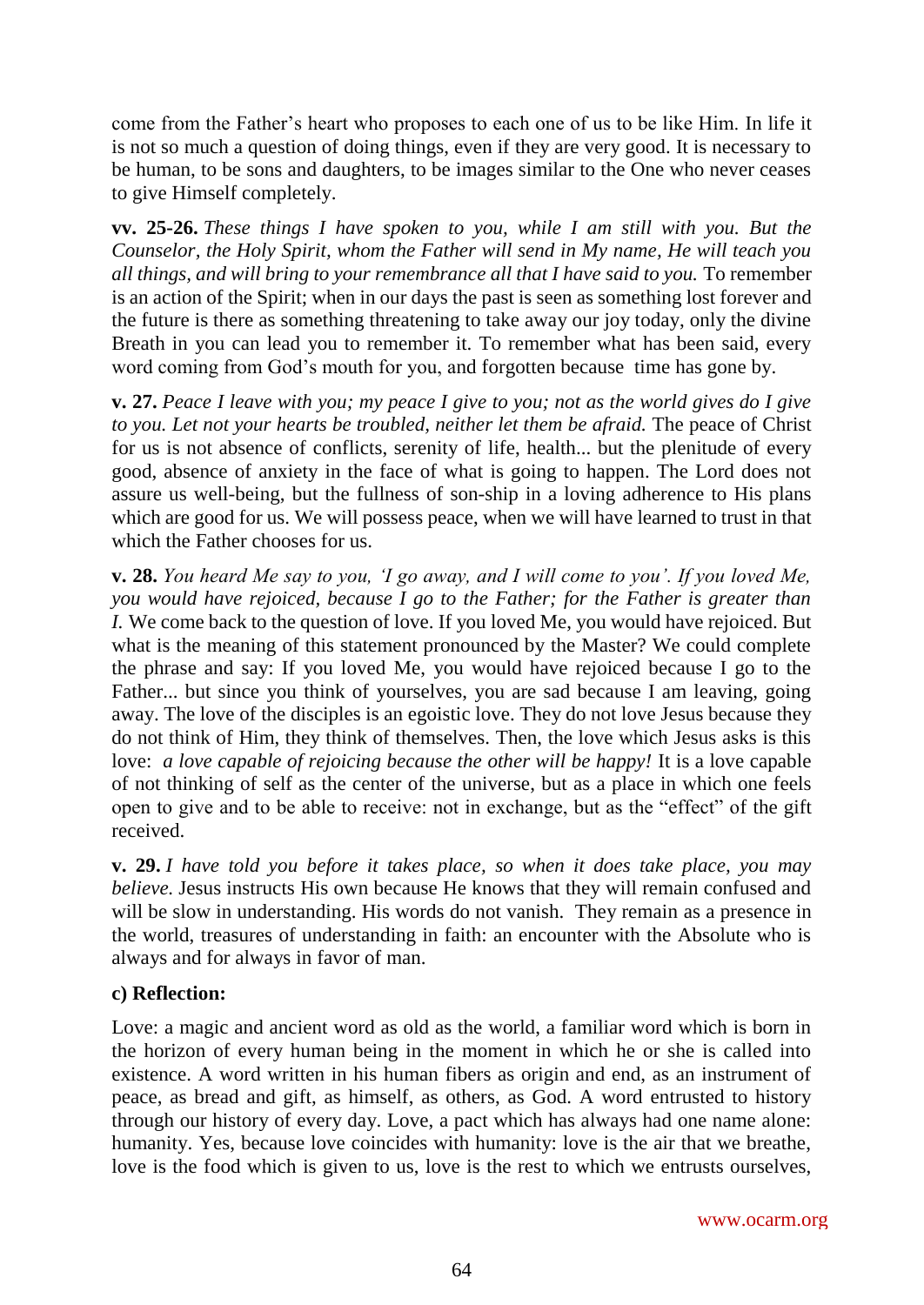love is the bond of union which makes of us a land of encounter. That love with which God has seen in His creation and has given: "It is something very good". God has not taken back the commitment taken when man made of himself a rejection more than a gift, a slap more than a caress, a stone thrown more than a silent tear. He has loved even more with the eyes and the heart of the Son, up to the end. This man who became a burning torch of sin, the Father has redeemed Him, again and solely out of love, in the Fire of the Spirit.

#### **4. ORATIO**

Psalm 37:23-31

The steps of a man are from the Lord, and He establishes him in whose way He delights; though he fall, he shall not be cast headlong, for the Lord is the stay of his hand. I have been young, and now am old; yet I have not seen the righteous forsaken or his children begging bread. He is ever giving liberally and lending, and His children become a blessing. Depart from evil, and do good; so shall you abide for ever. For the Lord loves justice; He will not forsake His saints. The righteous shall be preserved for ever, but the children of the wicked shall be cut off. The righteous shall possess the land, and dwell upon it for ever. The mouth of the righteous utters wisdom, and his tongue speaks justice. The law of his God is in his heart; his steps do not slip.

# **5. CONTEMPLATIO**

I see you, Lord, dwelling in my days through Your word which accompanies me in my more intense moments, when my love for You becomes courageous, audacious and I do not give up in the face of what I feel that does not belong to me. That Spirit which is like the wind: blows where it wants and His voice is not heard, that Spirit has become space in me, and now I can tell You that He is like a dear fried with whom to remember. To go back to remember the words said, to the lived events, to the presence perceived while on the way, does good to the heart. I feel profoundly this indwelling every time that, in silence, one of Your phrases comes to mind, one of Your invitations, one of Your words of compassion, Your silence. The nights of Your prayer allow me to pray to the Father and to find peace. Lord, tenderness concealed in the folds of my gestures, grant me to treasure all that You are a scroll which is explained, in which it is easy to understand the meaning of my existence. May my words be the dwelling place of Your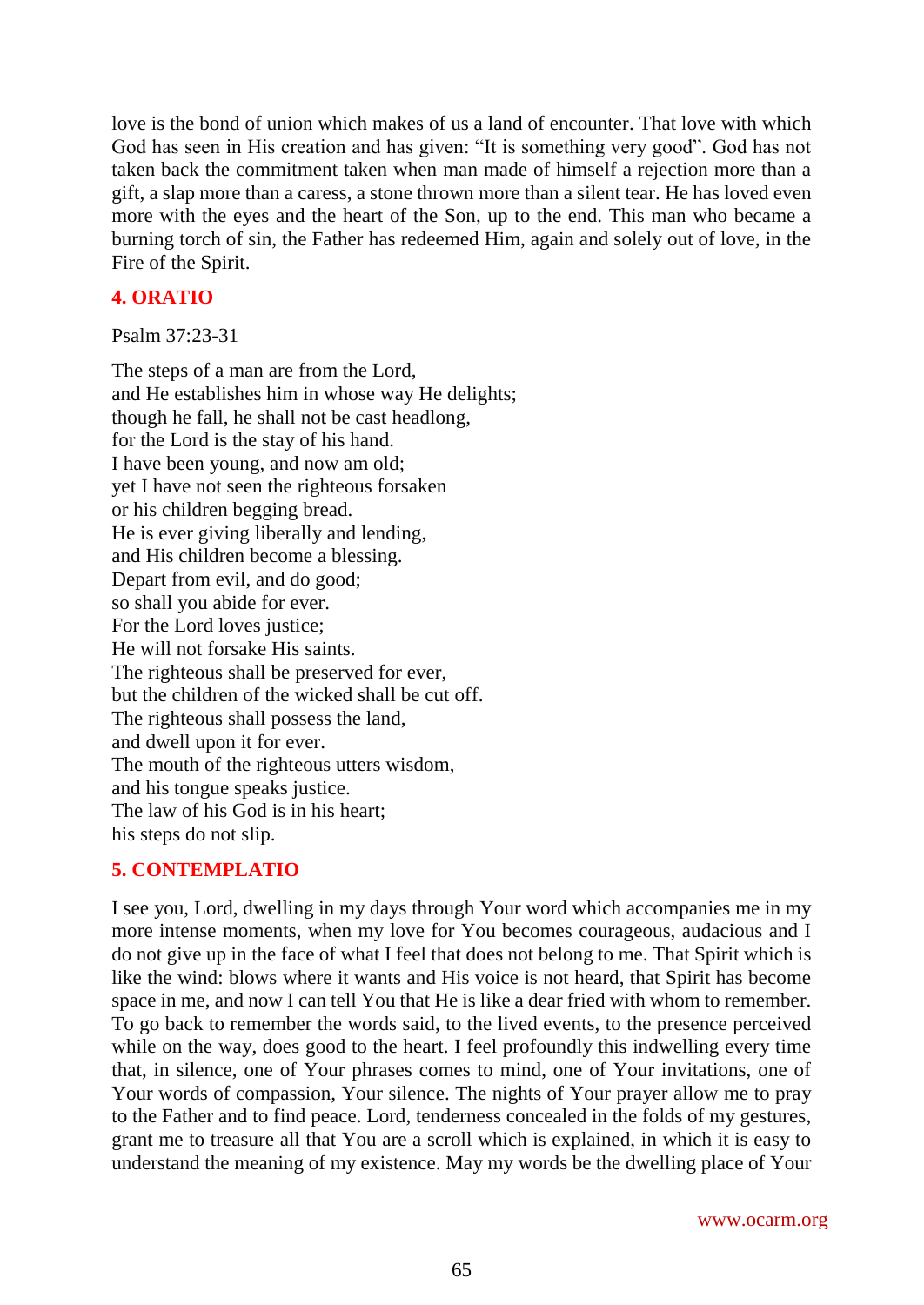words, may my hunger be Your dwelling, bread of life, may my pain be the empty tomb and the folded shroud so that everything that You want may be accomplished, up to the last breath. I love You, Lord, my rock.

## **Lectio Divina Monday, May 27, 2019**

## **1) Opening prayer**

Lord our God, if we really believe in You and in Your Son, we cannot but be witnesses. Send us Your Spirit of strength, that we may give no flimsy excuses for not standing up for You and for the love and rights of our neighbor. Make us only afraid of betraying You and people and of being afraid to bear witness. We ask You this through Christ our Lord.

## **2) Gospel Reading - John 15:26-16:4a**

Jesus said to his disciples: "When the Advocate comes whom I will send you from the Father, the Spirit of truth who proceeds from the Father, He will testify to me. And you also testify, because you have been with me from the beginning. "I have told you this so that you may not fall away. They will expel you from the synagogues; in fact, the hour is coming when everyone who kills you will think he is offering worship to God. They will do this because they have not known either the Father or me. I have told you this so that when their hour comes you may remember that I told you."

## **3) Reflection**

• In chapters 15 to 17 of the Gospel of John, the horizon extends beyond the historical moment of the Last Supper. Jesus prays to the Father, "I pray not only for these but also for those who through their teaching will come to believe in Me" (Jn 17:20). In these chapters, there is constant reference to the action of the Spirit in the life of the communities after Easter.

• John 16:26-27: The action of the Holy Spirit in the life of the community. The first thing that the Spirit does is to give witness to Jesus: "He will be My witness." The Spirit is not a spiritual being without a definition. No! He is the Spirit of Truth who comes from the Father, will be sent by Jesus Himself, and introduces us to the complete truth (Jn 16:13). The complete truth is Jesus Himself: "I am the Way, the Truth and the Life!" (Jn 14:6). At the end of the first century, there were some Christians who were so fascinated by the action of the Spirit that they no longer looked at Jesus. They affirmed that now, after the Resurrection, it was no longer necessary to look at Jesus of Nazareth, the one "who comes in the flesh." They withdrew from Jesus and remained only with the Spirit. They said, "Jesus is anathema!" (1 Cor 12:3). The Gospel of John takes a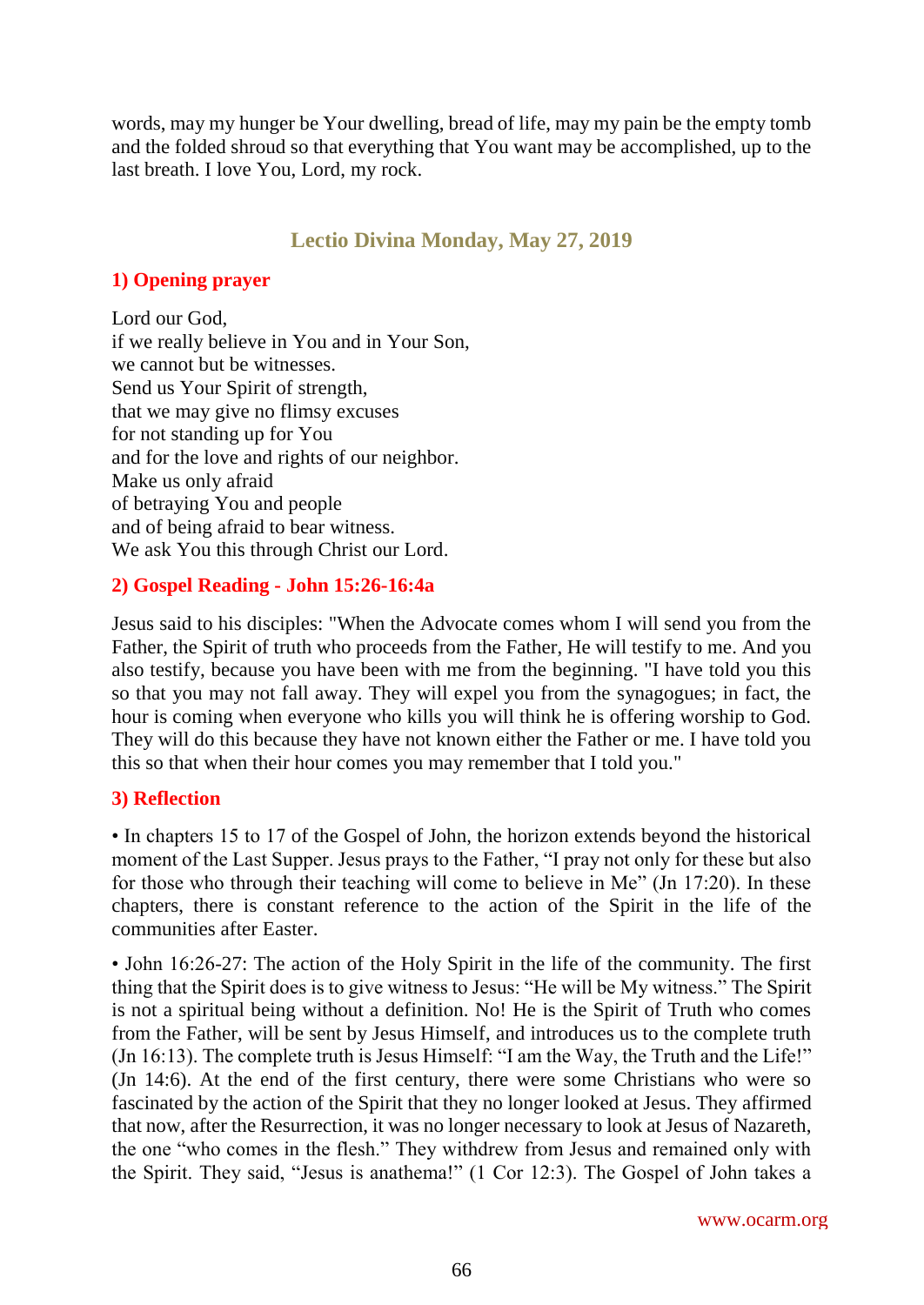stand and does not permit the action of the Spirit to be separated from the memory of Jesus of Nazareth. The Holy Spirit cannot be isolated with an independent greatness, separated from the mystery of the Incarnation. The Holy Spirit is inseparably united to the Father and to Jesus. He is the Spirit of Jesus that the Father sends to us, that same Spirit that Jesus has gained with His death and Resurrection. And we, receiving this Spirit in Baptism, should be the prolongation of Jesus: "And you too will be witnesses!" We can never forget that precisely on the eve of His death Jesus promises the Spirit, in the moment when He gave Himself for His brothers. Today, the Charismatic Movement insists on the action of the Spirit and does much good, but it should always insist on more. It should also insist on affirming that it is the Spirit of Jesus of Nazareth, who out of love for the poor and the marginalized was persecuted, arrested and condemned to death. Precisely because of this, He has promised us His Spirit in such a way that we, after His death, continue His action and are for humanity the revelation of the preferential love of the Father for the poor and the oppressed.

• John 16:1-2: Do not be afraid. The Gospel tells us that to be faithful to Jesus will lead us to difficulties. The disciples will be excluded from the Synagogue. They will be condemned to death. The same thing that happened to Jesus will happen to them. This is why at the end of the first century, there were people who, in order to avoid persecution, diluted or watered down the message of Jesus transforming it into a Gnostic message: vague, without any definition, and which did not contradict the ideology of the Empire. To them is applied what Paul said: "They are afraid of the cross of Christ" (Gal 6:12). John himself, in his letter, will say concerning them, "There are many deceivers at large in the world, refusing to acknowledge Jesus Christ as coming in human nature (He became man). They are the Deceiver; they are the Antichrist!" (2 Jn 1:7). Thomas' demand: "Unless I can see the holes that the nails made in His hands and can put my finger into the holes they made, and unless I can put my hand into His side, I refuse to believe." (Jn 20:25) is another variant. The Risen Christ who promises to give us the gift of the Spirit is Jesus of Nazareth who continues to have, even now, the signs of torture and of the cross on His risen Body.

• John 16:3-4: They do not know what they do. They do all these things "because they have never known either the Father or Me." These people do not have a correct image of God. They have a vague image of God, in the heart and in the head. Their God is not the Father of Jesus Christ who gathers us all together in unity and fraternity. For this reason Jesus was impelled to say, "Father, forgive them, because they know not what they do." (Lk 23:34). Jesus was condemned by the religious authority because, according to their idea, He had a false image of God. In the words of Jesus there is no hatred or vengeance, but only compassion: they are ignorant brothers who know nothing of our Father. This is another "Way" He teaches, as we talked about before, which guides us especially in dealing with those of other religions or those Christian denominations that have watered down His word in order to not be inconvenienced in our society.

## **4) Personal questions**

• The mystery of the Trinity is present in the affirmation of Jesus, not as a theoretical truth, but as an expression of the Christian with the mission of Christ. How do I describe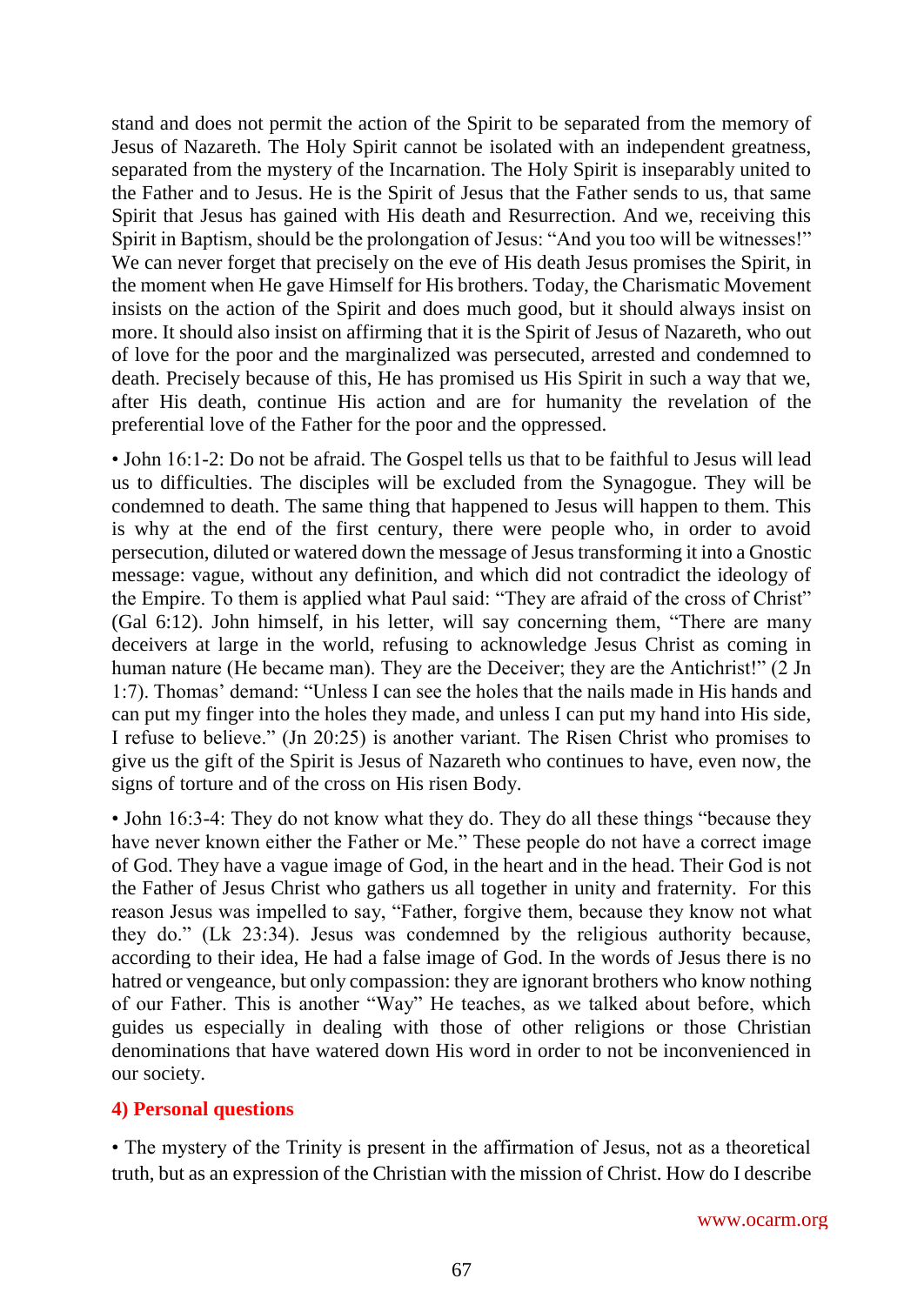my relationship to each of the three persons of the Trinity?

• How do I live the action of the Spirit in my life in a visible way?

• "They have not known either the Father or Me" applies to one who believes wrongly, believes a false god, or one who is ignorant of God entirely or refuses to believe at all. This passage still applies to Christians in the Middle East just as it did then. It also applies to our experiences within secular society. What are all the ways we experience this lack of knowledge of the Father and the Son in our life today and how can we respond?

## **5) Concluding Prayer**

Sing a new song to Yahweh: His praise in the assembly of the faithful! Israel shall rejoice in its Maker, the children of Zion delight in their king. (Ps 149:1-2)

## **Lectio Divina Tuesday, May 28, 2019**

## **1) Opening prayer**

Lord our God, if we really believe in You and in Your Son, we cannot be but witnesses. Send us Your Spirit of strength, that we may give no flimsy excuses for not standing up for You and for the love and rights of our neighbor. Make us only afraid of betraying You and people and of being afraid to bear witness. We ask You this through Christ our Lord.

## **2) Gospel Reading - John 16:5-11**

Jesus said to his disciples: "Now I am going to the one who sent me, and not one of you asks me, 'Where are you going?' But because I told you this, grief has filled your hearts. But I tell you the truth, it is better for you that I go. For if I do not go, the Advocate will not come to you. But if I go, I will send him to you. And when he comes he will convict the world in regard to sin and righteousness and condemnation: sin, because they do not believe in me; righteousness, because I am going to the Father and you will no longer see me; condemnation, because the ruler of this world has been condemned."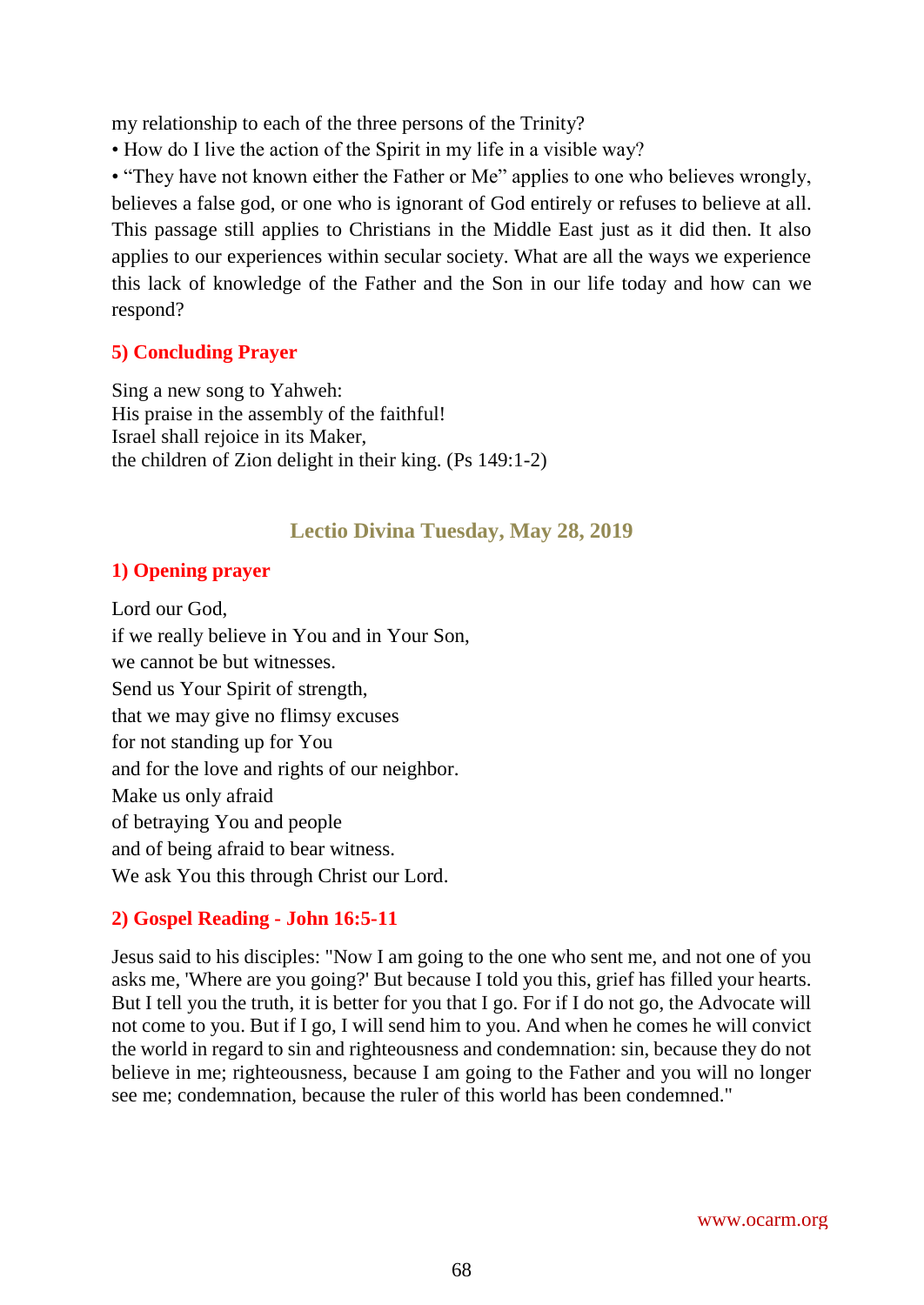## **3) Reflection**

• John 16:5-7: The sadness of the disciples. Jesus begins with a rhetorical question that makes evident the sadness of the disciples in light of of detachment from Jesus: "Now I am going to the One who sent Me; not one of you asks, 'where are you going?'" It is clear that for the disciples, the detachment from the lifestyle lived with Jesus implies suffering. Jesus acknowledges this, saying "Yet you are sad at heart because I have told you this" (v. 6). Saint Augustine explains the sentiment of abandonment of the disciples: "They were afraid to think of losing the visible presence of Christ... they were grieved, saddened in their human affection at the thought that their eyes would no longer be consoled in seeing Him." (Commentary on the Gospel of John, XCIV: 4). Jesus tries to dispel this sadness, due to the fact that they will not have His presence, revealing to them His departure. He says that if He does not leave them, the Paraclete will not be able to join them; if He returns to the Father, He will be able to send the Paraclete to the disciples. His departure and the detachment of the disciples makes possibility the coming of the Paraclete: "because unless I go, the Paraclete will not come to you..." (v. 7).

• John 16:8-11: The Mission of the Paraclete. Jesus continues to describe the mission of the Paraclete. The term "Paraclete" means "advocate," that is, support, assistant. Here the Paraclete is presented as the accuser in a process that is carried out before God and in which the accused is the world, which has made itself guilty for condemning Jesus: "He will show the world how wrong it was, about sin, and about who was in the right and about judgment" (v. 8). The Greek verb elègken means that He will make an inquiry, He will question, will test: He will bring to light a reality and will furnish the proof of guilt.

The object of the confutation is sin: He will give the world the proof of the sin that it has committed regarding Jesus and will expose it. What is the sin in question here? - that of unbelief (Jn 5:44ff; 6:36; 8:21,24,26; 10:31). Besides, for the world to have thought that Jesus was a sinner (Jn 9:24; 18:30) is an inexcusable sin (Jn 15:21ff).

In the second place He will "refute" the world "concerning justice." On the juridical level, the notion of justice which adheres more to the text is the one which implies a declaration of guilt or innocence in a judgment. In our context this is the only time that the term "justice" appears in the Gospel of John. Elsewhere there is the term "just." In John 16:8 justice is linked to all that Jesus has affirmed about Himself, that is, the reason why He is going to the Father. Such a discourse concerns His glorification: Jesus goes to the Father. The disciples will no longer be able to see Him. He is about to trust and to submerge Himself completely in the will of the Father. The glorification of Jesus confirms His divine filiation or son-ship and the approbation of the Father regarding the mission which Jesus has accomplished. Therefore, the Spirit will directly show the justice of Christ (Jn 14:26; 15:26) protecting the disciples and the ecclesial community.

The world that has judged Jesus, condemning Him, is condemned by the "prince of this world," because he is responsible for His crucifixion (13:2,27). Jesus, in dying on the Cross, is exalted (12:31) and He has triumphed over Satan. Now the Spirit will give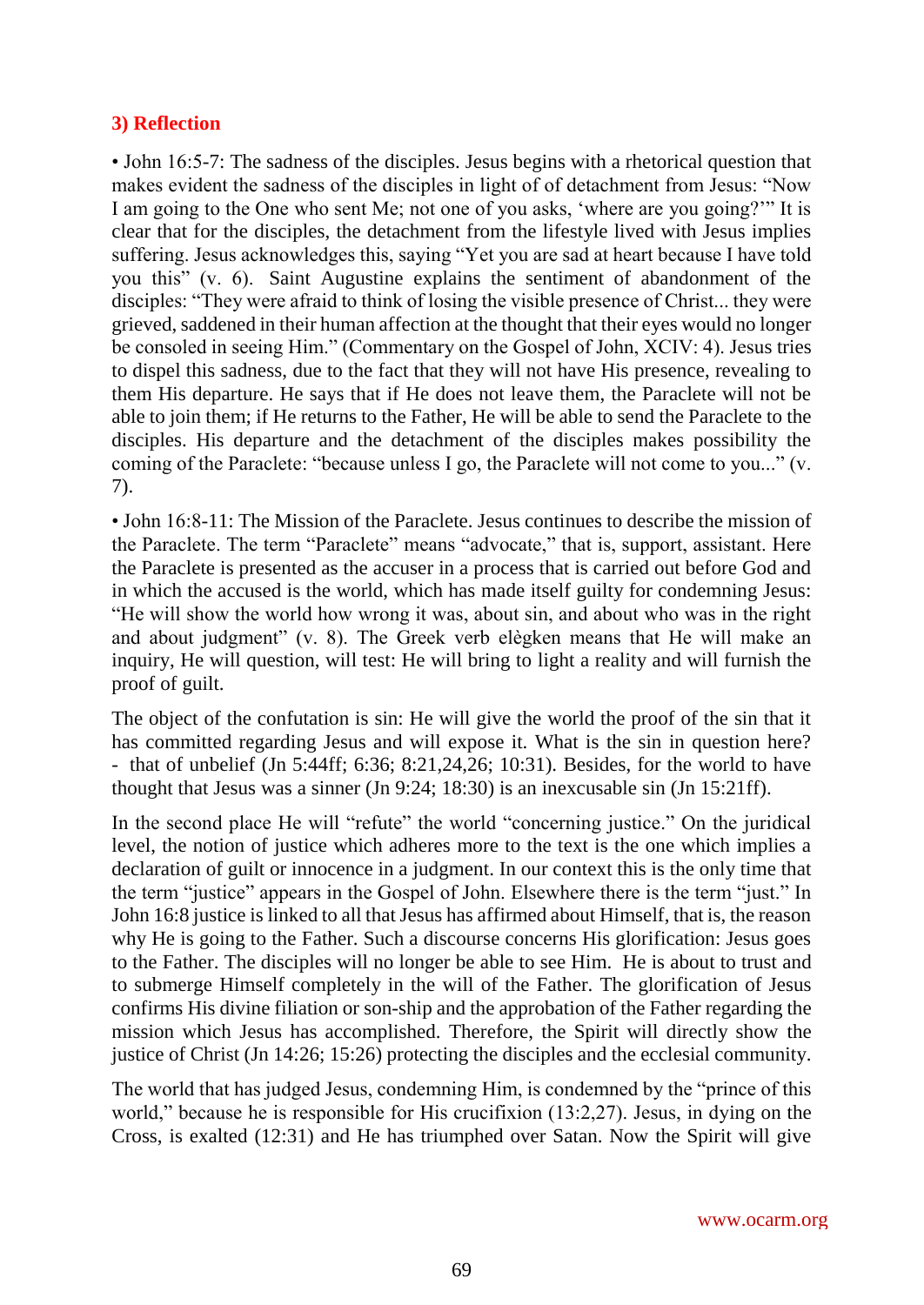witness to the significance of the death of Jesus which coincides with the fall of Satan (Jn 12:32; 14:30; 16:33).

## **4) Personal questions**

• This is the beginning of our exposure to the Trinity. What is my relationship with the Holy Trinity?

• Do you allow yourself to be led by the Spirit, the Paraclete, who gives you certainty of the error of the world and helps you to adhere to Jesus, and therefore, leads you into the truth about yourself?

• Very few go forth with the intention to sin or do evil, but rather, they are misled or confused. What do you do to discern the authentic influence and advice of the Paraclete versus being mislead?

# **5) Concluding Prayer**

I thank You, Lord, with all my heart, for You have listened to the cry I uttered. In the presence of angels I sing to You, I bow down before Your holy Temple. (Ps 138:1-2)

# **Lectio Divina Wednesday, May 29, 2019**

# **1) Opening prayer**

Lord God, our Father, You are not far away from any of us, for in You we live and move and exist and You live in us through Your Holy Spirit. Be indeed with us, Lord, send us Your Holy Spirit of truth and through Him deepen our understanding of the life and message of Your Son, that we may accept the full truth and live by it consistently. We ask You this through Christ our Lord. Amen.

# **2) Gospel Reading - John 16:12-15**

Jesus said to his disciples: "I have much more to tell you, but you cannot bear it now. But when he comes, the Spirit of truth, he will guide you to all truth. He will not speak on his own, but he will speak what he hears, and will declare to you the things that are coming. He will glorify me, because he will take from what is mine and declare it to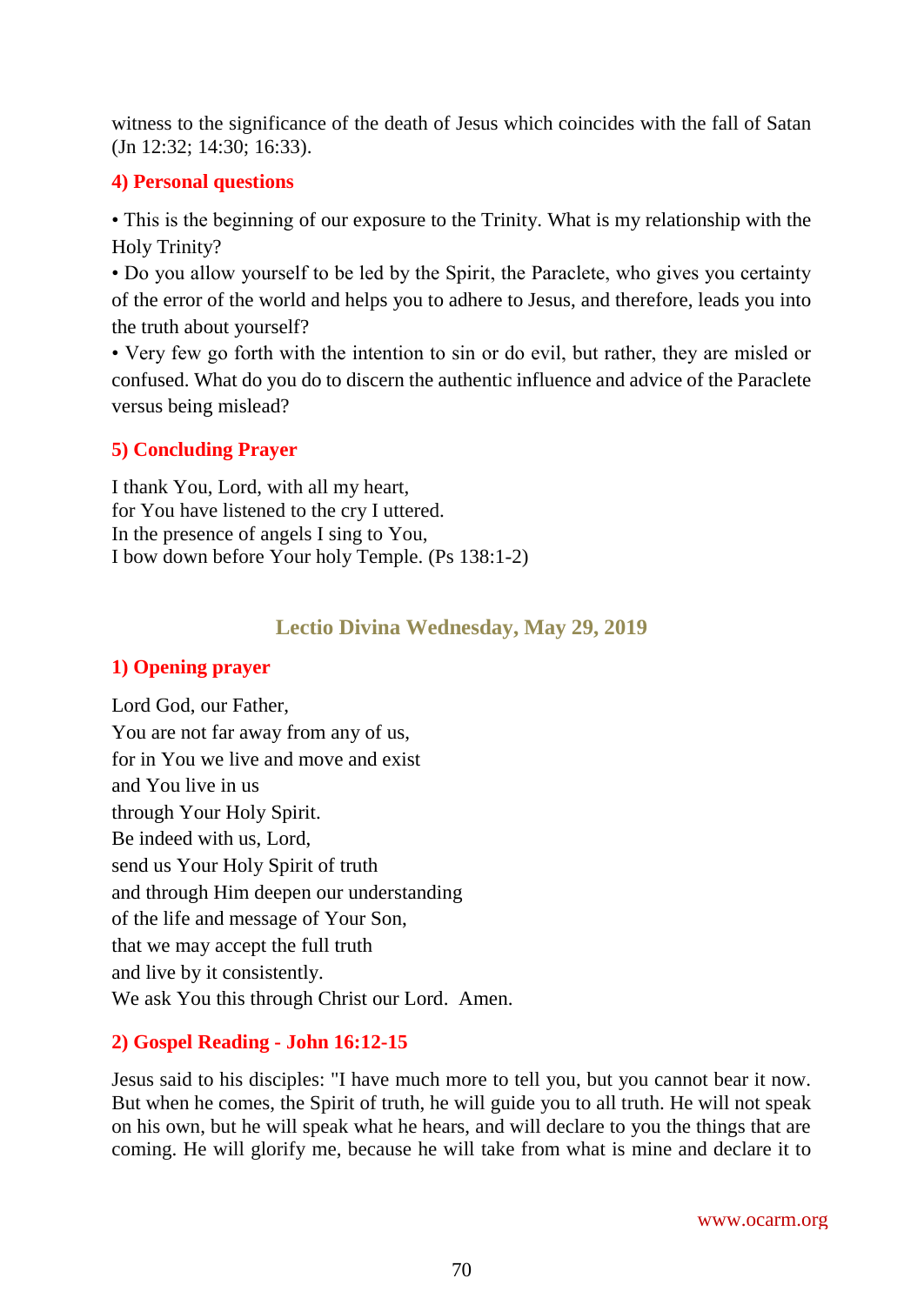you. Everything that the Father has is mine; for this reason I told you that he will take from what is mine and declare it to you."

## **3) Reflection**

• During the Easter Season, the Gospels of each day are almost always taken from chapters 12 to 17 of the Gospel of John. That reveals something regarding the origin and the destination of these chapters. They not only show what happened before the Passion and the death of Jesus, but also and above all, the living out of faith of the first communities after the resurrection. They express the Paschal faith which animated them.

• John 16:12: I still have many things to say to you. Today's Gospel begins with this sentence: "I still have many things to say to you but they would be too much for you to bear now." Jesus says two things: the farewell, which characterized the Last Supper, and the concern of Jesus, the older brother, for His younger brothers, who within a brief time will be left without His presence. The time left was very short. The work begun was not yet complete. The disciples were just at the beginning of their apprenticeship. Three years are a very short time to change life and to begin to live and to think in a new image of God. Their formation was not yet finished. Much was still lacking and Jesus still had many things to teach them and to transmit to them, but He knows His disciples. They are not among the most intelligent. They would not be capable of knowing all the consequences and implications of discipleship now. They would become discouraged. They would not be able to bear this.

• John 16:13-15: The Holy Spirit will come to their help. "However, when the Spirit of truth comes, He will lead you to the complete truth, since He will not be speaking of His own accord, but will say only what He has been told and He will reveal to you the things to come. He will glorify Me, since all He reveals to you will be taken from what is Mine." Jesus' assertion shows the experience of the first communities. In the measure in which they sought to imitate Jesus, trying to interpret and apply His Word to the various circumstances of their life, they experienced the presence and the light of the Spirit. This even happens today in communities which try to incarnate the Word of Jesus in their life. The root of this experience is Jesus' message: "Everything the Father has is Mine that is why I said, 'all He reveals to you will be taken from what is Mine."

• The action of the Holy Spirit in the Gospel of John. John uses many images and symbols to signify the action of the Holy Spirit. As in creation (Gen 1:1), the Spirit also descends on Jesus, "in the form of a dove, come from Heaven" (Jn 1:32). It is the beginning of the new creation! Jesus speaks the words of God and communicates the Spirit without reserve to us (Jn 3:34). His words are Spirit and Life (Jn 6:63). When Jesus bids farewell, He says that He will send the Paraclete, Consoler, another Defender, who will remain with us. It is the Holy Spirit (Jn 14:16-17). By His Passion, death and Resurrection, Jesus won for us the gift of the Holy Spirit. By Baptism all of us have received this same Spirit of Jesus (Jn 1:33). When He appeared to the apostles, He breathed on them and said, "Receive the Holy Spirit!" (Jn 20:22). The Spirit is like the water which springs from within the people who believe in Jesus (Jn 7:37-39; 4:14). The first effect of the action of the Spirit in us is reconciliation: "If you forgive anyone's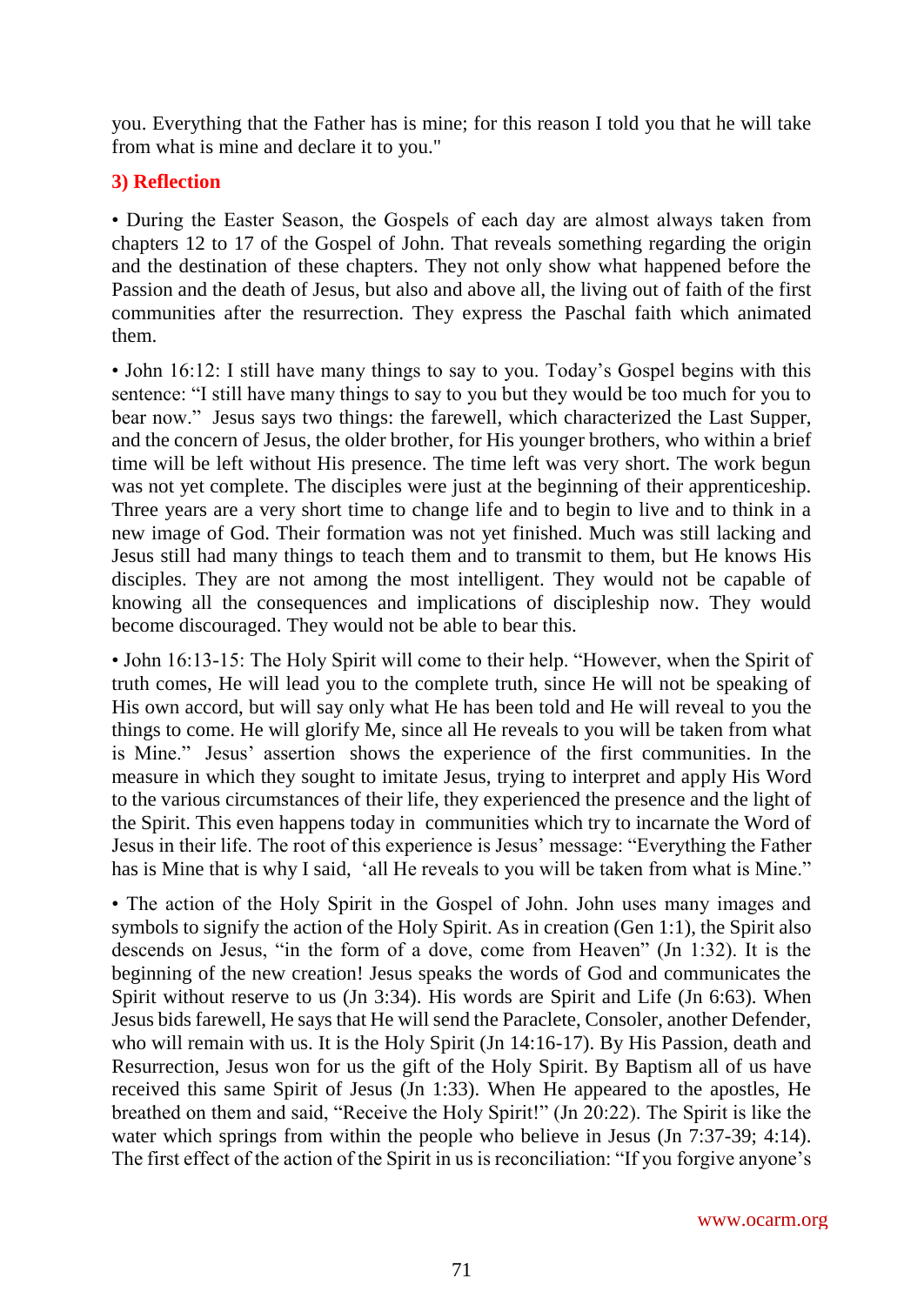sins, they are forgiven; if you retain anyone's sins, they are retained." (Jn 20:23). The Spirit which Jesus communicates to us has multiple actions: consoles and spreads (Jn 14:16), communicates truth (Jn 14:17; 16:13), makes us remember what Jesus taught (Jn 14:26); will give witness to Jesus (Jn 15:26); manifests the glory of Jesus (Jn 16:14), will convince the world concerning sin and justice (Jn 16:8). The Spirit is given to us so that we may understand the complete meaning of the words of Jesus (Jn 14:26; 16:12- 13). Encouraged by the Spirit of Jesus we can adore God in any place (Jn 4:23-24). Here lies the liberty of the Spirit of which Saint Paul speaks: "Where the Spirit of the Lord is, there is liberty" (2 Cor 3:17).

## **4) Personal questions**

• How do I live my adherence to Jesus: alone or in community?

• Has my participation in the community led me to sometimes experience the light and the strength of the Holy Spirit?

• The instructions Jesus gave are simple, yet can still be difficult to bear out in total fulfillment. How do I let the Holy Spirit strengthen me and help me to devote myself to His works?

# **5) Concluding Prayer**

The name of the Lord is sublime, His splendor transcends earth and heaven. For He heightens the strength of His people, to the praise of all His faithful, the people close to Him. (Ps 148:13-14)

# **Lectio Divina Thursday, May 30, 2019**

*The mission of the Church: To give witness to the pardon which Jesus offers to all Luke 24, 46-53*

## **Opening prayer**

Shaddai, God of the mountain, You who make of our fragile life the rock of your dwelling place, lead our mind to strike the rock of the desert, so that water may gush to quench our thirst. May the poverty of our feelings cover us as with a mantle in the darkness of the night and may it open our heart to hear the echo of silence until the dawn,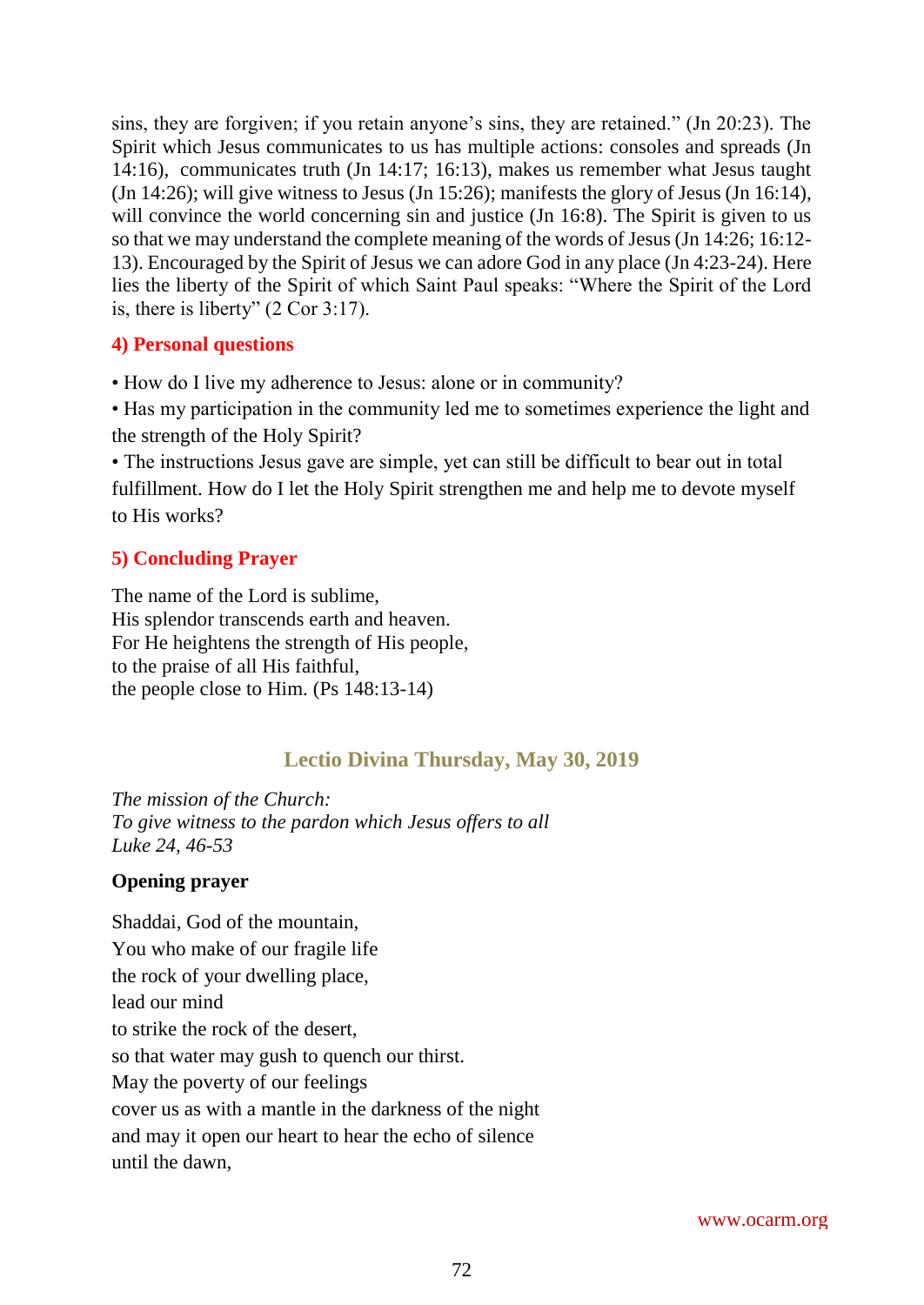wrapping us with the light of the new morning, may bring us, with the spent embers of the fire of the shepherds of the Absolute who have kept vigil for us close to the divine Master, the flavour of the holy memory.

# **1. LECTIO**

### **a) The text:**

46 and he said to them, 'So it is written that the Christ would suffer and on the third day rise from the dead, 47 and that, in his name, repentance for the forgiveness of sins would be preached to all nations, beginning from Jerusalem. 48 You are witnesses to this. 49 'And now I am sending upon you what the Father has promised. Stay in the city, then, until you are clothed with the power from on high.' 50 Then he took them out as far as the outskirts of Bethany, and raising his hands he blessed them. 51 Now as he blessed them, he withdrew from them and was carried up to heaven. 52 They worshipped him and then went back to Jerusalem full of joy; 53 and they were continually in the Temple praising God.

### **b) A moment of silence:**

Let us allow the voice of the Word to resonate within us.

# **2. MEDITATIO**

### **a) Some questions:**

- In the name of the Lord: In whose name do I live my daily life?

- To all nations. Am I capable of welcoming all or do I discriminate easily according to my point of view?

- Stay in the city. Do I have staying power in the most difficult situations or do I try, even before I understand their meaning, to eliminate them?

- My prayer. Do I praise the Lord for all he does in my life or do I ask things for myself?

### **b) A key to the reading:**

These few lines speak of life, motion, journey, meeting… This is the aim of the *so it is written* and *all the nations.* Life is marked by witness. The apostles are those sent, they do not bring anything of their own but become life, motion, journey, meeting, a way that brings life wherever they go.

*v. 46. «So it is written that the Christ would suffer and on the third day rise from the dead.* What is written? Where? The only scripture we know is that of encounter. It seems that God cannot do without humankind, and so God goes seeking people wherever they are and will not give up until God embraces them. This is what is written: An eternal love, capable of enduring suffering, of drinking the chalice of pain to its dregs, so as to look once more upon the face of the beloved children. In the depths of non-life, Christ descends to take the hand of humankind to lead humankind back home. Three days! Three moments: passion, death, resurrection! This is what is written for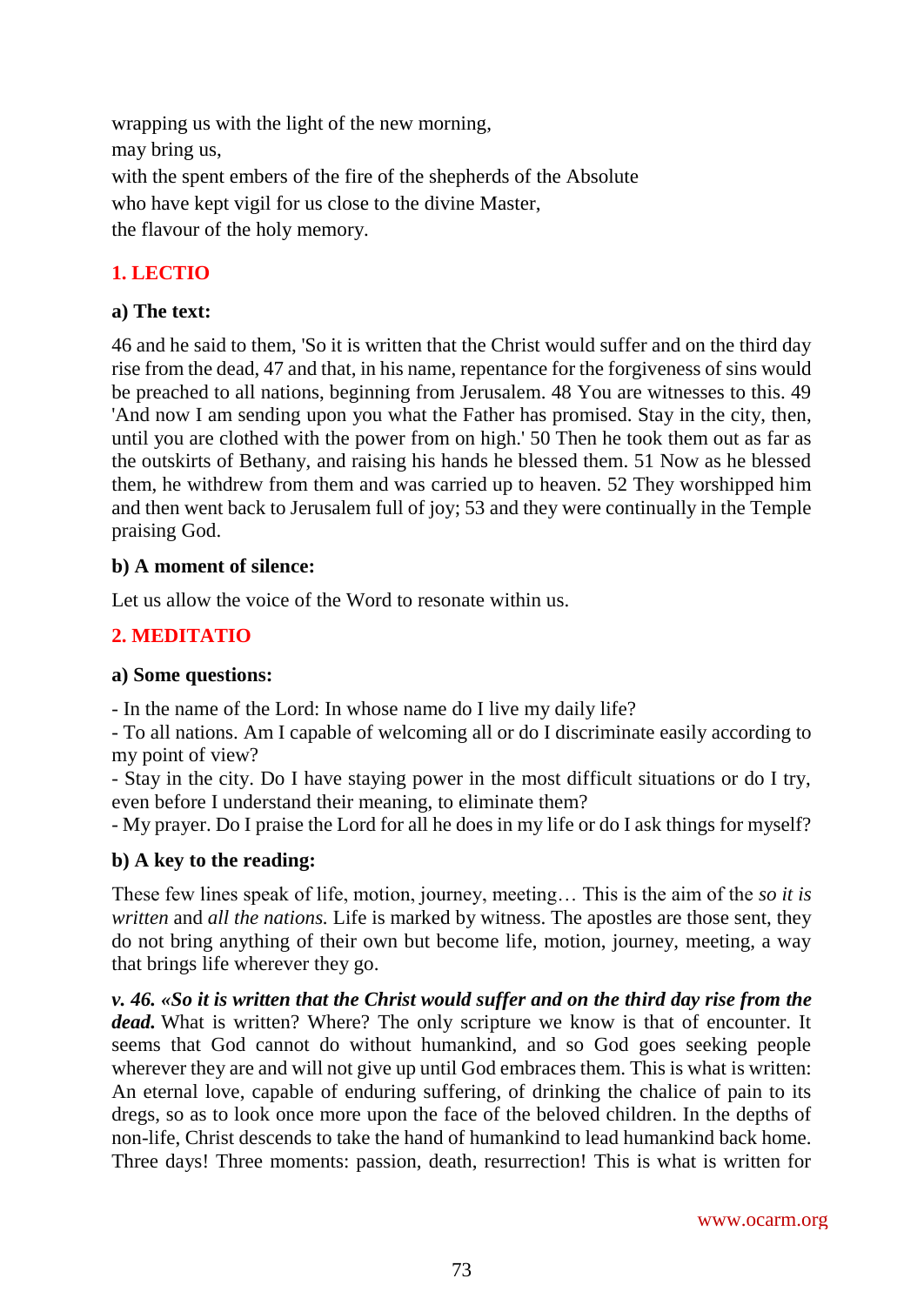Christ and for all those who belong to him. Passion: you surrender trustingly, and the other does with you whatever he wishes, he embraces you or ill-treats you, he welcomes you or rejects you… but you go on loving to the end. Death: a life that cannot be taken back… dies, is snuffed out… but not forever, because death has power over the flesh but the spirit that comes from God goes back to God. Resurrection: Everything makes sense in the light of Life. Love once given will not die but will always resurrect again.

*v. 47. And in his name, repentance for the forgiveness of sins would be preached to all nations, beginning from Jerusalem.*Jesus' word, spoken in time, does not come to an end. It needs those who proclaim it. The apostles go, sent in the holy name of God. They go to all nations. No longer to one chosen people, but to all who are now chosen. They go to put their arms around the shoulder of their brothers and sisters and to convert them, to turn them around towards them and to tell them: All is forgiven, you can live the divine life once more, Jesus died and rose again for you! Faith is not an invention. I come from Jerusalem, I saw him with my eyes, I experienced him in my life. I am telling you no more than my story, a story of salvation.

*v. 48. You are witnesses to this.* We know God from experience. To be witnesses means carrying the word that is Christ written in one's skin, woven syllable by syllable. When one is touched by Christ, one becomes a bright lamp, even without one's knowledge! And if one wanted to put out the flame, it would light up again, because the light comes not from the lamp but from the Spirit poured into the heart and beams eternal communion endlessly.

*v. 49. And now I am sending upon you what the Father has promised. Stay in the city, then, until you are clothed with the power from on high»***.** Jesus' promises are always fulfilled. He goes away, but he does not leave his friends orphans. He knows that they need God's constant presence. And God comes back to humankind. This time no longer in the flesh, but invisibly in the fire of an intangible love, in the ardour of a bond that will never be broken, the rainbow of the ratified covenant, the splendour of God's smile, the Holy Spirit. Clothed in Christ and in the Holy Spirit, the apostles will not be afraid and can finally go!

*v. 50. Then he took them out as far as the outskirts of Bethany, and raising his hands blessed them.* The moment of separation is a solemn one. Bethany is the place of friendship. Jesus raises his hands and blesses his own. This is a salute and a gift. Goes does not draw away from his own, God simply leaves them to come back in different guise.

*v. 51. Now as he blessed them, he withdrew from them and was carried up to heaven*. Every separation brings sorrow with it. But in this case the blessing is a legacy of grace. The apostles live in such an intense communion with their Lord that they are not aware of a separation.

*v. 52. They worshipped him and then went back to Jerusalem full of joy.* Great is the joy of the apostles, the joy of going through the streets of Jerusalem with a limitless treasure, the joy of belonging. Christ's humanity goes to heaven, to open a gate that will never be shut again. The joy of the superabundance of life that Christ has now poured into their experience will never cease…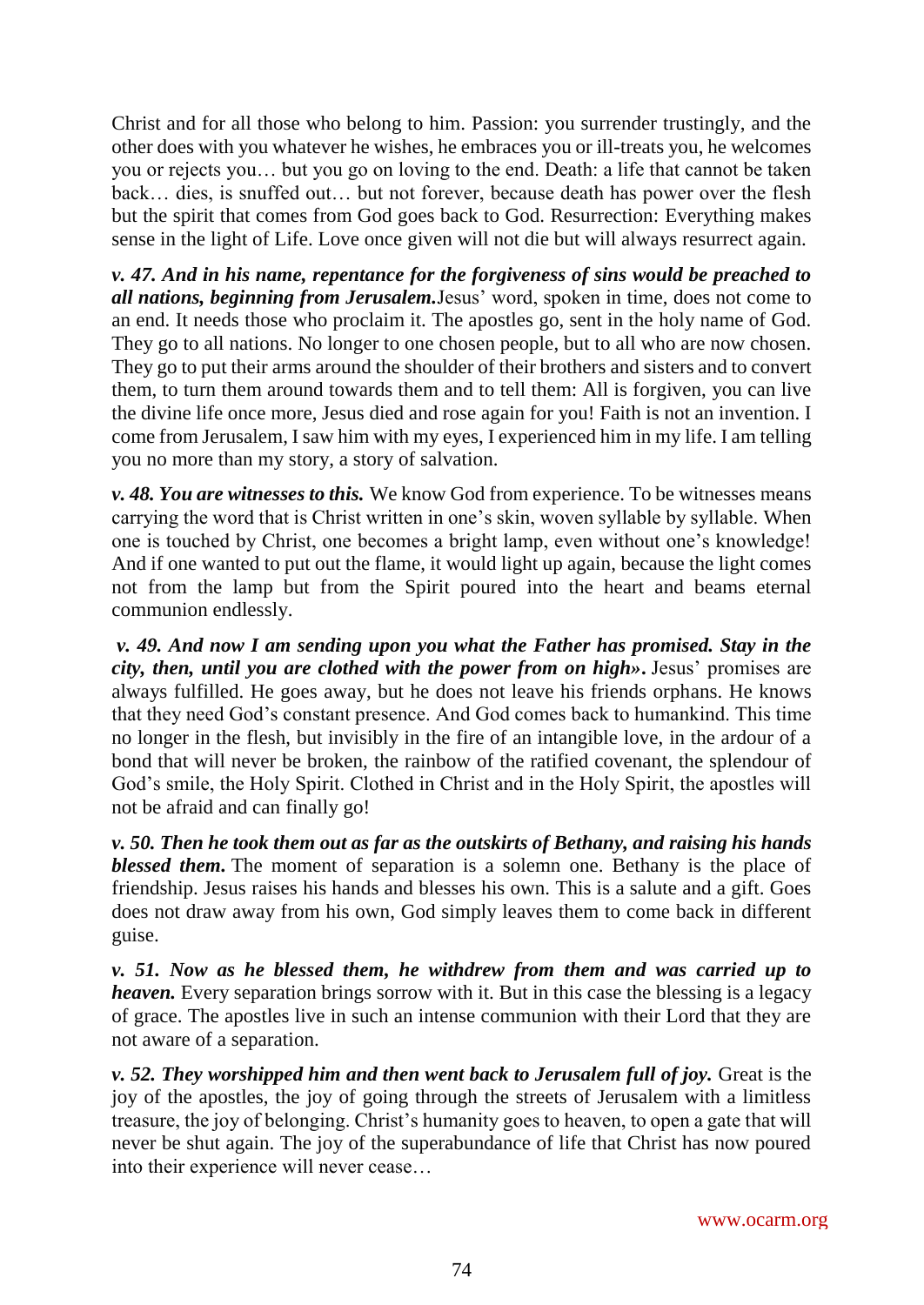*v. 53. And they were continually in the Temple praising God.* To stay… is a very important verb for the Christian. To stay presupposes a special strength, the ability not to flee from situations but to live them out savouring them to their depths. To stay: an evangelical programme to be shared with all. Then praise flows out sincerely, because in staying God's will is sipped like a healthy and intoxicating drink of bliss.

# **c) Reflection:**

The witness of charity in the life of the church is without any doubt the clearest mirror for evangelisation. It is the instrument that loosens the soil so that when the seed of the Word falls it may bear abundant fruit. The good news cannot choose other ways to touch the hearts of people than that of mutual love, an experience that leads directly to the source: *«This is my commandment: that you love one another as I have loved you»* (Jn 15:12). We find all this in the early Church: *«This is the proof of love, that he laid down his life for us, and we too ought to lay down our live for our brothers»* (1 Jn 3:16). The disciple who met and knew Jesus, the beloved disciple, knows that he cannot speak of him and not walk the ways he walked. *«I am the way, the truth and the life»* (Jn 14:6). What better words can express that the high road of every evangelisation is gratuitous love? Christ is the way of evangelisation. Christ is the truth to transmit in evangelising. Christ is evangelised life. And the love with which he loved us is evangelisation, a love given without conditions, that will not retreat but goes forward to the end, faithful to itself even at the price of death on a cross of malediction, to show the face of the Father as one of Love, a love that respects the freedom of human beings, even when this means rejection, contempt, aggression and death. *«Christian charity has a great evangelising force. To the extent that it reveals itself as a sign and a window of God's love, it opens the minds and hearts to the proclamation of the Word of truth. As Paul VI said, today's people who look for authenticity and concreteness, value witnesses more than teachers, and generally will only allow themselves to be guided to discover the depth and the demands of God's love if they have been touched by the tangible sign of charity»*. (CEI, Evangelisation and the witness of charity, in *Enchiridion CEI,* vol. 1-5, EDB, Bologna 1996 n. 24)**.** Every pastoral endeavour that wants to show the deep relationship between faith and charity in the light of the Gospel, and that characteristic note of Christian love that is proximity and caring, has the duty of motivating and sustaining openness to others in service. (cfr Lk 10:34).

### **3. ORATIO**

### **Psalm 22, 22-31**

I shall proclaim your name to my brothers, praise you in full assembly: 'You who fear Yahweh, praise him! All the race of Jacob, honour him! Revere him, all the race of Israel!'

For he has not despised nor disregarded the poverty of the poor, has not turned away his face, but has listened to the cry for help.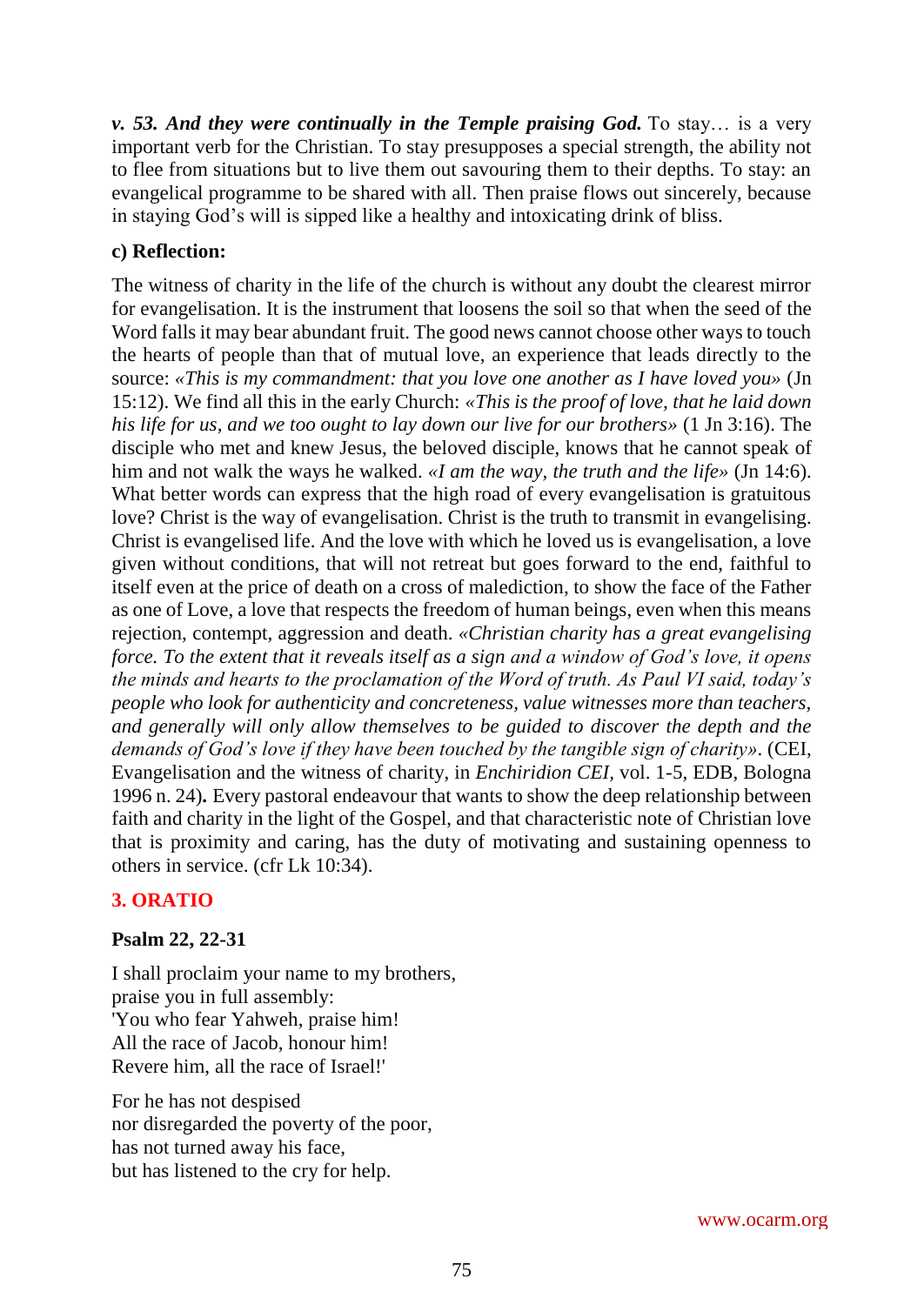Of you is my praise in the thronged assembly, I will perform my vows before all who fear him. The poor will eat and be filled, those who seek Yahweh will praise him, 'May your heart live for ever.'

The whole wide world will remember and return to Yahweh, all the families of nations bow down before him. For to Yahweh, ruler of the nations, belongs kingly power!

All who prosper on earth will bow before him, all who go down to the dust will do reverence before him. And those who are dead, their descendants will serve him, will proclaim his name to generations still to come; and these will tell of his saving justice to a people yet unborn: he has fulfilled it.

# **4. CONTEMPLATIO**

Lord, I know that evangelisation requires deep spirituality, authenticity and holiness of life on the part of witnesses, people of mature faith, able to mix well so as to make their personal experience of faith a meeting place and a place of growth in interpersonal contacts thus building deep relationships open to the Church, the world and history. As yet, I feel inadequate. In a context where images, words, proposals, projects and records follow each other swiftly and disorient, almost intoxicate thought and confuse feelings, bearing witness is a privileged word for a reflective pause, for a moment of rethinking. But am I one who is carried away by these images, words and projects? Of one thing I am certain, and this comforts me. Even the most beautiful witness would in the long run be powerless were it not enlightened, justified, made explicit by a clear and unequivocal proclamation of the Lord Jesus. The Good News, proclaimed by a living witness, sooner or later needs to be proclaimed by the word of life. I will justify my hope by proclaiming your name, your teaching, your life, your promises, your mystery as Jesus of Nazareth and Son of God. This seems to me to be the simplest way to arouse interest in knowing and meeting you, Master and Lord, who have chosen to live as son of man so as to show us the face of the Father. Every pastoral endeavour today that finds itself chained by faith, will be able to ask you, God, that the gates of preaching be reopened to proclaim the mystery of Christ, the kind of preaching that as divine word works wonders in those who believe.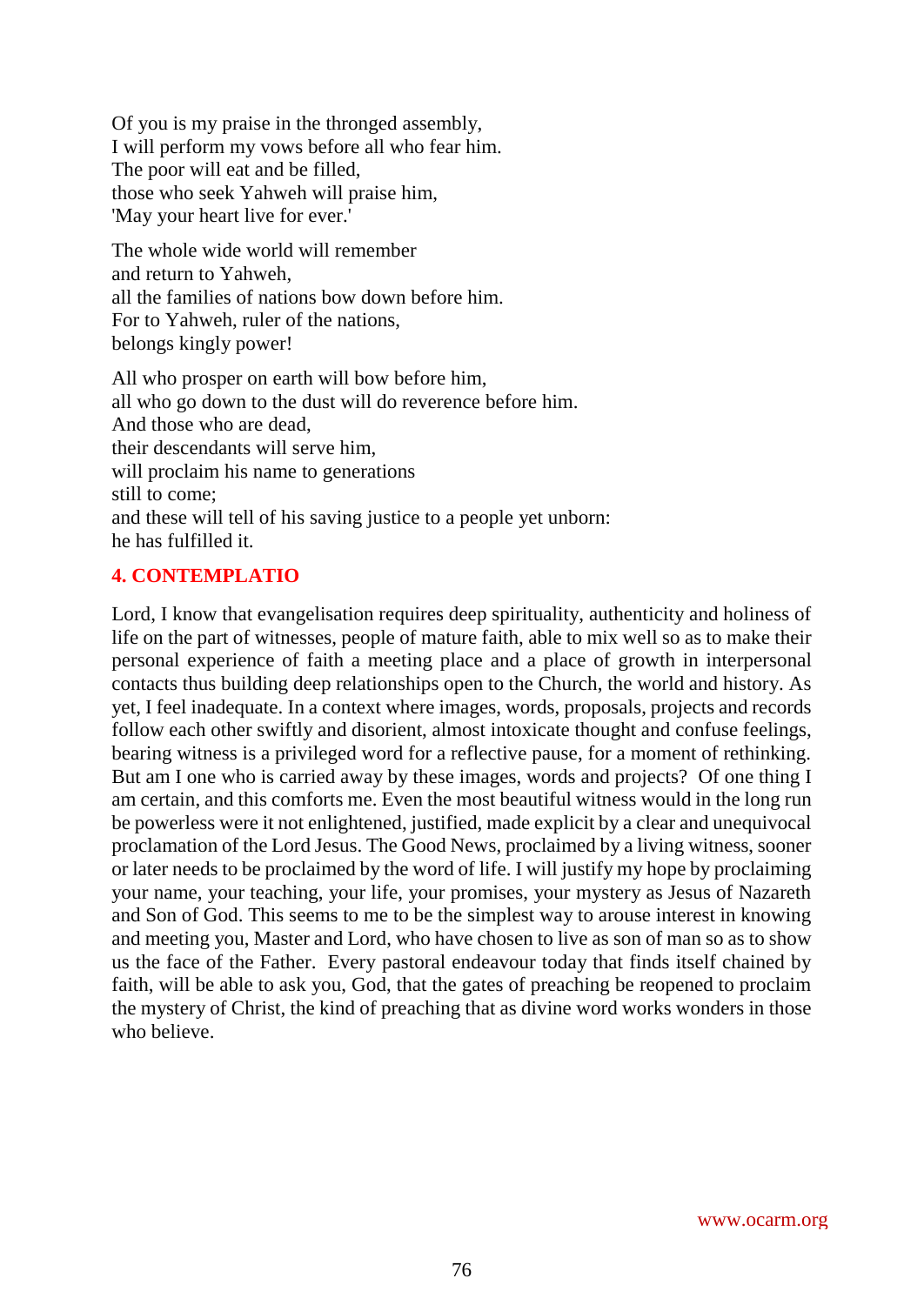### **Lectio Divina Friday, May 31, 2019**

### **1) Opening prayer**

Lord our God, loving Father, Mary went with haste to visit her cousin Elizabeth in her hour of need. May we too rejoice in the Lord when we can hurry to see people to bring them the Lord as we share in their needs and their joys. With Mary, may we become a blessing to them. We ask this through Christ our Lord.

#### **2) Gospel Reading - Luke 1:39-56**

Mary set out and traveled to the hill country in haste to a town of Judah, where she entered the house of Zechariah and greeted Elizabeth. When Elizabeth heard Mary's greeting, the infant leaped in her womb, and Elizabeth, filled with the Holy Spirit, cried out in a loud voice and said, "Most blessed are you among women, and blessed is the fruit of your womb. And how does this happen to me, that the mother of my Lord should come to me? For at the moment the sound of your greeting reached my ears, the infant in my womb leaped for joy. Blessed are you who believed that what was spoken to you by the Lord would be fulfilled." And Mary said: "My soul proclaims the greatness of the Lord; my spirit rejoices in God my Savior, for he has looked with favor on his lowly servant. From this day all generations will call me blessed: the Almighty has done great things for me, and holy is his Name. He has mercy on those who fear him in every generation. He has shown the strength of his arm, he has scattered the proud in their conceit. He has cast down the mighty from their thrones, and has lifted up the lowly. He has filled the hungry with good things, and the rich he has sent away empty. He has come to the help of his servant Israel for he has remembered his promise of mercy, the promise he made to our fathers, to Abraham and his children for ever." Mary remained with her about three months and then returned to her home.

#### **3) Reflection**

• Today is the Feast of the Visitation of the Virgin, and the Gospel narrates the visit of Mary to her cousin Elizabeth. When Luke speaks of Mary, he thinks of the communities of his time which lived dispersed throughout the cities of the Roman Empire and offers them Mary as a model of how they should relate to the Word of God. Once, while hearing Jesus speak about God, a woman in the crowd exclaimed: "Blessed is the womb that bore You and the breasts that fed You", praising the mother of Jesus. Immediately Jesus answered: "More blessed still are those who hear the word of God and keep it!" (Lk 11:27-28). Mary is the model of the faithful community which knows how to live and practice the Word of God. In describing the visit of Mary to Elizabeth, he teaches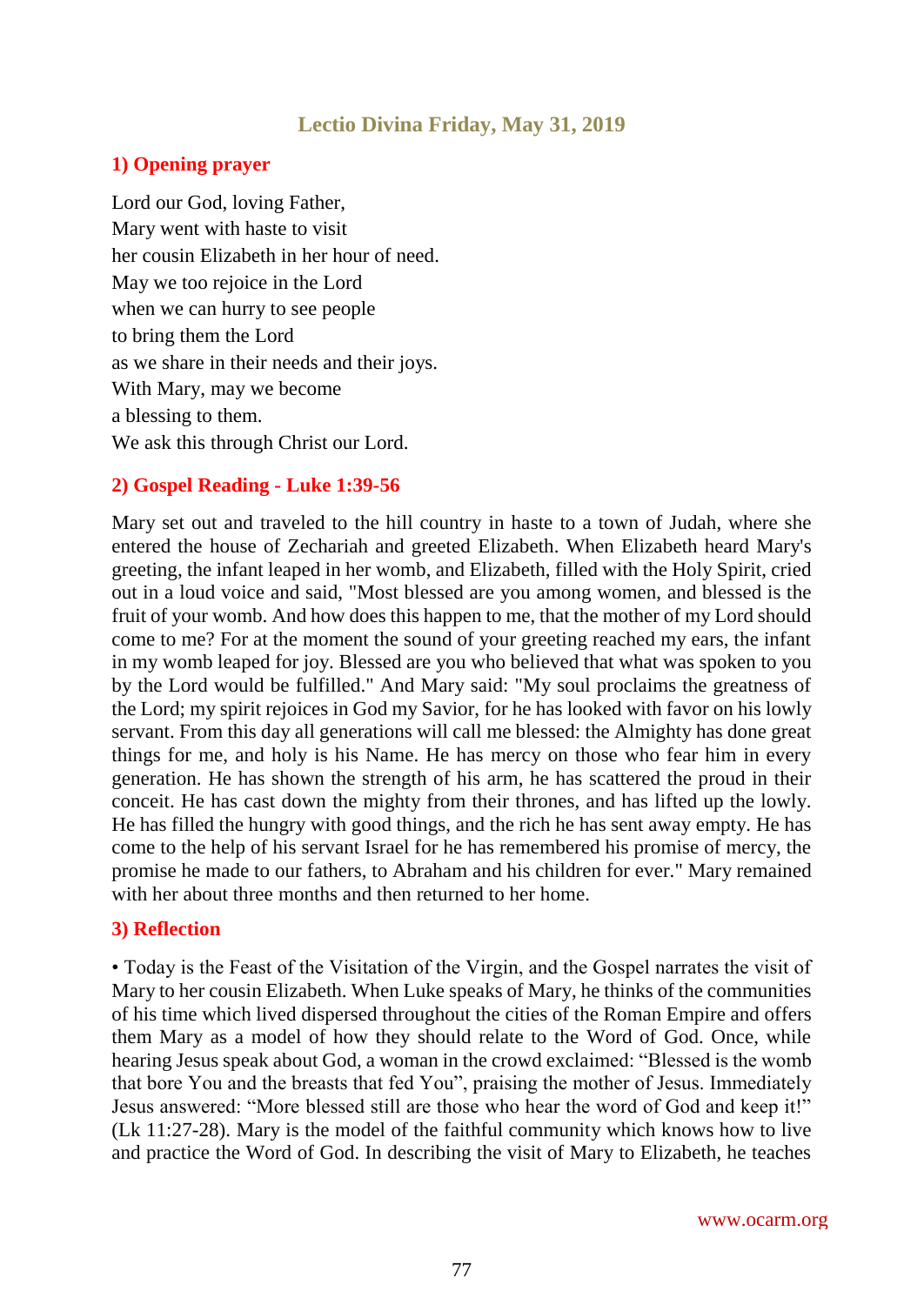how the communities should act in order to transform the visit of God into service to the brother and sisters.

• The episode of the visit of Mary to Elizabeth also shows another typical aspect of Luke. All the words and attitudes, especially the Canticle of Mary, form a great celebration of praise. It seems to be a description of a solemn liturgy. Thus, Luke evokes the liturgical and celebrative environment in which Jesus was formed and in which the communities should live their own faith.

• Luke 1:39-40: Mary goes to visit her cousin Elizabeth. Luke stresses the haste with which Mary responds to the demands of the Word of God. The Angel spoke to her about the pregnancy of Elizabeth, and Mary immediately rises in response to what the Angel had announced. She goes out of the house to help a person in need. The distance from Nazareth to the mountain of Judah was about 100 kilometers, and there were no buses or trains!

• Luke 1:41-44: The greeting of Elizabeth. Elizabeth represents the Old Testament which ends. Mary, the new one which is beginning. The Old Testament welcomes, accepts the new one with gratitude and trust, recognizing in it the gratuitous gift of God which comes to complete whatever expectation the people had. In the encounter of the two women, the gift of the Spirit is manifested, which makes the child jump with joy in Elizabeth's womb. The Good News of God reveals His presence in one of the most common things of human life: two housewives who exchange a visit to help one another. A visit, joy, pregnancy, children, reciprocal help, house, family: Luke wants to make the communities (and all of us) understand and discover the presence of the Kingdom. The words of Elizabeth, up until now, form part of the best known and most recited Psalm in the world, which is the Hail Mary.

• Luke 1:45: The praise which Elizabeth makes of Mary. "Blessed is she who believed that the promise made by the Lord would be fulfilled". This is Luke's advice to the communities: to believe in the Word of God, because it has the force to realize what it says. It is a creative Word. It generates a new life in the womb of a virgin, in the womb of the poor and abandoned people who accept it with faith.

• Luke 1:46-56: The canticle of Mary. Most likely, this canticle was already known and sung in the communities. It teaches how it should be prayed and sung. Luke 1:46- 56: Mary begins proclaiming the change which has come about in her life under the loving look of God, full of mercy. This is why she sings joyfully: "My spirit rejoices in God, my Savior". Luke 1:51-53: she sings the fidelity of God toward His people and proclaims the change which the arm of Yahweh is bringing about on behalf of the poor and the hungry. The expression "arm of God" recalls the liberation of the Exodus. It is this saving force of God which gives life to the change: He has routed the arrogant of heart (1:51), He has pulled down princes from their thrones and raised high the lowly (1:52), He has sent the rich away empty, and has filled the starving with good things (1:53). Luke 1:54-55: at the end, she recalls that all this is the expression of God's mercy toward His people and an expression of His fidelity to the promises made to Abraham. The Good News is not a response to the observance of the Law, but the expression of the goodness and the fidelity of God to the promises made. That is what Paul taught in the letters to the Galatians and to the Romans.